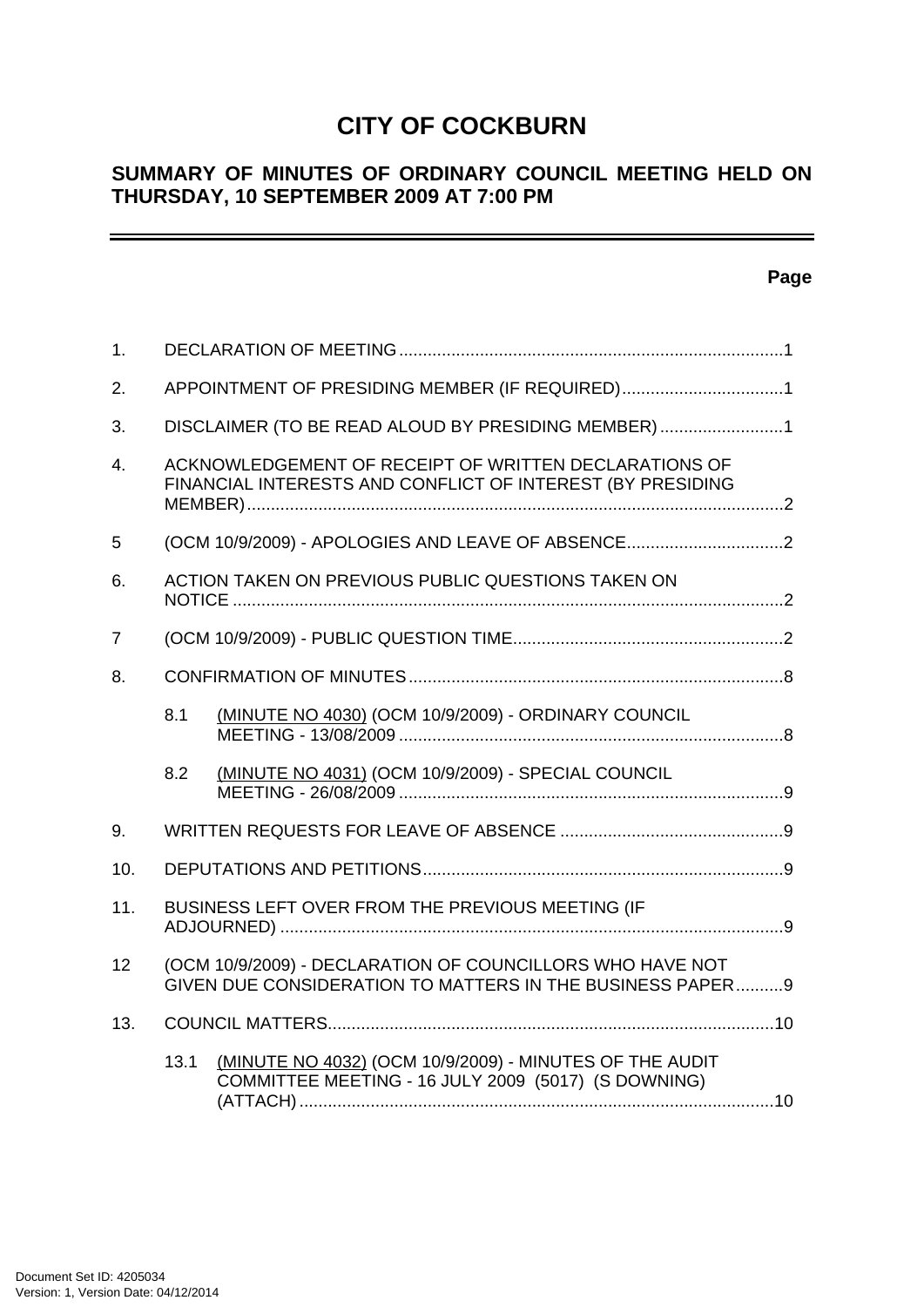| 14. |      |                                                                                                                                                                                                                                                                                                                                                                                                                                                                                   |
|-----|------|-----------------------------------------------------------------------------------------------------------------------------------------------------------------------------------------------------------------------------------------------------------------------------------------------------------------------------------------------------------------------------------------------------------------------------------------------------------------------------------|
|     | 14.1 | (MINUTE NO 4033) (OCM 10/9/2009) - PROPOSED SCHEME<br>AMENDMENT NO. 76 - REZONING VARIOUS PROPERTIES IN<br>SPEARWOOD AND HAMILTON HILL IN ACCORDANCE WITH THE<br>PHOENIX CENTRAL REVITALISATION STRATEGY; MINOR<br>REZONING OF VARIOUS DRAINAGE RESERVES, ROAD<br>RESERVES AND PEDESTRIAN ACCESS WAYS AND;<br>PREPARATION OF DRAFT LOCAL PLANNING POLICY NO. APD58<br>(MEDIUM DENSITY RESIDENTIAL DESIGN GUIDELINES) -<br>APPLICANT: CITY OF COCKBURN - OWNER: VARIOUS (93076) (A |
|     | 14.2 | (MINUTE NO 4034) (OCM 10/9/2009) - DEDICATION OF LAND AS<br>ROAD RESERVE - LOT 150 ON PLAN 188799 (6994090, 450002)                                                                                                                                                                                                                                                                                                                                                               |
|     | 14.3 | (MINUTE NO 4035) (OCM 10/9/2009) - MODIFIED STRUCTURE<br>PLAN FOR LOTS 706 AND 707 ROCKINGHAM ROAD, MUNSTER -<br>OWNER: MR J RADONICH - APPLICANT: SJB TOWN PLANNING                                                                                                                                                                                                                                                                                                              |
|     | 14.4 | (MINUTE NO 4036) (OCM 10/9/2009) - PROPOSED SCHEME<br>AMENDMENT NO. 75 TO TOWN PLANNING SCHEME NO. 3 -<br>MINOR REZONING PROPOSALS FOR LOTS 144 AND 145 THE<br>COVE, COOGEE; THE CLOSED PEDESTRIAN ACCESS WAY<br>BETWEEN EGEUS WAY AND WAVERLEY ROAD, COOLBELLUP;<br>LOT 188 BUCAT STREET, HAMILTON HILL AND; LOT 915<br>GOLDSMITH ROAD, SPEARWOOD - OWNER: VARIOUS -<br>APPLICANT: CITY OF COCKBURN (93075) (M CARBONE)                                                          |
|     | 14.5 | (MINUTE NO 4037) (OCM 10/9/2009) - AMENDMENT TO<br>DELEGATED AUTHORITY APD 54 TO INCLUDE BUILT STRATA                                                                                                                                                                                                                                                                                                                                                                             |
|     | 14.6 | (MINUTE NO 4038) (OCM 10/9/2009) - PROPOSED AMENDMENTS<br>TO APD7 'RURAL SUBDIVISION POLICY' - LOCATION: LAND<br>ZONED RURAL, RURAL LIVING AND RESOURCE - OWNER:<br>VARIOUS - APPLICANT: N/A (9332) (R DONG) (ATTACH)40                                                                                                                                                                                                                                                           |
|     |      | 14.7 (MINUTE NO 4039) (OCM 10/9/2009) - REQUEST TO MINISTER<br>FOR LANDS TO ACQUIRE AS CROWN LAND LOT 155 ON PLAN<br>19841 AND PORTION OF CERTIFICATE OF TITLE 273/100                                                                                                                                                                                                                                                                                                            |
| 15. |      | FINANCE AND CORPORATE SERVICES DIVISION ISSUES47                                                                                                                                                                                                                                                                                                                                                                                                                                  |
|     | 15.1 | (MINUTE NO 4040) (OCM 10/9/2009) - LIST OF CREDITORS PAID -                                                                                                                                                                                                                                                                                                                                                                                                                       |
|     | 15.2 | (MINUTE NO 4041) (OCM 10/9/2009) - STATEMENT OF FINANCIAL<br>ACTIVITY AND ASSOCIATED REPORTS - JULY 2009 (5505) (N                                                                                                                                                                                                                                                                                                                                                                |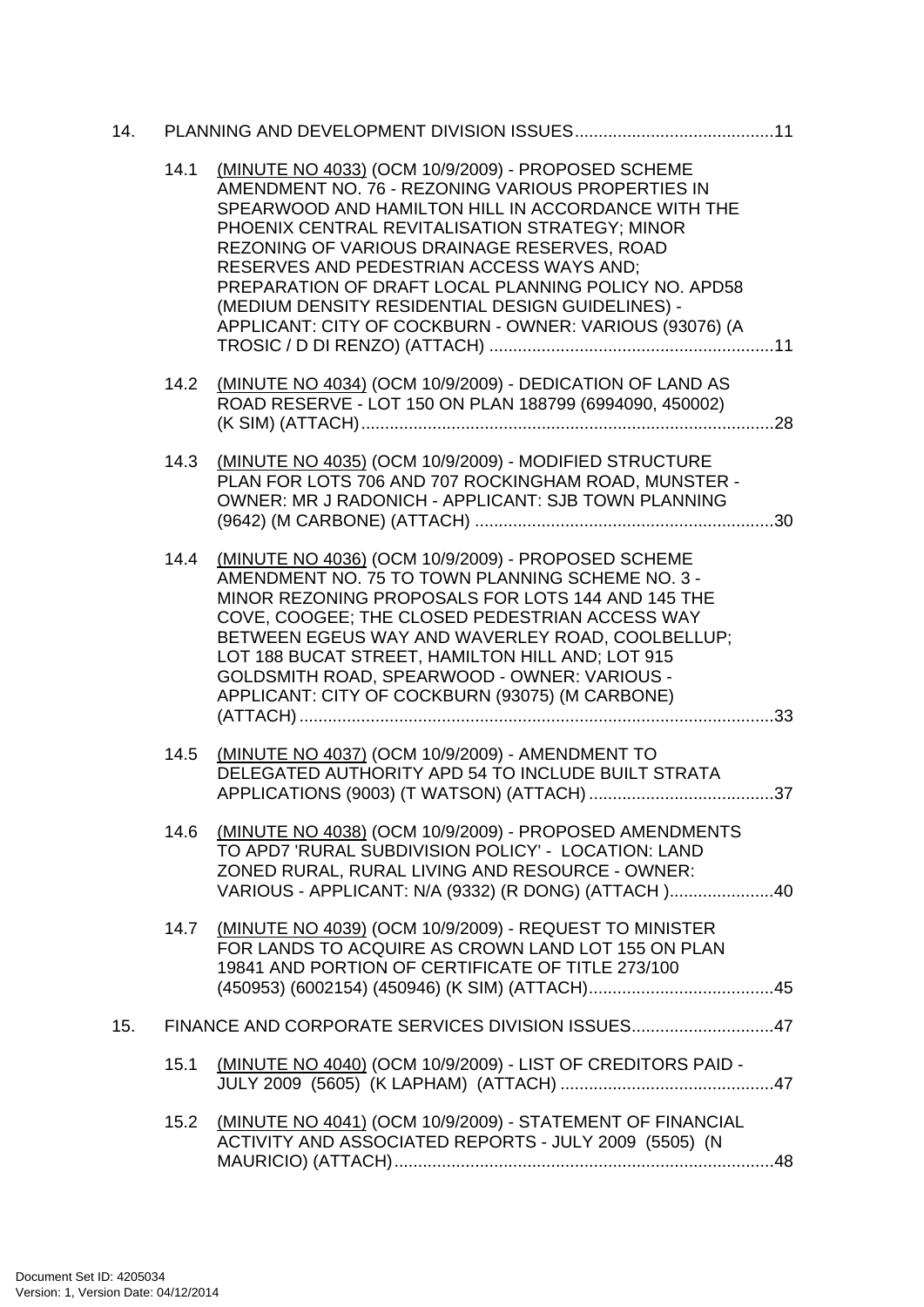|     |      | 15.3 (MINUTE NO 4042) (OCM 10/9/2009) - CHANGE OF PURPOSE OF<br>A RESERVE FUND AND BORROWING FUNDS AS PER 2009/10<br>ADOPTED BUDGET- SEPTEMBER 2009 (S DOWNING)51    |  |
|-----|------|----------------------------------------------------------------------------------------------------------------------------------------------------------------------|--|
| 16. |      |                                                                                                                                                                      |  |
|     | 16.1 | (MINUTE NO 4043) (OCM 10/9/2009) - TENDER RFT 18/2009 -<br>LANDSCAPE MAINTENANCE SERVICES - ATWELL ESTATES,<br>PARKS & RESERVES (RFT18/2009) (A JOHNSTON) (ATTACH)56 |  |
|     | 16.2 | (MINUTE NO 4044) (OCM 10/9/2009) - LOT 1 LYON ROAD<br>SUBDIVISION - DEDICATION OF ONE WAY ROAD (4201R)                                                               |  |
|     | 16.3 | (MINUTE NO 4045) (OCM 10/9/2009) - TENDER NO. RFT 22/2009 -<br>HOT ASPHALT - SUPPLY AND LAYING (RFT 22/2009) (C                                                      |  |
|     | 16.4 | (MINUTE NO 4046) (OCM 10/9/2009) - TENDER NO. RFT 27/2009 -<br>CIVIL WORKS - COOGEE INTEGRATED COMMUNITY FACILITY                                                    |  |
|     | 16.5 | (MINUTE NO 4047) (OCM 10/9/2009) - NON STANDARD STREET<br>LIGHTING - PORT COOGEE MARINA DEVELOPMENT (4271)                                                           |  |
|     | 16.6 | (MINUTE NO 4048) (OCM 10/9/2009) - TENDER NO. RFT17/2009 -<br><b>CORROSION PROTECTION &amp; COATING SERVICES COOGEE</b>                                              |  |
| 17. |      |                                                                                                                                                                      |  |
|     | 17.1 | (MINUTE NO 4049) (OCM 10/9/2009) - MELVILLE/COCKBURN<br>COMMUNITY SECURITY SERVICE (CSS) (8959) (D GREEN)                                                            |  |
|     |      | 17.2 (MINUTE NO 4050) (OCM 10/9/2009) - ADOPTION OF 'AGE<br>FRIENDLY' STRATEGIC PLAN (8420) (D GREEN) (ATTACH) 90                                                    |  |
| 18. |      |                                                                                                                                                                      |  |
|     | 18.1 | (MINUTE NO 4051) (OCM 10/9/2009) - PROPOSED AMENDMENTS<br>TO POLICY AES5 'PAYMENTS TO EMPLOYEES IN ADDITION TO                                                       |  |
| 19. |      | MOTIONS OF WHICH PREVIOUS NOTICE HAS BEEN GIVEN 95                                                                                                                   |  |
| 20. |      | NOTICES OF MOTION GIVEN AT THE MEETING FOR CONSIDERATION                                                                                                             |  |
| 21. |      | NEW BUSINESS OF AN URGENT NATURE INTRODUCED BY                                                                                                                       |  |
|     | 21.1 | (MINUTE NO 4052) (OCM 10/9/2009) - REFERENDUM OF CITY OF<br>COCKBURN RESIDENTS CONCERNING AMALGAMATION (1054)96                                                      |  |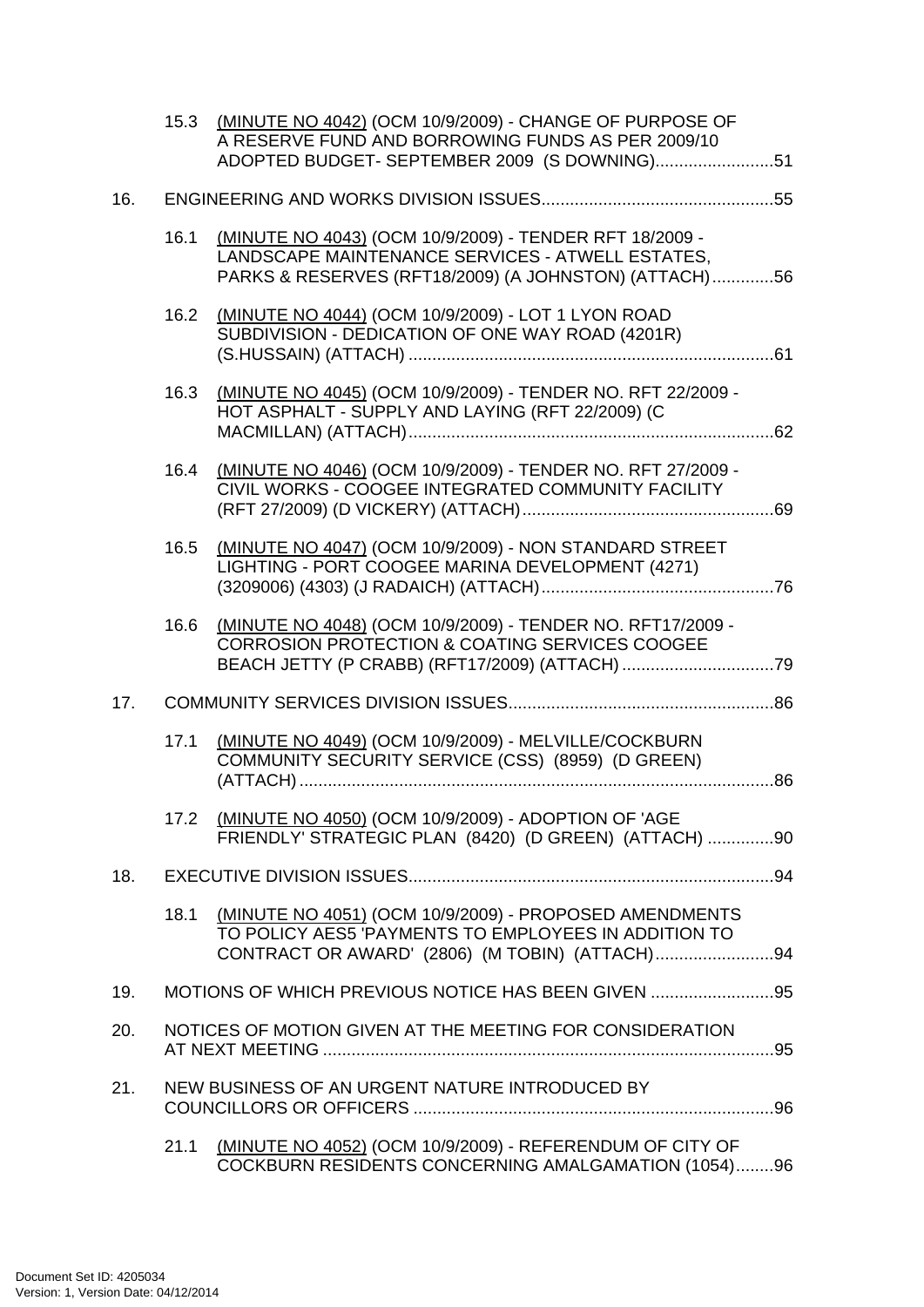|     |    | 21.2 (OCM 10/9/2009) - DELEGATED AUTHORITIES, POLICIES AND                                                                                                       |  |
|-----|----|------------------------------------------------------------------------------------------------------------------------------------------------------------------|--|
|     |    | 21.3 (MINUTE NO 4053) (OCM 10/9/2009) - REQUEST INTERIM<br>DESIGN SKETCHES FOR THE DEVELOPMENT/CONSTRUCTION<br>OF A RECTANGULAR WORLD CLASS SPORTING FACILITY TO |  |
| 22. |    | MATTERS TO BE NOTED FOR INVESTIGATION, WITHOUT DEBATE98                                                                                                          |  |
| 23. |    |                                                                                                                                                                  |  |
| 24. |    | (MINUTE NO 4054) OCM 10/9/2009 - RESOLUTION OF COMPLIANCE                                                                                                        |  |
|     | 25 |                                                                                                                                                                  |  |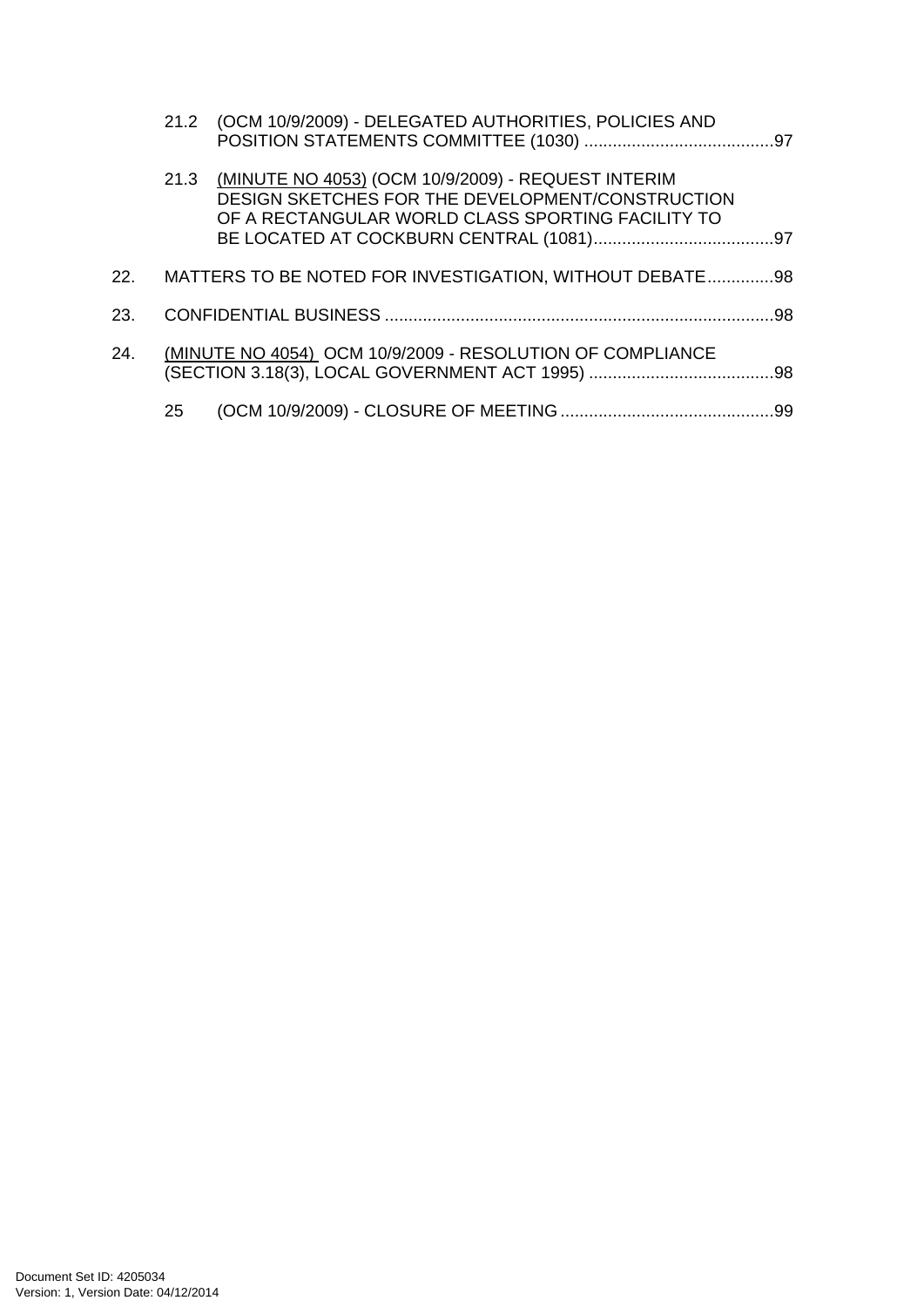# **CITY OF COCKBURN**

## <span id="page-4-0"></span>**MINUTES OF ORDINARY COUNCIL MEETING HELD ON THURSDAY, 10 SEPTEMBER 2009 AT 7:00 PM**

#### **PRESENT:**

## **ELECTED MEMBERS**

| Mr K Allen         | $\blacksquare$ | Deputy Mayor (Presiding Member) |
|--------------------|----------------|---------------------------------|
| Ms H Attrill       |                | Councillor                      |
| Mr I Whitfield     |                | Councillor                      |
| Ms L Smith         |                | Councillor                      |
| Mrs C Reeve-Fowkes |                | Councillor                      |
| Mr T Romano        |                | Councillor                      |
| Mrs J Baker        |                | Councillor                      |
| Mrs V Oliver       |                | Councillor                      |

## **IN ATTENDANCE**

| Mr D. Green     |                | <b>Acting Chief Executive Officer</b>         |  |  |  |
|-----------------|----------------|-----------------------------------------------|--|--|--|
| Mr R. Avard     |                | Acting Director, Administration & Community   |  |  |  |
|                 |                | <b>Services</b>                               |  |  |  |
| Mr N Mauricio   | $\sim$         | Acting Director, Finance & Corporate Services |  |  |  |
| Mr M. Littleton | $\blacksquare$ | Director, Engineering & Works                 |  |  |  |
| Mr D. Arndt     | $\sim$         | Director, Planning & Development              |  |  |  |
| Mrs L. Boyanich | $\sim$         | <b>Media Liaison Officer</b>                  |  |  |  |
| Ms M. Waerea    | $\blacksquare$ | <b>Executive Assistant</b>                    |  |  |  |

## **1. DECLARATION OF MEETING**

The Presiding Member declared the meeting open at 7.04pm.

## **2. APPOINTMENT OF PRESIDING MEMBER (If required)**

Nil

#### **3. DISCLAIMER (To be read aloud by Presiding Member)**

Members of the public, who attend Council Meetings, should not act immediately on anything they hear at the Meetings, without first seeking clarification of Council's position. Persons are advised to wait for written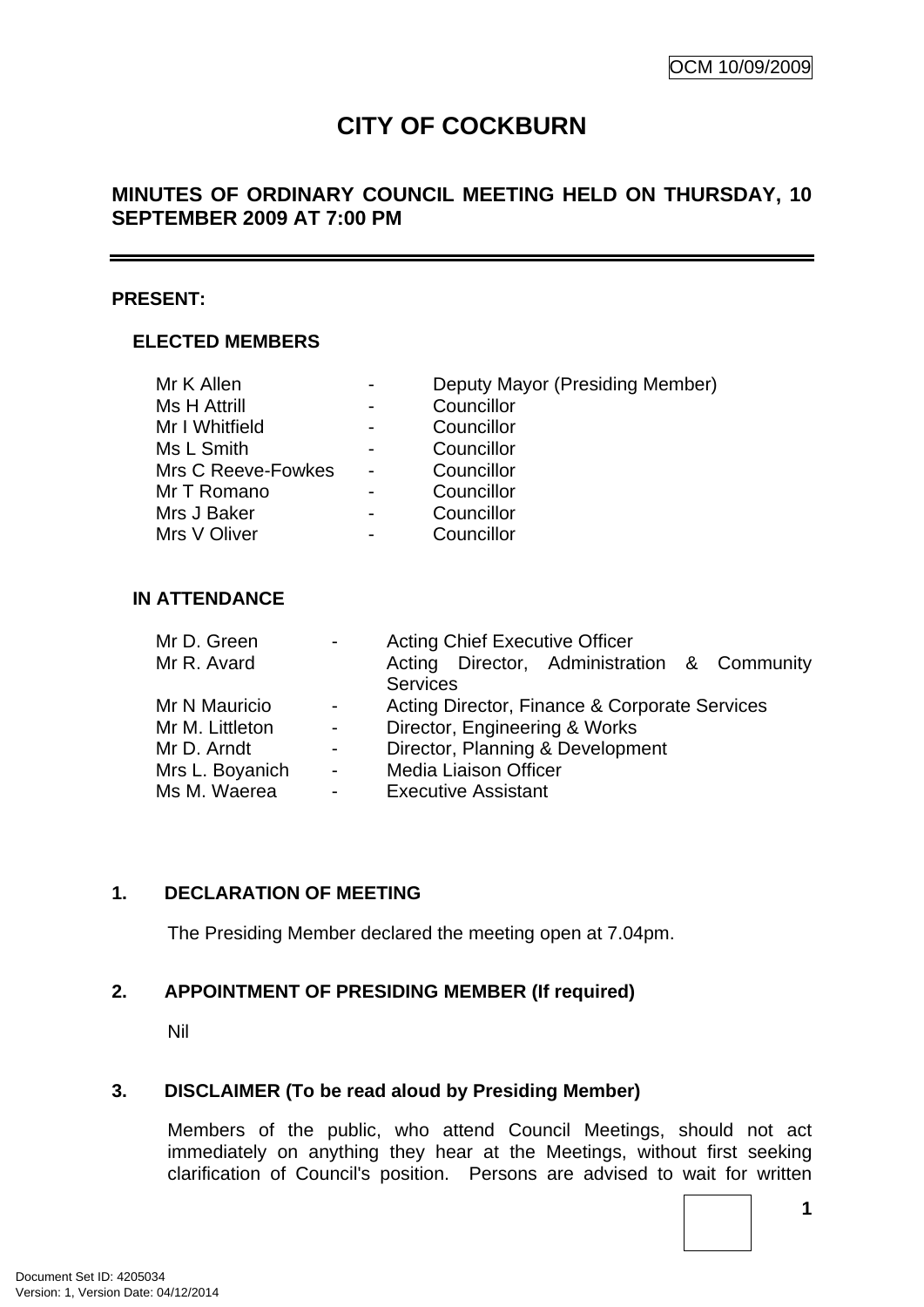<span id="page-5-0"></span>advice from the Council prior to taking action on any matter that they may have before Council.

#### **4. ACKNOWLEDGEMENT OF RECEIPT OF WRITTEN DECLARATIONS OF FINANCIAL INTERESTS AND CONFLICT OF INTEREST (by Presiding Member)**

Nil

## **5 (OCM 10/9/2009) - APOLOGIES AND LEAVE OF ABSENCE**

| Mayor Logan Howlett    | $\overline{\phantom{a}}$ | Apology |
|------------------------|--------------------------|---------|
| Councillor Sue Limbert | $\overline{\phantom{a}}$ | Apology |
| CEO Stephen Cain       | $\overline{\phantom{0}}$ | Apology |

#### **6. ACTION TAKEN ON PREVIOUS PUBLIC QUESTIONS TAKEN ON NOTICE**

Nil

## **7 (OCM 10/9/2009) - PUBLIC QUESTION TIME**

#### **Frank D'Ortona, Beeliar**

*Written question – Item on the Agenda – 14.6* 

*Agenda Item 14.6 – Proposed Amendment to APD7 – Rural Subdivision Policy* 

- Q1: Regarding sub-division in East Churchill, Britannia Ave and Fanstone Ave, why can't we subdivide when 90% are in favour of it. We only want to subdivide these three streets, not other side of Cockburn Cement, Henderson Road to only from 1 ha to Half ha
- *A1. The Policy is being presented with the recommendations that no further subdivision is permissible within Areas 1 or 3. Area 1 is the rural buffer between Latitude 32 and Thomsons Lake, and Area 3 is the smaller 'Rural Living' allotments to the north of Cockburn Cement which are within the Kwinana Air Quality Buffer.*

*In terms of Area 3 (within which East Churchill, Britannia and Fanstone Avenues fall within), there is a prohibition on any further subdivision within the area, by virtue of the fact that the land is affected by the Kwinana Air Quality Buffer. This is a statutory buffer enacted by the State Government through the Environmental Protection (Kwinana) (Atmospheric Wastes) Policy 1999, and functions to prohibit any further subdivision of land. The Policy recognises that it is not appropriate to allow further residential*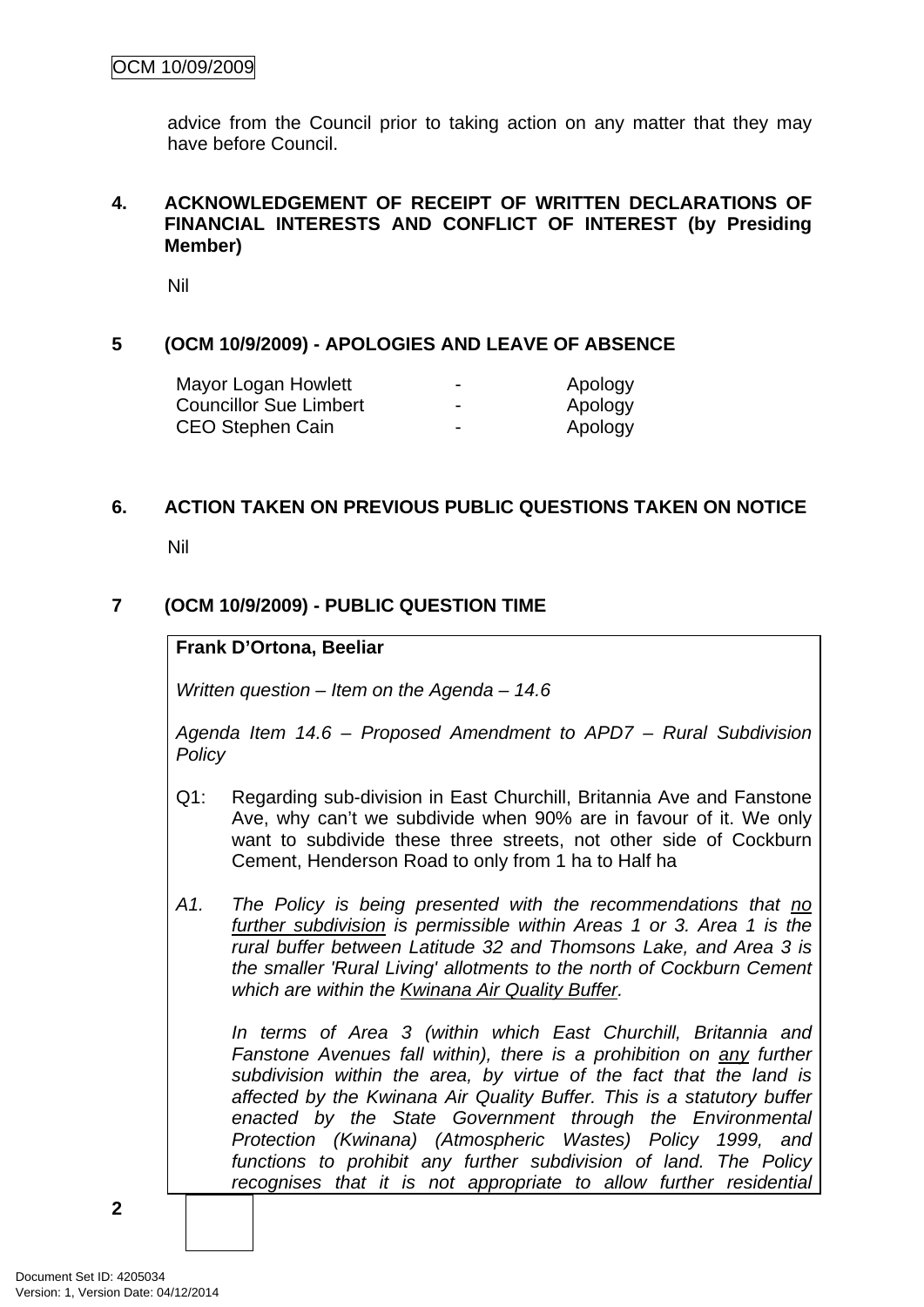*development within the buffer, and therefore prohibits subdivision of existing properties taking place.* 

## **Ms Jacky Hill, Munster**

*Written question – Item on the Agenda – 14.6* 

*Agenda Item 14.6 – Proposed Amendment to APD7 – Rural Subdivision Policy* 

Q1. In June this year, on behalf of many of the landowners living on the westerly side of Thomsons Lake, I provided the Councillors with past and current WAPC information regarding their policy of no further subdivision of these bush blocks.

I refer to page 13 of the final WAPC Friars Report, "Rural areas north of Russell Road and between Thomsons Lake and Cockburn Cement should be retained as a buffer between this important wetland and other uses".

On the 11 June 2009, I received a letter signed by John Day, the Minster for Planning. He stated that he was aware the City of Cockburn had deferred the endorsement of Policy APD7 and was consulting further with landowners. An accompanying letter from the WAPC reinstated the Policy that the WAPC does not support subdivision in this area because of possible environmental impacts associated with Thomsons Lake.

Since then, submissions form landowners show that the majority of residents in Area 1 living close to Thomsons Lake are still against further subdivision.

My question is: "Can the Councillors begin to imagine the ongoing stress all this uncertainty is causing the majority of rural landowners and that you have the power tonight to vote against any further subdivision, thereby abiding by not only the wishes of the landowners but also the West Australian Planning Commission".

*A1. Ms Hills comments are noted. The report and recommendation to Council clearly addresses and supports the position of the WAPC, in that any further subdivision within Area 1 (the rural buffer between Latitude 32 and Thomsons Lake) is clearly not supported.* 

*The City acknowledges that the review of Policy APD7 has taken a significant period of time however it considers that this has enabled all aspects of the Policy to be fully researched and the views of all residents to be taken into consideration before a final determination is made.*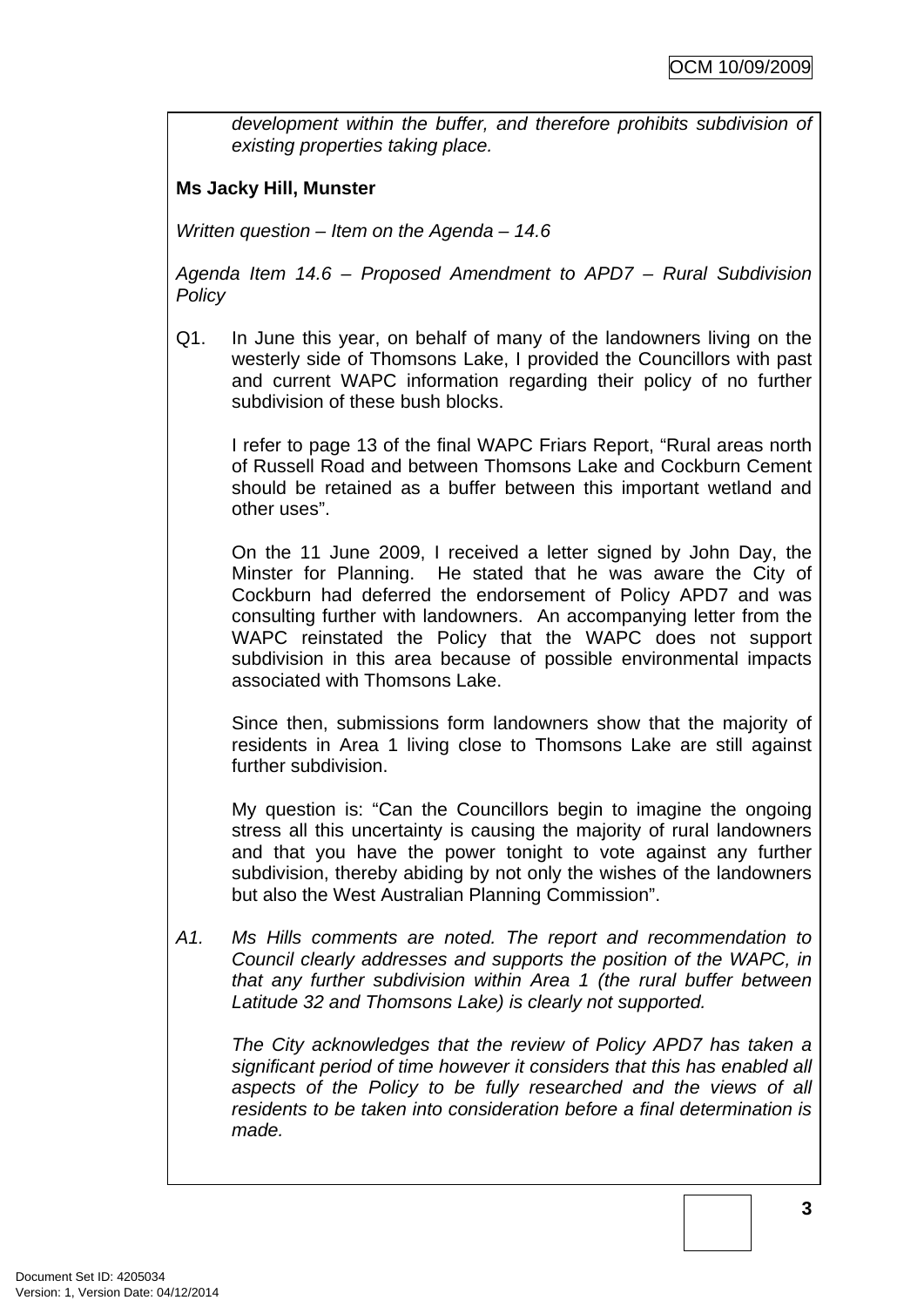## **Dr Katinka Ruthrof, Beeliar**

*Written question – Item on the Agenda – 14.6* 

*Agenda Item 14.6 – Proposed Amendment to APD7 – Rural Subdivision Policy* 

Q1: Whilst I agree with the current changes to the ADP7 so that no further subdivision is permitted in Area 1 outside the EPP buffer, are the Councillors aware that some of the information in the agenda regarding the FRIARS report is incorrect, in particular that:

"It remains silent in terms of policy measures for rural land subdivision outside the air quality buffer?" (Item 14.6, p.35). This is not correct. The FRIARS report states that:

"It is important that no further subdivision of these properties is permitted?" (p39-40). The WAPC clearly does not want this area subdivided and have also stated this through their submission regarding this APD7 policy.

*A1. The Officer report and recommendation to Council clearly addresses and supports the position of the WAPC, being not to support any further subdivision within Area 1 (the rural buffer between Latitude 32 and Thomsons Lake). The FRIARS document fails in clearly articulating this statement of not supporting further subdivision, so it is therefore important that APD7 make it conclusive that no further subdivision will be supported by the City. This is consistent with the position of the WAPC and proper and orderly planning principles.* 

*To clarify for the ratepayers who are here in support of the subdivision, the way subdivision is dealt with in WA is that subdivision applications are referred to the Council for its comment in terms of whether it supports or does not support an application. Council is not the determining body in respect to subdivision, this is actually undertaken by the WAPC. The WAPC is the determining body and would make the decision based on what they consider a proper and orderly planning and taking into account whatever Council's submission is.* 

## **Murray O'Brien, Munster**

*Question not submitted – Item on the Agenda* 

*Agenda Item 14.6 – Proposed Amendment to APD7 – Rural Subdivision Policy* 

Q1: To clarify what is being put through Council tonight as Policy APD7, this will not affect our land at all? The issue I have is that in 05/06 the City of Cockburn planning department tried to rezone our land back to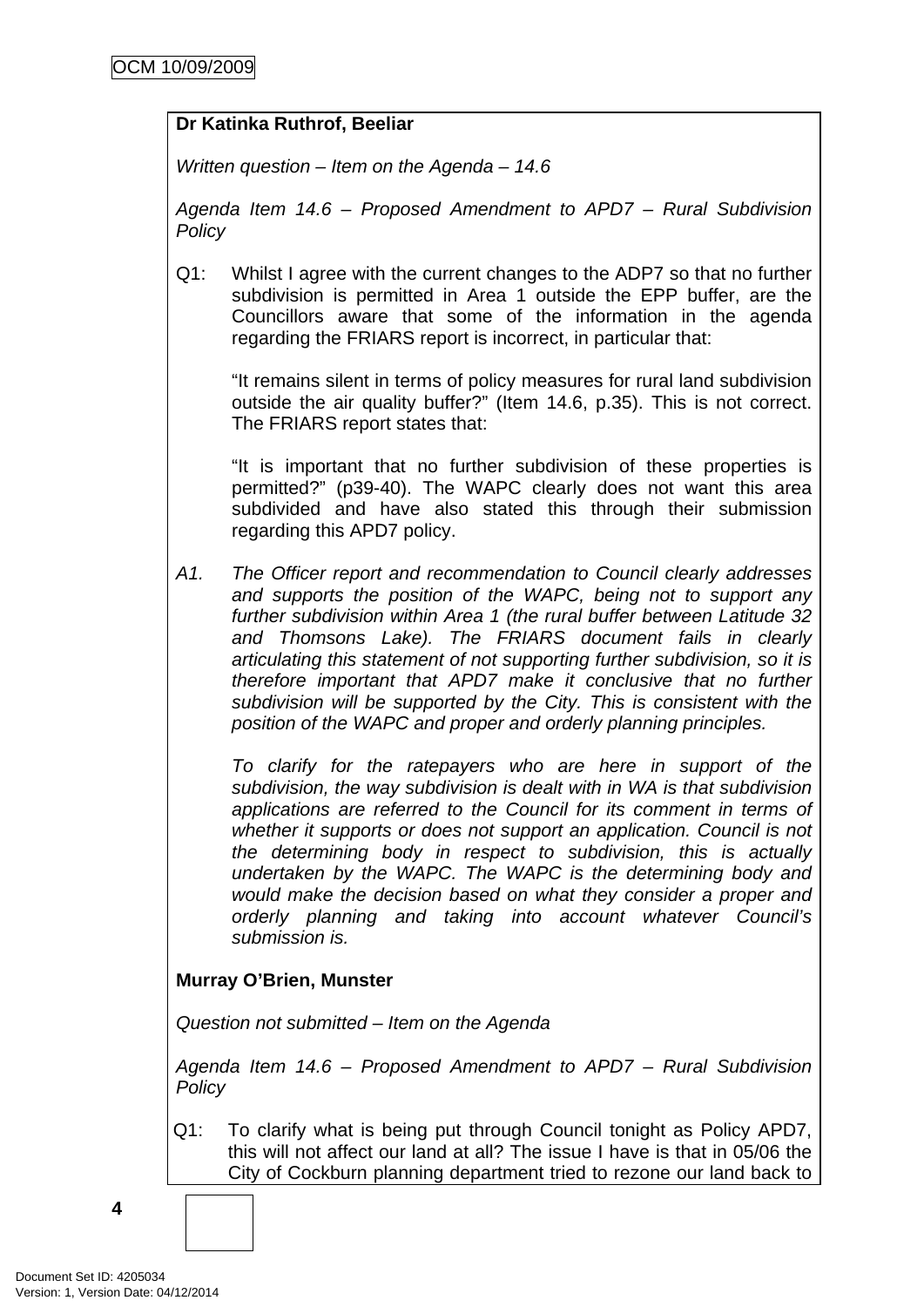## rural. Can you confirm that this is not happening?

A1: *The draft policy does not cover your area. The policy relates to the subdivision of land within rural zone areas only. In this case we are talking about rural living zones and rural zoned areas which are covered in attachment 2 which clearly indicates the areas we are talking about.*

## **Ray Woodcock, Spearwood**

*Question not submitted – Item on the Agenda* 

*Agenda Item 17.1 – Melville/Cockburn Community Security Service (CSS)* 

- Q1: Regarding the possible discussion that may take place between the City of Cockburn and Melville City Council. Will this Council put to the Melville City Council, that security personnel record all the activities or their patrols such as the areas they are in and the times of their visits to these areas. The reason I ask this is that I understand as a result of the Briefing Session last Thursday, that these CSS patrol officers are not recording anything other than the time where they may be involved in an incident so that the rest of the time there is no record of where they have been or what they have been doing. I think as ratepayers, we are entitled to know what we are paying for.
- A1 *That is precisely one of the issues that we have had with the City of Melville and the current service that we haven't been able to ascertain a lot of that specified information. It is a problem for us, so what we are saying is that perhaps there is a better way of progressing this service. The recommendation as it stands, is simply to let the current contract run for the remainder of this financial year during which time we will investigate alternative methods that are available to us.*
- Q2: Will these people be accountable as to where they may be at any time on their patrols so that the City knows it is getting value for its money.
- A2 *That is certainly one of the issues that we are keen to address. We will be ensuring that there is more accountability and far more information such as that for us to be able to ascertain those specific details. The City will write to the City of Melville to address this issue.*
- Q3: With the recent announcement by Mr O'Callaghan, the Commissioner of Police, that the WA Police have a surplus of Police Officers, will this Council enquire from the Minister of Police, what is the surplus over the approved strength of the WA Police so that additional Police can be posted at the Cockburn Police Station to enable it to be open to the public on weekends.
- A3: *It's certainly not the intention of this particular item, to address the matter to that extent.*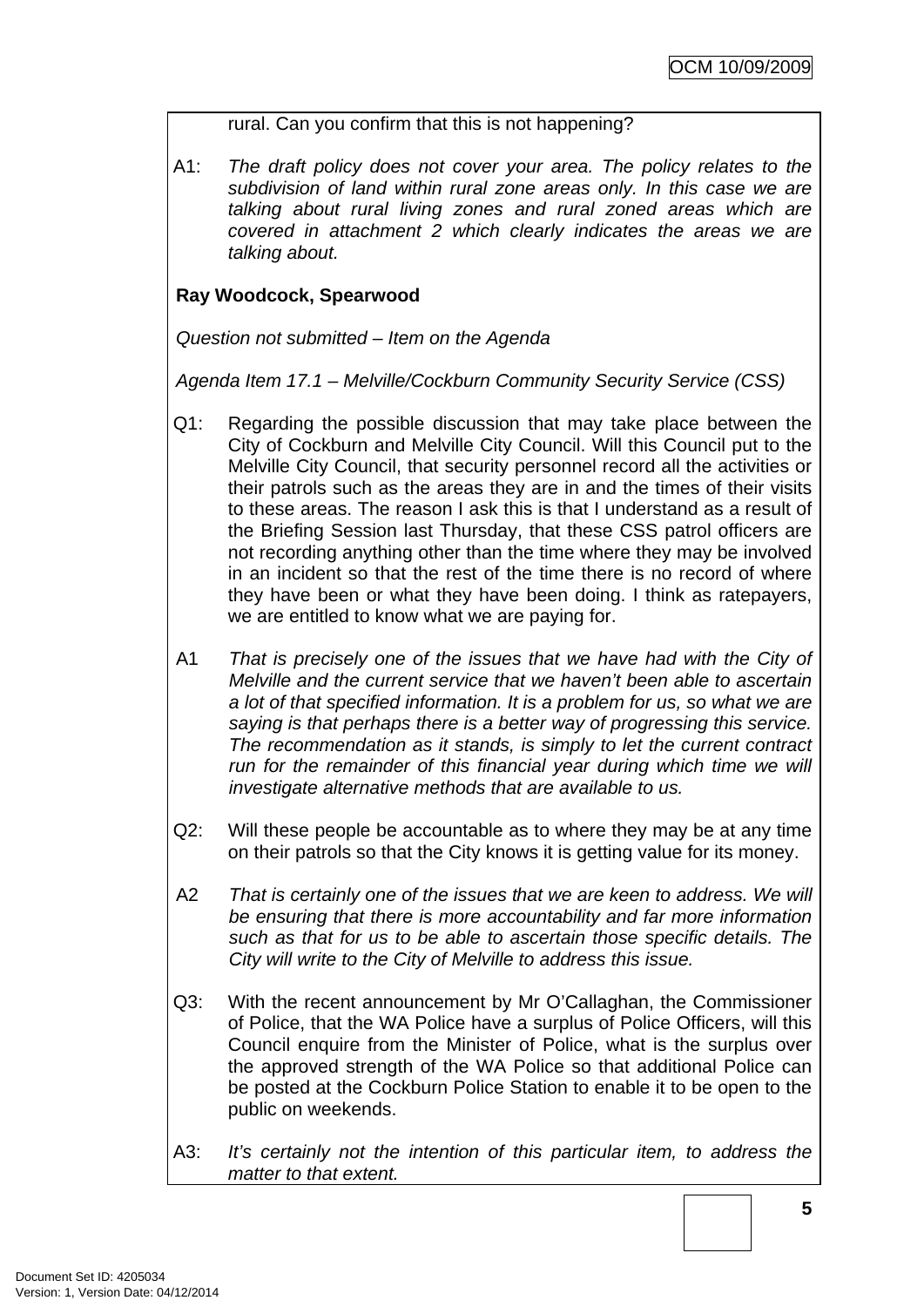## **A Petkovich, Beeliar**

*Question not submitted – Item on the Agenda* 

*Agenda Item 14.6 – Proposed Amendment to APD7 – Rural Subdivision Policy* 

- Q1: I believe the Council and the State Government proposal is to scrap the subdivision in the area because of the Kwinana Air Buffer. Sometime ago we had in the area, 5 acre blocks. Now they have all been sub-divided to 1 acre blocks. Why can the Council and the State Government approve that? What is the difference? 1 house per 1 acre or 4 houses per 1 acre. Can someone tell me that?
- A1: *Unfortunately the City is not in a position to tell you why historically 1 hectare lots were actually approved, however what we can indicate is the current policy by the State Government is not to support any further subdivision of the land within the Kwinana Air Quality Buffer Area and hence Council is reflecting this position. That hasn't changed because that provision in terms of the policy has remained consistent. Council is not proposing to change that within the policy. The WAPC has clearly indicated that this is still their view.*

## **Tracy Anderson, Beeliar**

*Question not submitted – Item on the Agenda* 

*Agenda Item 14.6 – Proposed Amendment to APD7 – Rural Subdivision Policy* 

- Q1: I would like to ask the Council to defer a decision with regard to this recommendation tonight in light of the people here in support of the subdivision. I would also like to ask, why is it ok for all of us to live there and no-one else to live there? For what reason, health reasons? Has there been any consideration taken into account for the prevailing winds? Will my questions be passed onto the WAPC?
- A1: *Clearly the view of the WAPC is that they consider it not appropriate to increase the number of people. The issue being that the EPA have indicated that these areas have the potential to be impacted by the Kwinana Industrial Area and the issue being that the WAPC recognises that there are existing residents within those areas however what it is putting in place, is saying there shouldn't be any further intensification or increase in the actual address of the properties.*

*This is the WAPC's position in terms of the State Governments advice to the Council. The determination of any subdivision is made by the WAPC. This is a reflection of their position. In saying that, Council can*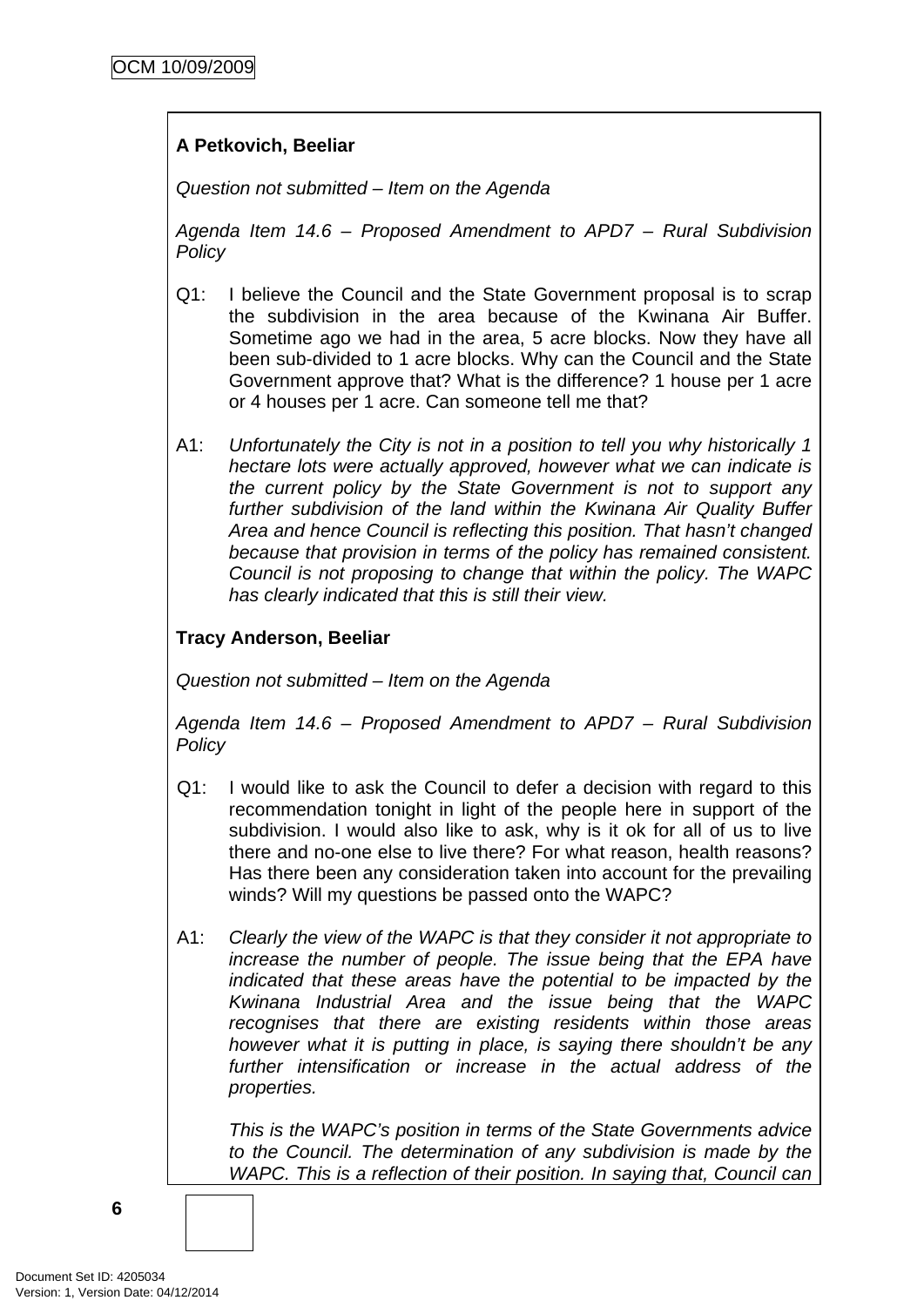<span id="page-10-0"></span>*certainly pass your comments on to the WAPC and they can give a specific response in terms of why the policy exists. I will need your contact details so we can respond back to you.* 

## **Robyn Scherr, Coogee**

*Question not submitted – Item on the Agenda* 

*Agenda Item 17.1 – Melville/Cockburn Community Security Service (CSS)* 

- Q1: I would ask Council to consider expansion of Council Ranger Services in any plans they have for the Community Security Service. People are parking on the footpaths on our street routinely. People can't walk on the footpath, they have to go out onto the road. This is happening every single day. There are dogs on the beach at Coogee. There are jet skis performing between the jetties in the shallows where there are swimmers present. I see a greater need for ranger services than I do for community security patrols. I'm quite happy with the police service that we are provided with and that's what we pay taxes for, but we do need to have rangers otherwise there is no law and order in our community.
- *A1: The City will certainly take those comments on board.*  **Ray Woodcock, Spearwood**

*Question not submitted – Item not on the Agenda* 

*Coogee Beach Fencing* 

- Q1: With the recent destruction of over 100m of pole and wire fencing facing the ocean surrounding the sand dunes located south of the Port Coogee Marina. Will the Cockburn City Council ask Australand to pay for the repairs to the pole and wire fencing? Could someone also tell me who installed that fencing and who paid for it?
- *A1: The City paid for the installation of the fencing along Coogee Beach. There is no current proposal to seek recompense from Australand to reinstall.*

## **Murray O'Brien, Munster**

*Question not submitted – Item not on the Agenda* 

*CEO Pay Increase & Procedures for Complaint* 

- Q1: For the CEO to receive a pay increase, is it required that all Councillors vote unanimously because it was voted on behind closed door?
- *A1: Yes, it is.*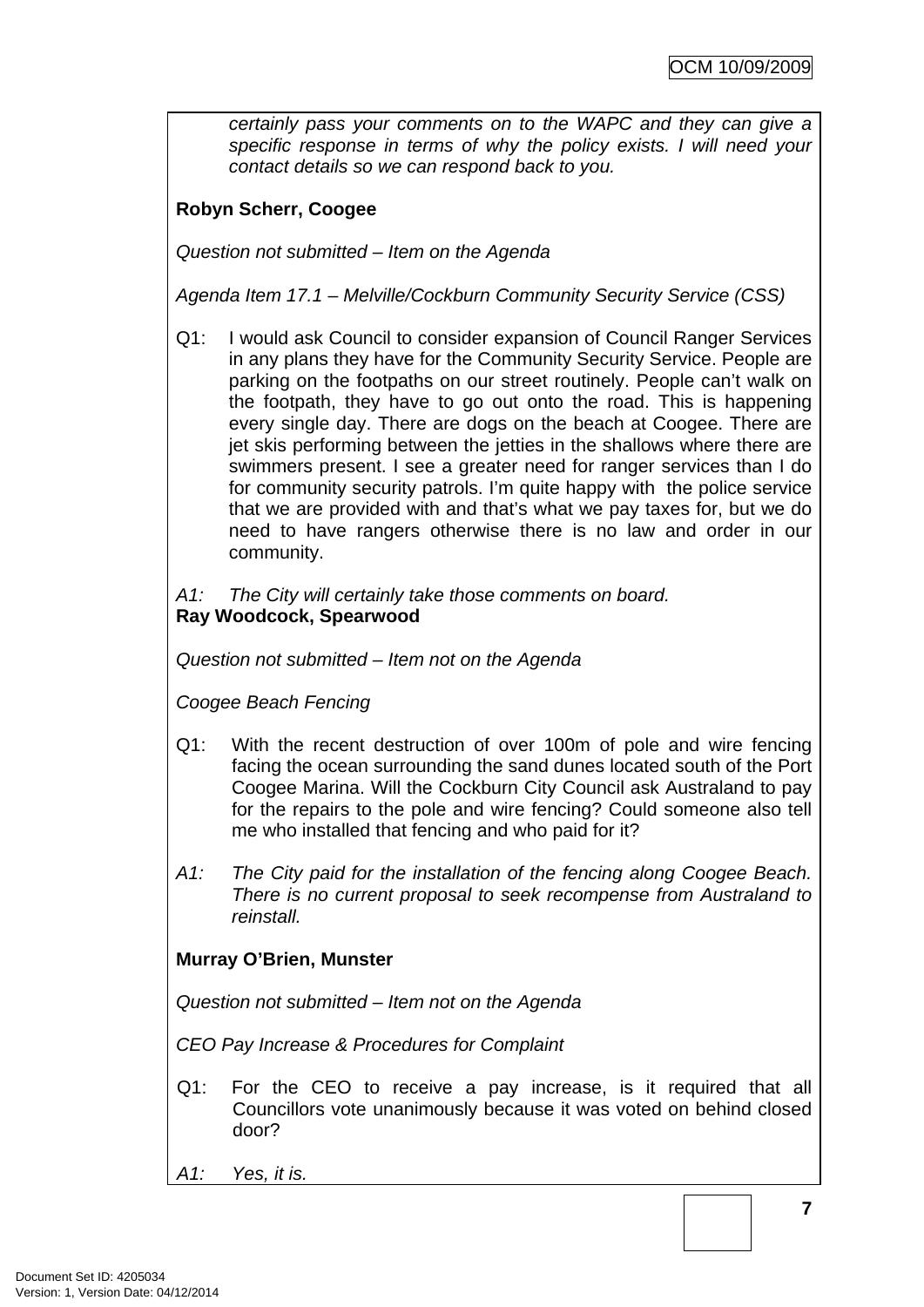- Q2: What sort of payrise did the CEO earn, the reason being that I have written to the City to no less than 3 occasions and have not yet received a reply on this matter. We are under financial strain and have had an increase in the rates this year, I would like to know what the CEO and any other public officers received as a payrise?
- *A2: This is a confidential process and is required to be discussed and deliberated behind closed doors. The annual accounts for the 2008/2009 year budget come out the City is required to disclose the remuneration for the senior staff ie. CEO, and that will be made clear in this document.*
- Q3: I have applied in writing several times and have not yet received the information?
- *A3: You have the right to ask for the details of certain contracts of senior staff including the CEO. I am not aware of why you have not received answer to your request if you have followed the correct procedure.*
- Q4: With regards to misconduct of a senior officer, who in the Council would deal with that type of situation? And what would be the formal process? Would I receive a reply?
- *A5: The City would encourage you put complaint you may have involving a City Officer in writing and address it to the CEO.*

## **8. CONFIRMATION OF MINUTES**

## **8.1 (MINUTE NO 4030) (OCM 10/9/2009) - ORDINARY COUNCIL MEETING - 13/08/2009**

### **RECOMMENDATION**

That the Minutes of the Ordinary Council Meeting held on Thursday, 13 August 2009, be adopted as a true and accurate record.

## **COUNCIL DECISION**

MOVED Clr V Oliver SECONDED Clr I Whitfield that the recommendation be adopted.

#### **CARRIED 8/0**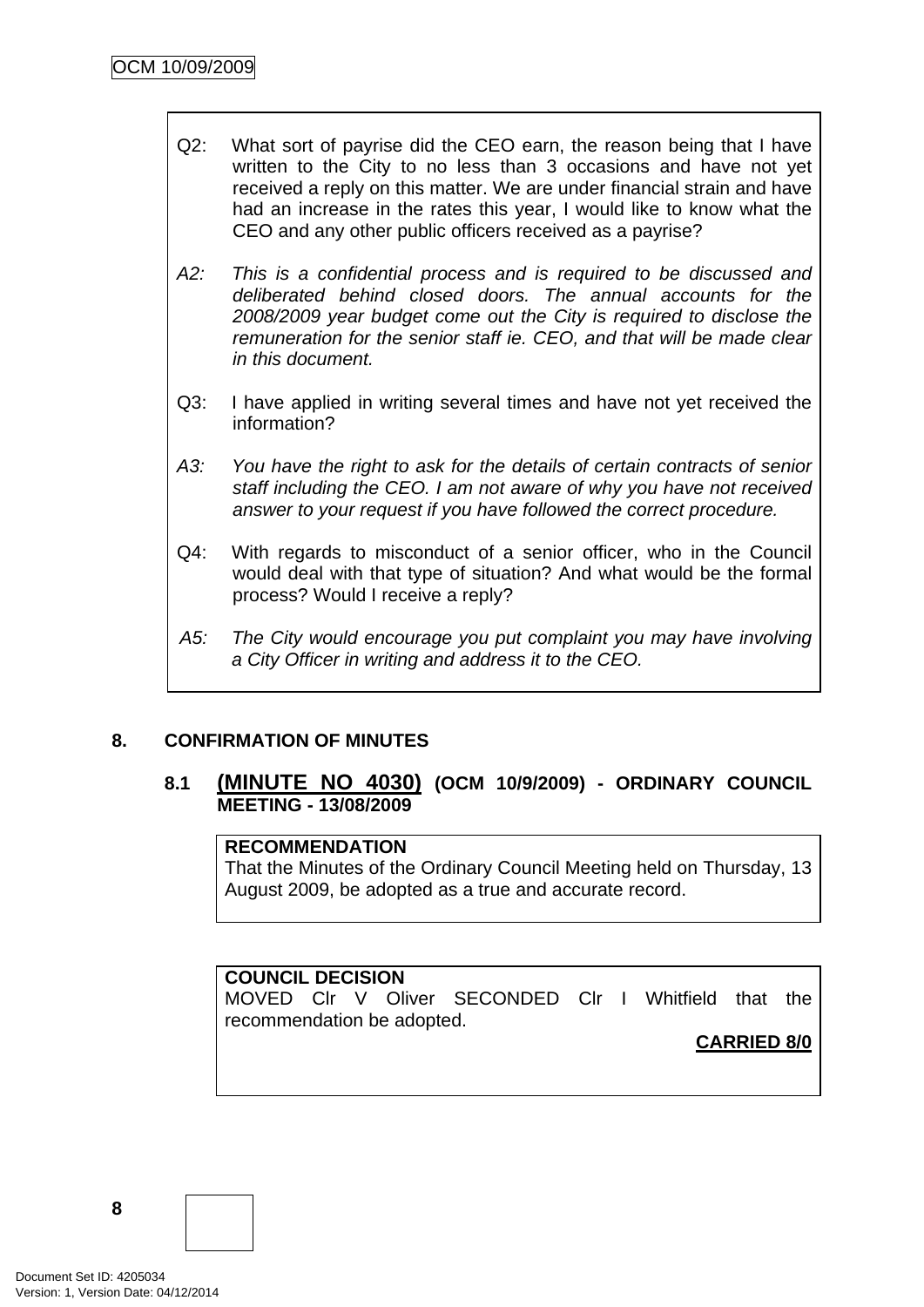## <span id="page-12-0"></span>**8.2 (MINUTE NO 4031) (OCM 10/9/2009) - SPECIAL COUNCIL MEETING - 26/08/2009**

## **RECOMMENDATION**

That the Minutes of the Special Council Meeting held on Wednesday, 26 August 2009, be adopted as a true and accurate record.

#### **COUNCIL DECISION**

MOVED Clr T Romano SECONDED Clr I Whitfield that the recommendation be adopted.

**CARRIED 7/1**

NOTE: CLR REEVE-FOWKES REQUESTED THAT HER OBJECTION TO THIS DECISION BE NOTED FOR THE RECORD.

#### **9. WRITTEN REQUESTS FOR LEAVE OF ABSENCE**

Nil

#### **10. DEPUTATIONS AND PETITIONS**

Nil

#### **11. BUSINESS LEFT OVER FROM THE PREVIOUS MEETING (If adjourned)**

Nil

#### **12 (OCM 10/9/2009) - DECLARATION OF COUNCILLORS WHO HAVE NOT GIVEN DUE CONSIDERATION TO MATTERS IN THE BUSINESS PAPER**

Nil

NOTE: AT THIS POINT IN THE MEETING, THE TIME BEING 7:47PM THE FOLLOWING ITEMS WERE CARRIED BY AN 'EN BLOC' RESOLUTION OF COUNCIL.

| 13.1 | 14.2 | 14.6 | 15.1 | 16.1 | 16.4 | 18.1 |  |
|------|------|------|------|------|------|------|--|
|      | 14.3 | 14.7 | 15.2 | 16.2 | 16.5 |      |  |
|      | 14.4 |      |      | 16.3 | 16.6 |      |  |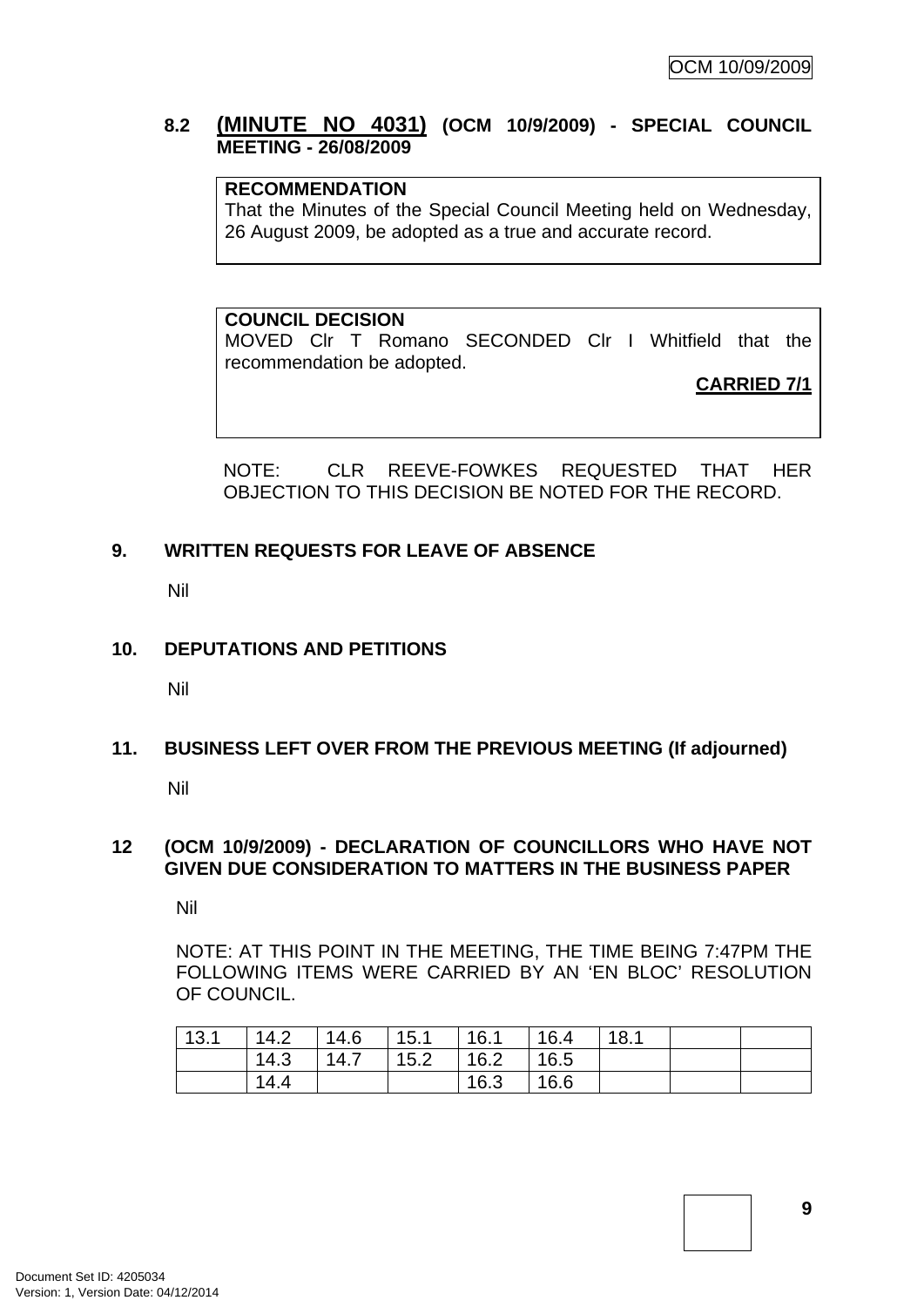#### <span id="page-13-0"></span>**13. COUNCIL MATTERS**

## **13.1 (MINUTE NO 4032) (OCM 10/9/2009) - MINUTES OF THE AUDIT COMMITTEE MEETING - 16 JULY 2009 (5017) (S DOWNING) (ATTACH)**

#### **RECOMMENDATION**

That Council receive the Minutes of the Audit Committee Meeting held on Thursday, 16 July 2009, as attached to the Agenda and the recommendations contained therein be adopted.

#### **COUNCIL DECISION**

MOVED Clr V Oliver SECONDED Clr I Whitfield that the recommendation be adopted.

**CARRIED 8/0**

#### **Background**

A meeting of the Audit Committee was conducted on 16 July 2009.

#### **Submission**

To receive the Minutes of the Audit Committee and adopt its recommendation.

#### **Report**

#### **Interim Audit**

The Interim External Audit Report for the period ending 30 June 2009 was received from Council's Auditors Grant Thornton in June 2009. The Interim Report covers a review of the Accounting and Internal Control Procedures in operation, as well as testing of transactions in:

- Capital asset additions and purchases
- Rate debtors and receipts
- Payroll
- Disposal site revenue
- Review of Council's investment portfolio and current market value

#### **Strategic Plan/Policy Implications**

#### **Governance Excellence**

To provide effective monitoring and regulatory services that administer relevant legislation and local laws in a fair and impartial way.

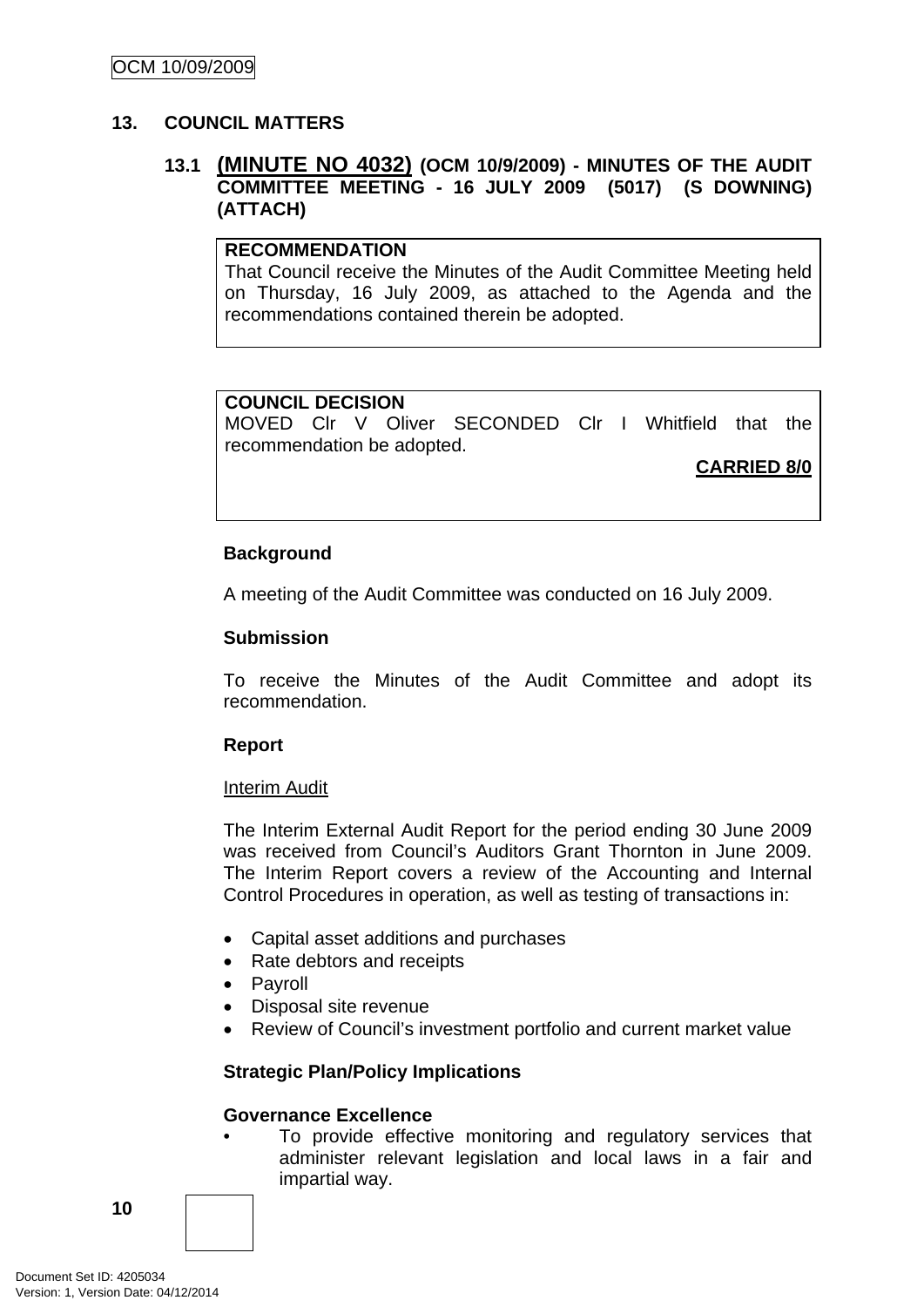## <span id="page-14-0"></span>**Budget/Financial Implications**

As contained in the Minutes.

## **Legal Implications**

As contained in the Minutes.

## **Community Consultation**

N/A

## **Attachment(s)**

Minutes of the Audit Committee Meeting held on 16 July 2009.

## **Advice to Proponent(s)/Submissioners**

N/A

**Implications of Section 3.18(3) Local Government Act, 1995**

Nil.

## **14. PLANNING AND DEVELOPMENT DIVISION ISSUES**

**14.1 (MINUTE NO 4033) (OCM 10/9/2009) - PROPOSED SCHEME AMENDMENT NO. 76 - REZONING VARIOUS PROPERTIES IN SPEARWOOD AND HAMILTON HILL IN ACCORDANCE WITH THE PHOENIX CENTRAL REVITALISATION STRATEGY; MINOR REZONING OF VARIOUS DRAINAGE RESERVES, ROAD RESERVES AND PEDESTRIAN ACCESS WAYS AND; PREPARATION OF DRAFT LOCAL PLANNING POLICY NO. APD58**  (MEDIUM DENSITY RESIDENTIAL DESIGN GUIDELINES) **APPLICANT: CITY OF COCKBURN - OWNER: VARIOUS (93076) (A TROSIC / D DI RENZO) (ATTACH)** 

## **RECOMMENDATION**

- (1) That in respect of Scheme Amendment No. 31 which proposed to downcode Development Area 1 (Packham) from 'Residential R30' to 'Residential R20', Council rescinds its previous resolution dated 9 March 2006 (Minute No. 3098) adopting the Scheme amendment;
- (2) That Council resolves not to proceed with Amendment No. 31 to the Scheme for the following reasons: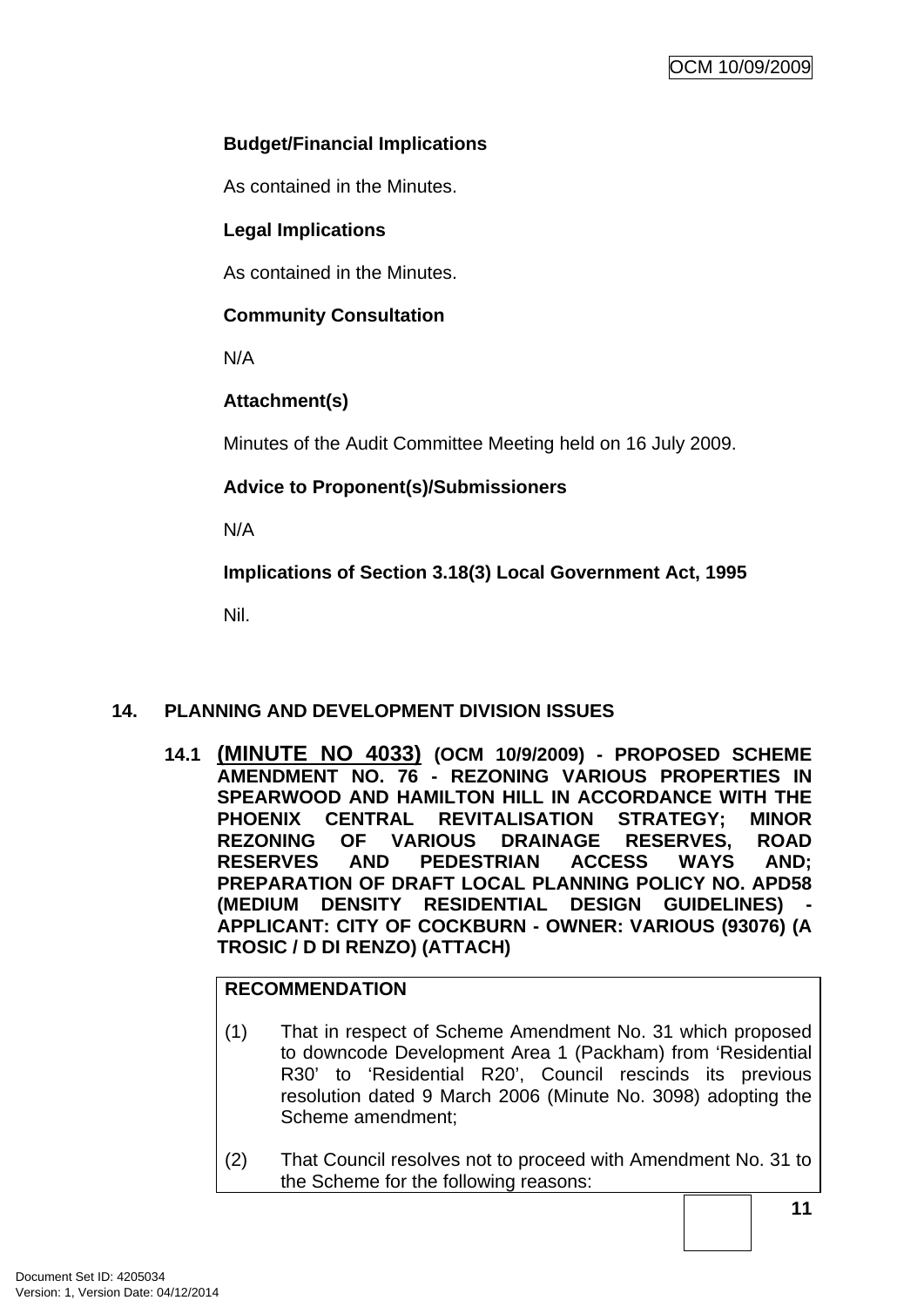- 1. The proposed downcoding is not consistent with the Phoenix Central Revitalisation Strategy, which seeks to build critical mass and density in the residential precincts of Spearwood and Hamilton Hill surrounding the Phoenix Town Centre.
- 2. The proposed downcoding is contrary to the strategies outlined in the Network City Planning Strategy and Draft Directions 2031 document. Both of these documents establish a direction for suburban centres such as Phoenix to evolve into 'activity centres'. Activity centres are designed to facilitate higher density residential development, in association with a mixture of uses including office, retail, entertainment, cultural and civic activities.
- 3. The proposed downcoding is contrary to the strategies included as part of the Network City Planning Strategy and Draft Directions 2031 document, which aim to critically increase the levels of urban consolidation taking place within the metropolitan area. Downcoding of residential density as proposed by Amendment No. 31 is completely contrary to this planning objective.
- 4. The proposed downcoding was not supported by the clear majority of landowners, for reasons that it would remove development potential and the ability for them to redevelop their properties allowing for closer residential development into the future.
	- 5. For the reasons mentioned above, the proposed downcoding is not in accordance with proper and orderly planning principles, by virtue of it being contrary to planning objectives for Perth's future growth.
- (3) That Council in pursuance of Section 75 of the *Planning and Development Act 2005* ("Act"), initiate an amendment to City of Cockburn Town Planning Scheme No. 3 ("Scheme") for the purposes of:
	- 1. Rezoning various properties within parts of Spearwood and Hamilton Hill to 'Residential R30', 'Residential R30/40', 'Residential R40', 'Residential R60' and 'Residential R80' in accordance with the adopted Phoenix Central Revitalisation Strategy as shown on the Scheme Amendment Map.
	- 2. Rezoning Lot 431 Rodd Place, Hamilton Hill from 'Residential R35' to 'Residential R35/80' and 'Restricted Use 15 (RU 15)' as shown on the Scheme Amendment Map.
	- 3. Amending Schedule 3 Restricted Uses of the Scheme Text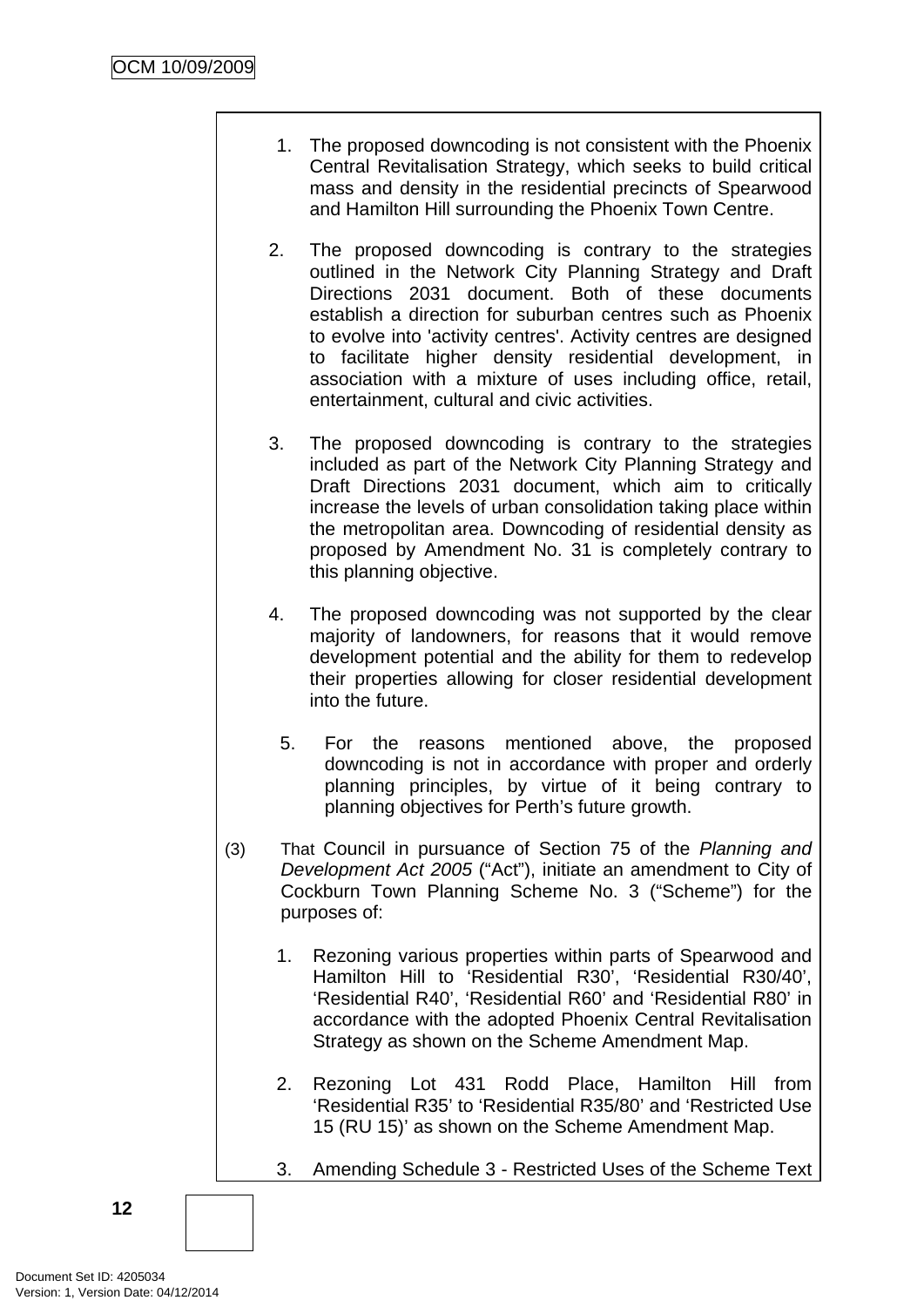|                 |                                                                                                                                                                                                                                                | to introduce Restricted Use 15 as follows:                                                                                                                                                                                                                                                                                                                                                                                                                                                                                                                                                                                                                                                                                                                                                                                                                              |  |  |
|-----------------|------------------------------------------------------------------------------------------------------------------------------------------------------------------------------------------------------------------------------------------------|-------------------------------------------------------------------------------------------------------------------------------------------------------------------------------------------------------------------------------------------------------------------------------------------------------------------------------------------------------------------------------------------------------------------------------------------------------------------------------------------------------------------------------------------------------------------------------------------------------------------------------------------------------------------------------------------------------------------------------------------------------------------------------------------------------------------------------------------------------------------------|--|--|
|                 |                                                                                                                                                                                                                                                |                                                                                                                                                                                                                                                                                                                                                                                                                                                                                                                                                                                                                                                                                                                                                                                                                                                                         |  |  |
| No.             | Description<br>of<br>Land                                                                                                                                                                                                                      | <b>Restricted Use</b>                                                                                                                                                                                                                                                                                                                                                                                                                                                                                                                                                                                                                                                                                                                                                                                                                                                   |  |  |
| <b>RU</b><br>15 | Lot 431 (No. 1)<br>Rodd<br>Place,<br><b>Hamitlon Hill</b>                                                                                                                                                                                      | Aged or dependent persons' dwelling and/or<br>hospital for aged or dependent' persons.<br>1.<br>Development is restricted to a density<br>of R35 unless it can be demonstrated<br>of<br>comprehensive<br>by<br>way<br>a<br>redevelopment proposal (submitted<br>application for planning<br>an<br>as<br>approval) that the following criteria<br>will be achieved to the satisfaction of<br>the local government:<br>Attractive built form in relation<br>i.<br>architectural<br>design,<br>site<br>to<br>layout, materials, colour, tone,<br>texture and fencing;<br>ii.<br>Provision of safe, functional and<br>attractive access arrangements,<br>which contribute to the overall<br>aesthetics of the development;<br>Building heights at the street<br>iii<br>frontages maintain a compatible<br>scale<br>with<br>adjacent<br>where<br>development<br>appropriate. |  |  |
|                 |                                                                                                                                                                                                                                                | 2.<br>The density bonus applicable to aged<br>dependent persons' dwellings<br>or<br>under Section 6.1.3A3i of the R-<br>Codes may only be utilised in respect<br>of the base R35 residential coding.                                                                                                                                                                                                                                                                                                                                                                                                                                                                                                                                                                                                                                                                    |  |  |
| 4.              | Rezoning Lot 2242 Amberley Way, Hamilton Hill, Lot 100<br>Lintott Way, Spearwood and Lot 68 and Lot 393 Scroop<br>Way, Spearwood from 'Local Reserve - Lakes<br>and<br>Drainage' to 'Residential R40' as shown on the Scheme<br>Amendment Map. |                                                                                                                                                                                                                                                                                                                                                                                                                                                                                                                                                                                                                                                                                                                                                                                                                                                                         |  |  |
| 5.              | Rezoning Lot 18 Scales Way and Lot 13 Edeline Street,<br>Spearwood from 'Local Reserve - Lakes and Drainage' to<br>'Residential R30' as shown on the Scheme Amendment<br>Map.                                                                  |                                                                                                                                                                                                                                                                                                                                                                                                                                                                                                                                                                                                                                                                                                                                                                                                                                                                         |  |  |
| 6.              | Rezoning Lot 4732 Sussex Street, Spearwood from 'Local<br>Reserve - Local Road' to 'Local Reserve - Parks and<br>Recreation' as shown on the Scheme Amendment Map.                                                                             |                                                                                                                                                                                                                                                                                                                                                                                                                                                                                                                                                                                                                                                                                                                                                                                                                                                                         |  |  |
| 7.              |                                                                                                                                                                                                                                                | Rezoning portions of road reserves along Caffrey Place and<br>Sykes Place, Hamilton Hill, and the corner of Rockingham<br>Road and Newton Street, Spearwood from 'Residential R20'                                                                                                                                                                                                                                                                                                                                                                                                                                                                                                                                                                                                                                                                                      |  |  |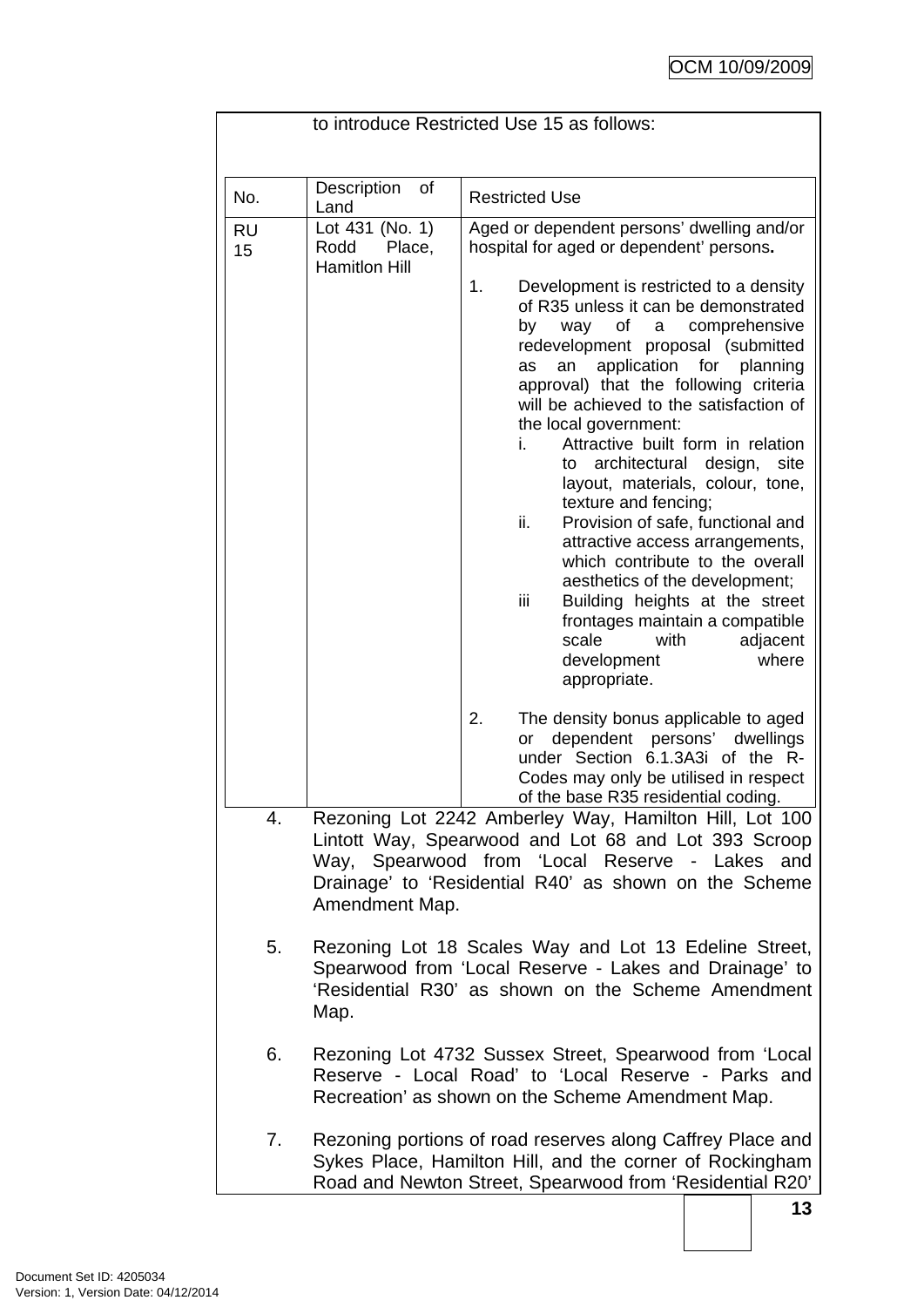to 'Local Reserve - Local Road' as shown on the Scheme Amendment Map.

- 8. Rezoning the Pedestrian Access Way ("PAW") between Rodd Place and Stanyford Place, Hamilton Hill, the PAW south of Lot 431 Rodd Place, Hamilton Hill and portion of the PAW adjacent to the cul-de-sac head of Fenton Way, Hamilton Hill from 'Local Reserve - Road Reserve' to 'Residential R30' as shown on the Scheme Amendment Map.
- 9. Modifying Development Area 1 in Schedule 11 of the Scheme Text by deleting Provision 3 and renumbering the subsequent provisions.
- 10. Modifying Clause 8.2.1(h) of the Scheme Text to read as follows:
	- *8.2.1(h) the erection on a single lot of two grouped dwellings (including extensions and ancillary outbuildings) where a grouped dwelling is designated with the symbol 'P' in the crossreference to that Use Class and a Zone in the Zoning Table, and where the development complies with Local Planning Policy No. APD58 (Medium Density Residential Design Guidelines) and the Residential Design Codes.*
- 11. Adding a new Clause 5.8.7 to the Scheme Text as follows:
	- *5.8.7 Medium Density Residential Development* 
		- *(a) When considering applications for the development of grouped and/or multiple dwellings, the Council shall have due regard to Local Planning Policy No. APD58 (Medium Density Residential Design Guidelines). Where an application does not fulfil the provisions or objectives of Local Planning Policy No. APD58 (Medium Density Residential Design Guidelines), Council may refuse the application notwithstanding its level of compliance with the Residential Design Codes.*
		- *(b) In considering applications for the subdivision of land within any of the R30/40 split coded areas depicted on the Scheme Map, the Council may only support subdivision (in the absence of built*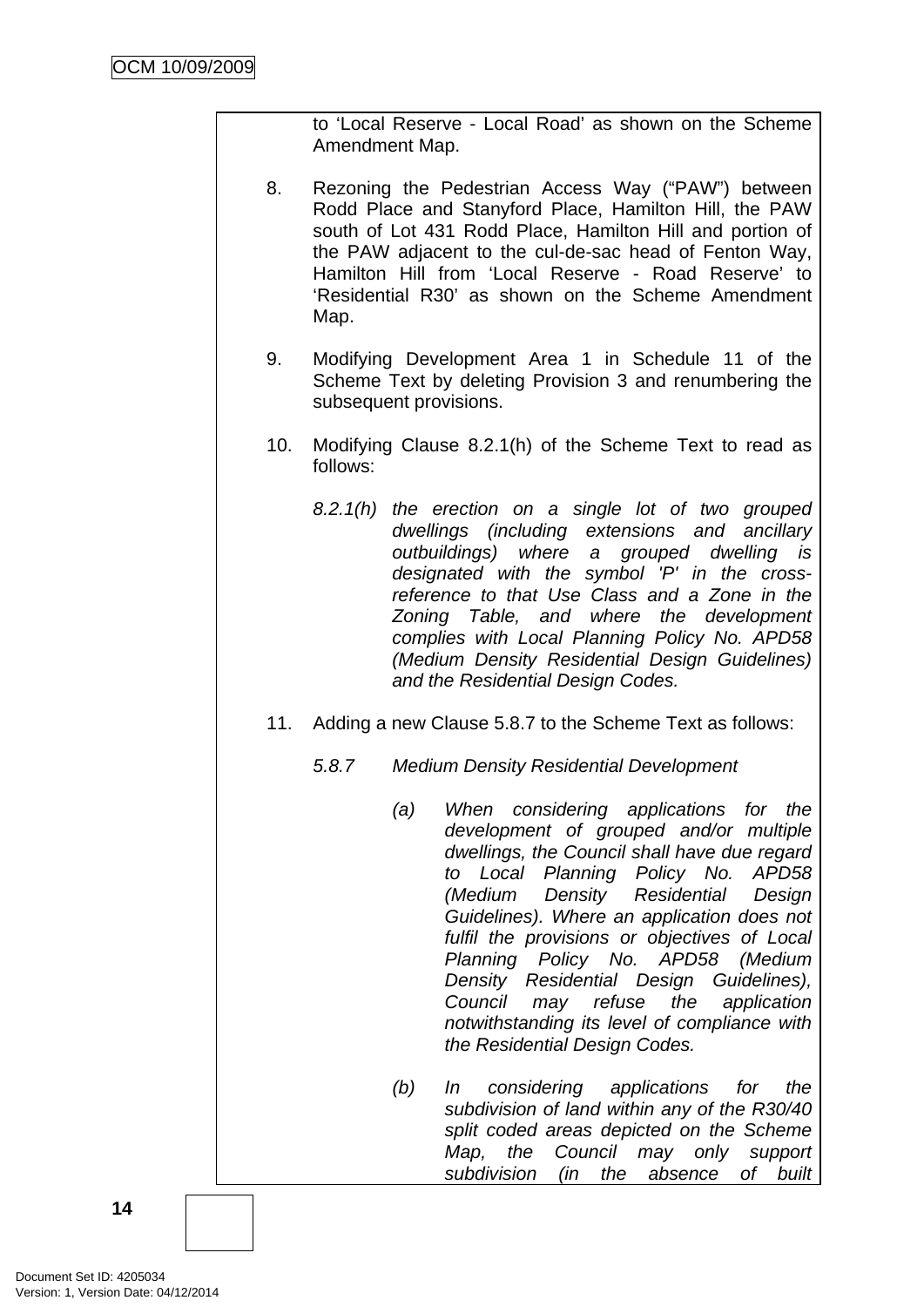*development) up to a maximum density of R30.* 

- *(c) In considering applications for the development of land within any of the R30/40 split coded areas depicted on the Scheme Map, the Council may support development up to the maximum density of R40 subject to the application fulfilling the provisions and objectives of Local Planning Policy No. APD58 (Medium Density Residential Design Guidelines).*
- *(d) Where residential land abuts a regional road reserve or major road as prescribed by Local Planning Policy No. APD58 (Medium Density Residential Design Guidelines), vehicle access to that road shall be subject to the approval of the local government and the relevant responsible authority (if any).*
- 12. Amending the Scheme Map accordingly.
- (4) That as the amendment is in the opinion of Council consistent with Regulation 25(2) of the *Town Planning Regulations 1967* ("Regulations"), and upon receipt of the necessary amendment documentation, the amendment be referred to the Environmental Protection Authority ("EPA") as required by Section 81 of the Act, and on receipt of a response from the EPA indicating that the amendment is not subject to formal environmental assessment, be advertised for a period of 42 days in accordance with the Regulations. In the event that the EPA determines that the amendment is to be subject to formal environmental assessment, this assessment is to be prepared by the proponent prior to advertising of the amendment;
- (5) That the amendment documentation be prepared in accordance with the standard format prescribed by the Regulations;
- (6) That Council in pursuance of Clause 2.3.1 of the Scheme, resolves to prepare a Local Planning Policy ("Policy") for the purposes of applying medium density residential design guidelines throughout the Scheme Area.
- (7) That Council publishes notice of the proposed Policy in accordance with Clause 2.5.1(a) of the Scheme. Furthermore, in accordance with Clause 2.5.1(b) of the Scheme, Council publishes notice of the proposed Policy as part of the advertising of the amendment in accordance with Part 2 of this resolution;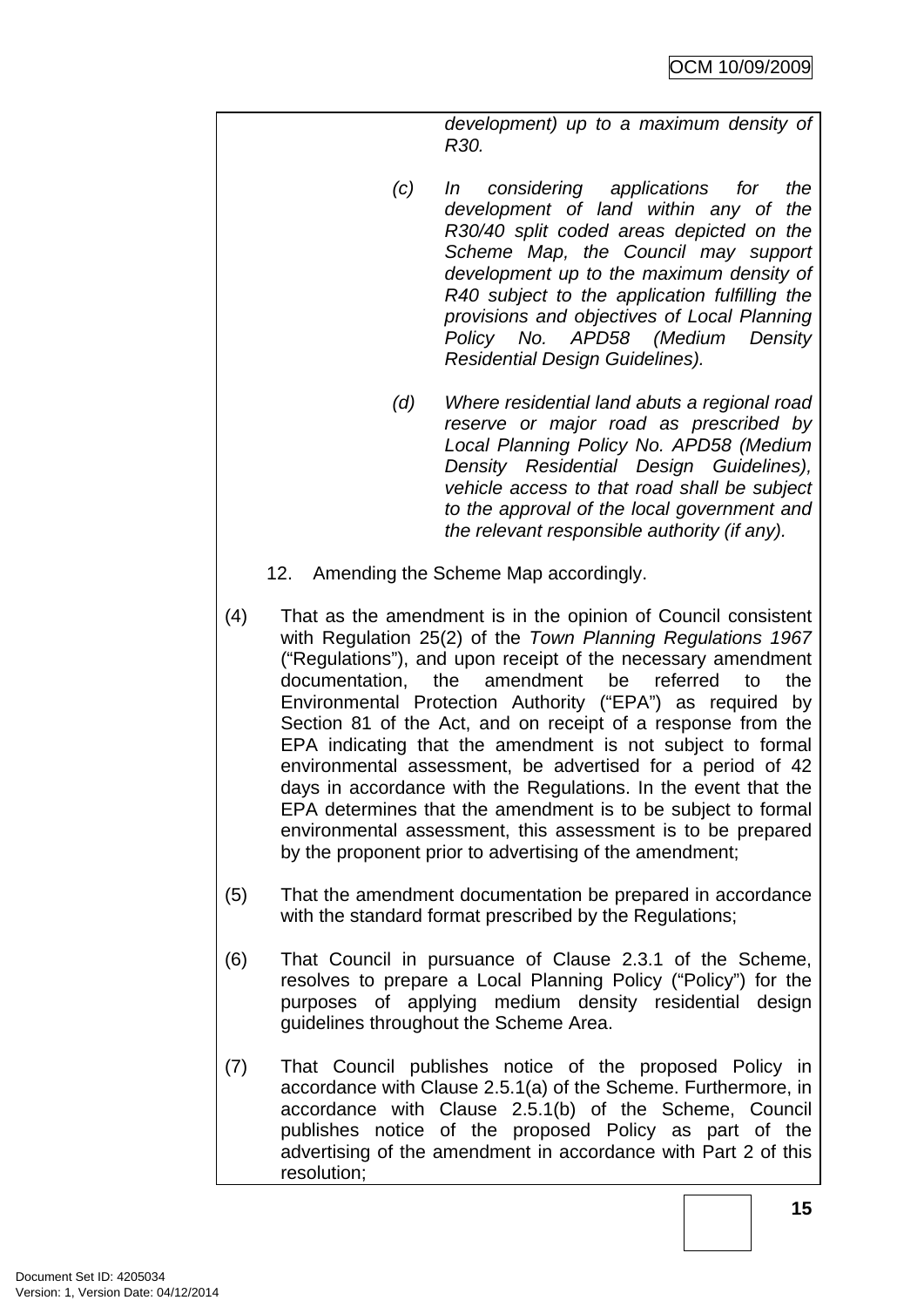- (8) That the amendment documentation be resubmitted to the Western Australian Planning Commission along with the endorsed Schedule of Submissions and steps taken to advertise the amendment and the reasons why Council does not wish to proceed with the amendment;
- (9) That Council advises the Western Australian Planning Commission that the proposal to permanently retain the 'Residential R30' coding within Development Area 1 will be advertised widely to the public and considered as part of this new Scheme Amendment No. 76.

**TO BE CARRIED BY AN ABSOLUTE MAJORITY OF COUNCIL**

## **COUNCIL DECISION**  MOVED Deputy Mayor K Allen SECONDED Clr T Romano that the recommendation be adopted.

#### **CARRIED BY ABSOLUTE MAJORITY OF COUNCIL 8/0**

#### **Note**

Sub-recommendation (1) of this item is subject to a Notice of Rescission, which has been provided in accordance with statutory requirements.

#### **Background**

Scheme Amendment No. 31 was previously adopted by Council on 9 March 2006. This proposed to effectively downcode Development Area No. 1 (Packham) from 'Residential R30' to 'Residential R20', in an attempt to address some concerns about medium density development at the time. It was also proposed in order to clarify the unclear and unworkable provisions which related to Development Area No. 1 at the time.

Since adopting this amendment, Council has embarked on the Phoenix Central Revitalisation Strategy (as discussed in this report), which seeks to create an activity centre for Phoenix. As part of this, a key objective is for building critical mass and density in the residential precincts of Spearwood and Hamilton Hill surrounding the Phoenix Town Centre. Scheme Amendment No. 31 is now directly contrary to these planning objectives for Phoenix, which have been widely advertised and supported by the community through the Phoenix Central Revitalisation Strategy process.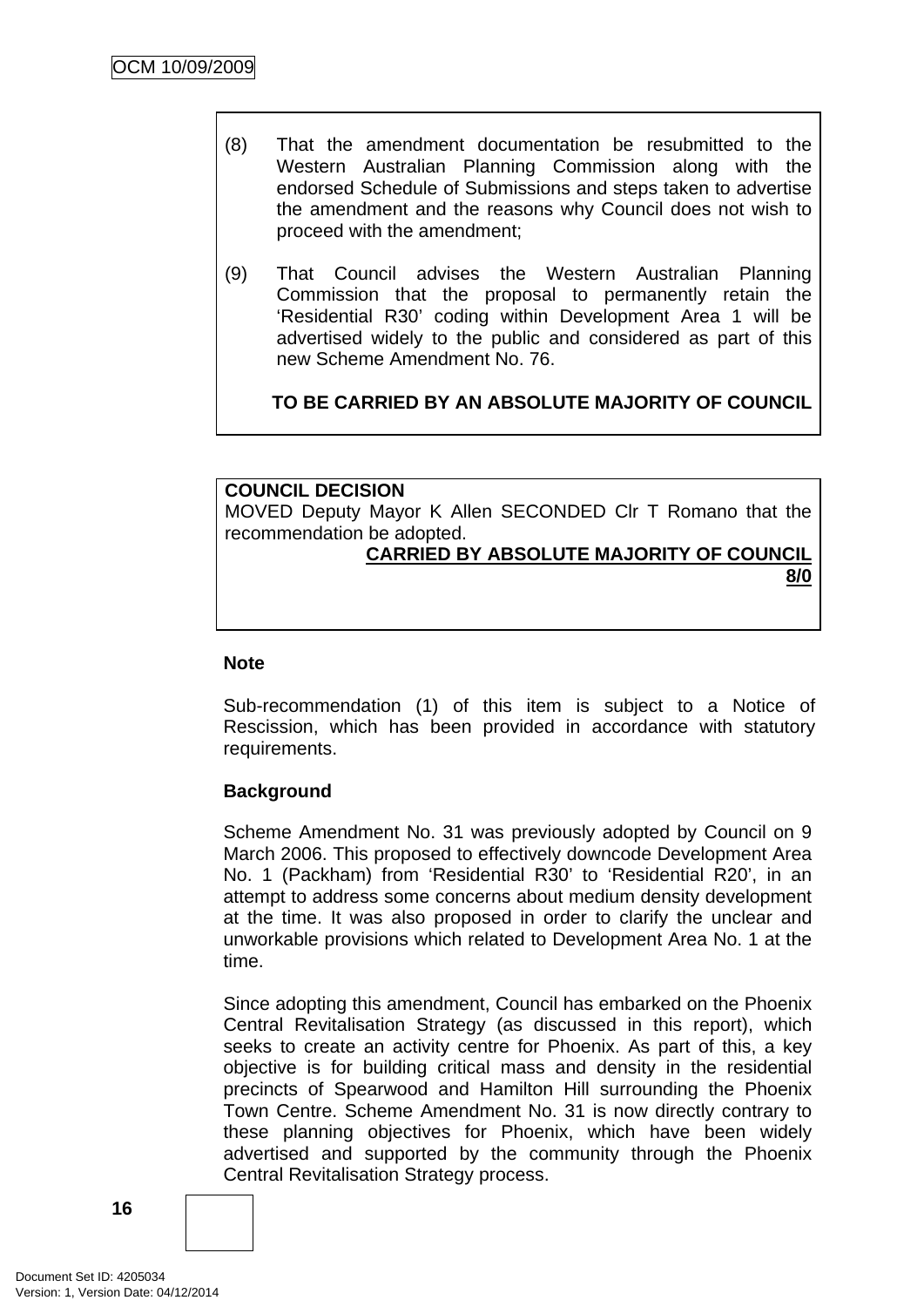The purpose of this report is therefore two-fold:

- i. For Council to consider a rescission motion of its previous resolution dated 9 March 2006 (Minute No. 3098) which adopted Scheme Amendment No. 31 for final approval; and
- ii For Council to initiate a new Scheme Amendment to commence implementation of the Phoenix Central Revitalisation Strategy ("Revitalisation Strategy"), which was granted final approval by Council on 14 May 2009 (Minute No. 3956).

The Revitalisation Strategy provides a strategic framework for improvements to the Phoenix Town Centre, which includes the surrounding suburbs of Spearwood and Hamilton Hill. This is to specifically guide changes to the study area over the next ten years, focussed on the 800m walkable catchment surrounding the Phoenix Town Centre.

The Revitalisation Strategy includes proposed zoning changes within the study area to increase the residential density, and the proposed Scheme amendment seeks to implement these changes.

The amendment also seeks to correct a number of minor zoning anomalies within the study area including portions of various road reserve and pedestrian access ways ("PAWs"), and the rezoning of a number of drainage reserves owned by the City of Cockburn ("the City") that are surplus to the drainage requirements of the area.

The Revitalisation Strategy included a recommendation for the preparation of design guidelines to encourage good development, and encourage surveillance of public open space ("POS"). A draft Policy has been prepared (Attachment 3) to provide a comprehensive set of criteria for new medium density residential development within the City of Cockburn, which will apply in addition to the *Residential Design Codes of Western Australia* ("R-Codes").

#### Overview of Preparation and Community Consultation

Preparation of the Revitalisation Strategy included a comprehensive community consultation program as follows:

- \* Visioning stage (October 2007) which included a comprehensive landowner survey, a survey of retail traders and a community vision forum.
- Enquiry by Design workshop (November 2007) to prepare draft plans and ideas for how the area could be improved.
- \* Advertising of plans to the community for comment during May and June 2008. A brochure was sent to all landowners in the study area outlining some of the key ideas and proposals. The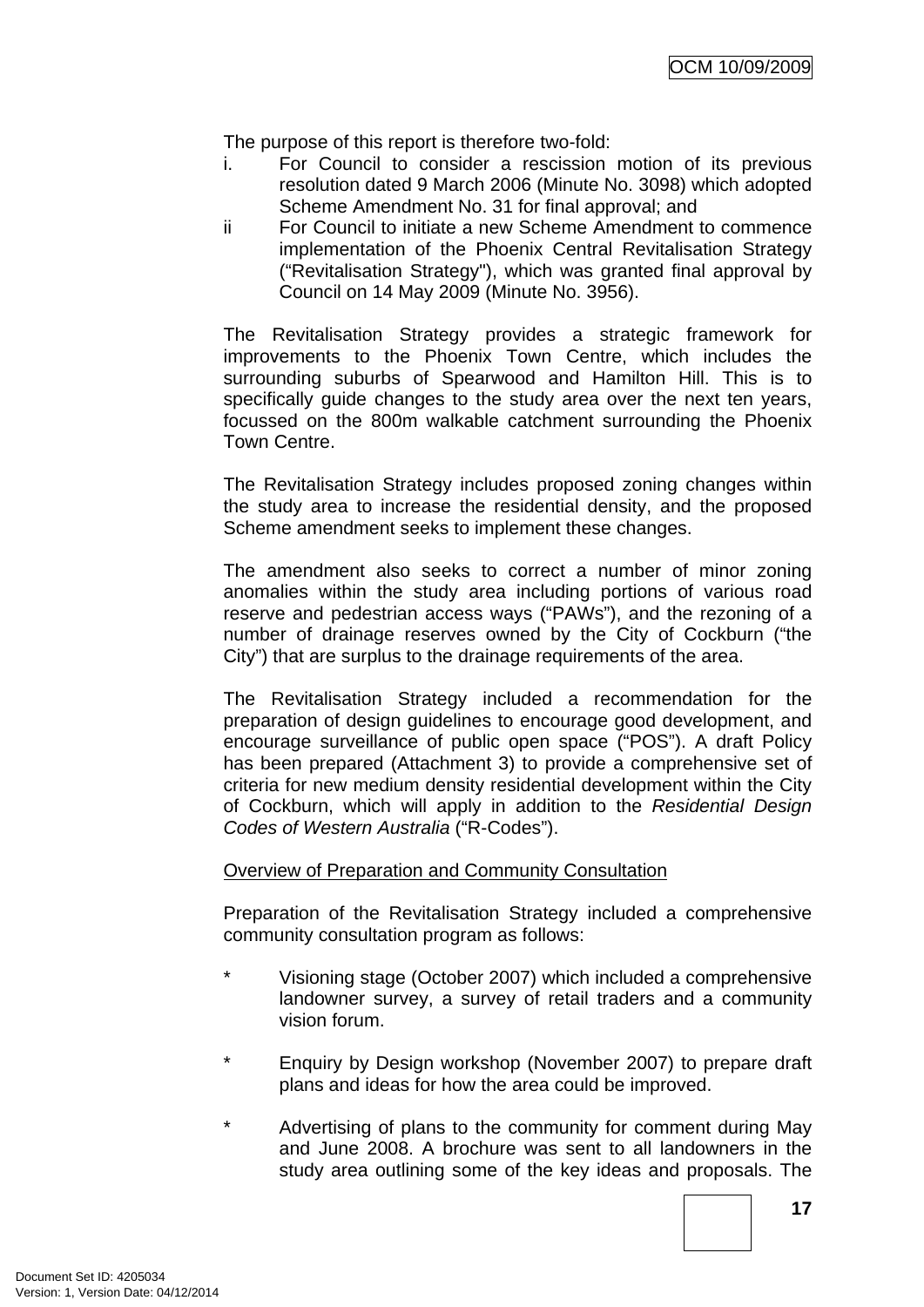draft plans were also advertised to the wider community through the local newspapers, Council's website and at the Phoenix Shopping Centre. During this community consultation period, the City also held two community forums which were attended by approximately 160 people.

#### Interim Council Consideration of Revitalisation Strategy

At its meeting held on 12 June 2008 (Item 21.1), Council resolved:

- 1. not to support the compulsory acquisition of any residential property within the study area for the purpose of creating new road links;
- 2. not to support the inclusion of a bus way or transit way in Rockingham Road; and
- 3. not to proceed with the development of aged persons development on MacFaull Park.

#### Council Consideration to Adopt Revitalisation Strategy

At its meeting held on 11 December 2008 (Item 14.12) Council considered adopting the Revitalisation Strategy, which included a recommendation to modify the proposed zoning in the outer residential area from proposed R30 to proposed R25. Council resolved to defer its consideration of the Revitalisation Strategy, so as to ascertain further feedback from the community on the issue.

In February 2009 further consultation was undertaken on the proposed coding in the outer residential area, including a survey to all landowners and a landowner workshop.

At its meeting held on 14 May 2009 (Item 14.11) Council considered the feedback from this consultation and adopted the Revitalisation Strategy for final approval. This includes the proposed zoning plan (Attachment 2).

#### **Submission**

N/A

#### **Report**

A Scheme amendment has been prepared to implement the proposed residential zoning changes outlined in the Revitalisation Strategy (Attachment 2). This includes proposed zoning change in accordance with the Scheme Amendment Map (Attachment 1) and changes to the Scheme text.

A draft Local Planning Policy No. APD58 (Medium Density Residential Design Guidelines) (Attachment 3) has been prepared in accordance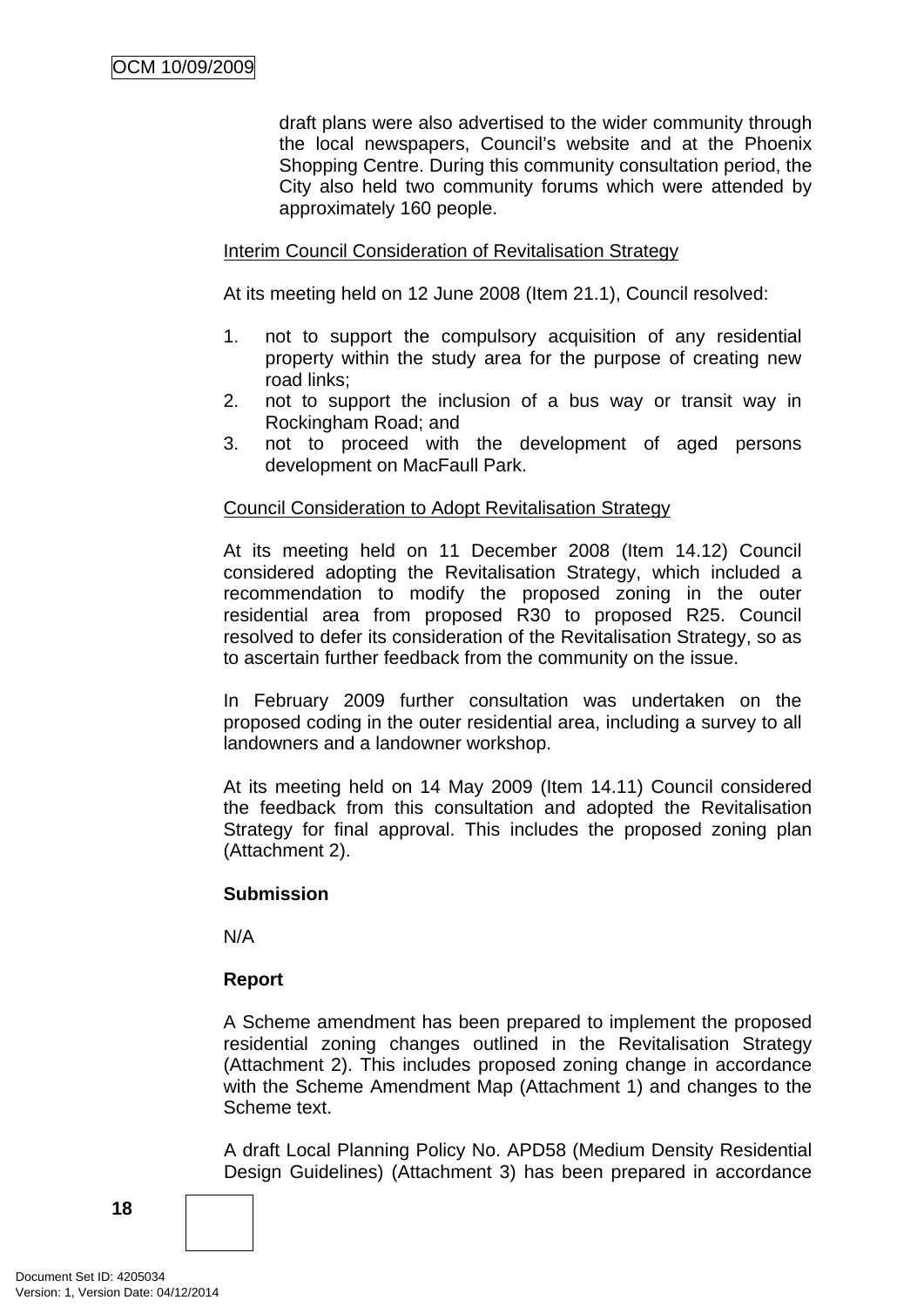with the recommendations of the Revitalisation Strategy, and it is proposed that this applies to all medium density development in the City.

The proposed Scheme Amendment and draft Policy are discussed in detail below.

#### Proposed Scheme Amendment

#### *Proposed Zoning Changes*

The amendment proposes the rezoning of various properties in parts of Spearwood and Hamilton Hill to increase the residential codings to 'Residential R30', 'Residential R30/R40', 'Residential R40', 'Residential R60' and 'Residential R80' as shown on the Scheme Amendment Map (Attachment 1).

These proposed rezonings are consistent with the proposed zoning plan contained with the Revitalisation Strategy that was adopted by Council on 14 May 2009 (Attachment 2). It represents a radiating density plan as follows:

- R40 proposed generally within the 400m walkable catchment,
- R30 proposed in the outer residential areas, generally coinciding with the 800m walkable catchment.
- Rezoning of lots fronting parks to R30/R40.
- Expansion of the existing R60 zone around Glendower Way and Shallow Street, on the east side of the Phoenix Town Centre to create a more consistent land use pattern, centred generally around the POS on Shallow Street. This R60 zone was originally based on the location of the sewer and does not follow a logical pattern.
- Rezoning 3, 5, and 7 Glendower Way, Spearwood to 'Residential R80', given the proximity to the Phoenix Town Centre.

The Revitalisation Strategy includes other proposed commercial rezonings, including the rezoning on the western side of Rockingham Road (north of Kent Street), and the intersection of Rockingham Road and Spearwood Avenue to 'Business/R60'. The Revitalisation Strategy also proposes the rezoning of the City's administration site to 'District Centre/R160'.

However, this amendment does not include any of the proposed commercial rezonings. These areas will require specific design guidelines to ensure appropriate heights and uses to avoid overlooking and any potential conflicts with existing residential development, and these design guidelines are yet to be developed. This proposed amendment does not include any proposed zoning changes to the City's Administration site, as a comprehensive master plan is required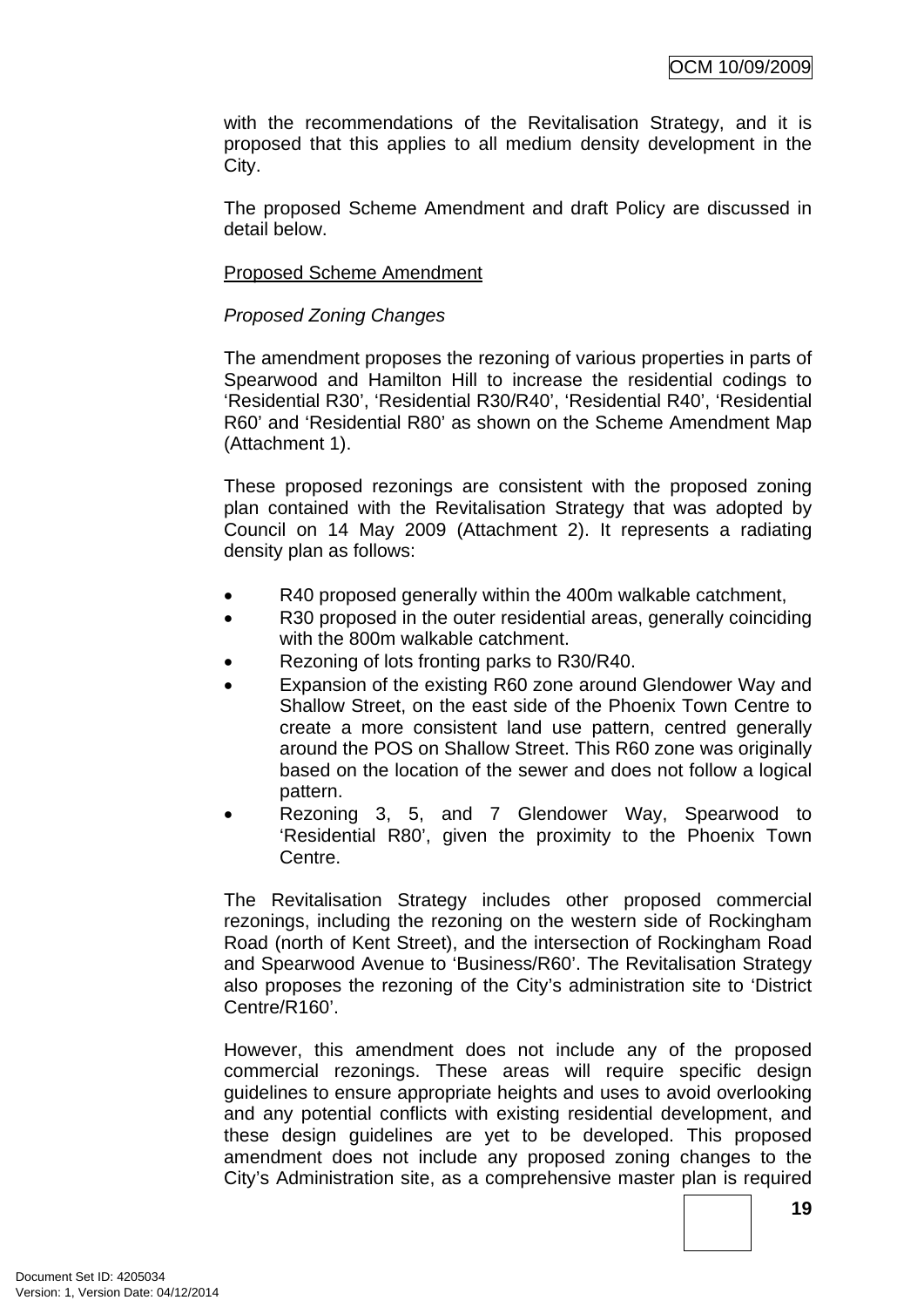for the community hub, which will include further studies and community consultation.

Therefore, in the interest of expediting the rezoning process it is proposed to initiate an amendment at a later stage for these commercial rezonings, and they will be advertised in conjunction with the relevant design guidelines.

#### *Rezoning of 1 Rodd Place, Hamilton Hill*

The Revitalisation Strategy proposes the rezoning of an existing retirement village at Lot 1 Rodd Street, Hamilton Hill from 'Residential R35' to 'Residential R35/80' to enable redevelopment of the site to accommodate more aged accommodation. This was in recognition of the need for aged accommodation in this area.

The proposed zoning plan included within the Revitalisation Strategy identified this site to be rezoned to 'Special Use (Retirement Housing) R35/R80' with special conditions in place to ensure that it will be only be developed for this purpose.

On further consideration of this matter it is considered more appropriate for the property to remain in the 'Residential' zone, but to be rezoned from 'Residential R35' to 'Residential R35/R80', with a 'Restricted Use', to restrict the use to aged or dependent dwellings and a hospital for aged or dependent persons. The latter would facilitate the potential for a high dependency aged care facility or hospice which would be defined as a 'hospital' under the Scheme.

The proposed 'Restricted Use (RU 15)' sets out criteria for the higher coding to be applicable, including provisions for good built form outcomes to ensure development is attractive and compatible with the surrounding area.

The R-Codes (clause 6.1.3) provide a density bonus for the development of aged or dependent persons dwellings, in that the minimum site area may be reduced by up to one third where there is compliance with the requirements set out in section 7.1.2 of the R-Codes. The intention of this density bonus under the R-Codes is to encourage the development of dwellings that accommodate the special needs of aged or dependent persons on residential zoned land.

The proposed rezoning of 1 Rodd Place from 'Residential R35' to a split coding of 'Residential R35/R80' is intended to provide a potential density bonus on the basis that the site will only be developed to facilitate more aged and dependent persons accommodation. Therefore the proposed 'Restricted Use (RU 15)' provisions stipulate that the density bonus provided under the R-Codes is not applicable, as the intention is that R80 will be the highest achievable density on the site. The surrounding residential area is proposed to be rezoned to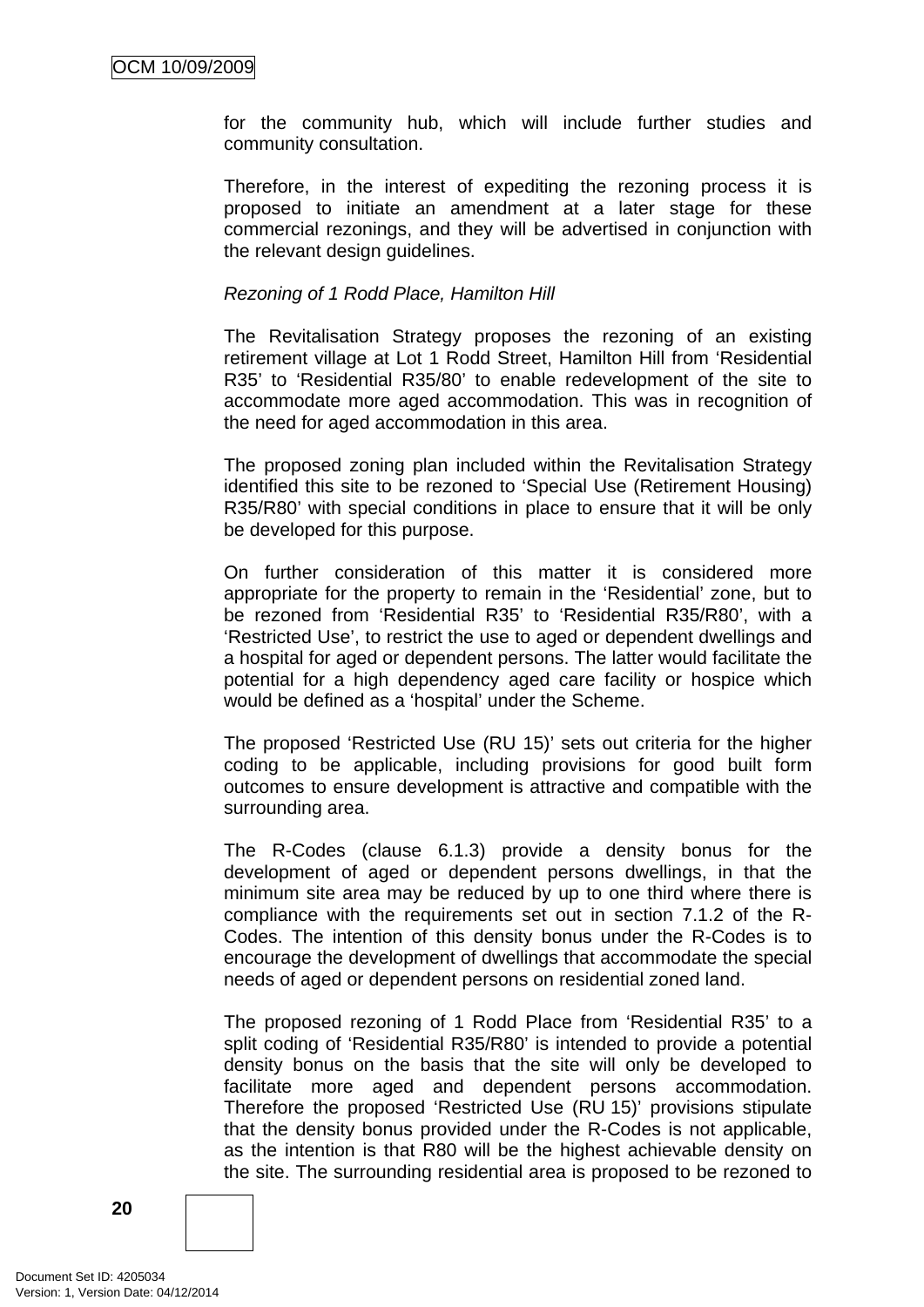'Residential R30', and it is considered that a maximum density of R80 is appropriate in this location.

#### *Rezoning various drainage reserves*

There are a number of drainage reserves within the Revitalisation Strategy study area that are owned by the City in freehold and that are surplus to the drainage requirements of the locality. It is proposed that these sites be rezoned in accordance with the proposed coding outlined in the Revitalisation Strategy to facilitate residential development consistent with the character of the surrounding areas.

It is therefore proposed that 13 and 14 Scroop Way and 374 Lintott Way, Spearwood and Lot 2242 Amberley Way, Hamilton Hill be rezoned from 'Local Reserve - Lakes and Drainage' to 'Residential R40'; and that Lot 18 Scales Way and 86 Edeline Street, Spearwood be rezoned from 'Local Reserve - Lakes and Drainage' to 'Residential R30', as shown on the Scheme Amendment Map (Attachment 1).

#### *Rezoning portion of road reserve*

There is a zoning anomaly adjacent to Beale Park whereby a 1495 $m<sup>2</sup>$ portion of closed road reserve south of the Sussex Street cul-de-sac head and north of Spearwood Avenue (72 Sussex Street, Spearwood) is still reserved 'Local Reserve - Local Road' under the Scheme. It is proposed to rezone this to 'Local Reserve - Parks and Recreation'. This is consistent with the current use of the land which functions as part of the adjacent Beale Park and contains the RSL War Memorial.

There are some other zoning anomalies within the study area where small portions of road reserves (containing constructed roads) are currently zoned 'Residential'. This includes a portion of road reserve at the cul-de-sac head of Caffrey Place, Hamilton Hill (adjacent to 8 Caffrey Place); a portion of road reserve on Sykes Place, Hamilton Hill (adjacent to 9A Sykes Place), and the truncation of road reserve on the corner of Rockingham Road and Newton Street, Spearwood (adjacent to 2 Newton Street). It is proposed to tidy these up as part of this Scheme amendment by rezoning these to 'Local Reserve - Local Road' consistent with the current use.

#### *Rezoning various PAWs identified for closure*

The proposed amendment includes the rezoning of a number of PAWs in the Southwell area of Hamilton Hill that are identified for future closure. The Southwell area has a number of unnecessary PAWs that contribute to anti-social behaviour within the locality and future closure of the PAWs is consistent with the Southwell Master Plan adopted by Council on 10 November 2005.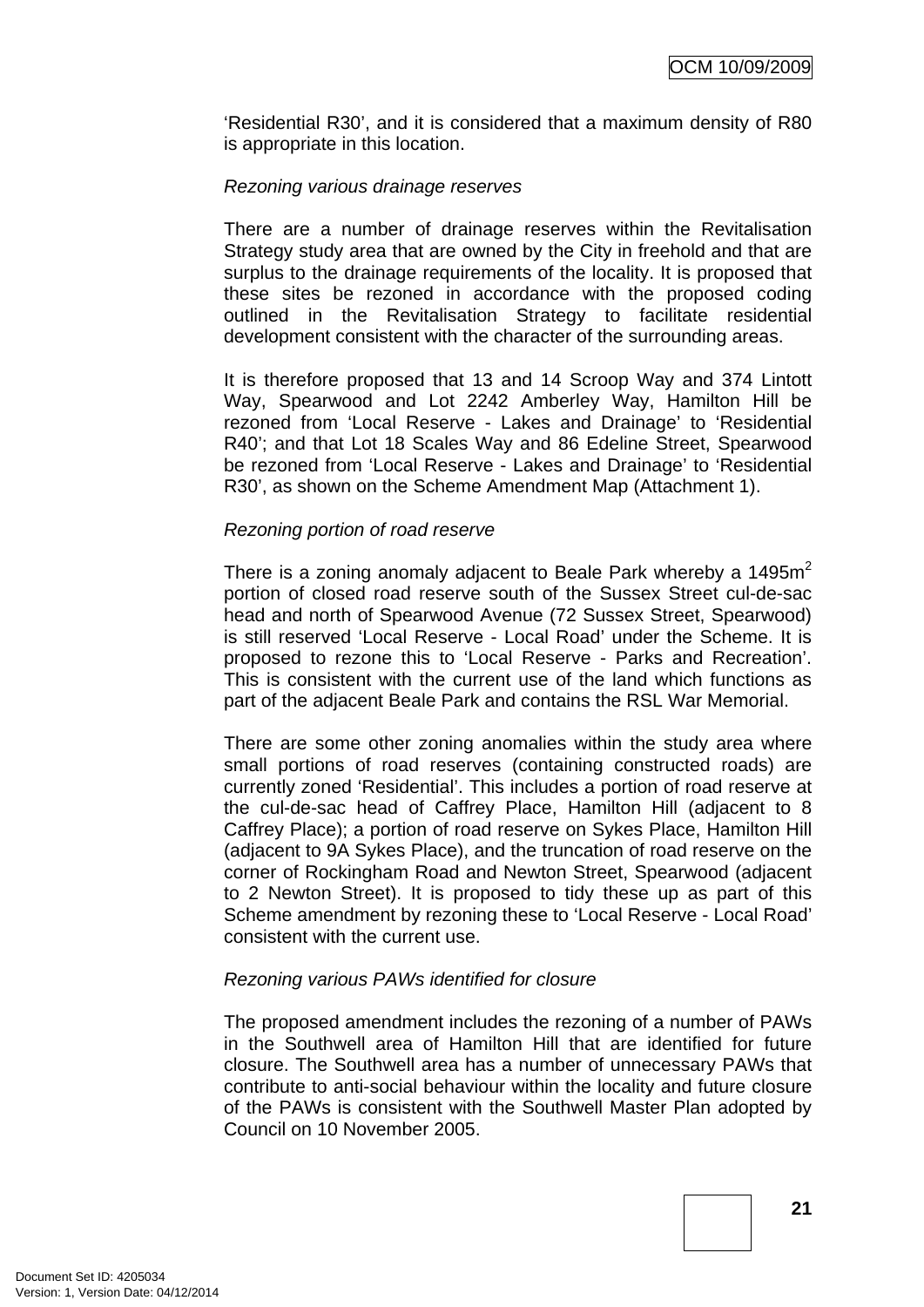It is proposed to rezone the PAW between Rodd Place and Stanyford Place; the PAW south of 1 Rodd Place, Hamilton Hill and portion of the PAW adjacent to the cul-de-sac head of Fenton Way to 'Residential R30', which is consistent with the proposed zoning of the adjacent land and the Revitalisation Strategy. These PAWs will be formally closed in the future and that process will include community consultation.

#### *Proposed Scheme text changes*

The proposed amendment includes changes to the Scheme text to insert provisions for medium density development, in particular to ensure that it is consistent with the draft Policy. These proposed provisions set out the statutory framework to ensure that the proposed split codings (R30/R40) are implemented in accordance with the Policy. Proposed clause 5.8.7 sets out that when considering development applications for grouped or multiple dwellings the Council is to have due regard Local Planning Policy No. APD58 (Medium Density Residential Design Guidelines).

Proposed clause 5.8.7(b) stipulates that in considering applications for the subdivision of land within any of the R30/40 split coded areas, the Council may only support subdivision (in the absence of built development) up to a maximum density of R30.

Proposed clause 5.8.7(c) stipulates that in considering applications for the development of land within any of the R30/40 split coded areas depicted on the Scheme Map, the Council may support development up to the maximum density of R40 subject to the application fulfilling the provisions and objectives of Local Planning Policy No. APD58 (Medium Density Residential Design Guidelines). The draft Policy then sets out the performance criteria.

In order to ensure safe and efficient traffic flows are maintained within urban infill areas proposed clause 5.8.7(d) sets out that where residential land abuts a regional road reserve or major road as outlined by Local Planning Policy No. APD58 (Medium Density Residential Design Guidelines), vehicle access to that road shall be subject to the approval of the local government and the relevant responsible authority.

#### *Scheme Amendment No. 31 - Packham*

Scheme Amendment No. 31 was previously adopted by Council on 9 March 2006. This proposed to effectively downcode Development Area No. 1 (Packham) from 'Residential R30' to 'Residential R20', in an attempt to address some concerns about medium density development at the time. It was also proposed in order to clarify the unclear and unworkable provisions which related to Development Area No. 1 at the time.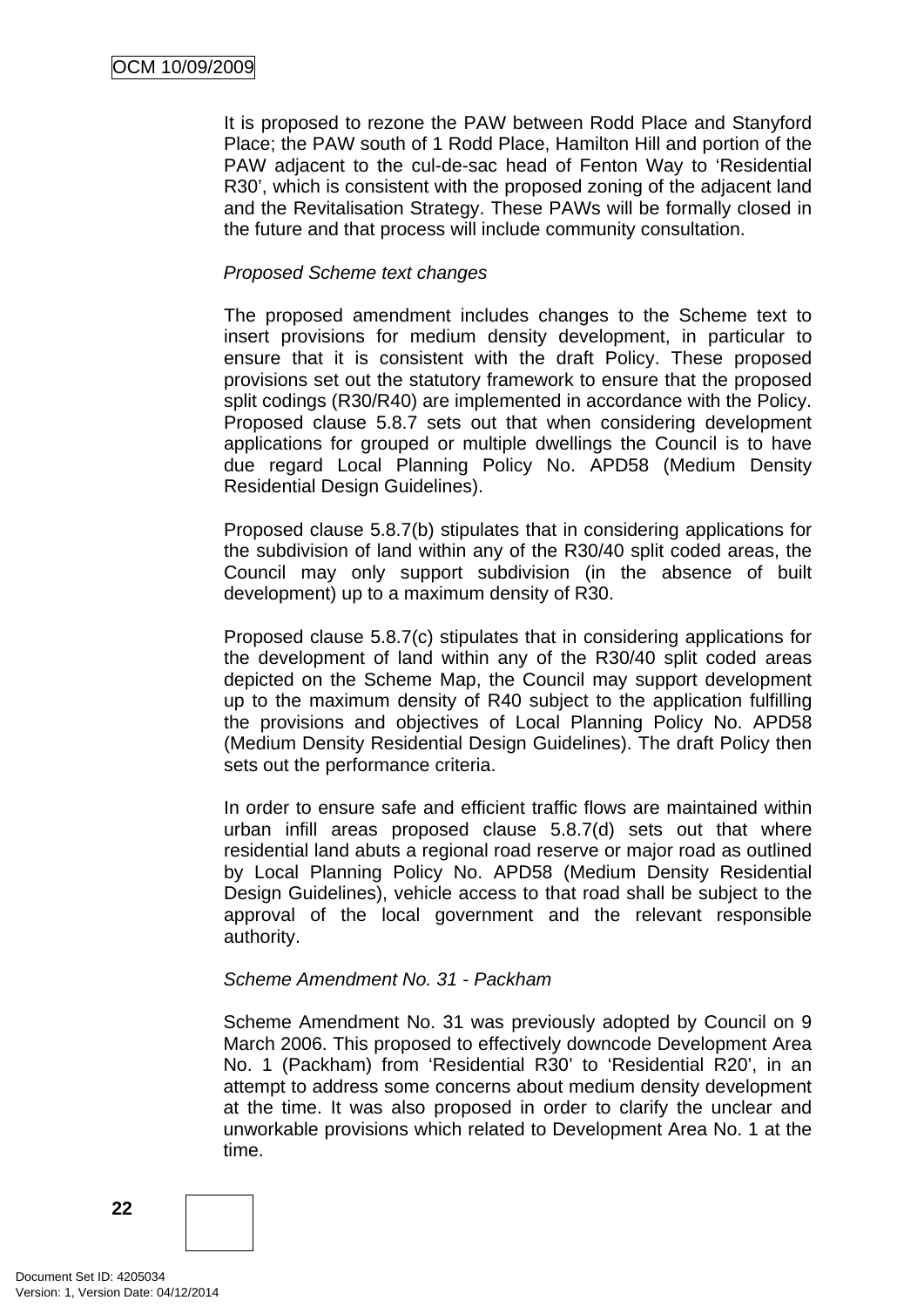Since adopting this amendment, Council has embarked on the Phoenix Central Revitalisation Strategy (as discussed in this report), which seeks to create an activity centre for Phoenix. As part of this, a key objective is for building critical mass and density in the residential precincts of Spearwood and Hamilton Hill surrounding the Phoenix Town Centre. Scheme Amendment No. 31 is now directly contrary to these planning objectives for Phoenix, which have been widely advertised and supported by the community through the Phoenix Central Revitalisation Strategy process.

Amendment No. 31 has also not received support at an officer level by the Western Australian Planning Commission, by virtue of it being largely contrary to current day planning objectives concerning urban consolidation as a key component to managing Perth's future growth.

As the Phoenix Central Revitalisation Strategy proposes amendments within Development Area No. 1, and considering the stated opposition from the Western Australian Planning Commission, it is recommended that Council rescind its previous resolution to adopt Scheme Amendment No. 31. In place of this, it is recommended that Council resolves not to proceed with Amendment No. 31 to the Scheme for the following reasons:

- 1. The proposed downcoding is not consistent with the Phoenix Central Revitalisation Strategy, which seeks to build critical mass and density in the residential precincts of Spearwood and Hamilton Hill surrounding the Phoenix Town Centre.
- 2. The proposed downcoding is contrary to the strategies outlined in the Network City Planning Strategy and Draft Directions 2031 document. Both of these documents establish a direction for suburban centres such as Phoenix to evolve into 'activity centres'. Activity centres are designed to facilitate higher density residential development, in association with a mixture of uses including office, retail, entertainment, cultural and civic activities.
- 3. The proposed downcoding is contrary to the strategies included as part of the Network City Planning Strategy and Draft Directions 2031 document, which aim to critically increase the levels of urban consolidation taking place within the metropolitan area. Downcoding of residential density as proposed by Amendment No. 31 is completely contrary to this planning objective.
- 4. The proposed downcoding was not supported by the clear majority of landowners, for reasons that it would remove development potential and the ability for them to redevelop their properties allowing for closer residential development into the future.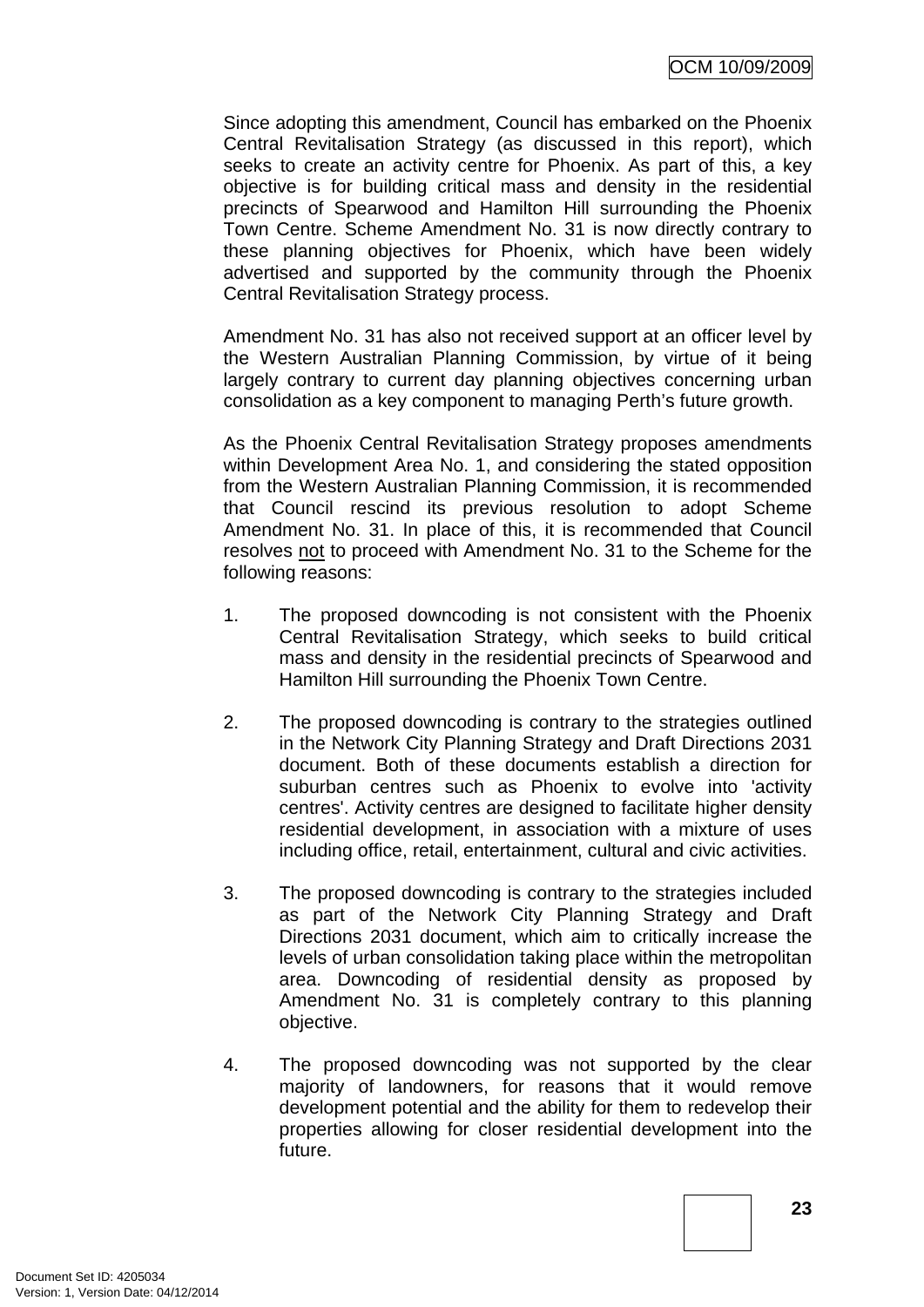5. For the reasons mentioned above, the proposed downcoding is not in accordance with proper and orderly planning principles, by virtue of it being contrary to planning objectives for Perth's future growth.

If Council supports this, the amendment documentation will be resubmitted to the Western Australian Planning Commission along with the stated reasons why Council does not wish to now proceed with the amendment. This will allow the new Scheme Amendment No. 76 relevant to the Phoenix Central Revitalisation Strategy to include provisions which seek to maintain the 'Residential R30' coding within Development Area No. 1. It is important to note that this is not a guaranteed outcome, as the amendment (together with all the other associated parts) will be subject to comprehensive community consultation. This may result in further changes to the specific coding provisions for Development Area No. 1.

#### Draft Local Planning Policy No. APD58 - Medium Density Residential Design Guidelines

One of the recommendations of the Revitalisation Strategy was the preparation of design guidelines to encourage good development, and encourage surveillance of POS. Section 2.5.5 of the R-Codes provides for the development of local planning policies which vary specific design elements of the R-Codes.

A draft Policy has been prepared to provide a comprehensive set of criteria for new medium density residential development within the City of Cockburn (Attachment 3). It is considered appropriate that these design guidelines apply to all medium density development in the City to ensure that all new development throughout the City enhances and revitalises existing neighbourhoods, and appropriately embraces principles of sustainability.

The requirements of the Policy aim to ensure the City's objectives in relation to streetscapes, residential amenity, local character, safety and sense of community, are achieved in a sustainable manner. The Policy seeks to expand on the requirements of existing statutory documents (including the R-Codes and *Building Code of Australia*) to significantly contribute to the revitalisation of the City's existing urban areas. Specific sections of the Policy are outlined below.

## *Retained Dwellings*

This section of the Policy applies to developments which seek to retain one or more existing dwellings as part of a grouped dwelling development. Section 6.2.9 of the R-Codes stipulates that where an existing dwelling is retained as part of a grouped dwelling development the dwelling appearance is to be upgraded externally to an equivalent standard to the rest of the development.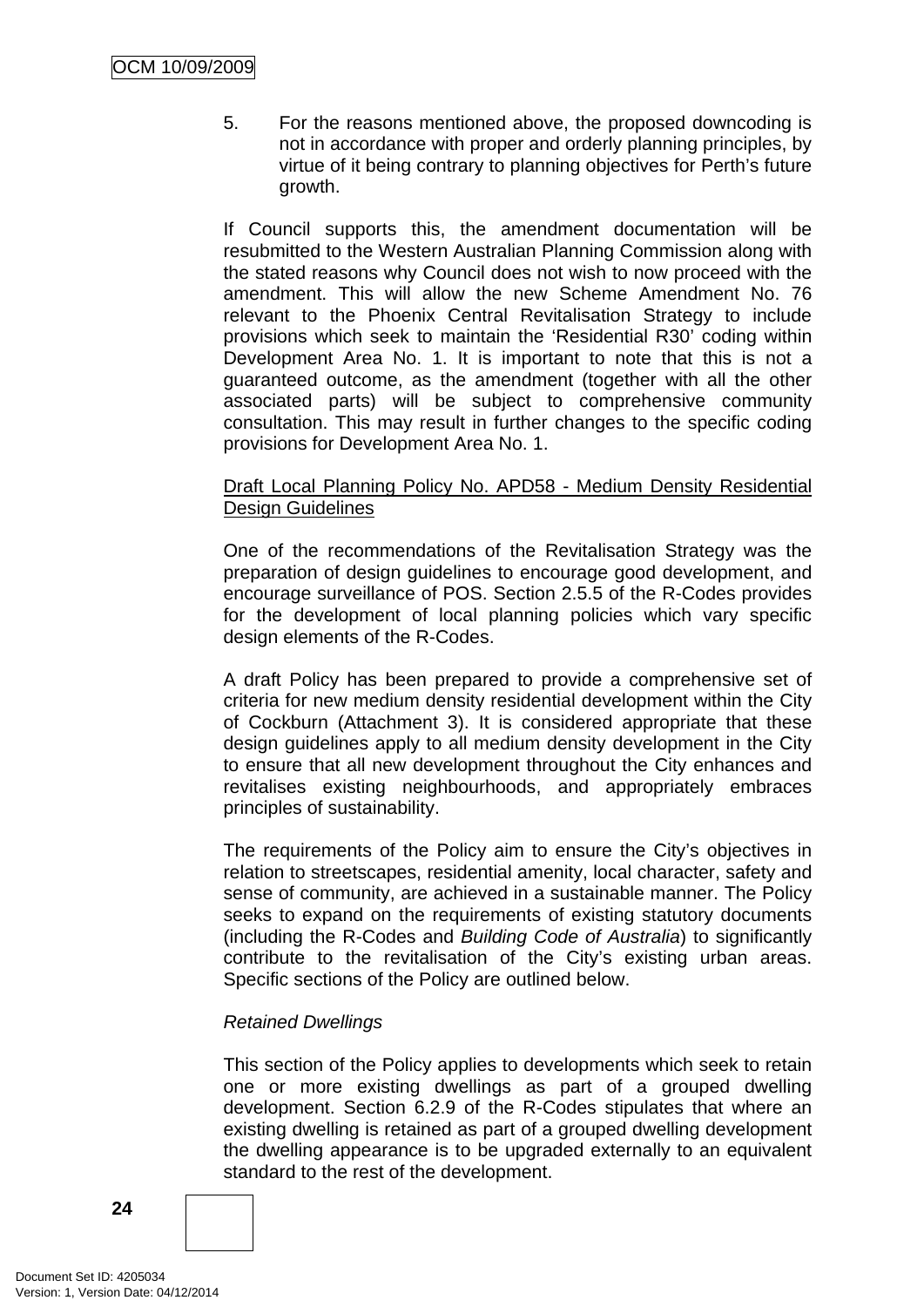The draft Policy seeks to provide more details on what is expected in this regard, given that the upgrading of existing housing stock will enhance existing streetscapes and contribute greatly to the revitalisation of urban areas where recoding has occurred. The extent of upgrading will depend on the condition of the individual retained dwelling and could include upgrading external walls, roofs, driveways, window frames, gutters, down pipes, landscaping and removal of unauthorised or poorly maintained additions. The upgrading of retained dwellings will not only improve existing streetscapes and contribute to an enhanced sense of place, but will also add to the landowners' investment.

#### *Minimum Lot Frontages*

The width of a residential lot can determine the built form and presentation of the dwelling to the street. Whilst there is a general move to narrower lots, the garaging of vehicles is also a key requirement for many home owners and developers. Narrow lots with dominating double garages can detract from streetscapes, reduce surveillance opportunities between the dwelling and the street and contribute negatively to the character of an area. The R-Codes do not require a minimum lot frontage for medium density coded areas so this Policy seeks to impose minimum lot frontages suitable for single storey dwellings with single garages, double storey dwellings with single or double garages and single storey dwellings with double garages.

#### *Vehicle Access and Parking*

The paving width of access ways, design of car parking spaces and sitting of crossovers are important to ensure safe and efficient traffic flows are maintained within urban infill areas. This section of the Policy seeks to minimise crossovers and require new carports and garages to remain in keeping with the retained dwelling.

#### *Corner Lot Development*

Redevelopment of corner lots provides an excellent opportunity to remove blank fences and provide new frontages to former secondary streets, thus increasing passive surveillance and enhancing existing streetscapes. To ensure this occurs, the Policy prescribes general dwelling layouts and subdivision design.

#### *Sustainable Building Design*

This section ensures that all new medium density residential development embraces the principles of sustainability through innovative dwelling design. The requirements are relatively simple and often inexpensive but can make a big difference to the overall energy consumption (and costs) and comfort of the home whilst reducing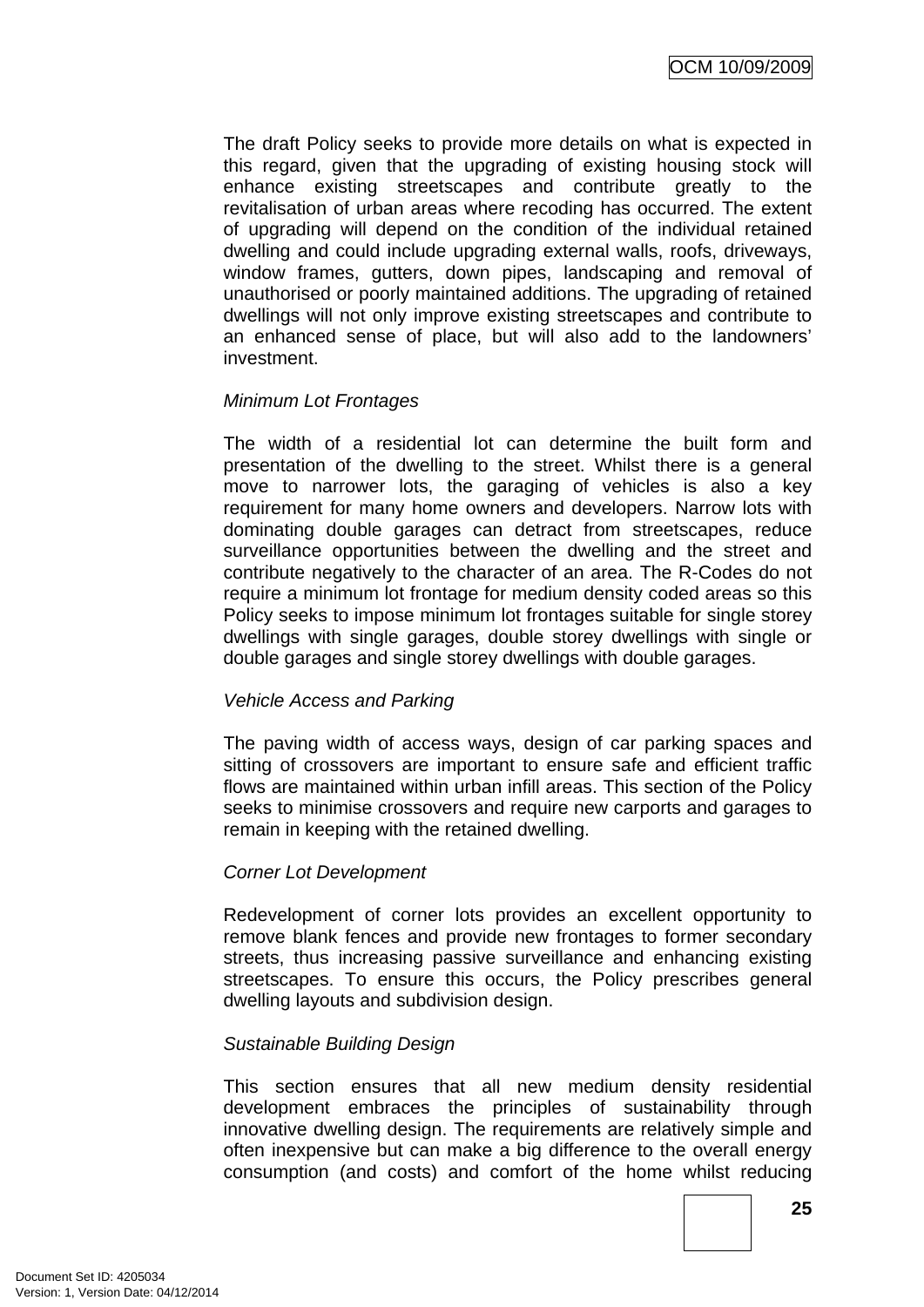carbon emissions. The requirements include location of indoor and outdoor living areas, positioning of windows, provision of eaves and selection of external colours.

#### *Outdoor Living Areas*

Outdoor living areas are a requirement for all dwellings and should provide useable and functional living spaces but can also provide passive surveillance and activity to the street. This section of the Policy provides for the location of the outdoor living area in relation to the dwelling and street and also the appearance of any covered alfresco areas or patio structures visible from the street.

#### *Boundary Walls*

Boundary walls within medium density areas are an effective way of minimising wasted space and making the best use of the site. This section of the Policy provides greater flexibility than the R-codes for the location of boundary walls on different adjoining property boundaries.

#### *Landscaping and Fencing*

The provision of landscaping in an urban area can contribute greatly to streetscapes and add to a sense of place and character of an area. Specifically in medium density housing, landscaping can provide vital shade and screening to outdoor living areas. The Policy requires landscape plans for larger grouped dwelling developments and encourages the use of native low-water usage species. The fencing section of the Policy requires all fencing for retained and new dwellings that abuts public streets to remain open-style in order to contribute positively to streetscapes and maintain passive surveillance.

#### *Lots Abutting, Opposite or Adjacent to Public Open Space and Split Coded Lots*

The draft Policy sets out the criteria for when flexible coded residential sites (located opposite, abutting or adjacent to POS) may be developed up to the stated maximum R40 density.

The Revitalisation Strategy proposed that the higher coding would be applicable where properties were amalgamated, on the basis that this would provide the opportunity for better built form outcomes. However, during the development of the draft Policy this matter was given further consideration, and it is considered that this requirement would not provide a significant incentive, and it is likely that the majority of landowners would develop their property individually at the base coding of R30. This would not achieve the objective of the split coding, which is to provide better surveillance of POS, and to facilitate more dwellings within close proximity to POS.

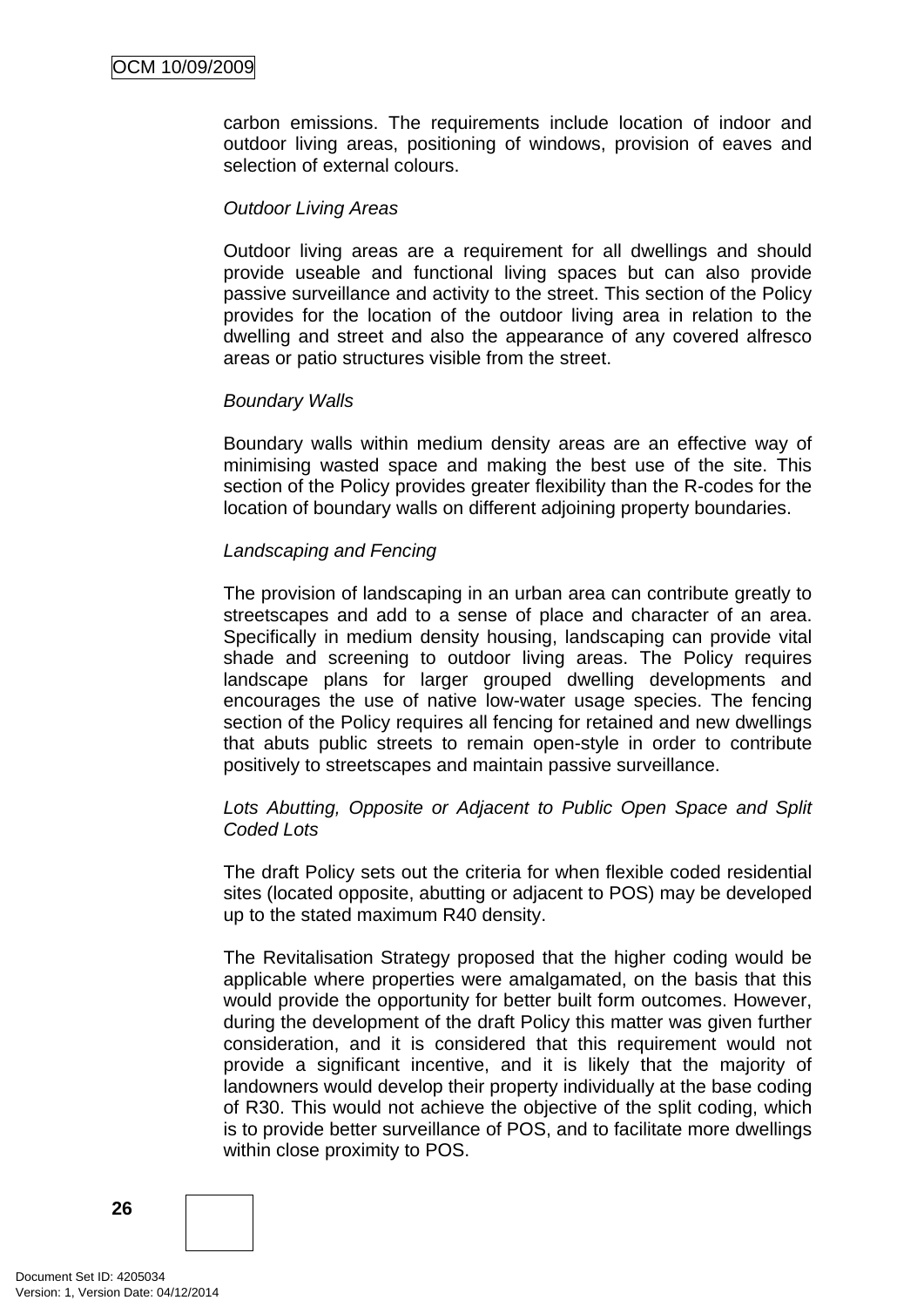As an alternative, the draft Policy seeks better design outcomes for split coded lots opposite, abutting or adjacent to POS. The provisions provide an opportunity for landowners in these locations to achieve a density bonus subject to specific dwelling design requirements, rather than requiring amalgamations.

The specific requirements aim to provide a variety in the design, height and roofline of dwellings and maximise passive surveillance of POS areas. To ensure these specific requirements are achieved, landowners wishing to subdivide in the absence of dwellings being constructed, will be limited to the lower coding (ie. R30).

## **Conclusion**

The proposals shown on the Scheme amendment map (Attachment 1), and the proposed Scheme text changes are consistent with the adopted Revitalisation Strategy. Accordingly it is recommended that Council adopt Scheme Amendment No. 76 and undertake landowner, government agency and community consultation in accordance with the normal amendment procedures.

The draft Policy is consistent with the recommendations of the Revitalisation Strategy, and will provide a comprehensive set of criteria for new medium density residential development within the City of Cockburn, encouraging good development that contributes to the revitalisation of urban areas. It is therefore recommended that that Council, in pursuance of Clause 2.3.1 of the Scheme, resolves to prepare a Policy for the purposes of applying medium density residential design guidelines throughout the Scheme Area.

## **Strategic Plan/Policy Implications**

## **Demographic Planning**

- To ensure the planning of the City is based on an approach that has the potential to achieve high levels of convenience and prosperity for its citizens.
- To ensure development will enhance the levels of amenity currently enjoyed by the community.

#### **Lifestyle and Aspiration Achievement**

To foster a sense of community spirit within the district generally and neighbourhoods in particular.

#### **Budget/Financial Implications**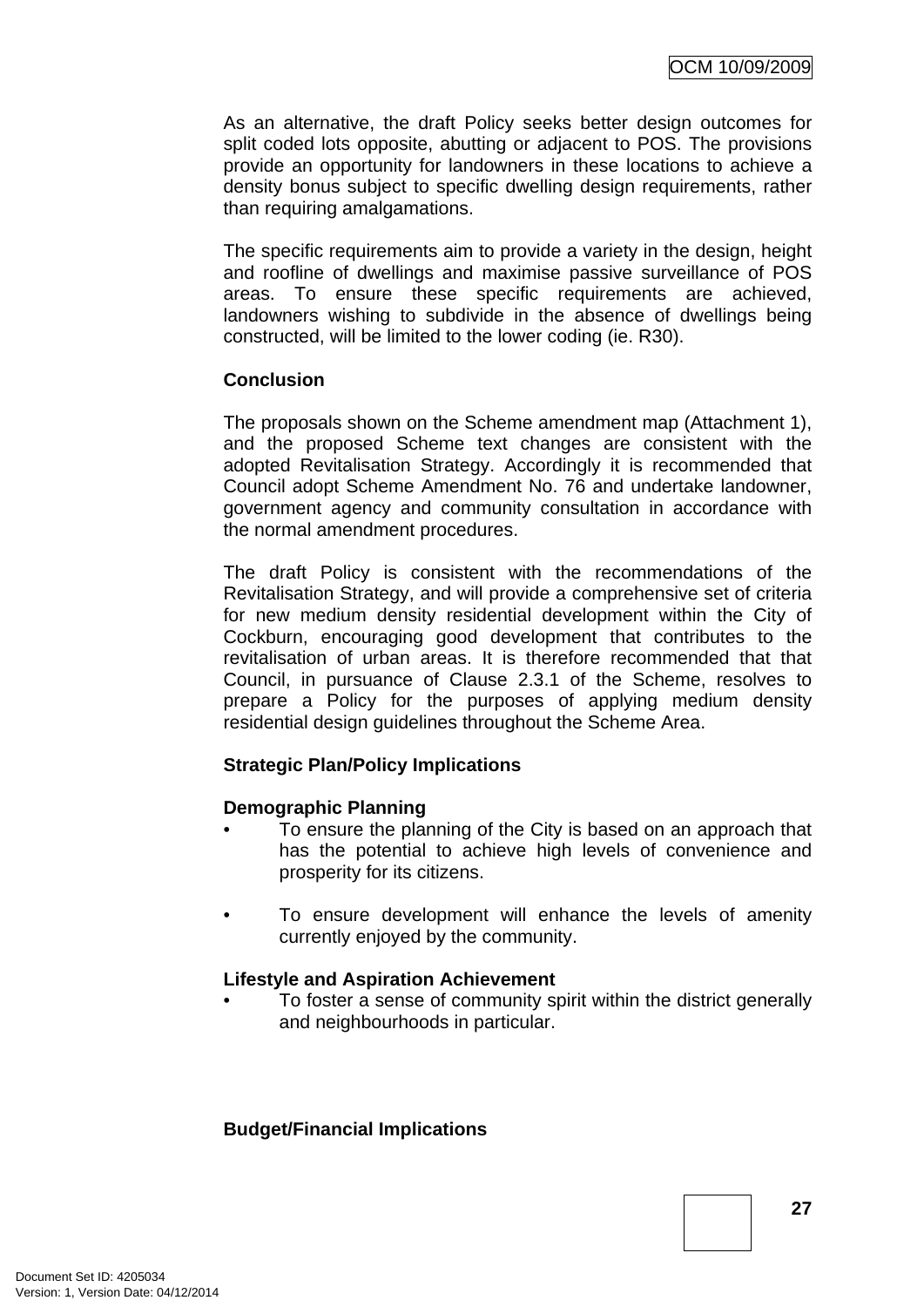<span id="page-31-0"></span>The funds required for the preparation, advertising and finalisation of the proposed Scheme amendment and draft Policy are covered within the 2009/10 budget for the Revitalisation Strategy.

#### **Legal Implications**

N/A

#### **Community Consultation**

In accordance with the *Town Planning Regulations 1967* consultation is to be undertaken subsequent to the local government adopting the Scheme Amendment and the Environmental Protection Authority (EPA) advising that the proposal is environmentally acceptable.

The draft Policy will be advertised in accordance with clause 2.5 of the Scheme. This includes a notice of the proposed Policy in a newspaper for two consecutive weeks in accordance with clause 2.5.1(a), and furthermore notice of the proposed Policy will be included as part of the advertising of the amendment.

Extensive community consultation has been undertaken in the preparation of the Revitalisation Strategy which forms the basis for the proposed amendment and draft Policy.

#### **Attachment(s)**

- 1. Scheme Amendment map
- 2. Phoenix Central Revitalisation Strategy Proposed Zoning Plan
- 3. Draft Local Planning Policy No. APD58 Medium Density Residential Design Guidelines.

## **Advice to Proponent(s)/Submissioners**

N/A

#### **Implications of Section 3.18(3) Local Government Act, 1995**

Nil.

## **14.2 (MINUTE NO 4034) (OCM 10/9/2009) - DEDICATION OF LAND AS ROAD RESERVE - LOT 150 ON PLAN 188799 (6994090, 450002) (K SIM) (ATTACH)**

**RECOMMENDATION** That Council:

(1) request the Minister for Lands to dedicate Lot 150 on Plan 188799 as a road reserve, pursuant to Section 56 of the *Land*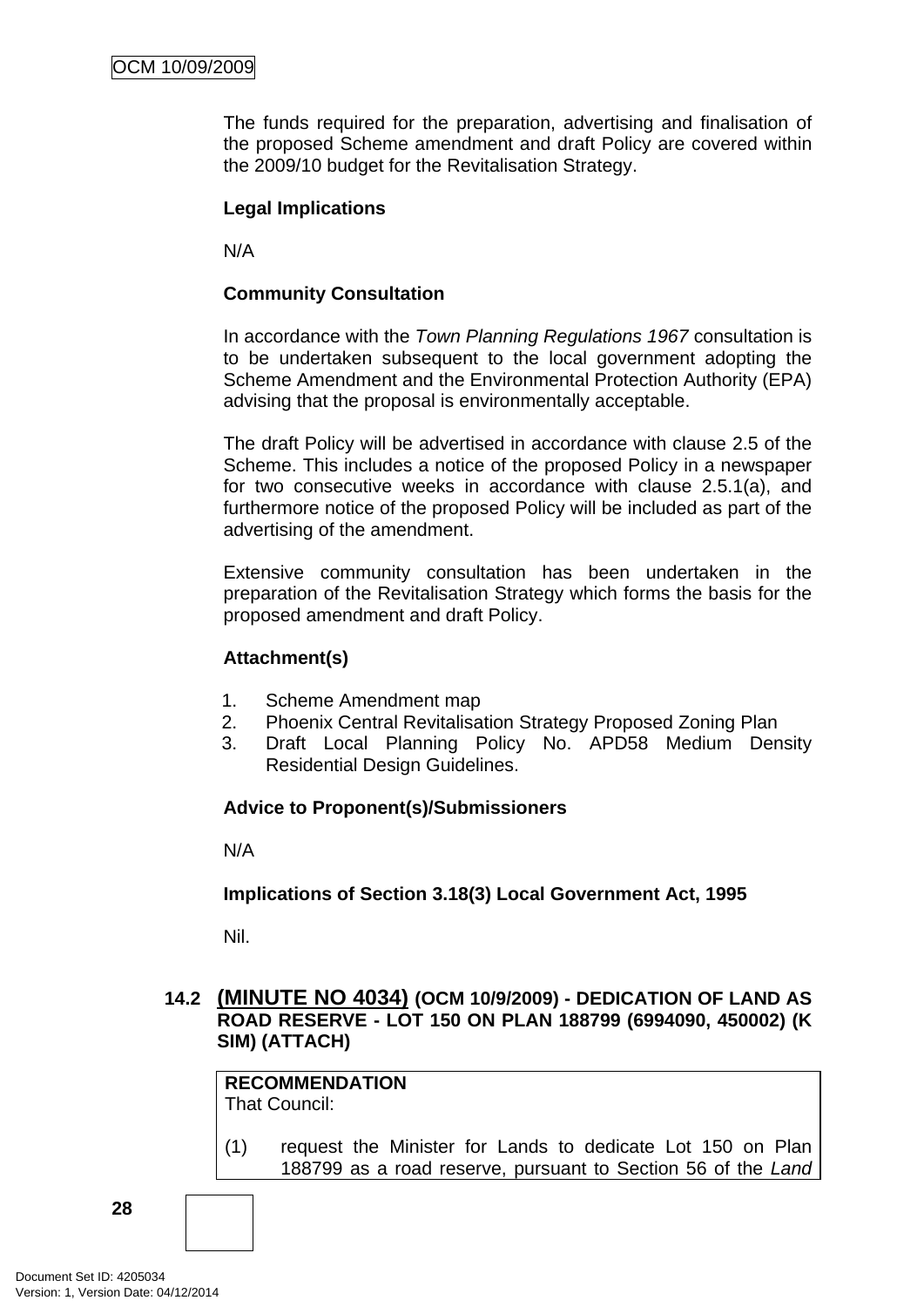#### *Administration Act 1997*; and

(2) indemnify the Minister for Lands against reasonable costs incurred in considering and granting this request.

**COUNCIL DECISION**  MOVED Clr V Oliver SECONDED Clr I Whitfield that the recommendation be adopted.

## **CARRIED 8/0**

## **Background**

Lot 150 is a triangular shaped lot being utilised as road way located approximately 60m north of the Cockburn Road, Zedora Turn intersection. The lot is a freehold lot in the ownership of LandCorp.

#### **Submission**

LandCorp have made a written request to have this lot dedicated for road purposes.

#### **Report**

Lot 150 together with other land extending to Russell Road was acquired by Landcorp around 1989 in order to re-route Cockburn Road away from the coast. The re-routing of Cockburn Road facilitated the marine based Henderson precinct. This section of Cockburn Road has now been constructed and is open to the general public.

It is therefore necessary that the City request the Minister for Lands to vest Lot 150 on Plan 188799 as a public road, reflective of its use for this. The procedure for the dedication is set out under Section 56 of the *Land Administration Act 1997*. Lot 150 will need to be transferred to the State of Western Australia before dedication can be completed by State Land Services. LandCorp are aware of this requirement, and have agreed to prepare and lodge the transfer documents. The land once dedicated will be incorporated into Cockburn Road as shown in the Metropolitan Region Scheme. Section 56(4) of the *Land Administration Act 1997* requires the local government to indemnify the Minister in respect of all costs and expenses reasonably incurred by the Minister in considering and granting the request. This is also recommended.

#### **Strategic Plan/Policy Implications**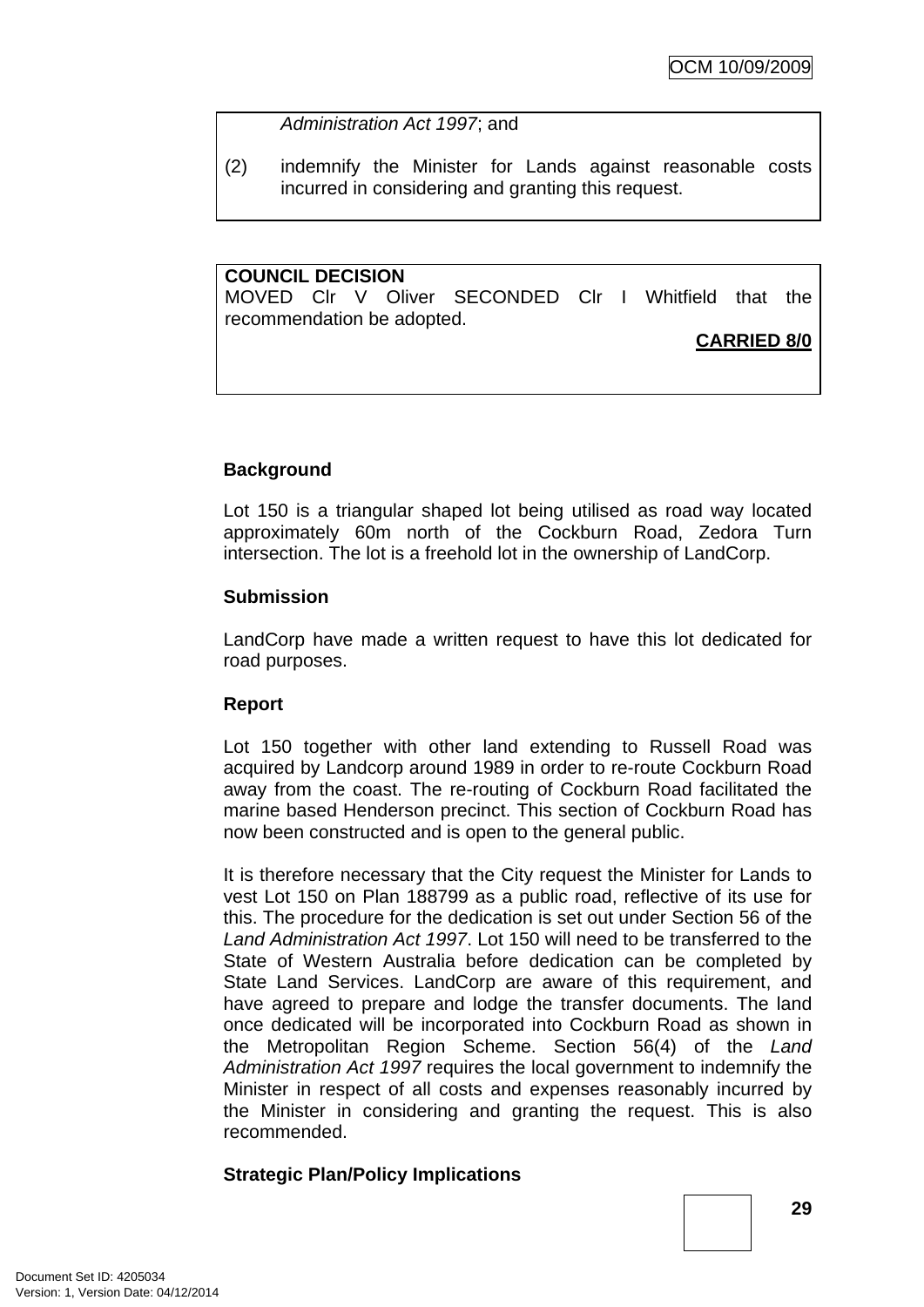#### <span id="page-33-0"></span>**Demographic Planning**

- To ensure the planning of the City is based on an approach that has the potential to achieve high levels of convenience and prosperity for its citizens.
- To ensure development will enhance the levels of amenity currently enjoyed by the community.

#### **Budget/Financial Implications**

The dedication is pursuant to Section 56 of the *Land Administration Act 1997*, which requires the City to indemnify the Minister in respect to all costs and expenses, incurred considering and granting the request. These cannot be quantified at this time, but are expected to be minor.

#### **Legal Implications**

*Land Administration Act 1997* Section 56 is relevant.

#### **Community Consultation**

N/A

#### **Attachment(s)**

Location Plan.

#### **Advice to Proponent(s)/Submissioners**

The Proponent(s) have been advised that this matter is to be considered at the 10 September 2009 Council Meeting.

#### **Implications of Section 3.18(3) Local Government Act, 1995**

Nil.

## **14.3 (MINUTE NO 4035) (OCM 10/9/2009) - MODIFIED STRUCTURE PLAN FOR LOTS 706 AND 707 ROCKINGHAM ROAD, MUNSTER - OWNER: MR J RADONICH - APPLICANT: SJB TOWN PLANNING (9642) (M CARBONE) (ATTACH)**

**RECOMMENDATION** That Council:

(1) adopt the modified structure plan for Lots 706 and 707 Rockingham Road, Munster prepared by SJB Town Planning and Urban Design as shown within Attachment 3;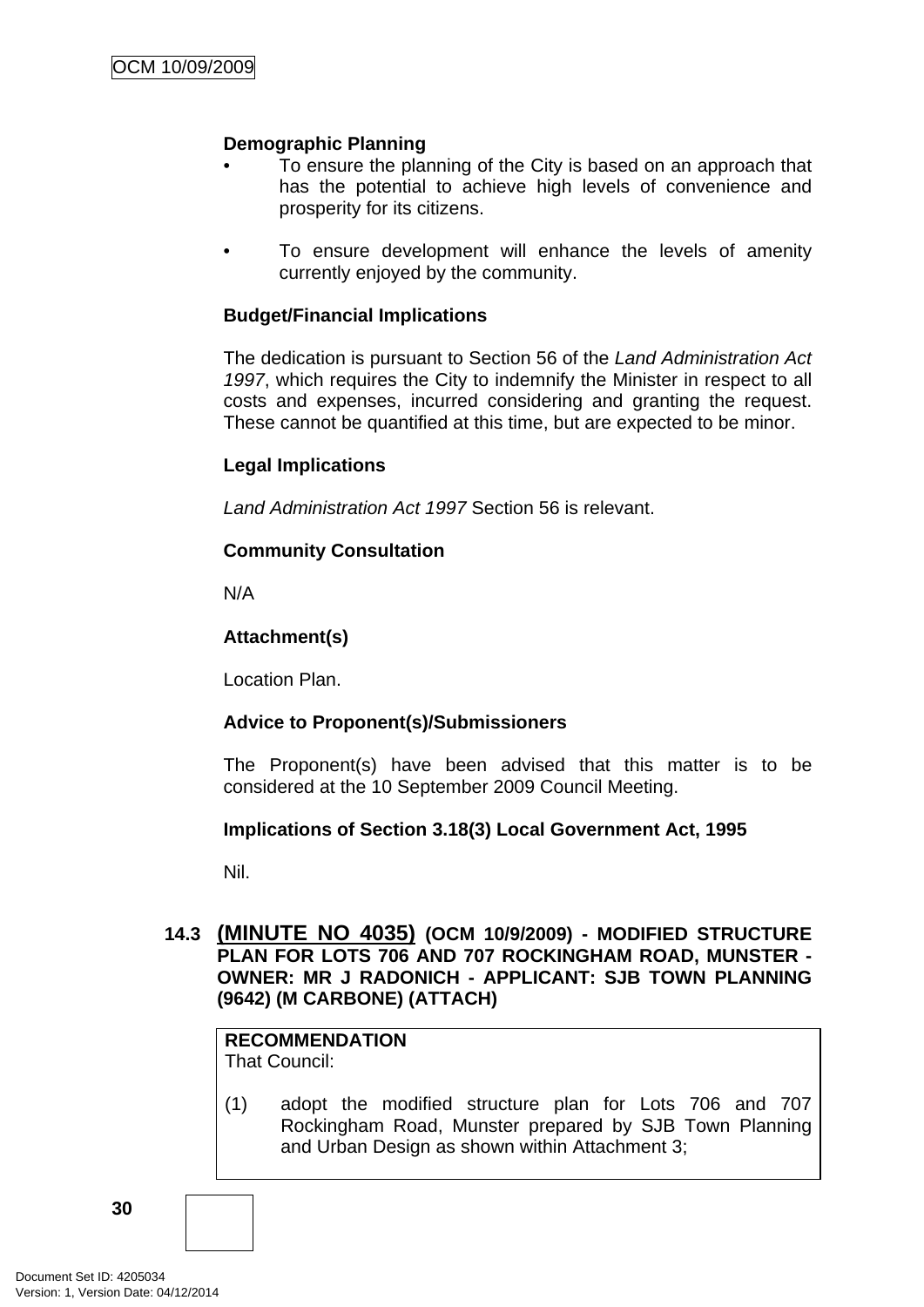- (2) adopt the officer's recommendations on the schedule of submissions contained in the Agenda attachments and forward a copy of the modified structure plan and schedule of submissions to the Western Australian Planning Commission; and
- (3) advise the proponent and submissioners of Council's decision accordingly.

#### **COUNCIL DECISION**

MOVED Clr V Oliver SECONDED Clr I Whitfield that the recommendation be adopted.

**CARRIED 8/0**

#### **Background**

The original local structure plan for the site was approved by Council in May 2005 and endorsed by the Western Australian Planning Commission in November 2006.

#### **Submission**

SJB Town Planning and Urban Design, on behalf of the landowner, have submitted a modified structure plan for Lots 706 and 707 Rockingham Road, Munster. The modified structure plan proposes to change the subject lots from Residential R20 to Residential R40.

#### **Report**

The current zoning along this section of Rockingham Road consists of a mixture of R20 and R40. The subject lots were nominated as R20 to reflect the nature of existing development of single houses on the lots.

The modified structure plan involves changing the zoning of the two lots to Residential R40 which is consistent with the land to the south. No other changes are proposed.

The subject land is considered more suitable for R40 development for the following reasons:

- The land is within the 400 m walkable catchment of the local centre on the corner of Rockingham Road and West Churchill Avenue.
- The lots are along a high frequency bus route.
- The lots to the south are zoned Residential R40 and land on the opposite side of Rockingham Road have been identified as Residential R40 under recent structure plans.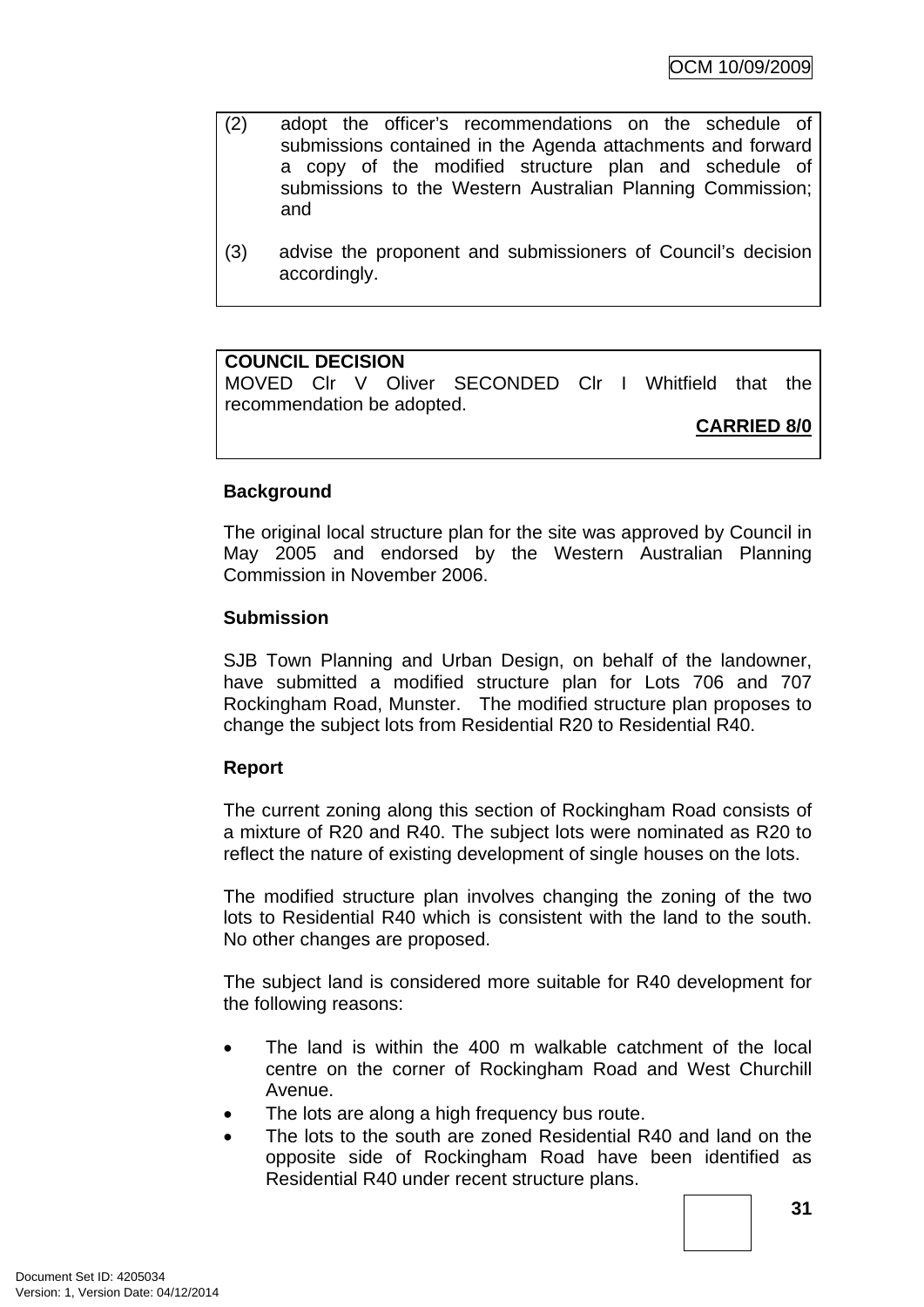Various Western Australian Planning Commission policies such as Liveable Neighbourhoods and Network City support medium and higher densities within the walkable catchments of shopping centres and along major public transport routes. The proposed modification is consistent with these policies. The proposed modification will provide a consistent zoning with the land to the south and assist in providing a diversity of housing types.

Lot 707 is 765  $m^2$  and contains an existing house and Lot 706 is 783  $m<sup>2</sup>$  and is currently vacant as the existing homestead has been demolished. Under the proposed R40 zoning each lot could accommodate 3 grouped dwellings or 6-7 dwellings if developed together.

The modified structure plan was advertised for public comment from 10 July to 31 July 2009. Six submissions were received, five from services authorities providing no objections and/or advice and one no objection from a surrounding landowner (Department of Housing and Works). The submissions are summarised in the schedule of submissions included in the Agenda attachments and do not require explanation over and above that outlined in the schedule of submissions.

It is recommended that Council adopt the modified structure plan and submit it to the Western Australian Planning Commission for its endorsement.

## **Strategic Plan/Policy Implications**

#### **Demographic Planning**

- To ensure the planning of the City is based on an approach that has the potential to achieve high levels of convenience and prosperity for its citizens.
- To ensure development will enhance the levels of amenity currently enjoyed by the community.

The Planning Policy which applies to this item is: SPD4 -'Liveable Neighbourhoods'

#### **Budget/Financial Implications**

N/A

**Legal Implications** 

N/A

## **Community Consultation**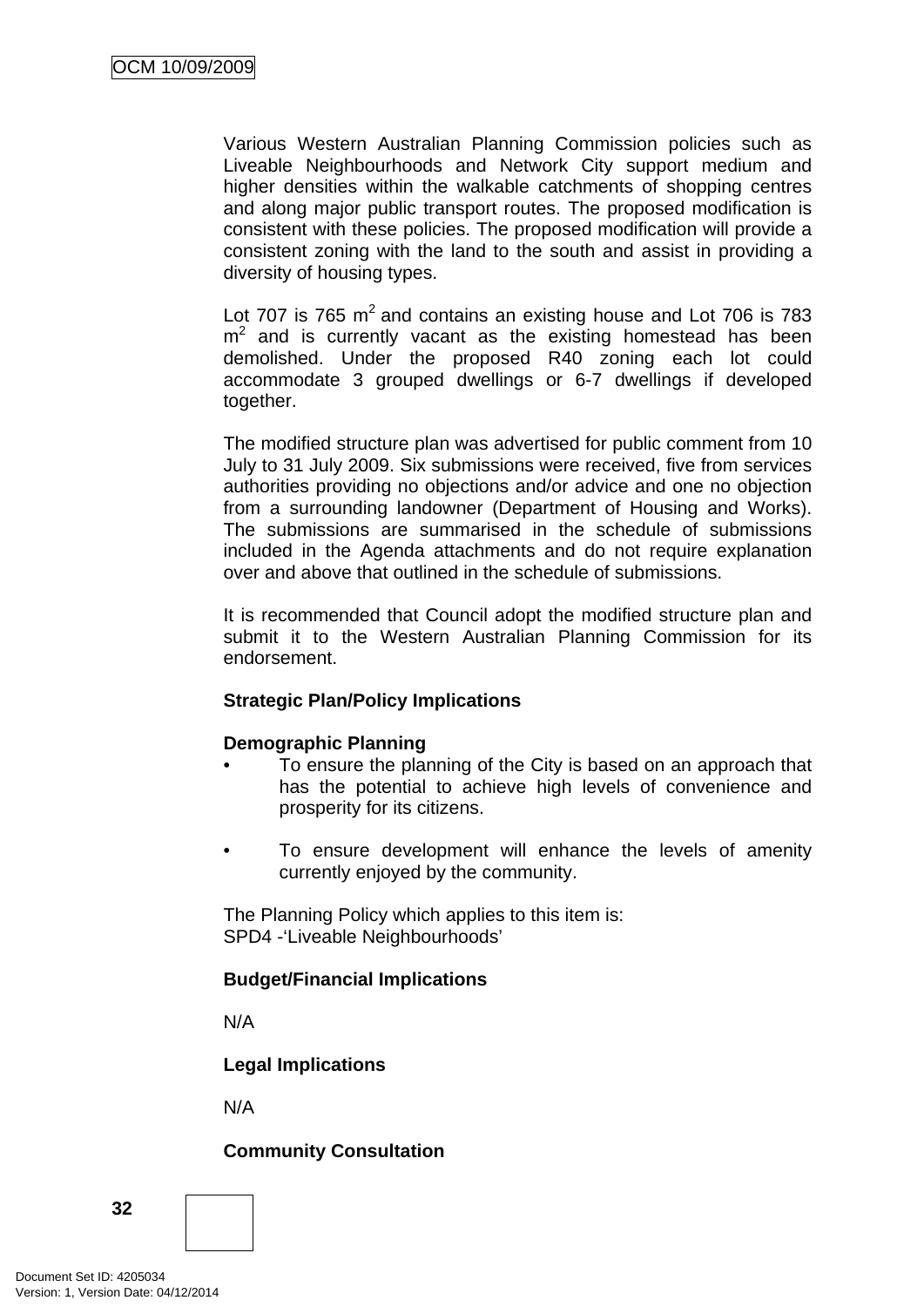The structure plan was advertised on the City's website and letters were sent to the affected landowners and the servicing authorities.

# **Attachment(s)**

- 1. Location Plan
- 2. Existing approved structure plan
- 3. Proposed modified structure plan
- 4. Schedule of submissions

#### **Advice to Proponent(s)/Submissioners**

The proponent and those who lodged a submission on the proposal have been advised that this matter is to be considered at the 10 September 2009 Council Meeting.

#### **Implications of Section 3.18(3) Local Government Act, 1995**

Nil.

**14.4 (MINUTE NO 4036) (OCM 10/9/2009) - PROPOSED SCHEME AMENDMENT NO. 75 TO TOWN PLANNING SCHEME NO. 3 - MINOR REZONING PROPOSALS FOR LOTS 144 AND 145 THE COVE, COOGEE; THE CLOSED PEDESTRIAN ACCESS WAY BETWEEN EGEUS WAY AND WAVERLEY ROAD, COOLBELLUP; LOT 188 BUCAT STREET, HAMILTON HILL AND; LOT 915 GOLDSMITH ROAD, SPEARWOOD - OWNER: VARIOUS - APPLICANT: CITY OF COCKBURN (93075) (M CARBONE) (ATTACH)** 

# **RECOMMENDATION**

- (1) That Council, in pursuance of Section 75 of the *Planning and Development Act 2005* ("Act"), initiate Amendment No. 75 to City of Cockburn Town Planning Scheme No. 3 ("Scheme") for the purposes of:
	- 1. Rezoning portion of Lots 144 and 145 The Cove and Lot 230 (Reserve 46261) Mayor Road, Coogee from Local Reserve - 'Parks and Recreation' to 'Residential R20'.
	- 2. Rezoning portion of Lot 149 Shoal Court, Coogee from Local Reserve - 'Local Road' to 'Residential R20' and portion of Reserve 44789 from Local Reserve - 'Local Road' to Local Reserve - 'Parks and Recreation'.
	- 3. Rezoning portion of the Egeus Way/Waverley Road closed pedestrian access way (Lot 55) adjacent to Lot 1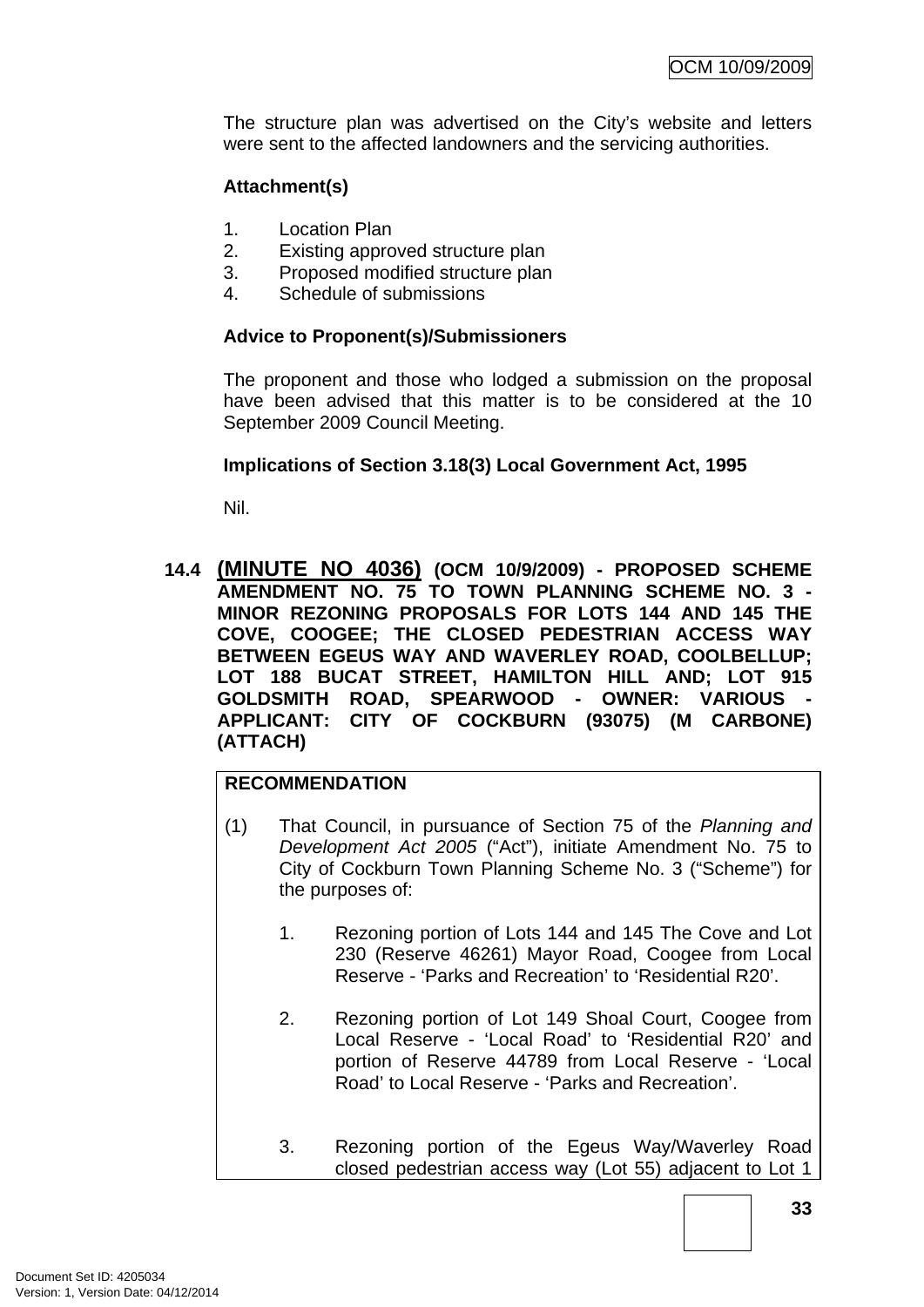Egeus Way, Coolbellup from 'No Zone' to 'Residential R40'.

- 4. Rezoning portion of the Egeus Way/Waverley Road closed pedestrian access way (Lot 55) adjacent to Lots 386 and 387 Waverley Road, Coolbellup from 'No Zone' to 'Residential R20'.
- 5. Rezoning Lot 188 Bucat Street, Hamilton Hill from Local Reserve - 'Lakes and Drainage' to 'Residential R20'.
- 6. Rezoning portion of Lot 915 Goldsmith Road, Spearwood from Local Reserve - 'Parks and Recreation' to 'Residential R20'.
- 7. Amending the Scheme Map accordingly.
- (2) That as the amendment is in the opinion of Council consistent with Regulation 25(2) of the *Town Planning Regulations 1967* ("Regulations"), and upon the preparation of the necessary amendment documentation, the amendment be referred to the Environmental Protection Authority ("EPA") as required by Section 81 of the Act, and on receipt of a response from the EPA indicating that the amendment is not subject to formal environmental assessment, be advertised for a period of 42 days in accordance with the Regulations. In the event that the EPA determines that the amendment is to be subject to formal environmental assessment, this assessment is to be prepared by the proponent prior to advertising of the amendment.

# **COUNCIL DECISION**

MOVED Clr V Oliver SECONDED Clr I Whitfield that the recommendation be adopted.

# **CARRIED 8/0**

# **Background**

Council initiated Scheme Amendment No. 75 at the August 2009 Ordinary Council Meeting. The purpose of this is to correct two minor zoning anomalies within the localities of Coogee and Coolbellup.

Since the August meeting, two similar minor zoning anomalies have been identified for correction. The first relates to an obsolete drainage sump in Bucat Street, Hamilton Hill which is being transferred to an adjoining landowner. This requires a rezoning from Local Reserve - 'Lakes and Drainage' to 'Residential R20'. The second relates to a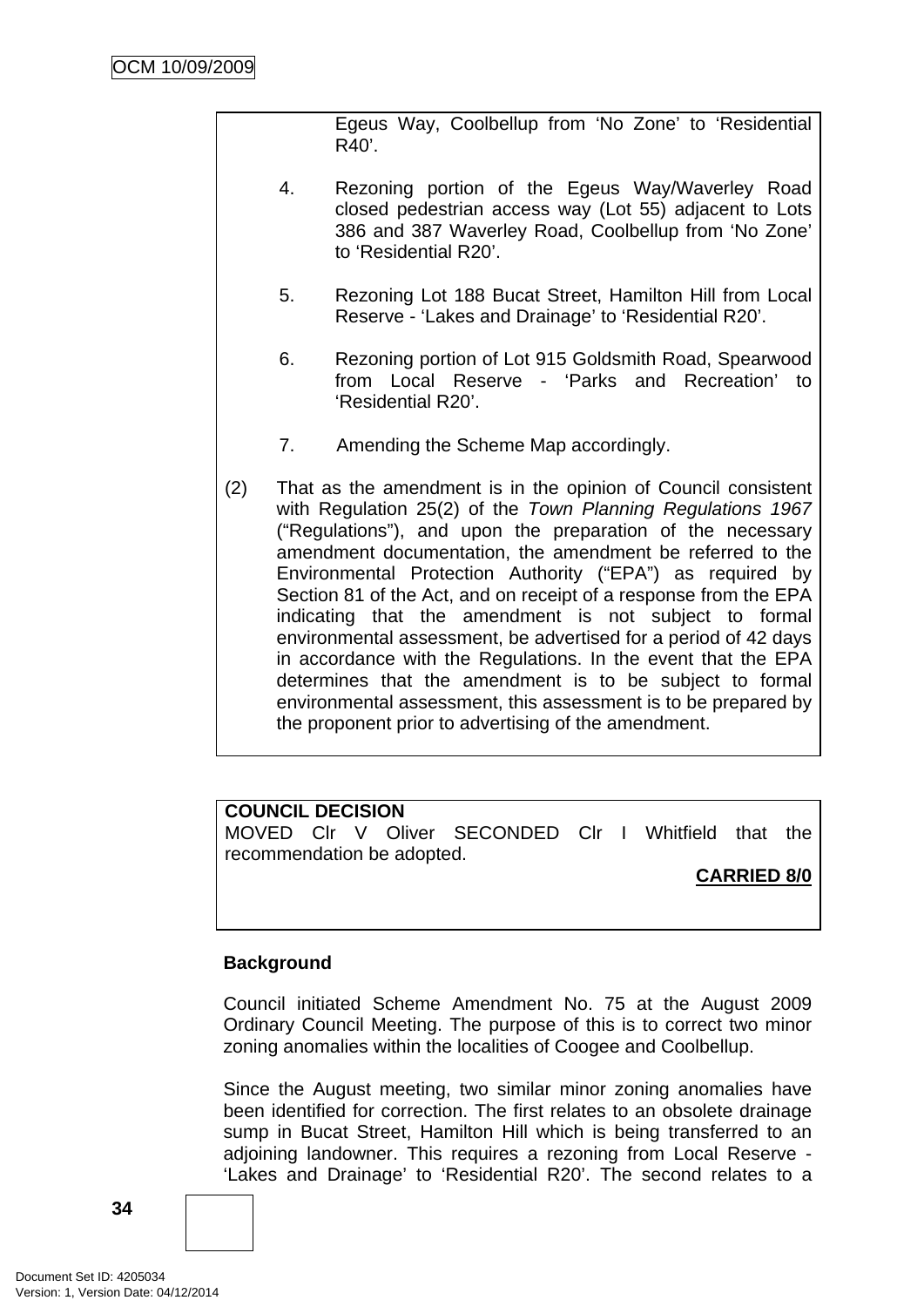portion of Local Reserve - 'Parks and Recreation' being rezoned to 'Residential R20' in order to facilitate a land exchange within Goldsmith Road, Spearwood.

Rather than initiate a separate Scheme amendment which will incur additional time and financial costs for the City of Cockburn, it is appropriate that Amendment No. 75 be added to include the two additional matters.

Agenda Attachment 1 shows the location of all of the above proposed zoning changes.

#### **Submission**

N/A

#### **Report**

The two new additions to Scheme Amendment No. 75 are described as follows:

#### Lot 188 Bucat Street, Hamilton Hill

Lot 188 Bucat Street, Hamilton Hill is currently zoned Local Reserve - 'Lakes and Drainage' and was previously used as a drainage sump. The land is owned by the City of Cockburn in freehold and is land locked through having no street frontage and being surrounded by privately owned residential land. The subject lot no longer functions as a drainage sump, as stormwater is now piped through the adjoining Lot 189 and into the existing drainage sump on the corner of Forrest Road and Frederick Road.

The City of Cockburn has an agreement with the owner of Lot 189 to transfer Lot 188 into their property. This is in exchange for the owner of Lot 189 consenting to the construction of the piped stormwater line within their property, and for the pipe to be protected by an easement in favour of the City of Cockburn. This was specifically resolved by Council on 10 November 2005 (Minute No. 3010) vis:

*"That Council transfer Lot 188 on Diagram 35997 to SF and ML Halissy conditional on being granted a drainage easement along the western boundary of Lot 189 Forrest Road, Hamilton Hill"* 

As alternative arrangements have been made relating to drainage and commitment made to transfer the land to private ownership, Lot 188 should be rezoned to 'Residential R20' consistent with the adjoining land. This will enable the subject land to be used for residential purposes once it is amalgamated with the adjoining lot. The proposed zoning change is represented in the agenda as attachment 2.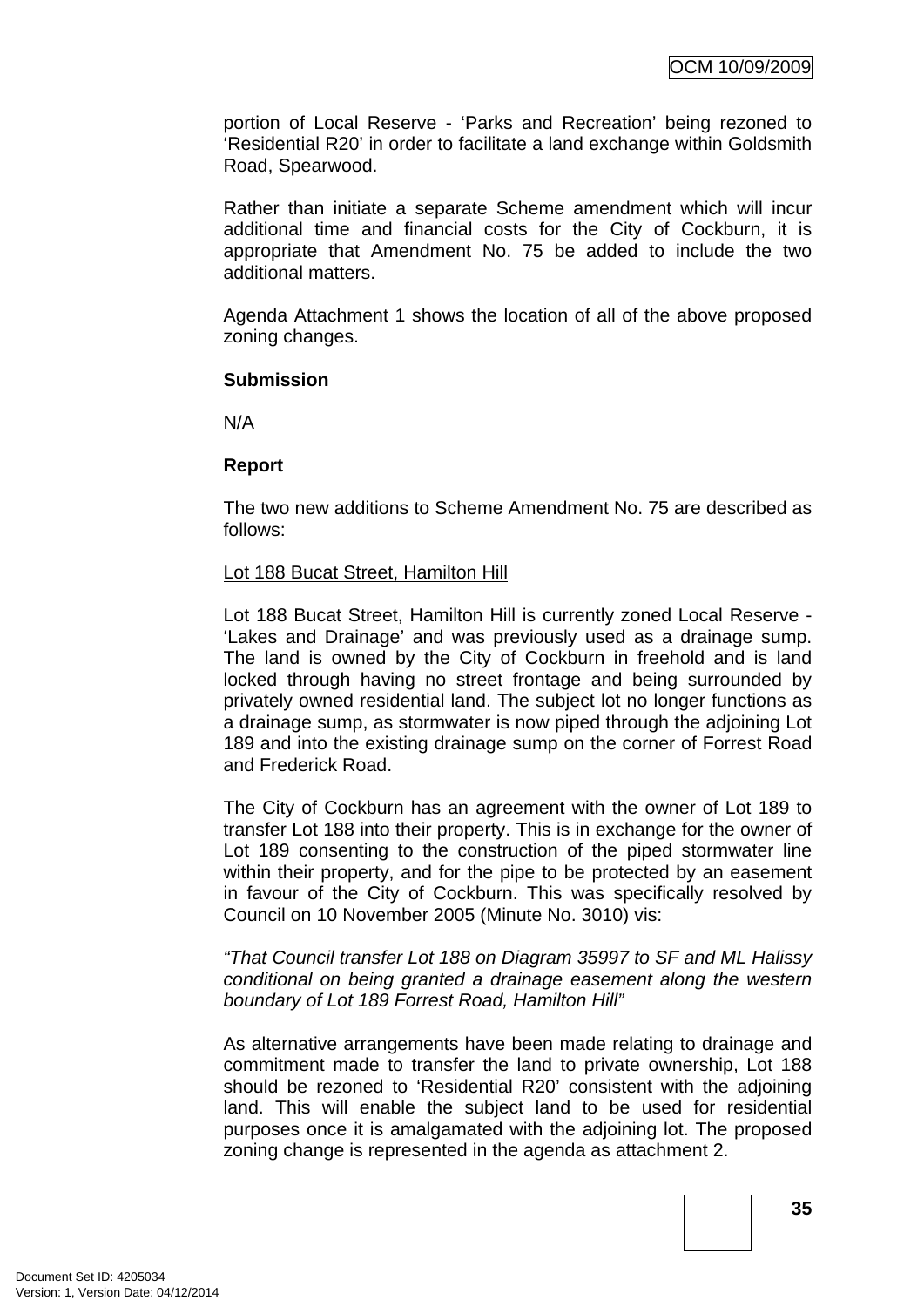# Portion of Lot 915 Goldsmith Road, Spearwood

Lot 915 Goldsmith Road, Spearwood is currently zoned Local Reserve - 'Parks and Recreation' and is owned by the City of Cockburn in freehold. The adjoining land (Reserve 38537) is zoned 'Residential R20' and is owned by the State of Western Australia. Reserve 38537 was previously used as a stormwater drainage area. The City of Cockburn has recently reconstructed the drainage so all stormwater is now redirected to underground stormwater tanks on the western portion of Lot 915.

The City of Cockburn is currently processing a land exchange whereby Reserve 38537 will be purchased from the State of Western Australia, and the portion of Lot 915 containing the underground stormwater drainage will be transferred from the City of Cockburn to the State of Western Australia (refer to Agenda Attachment 4). The portion of Lot 915 which does not contain stormwater drainage is proposed to be combined with the adjoining residential zoned land (currently Reserve 38537) to create regular shaped land parcels. This  $400m^2$  of Lot 915 is therefore proposed to be rezoned from Local Reserve - 'Parks and Recreation' to 'Residential R20', consistent with that of the adjoining land which it will become part of.

The zoning change will create regular shaped land parcels which will make both the public open space ("POS") area and residential zoned land more functional and useable. The minor zoning change will have minimal impact on the provision of POS, as the area will still be serviced well in excess of the standard 10 per cent requirement.

# **Conclusion**

It is recommended that the proposed zoning changes for Lot 188 Bucat Street and Lot 915 Goldsmith Road be added to Scheme Amendment No. 75. This will ensure that the two lots are appropriately zoned for the proposed land exchanges. This will also save substantial time and staff resources for the City of Cockburn.

It is therefore recommended that Council proceed to initiate the Scheme amendment with the addition of the two sites mentioned in this report.

# **Strategic Plan/Policy Implications**

# **Infrastructure Development**

• To construct and maintain parks and bushland reserves that are convenient and safe for public use, and do not compromise environmental management.

# **Natural Environmental Management**

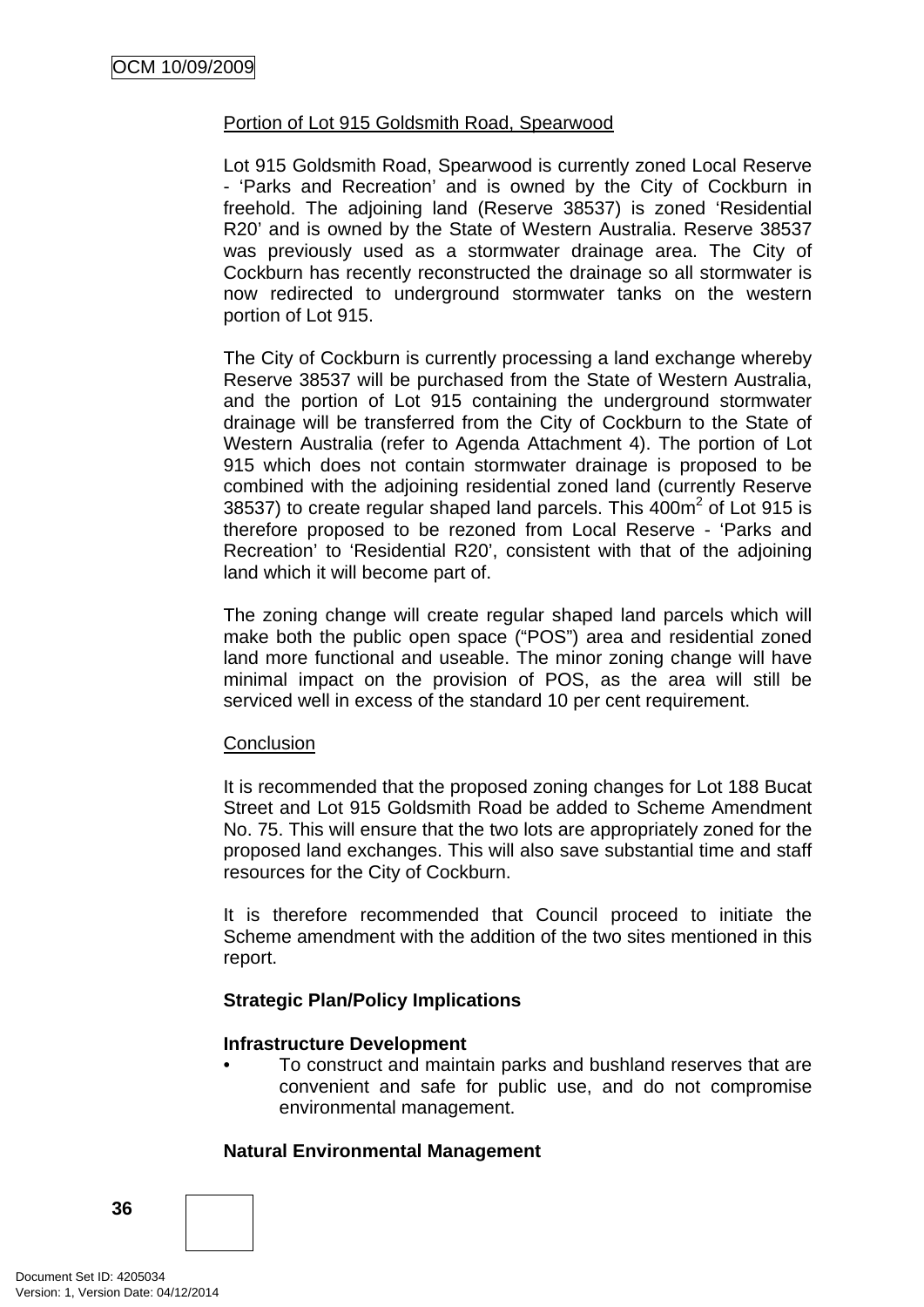• To conserve, preserve and where required remediate the quality, extent and uniqueness of the natural environment that exists within the district.

# **Budget/Financial Implications**

N/A

# **Legal Implications**

Planning and Development Act 2005 Town Planning Scheme No. 2 Town Planning Regulations 1967

# **Community Consultation**

The proposed Scheme amendment will be advertised for a period of 42 days with notices in the local paper and letters sent to relevant government agencies, affected landowners and surrounding community upon initiation of the amendment

# **Attachment(s)**

- 1. Location plan (all changes)
- 2. Existing/proposed zoning plan (Bucat Street)
- 3. Existing/proposed zoning plan (Goldsmith Road)
- 4. Proposed land exchanges (Reserve 38537 and Lot 915)

# **Advice to Proponent(s)/Submissioners**

N/A

# **Implications of Section 3.18(3) Local Government Act, 1995**

Nil.

# **14.5 (MINUTE NO 4037) (OCM 10/9/2009) - AMENDMENT TO DELEGATED AUTHORITY APD 54 TO INCLUDE BUILT STRATA APPLICATIONS (9003) (T WATSON) (ATTACH)**

#### **RECOMMENDATION**

That Council amend delegated authority APD 54 to include the following clauses:

- 1. "2.5 The authority to determine built strata subdivision applications (Form 24)".
- 2. "2.6 The authority to endorse a Form 26 on behalf of the WAPC".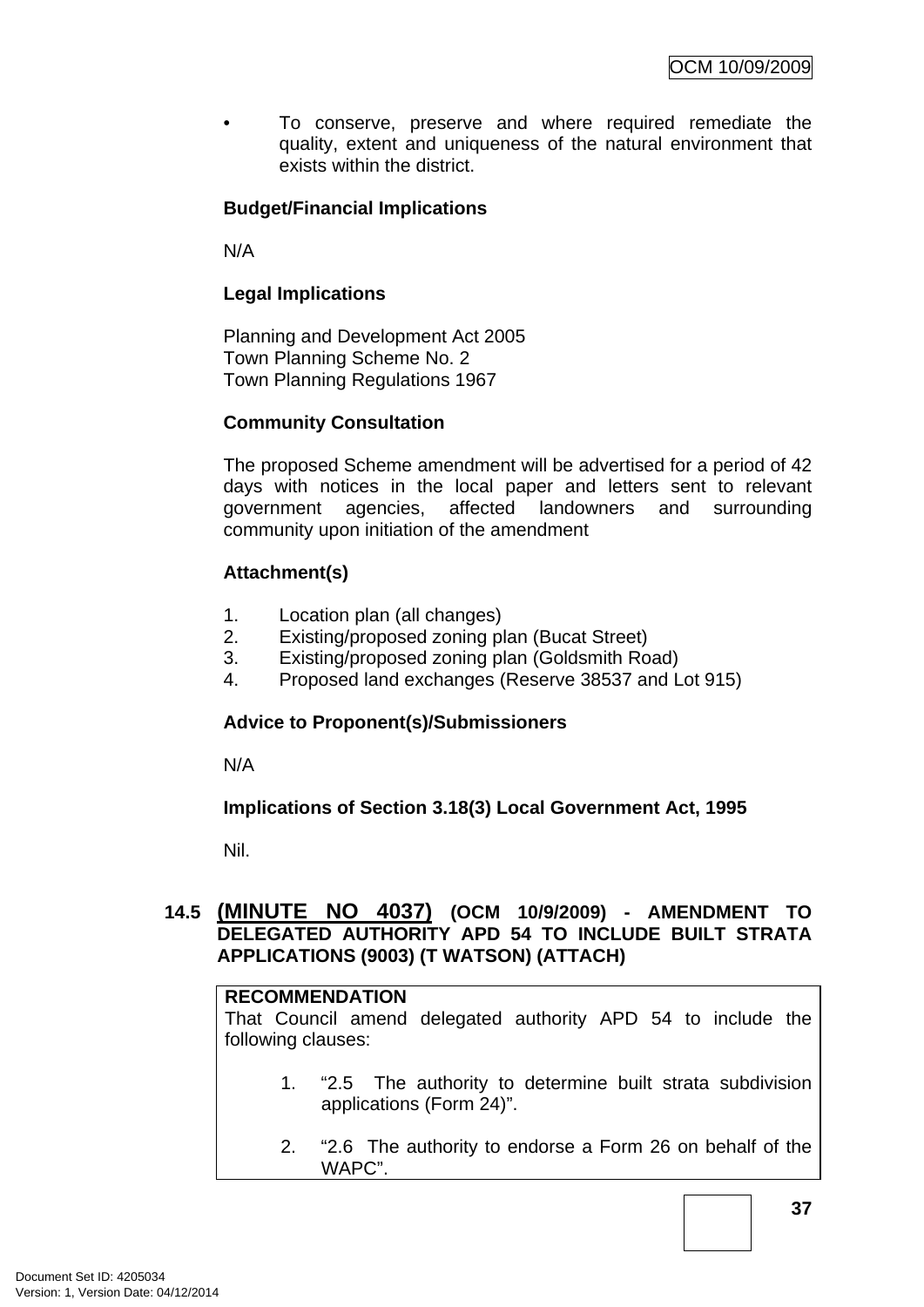# **TO BE CARRIED BY AN ABSOLUTE MAJORITY OF COUNCIL**

# **COUNCIL DECISION**

MOVED Clr I Whitfield SECONDED Clr V Oliver that the recommendation be adopted.

# **CARRIED BY ABSOLUTE MAJORITY OF COUNCIL**

**8/0**

# **Background**

As part of the planning reform currently being undertaken by the Department of Planning, a consultation paper was circulated by the Department in March 2009 entitled "Delegation of Built Strata Subdivision Applications to Local Government".

This paper sought local government comments and feedback on the proposal to delegate the determination of built strata subdivision applications to local government. As the numbers of applications received are not large and as the assessment of these applications is reasonably straightforward, the City indicated no objections to the proposal.

Without any further warning, the Western Australian Planning Commission delegated the above powers to Local Governments and this was gazetted on 9 June 2009.

# **Submission**

N/A

# **Report**

The City will now deal with two parts of the approval process under section 25 of the Strata Titles Act as follows:

1. Applications for Built Strata subdivisions made on a "Form 24" (forms are from the Strata Titles Act). These applications will be for developments that have already had a planning approval (DA approval) and are usually nearing completion of construction. The main requirement when dealing with these applications is to confirm that the strata plan is in accordance with the approved DA plan and that the conditions of DA approval have been fulfilled. There are generally no new "planning issues" to deal with as any issues would have been resolved at the DA stage.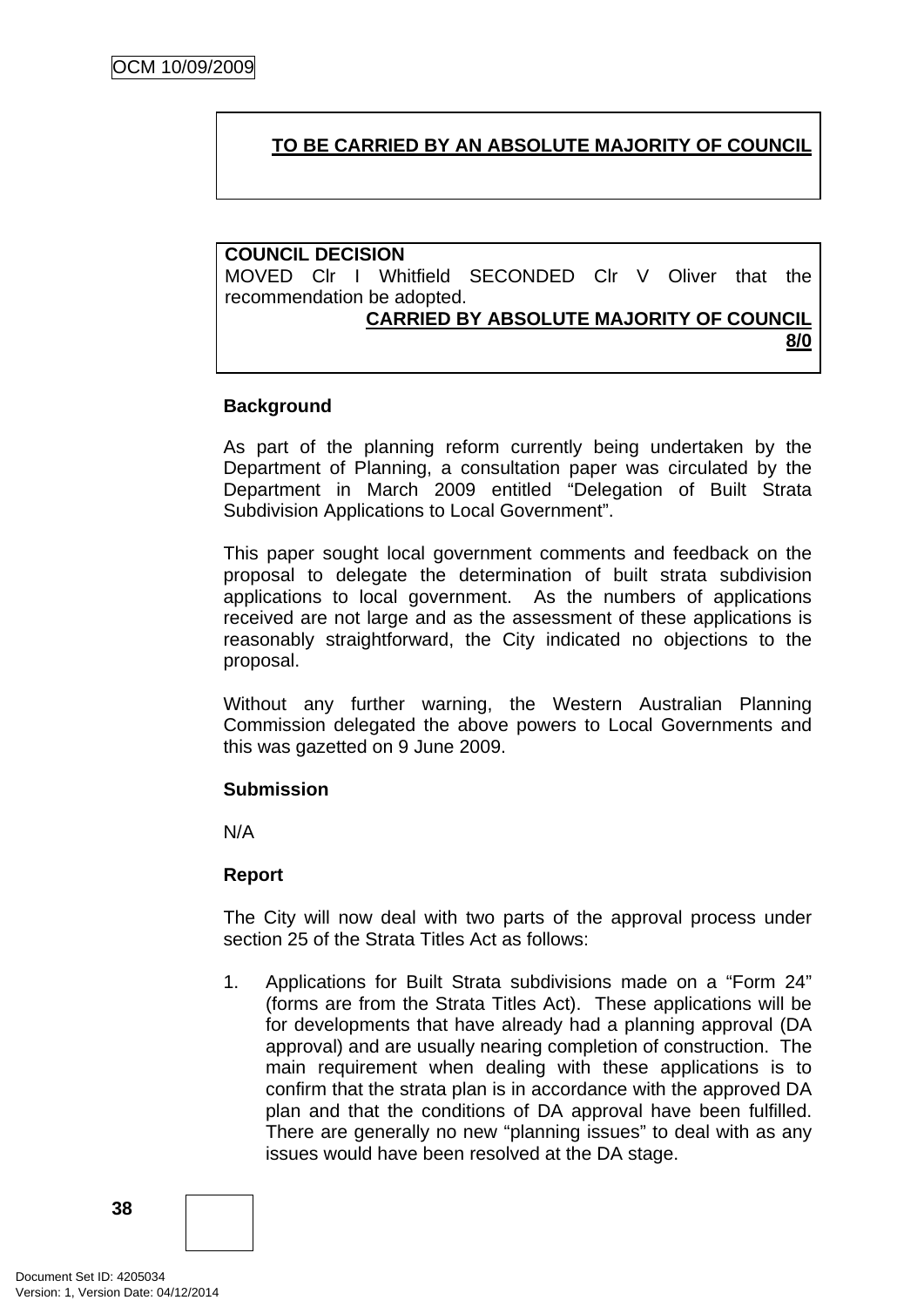2. The City will also have to endorse a "Form 26" on behalf of the Western Australian Planning Commission. The endorsement of the Form 26 basically certifies that all of the planning conditions have been actioned and complied with in respect of the approval issued from the "Form 24" application. The Form 26 is from the Strata Titles Act and has space for the WAPC to endorse the certificate. This form cannot be altered; hence the City must sign on behalf of WAPC.

These delegated authorities, need to be officially delegated on to the relevant officers in accordance with APD 54.

# **Strategic Plan/Policy Implications**

#### **Demographic Planning**

- To ensure the planning of the City is based on an approach that has the potential to achieve high levels of convenience and prosperity for its citizens.
- To ensure development will enhance the levels of amenity currently enjoyed by the community.

#### **Governance Excellence**

- To conduct Council business in open public forums and to manage Council affairs by employing publicly accountable practices.
- To provide effective monitoring and regulatory services that administer relevant legislation and local laws in a fair and impartial way.

# **Budget/Financial Implications**

N/A

# **Legal Implications**

Sec 16 Planning and Development Act, 2005, and Sec 25 Strata Titles Act, 1985, refer.

# **Community Consultation**

N/A

# **Attachment(s)**

- 1. Amended delegation APD54
- 2. Gazetted delegation of power from WAPC

# **Advice to Proponent(s)/Submissioners**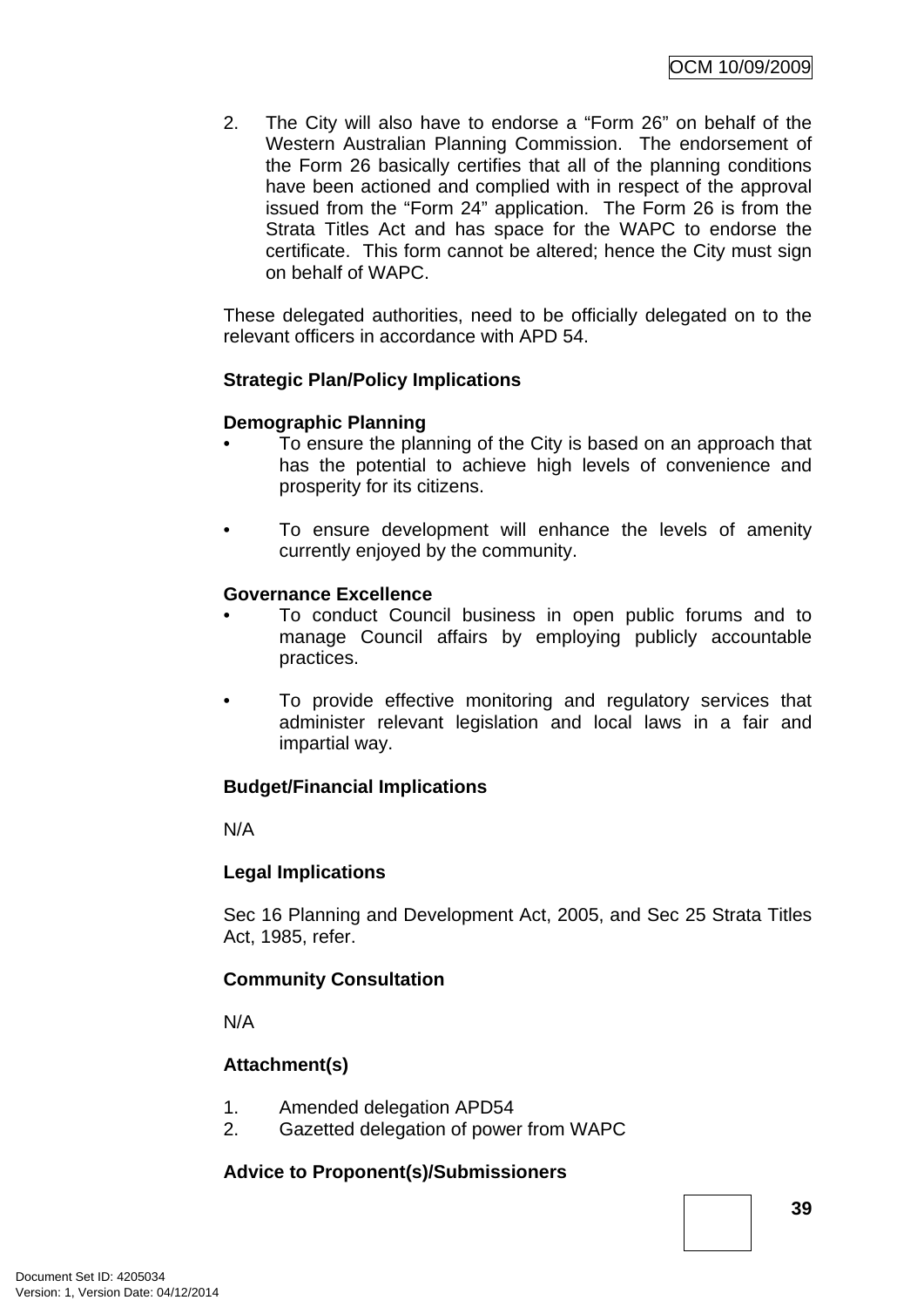N/A

**Implications of Section 3.18(3) Local Government Act, 1995**

Nil.

**14.6 (MINUTE NO 4038) (OCM 10/9/2009) - PROPOSED AMENDMENTS TO APD7 'RURAL SUBDIVISION POLICY' - LOCATION: LAND ZONED RURAL, RURAL LIVING AND RESOURCE - OWNER: VARIOUS - APPLICANT: N/A (9332) (R DONG) (ATTACH )** 

**RECOMMENDATION** That Council:

- (1) adopt the proposed amendments to APD7 "Rural Subdivision Policy", as per Attachment 6; and
- (2) advise affected landowners and those who made a submission accordingly.

**COUNCIL DECISION**  MOVED Clr V Oliver SECONDED Clr I Whitfield that the recommendation be adopted.

**CARRIED 8/0**

# **Background**

At its meeting held on 14 December 2006 (Minute No. 3332) Council requested that the Rural Subdivision Policy (APD7) be reviewed so that it may support limited subdivision within the Wattleup Rural Zone. The City's Strategic Planning Services also identified the need to review APD7 as there were some anomalies between it and Town Planning Scheme No. 3 in terms of zonings and zoning descriptions referred to in APD7.

Following Council's request, Strategic Planning Services undertook the policy review in accordance with Clause 2.5 of Town Planning Scheme No. 3. The City conducted the formal community consultation process from 3 June 2008 to 29 June 2008, which included advertisements in the Cockburn Gazette for 2 consecutive weeks (3 and 10 June 2008). A letter was also sent to affected landowners and government agencies requesting comment, and information made available at Council's Administration Office and on Council's website.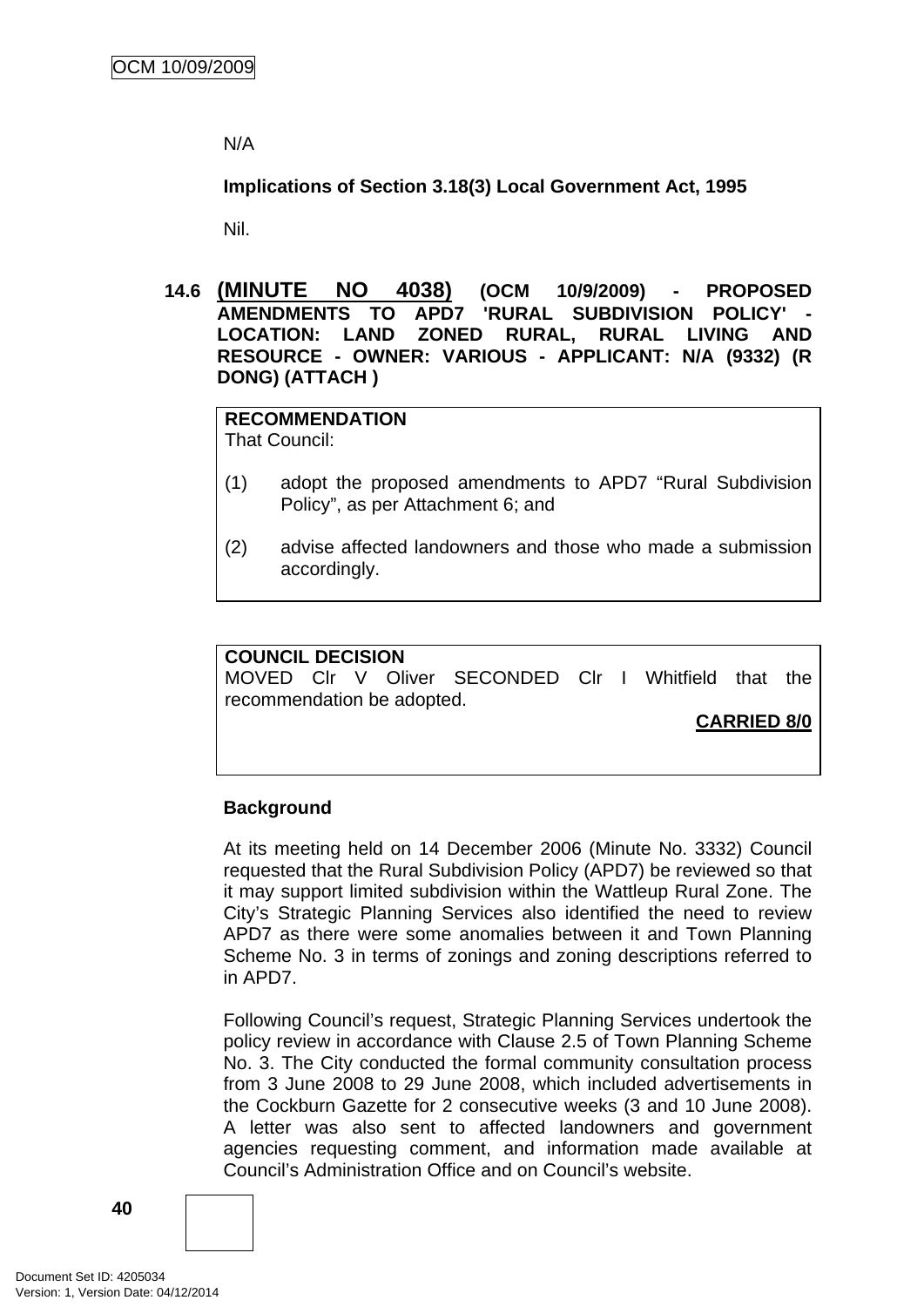The officer's first report went up to the Council's DAPPS meeting held on 20 November 2008. The report provided two key recommendations:

- 1. not to introduce the 2000  $m^2$  minimum lot size for Area 3 as most properties within Area 3 fell within the EPP buffer. Subdivision within the EPP buffer would be in conflict with the relevant EPP buffer policies; and
- 2. introduce a 1ha minimum lot size for land outside of the EPP buffer in Area 1, which was in keeping with the prevailing lot size in Area 1.

Subsequently, the Council's DAPPS meeting and the following Council meeting on 11 December 2008 resolved to defer the item for "a period of up to three months to give submissioners time to respond to issues that were raised in the officer's report".

The main reason that Council deferred its consideration related to Area 3 (Rural Living zone), where recommendation was made to delete the introduction of a minimum lot size of  $2000m^2$  for Area 3 (proposed by SJB Planning Consultant), was due to the issues relating to the EPP buffer which were raised in the submissions of the Western Australian Planning Commission (WAPC), Kwinana Industries Council (KIC) and the City's internal departments, including Health, Environmental, and Statutory Planning.

A second letter was sent out to submissioners on 22 December 2008 advising them of Council's resolution, and giving submissioners the additional time to respond to the issues that were raised in the previous Council report.

Two additional submissions of objections were received as a result of this further consultation. All issues raised by the two submissions and officer's comments are included in the Schedule of Submissions – 1 (Attachment 3 refers).

Submission 139 (Attachment 3 refers) in particular, made by SJB Planning Consultant on behalf of one of the landowners in Area 3, objected to the deletion of a minimum lot size of 2000  $m^2$  in Area 3. The justifications provided in the submission were not justified from a planning viewpoint, therefore did not overturn the officer's recommendation (i.e. not to introduce the 2000  $m^2$  minimum lot size in Area 3).

Consequently, the officer's report with the same recommendation went to the Council's DAPPS Committee meeting held on 19 March 2009. The DAPPS Committee recommended that the officer's recommendation be adopted.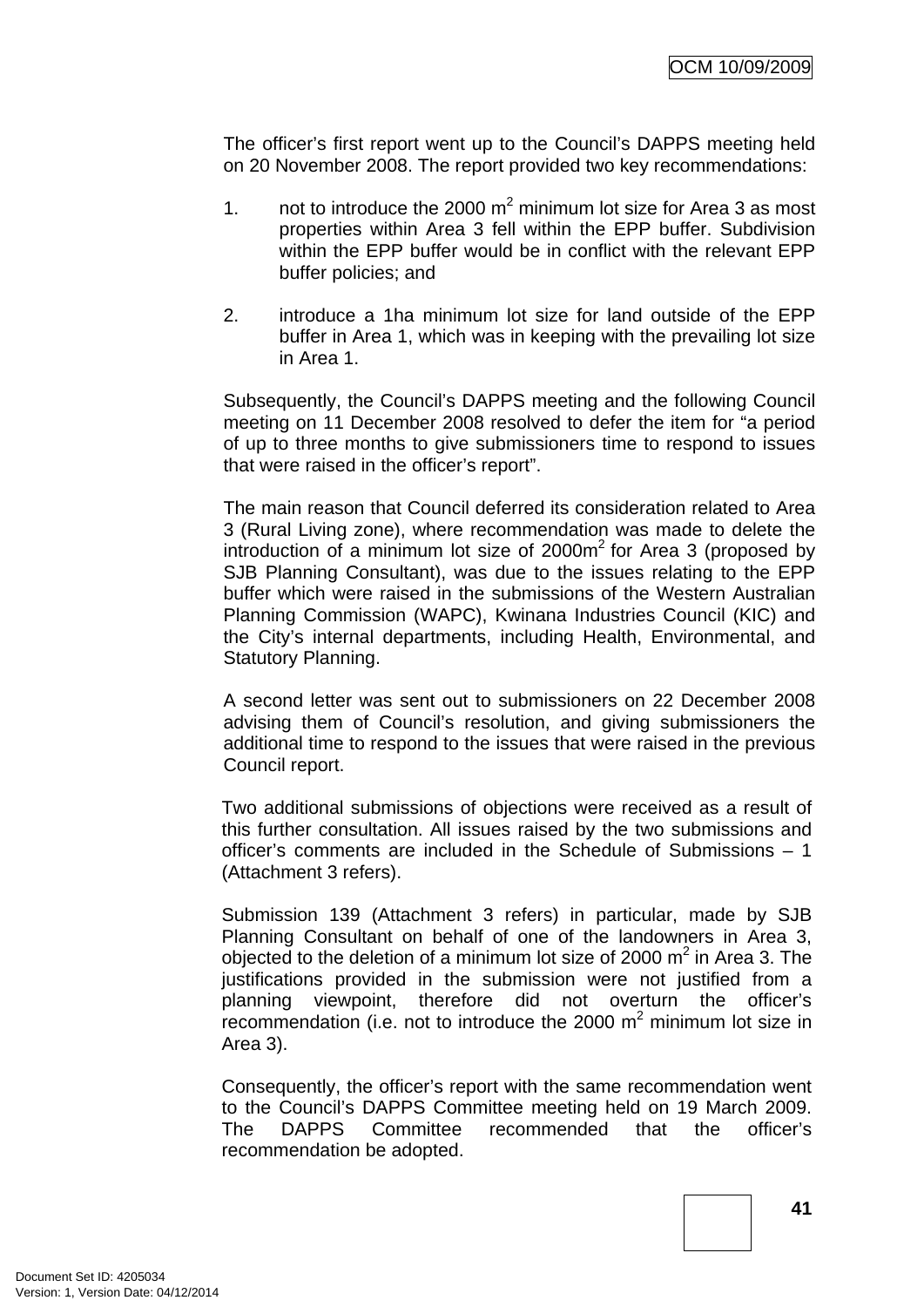Council at its meeting held on 9 April 2009 however again defer the item, in order "to allow Councillors sufficient time to investigate further the details contained within the report". The main debating point this time was focused on the recommendation of a 1ha minimum lot size for Area 1 outside of the EPP buffer.

This agenda item is to address the above remaining issue relating to the review of APD7 with the aim to finalising this policy review.

# **Submission**

SJB Planning Consultant, on behalf of landowners in the Rural Living Area lodged a submission detailing the argument for the minimum lot size in Area 3 to be 2000  $m^2$ , and requested that this be considered by Council. It was agreed that the matter be considered as part of the review of APD 7.

# **Report**

As mentioned above, after all the meetings and debate relating to the review of APD7, the only main issue remaining is the recommendation of a 1ha minimum lot size for Area 1 outside of the EPP buffer.

In terms of background, the recommendation was initially based upon the following justification:

- The prevailing lot size in Area 1 was approximately 1ha, and therefore the introduction of the 1ha minimum lot size for land outside of the EPP buffer would be in keeping with the prevailing lot size in the area.
- There was a limited number of lots (three only) sized 2ha or over, which would have subdivision potential under a 1ha minimum lot size. Hence the environmental impact of this was considered negligible.

Notwithstanding the above justification, some of the landowners raised concerns relating to the limited subdivision potential which may negatively impact on the natural environment in Area 1. In particular, they referred to the FRIARS study (Fremantle-Rockingham Industrial Area Regional Strategy 2000), and interpreted that the study recommended "no further subdivision" be supported in Area 1.

The relevant conclusion/recommendation of the FRIARS study is Recommendation 3 on page 51 of the document, which states as follows:

*"3. The WAPC should instruct the Minister for Planning to ensure that appropriate planning controls are developed for the rural* 

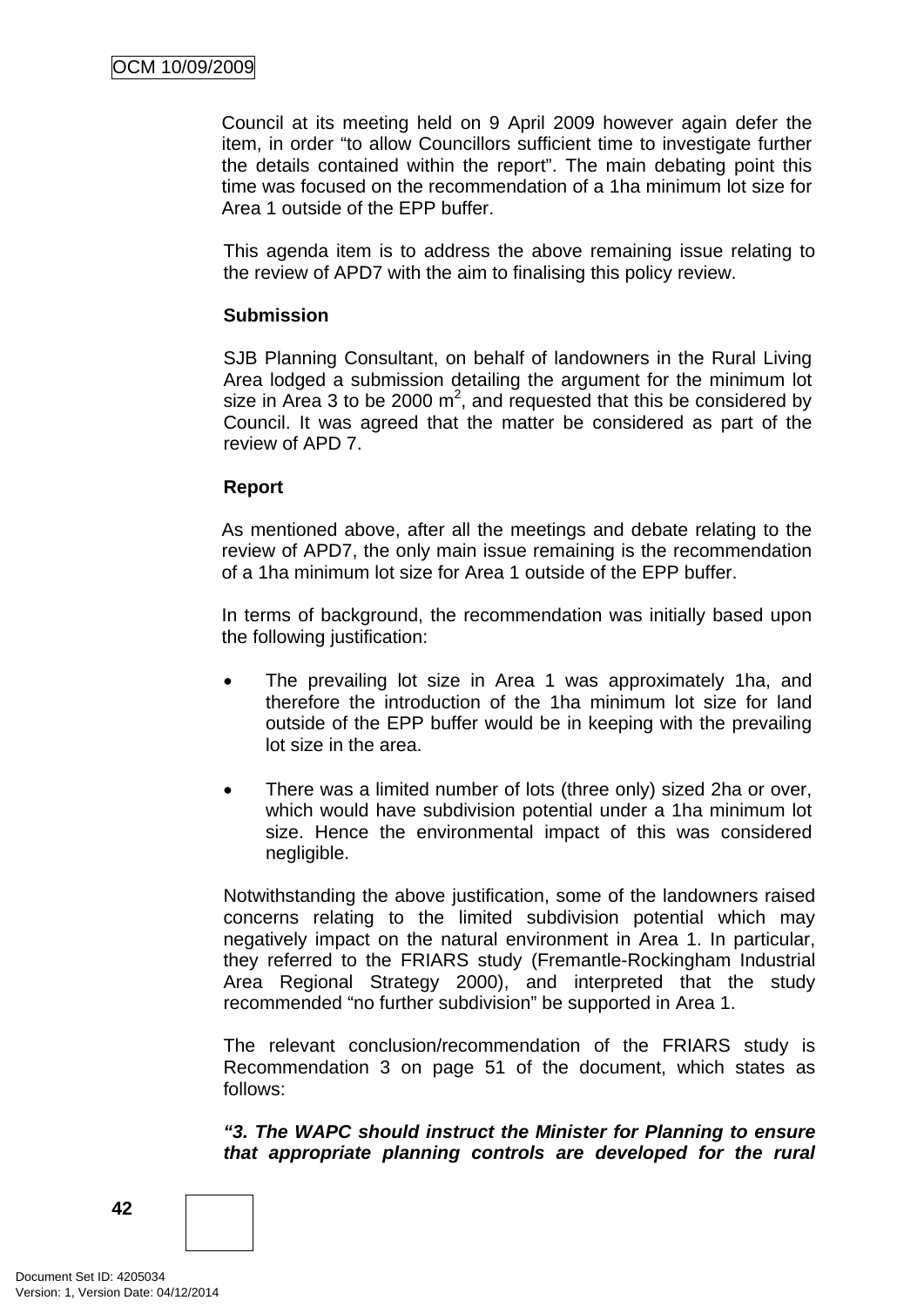# *areas within the air quality buffer to prevent further subdivision for residential purposes on these properties."*

It clearly suggests that subdivision for rural land within the air quality buffer should be prevented. However, it remains silent in terms of policy measures for rural land subdivision outside of the air quality buffer. This means that the recommendation of a minimum 1 ha lot size for Area 1 outside of the EPP buffer would not necessary be in conflict with the FRIARS recommendation. In addition, the initial intent of this recommendation was to respond to Council's resolution of 14 December 2006, being to "support limited subdivision" in Area 1 outside of the buffer.

Nevertheless, Council at its meeting held on 9 April 2009 resolved to defer the agenda item and requested further investigation be carried out particularly on the issue of a minimum 1ha lot size for Area 1. Accordingly, the City undertook the following two tasks:

- 1. The City revisited the WAPC's comment in Submission 72 (Attachment 3 refers). It is noted that although the WAPC's comment did not refer to the FRIARS study, the comment was in a similar tone as the FRIARS recommendation: that is, its position against rural land subdivision was firmer in areas within the EPP buffer, than areas outside of the buffer. Notwithstanding this, the WAPC did state a view again further subdivision within Area 1, regardless of whether land was or was not within the EPP buffer although its comment may not be entirely consistent with its policies such as SPP 2.5 and DC 3.4.
- 2. The City also reconsidered its position on the minimum 1ha lot size for Area 1 (outside of the buffer), considering the advice of the WAPC and the concerns raised by landowners and Councillors. It was considered necessary to consult with all affected landowners on the deletion of the 1ha minimum lot size for Area 1, in order to give all landowners the opportunity to comment on this change. Accordingly, a letter was sent out to all landowners in Area 1 on 16 June 2009.

At the close of this consultation period, 13 submissions were received including 10 of no objection and 3 of objection on the deletion of the minimum 1ha lot size. All the submission comments and Officer's recommendations in respect of these are in the Schedule of Submissions – 2 (Attachment 7).

The consultation suggests that the majority of landowners in Area 1 are in favour of the deletion of the 1ha minimum lot size. Given the landowners' position and the WAPC's submission, it is therefore recommended that "no further subdivision" be supported in Area 1 for land both inside and outside of the EPP buffer. Considering the WAPC's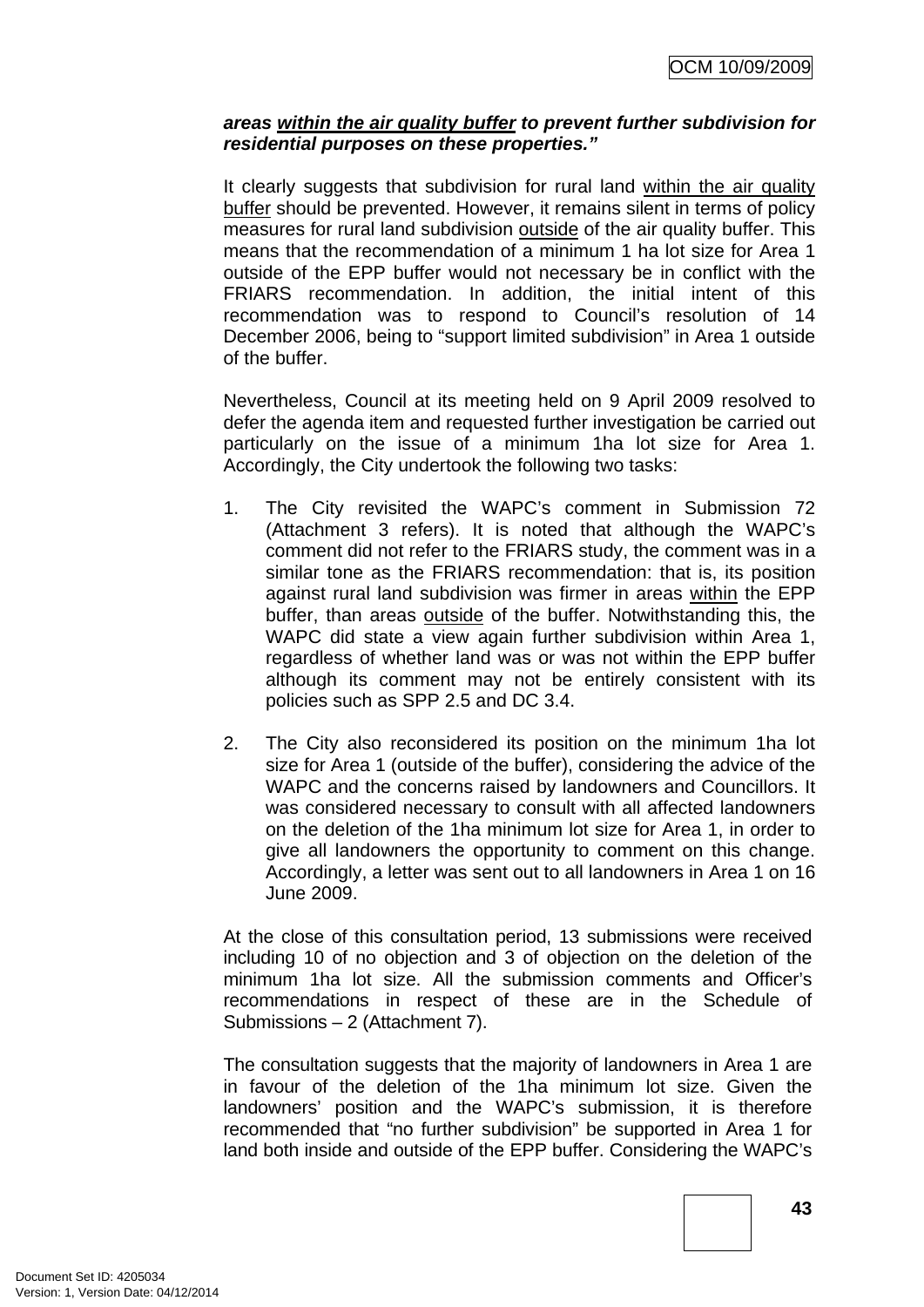stated opposition to further subdivision in this area, a policy provision attempting to support subdivision would be rendered inoperable.

# **Conclusion**

The final version of proposed amendments to Policy APD7 (Attachment 6) has addressed all the issues and controversies raised in all the relevant Council meetings. It is therefore recommended Council adopt the proposed amendments to APD7 "Rural Subdivision Policy" as per Attachment 6, and advise the affected landowners and those who made a submission accordingly.

# **Strategic Plan/Policy Implications**

# **Natural Environmental Management**

- To conserve, preserve and where required remediate the quality, extent and uniqueness of the natural environment that exists within the district.
- To ensure development of the district is undertaken in such a way that the balance between the natural and human environment is maintained.

# **Budget/Financial Implications**

N/A

# **Legal Implications**

N/A

# **Community Consultation**

Community consultation was undertaken in accordance with Clause 2.5 of Town Planning Scheme No. 3. This included letters being sent to all affected owners and referral authorities, advertisements in the local paper and a copy available at the Administration Centre and on the City's website.

Further consultation undertaken by sending letters to directly affected landowners in Area 1 advising further changes proposed and inviting them to comment

# **Attachment(s)**

- 1. Existing Subdivision Policy (APD7) map
- 2. New Rural Subdivision Map
- 3. Schedule of Submissions 1
- 4. Rural Subdivision Policy (APD7) Advertised Version
- 5. Analysis Map

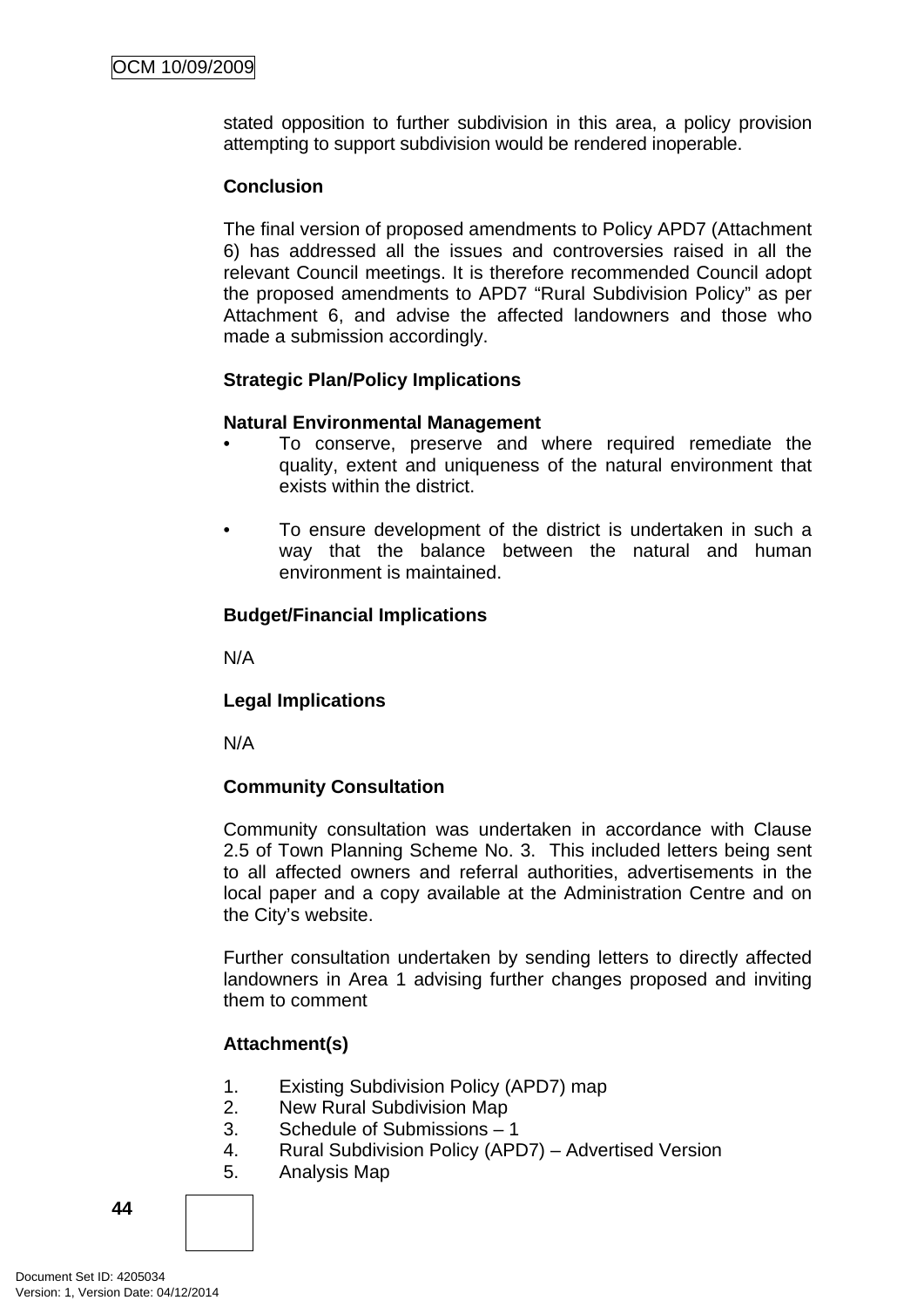- 6. Final Version Proposed Amendments to Rural Subdivision Policy (APD7)
- 7. Schedule of Submissions 2

# **Advice to Proponent(s)/Submissioners**

Those who lodged a submission on the proposal have been advised that this matter is to be considered at the 10 September 2009 Council Meeting.

# **Implications of Section 3.18(3) Local Government Act, 1995**

Nil.

# **14.7 (MINUTE NO 4039) (OCM 10/9/2009) - REQUEST TO MINISTER FOR LANDS TO ACQUIRE AS CROWN LAND LOT 155 ON PLAN 19841 AND PORTION OF CERTIFICATE OF TITLE 273/100 (450953) (6002154) (450946) (K SIM) (ATTACH)**

# **RECOMMENDATION**

That Council request the Minister for Lands to acquire as Crown Land Lot 155 on Plan 19841 and portion of Certificate of Title 273/100 south of Beeliar Drive, Yangebup, pursuant to Section 52 of the *Land Administration Act 1997.*

#### **COUNCIL DECISION**

MOVED Clr V Oliver SECONDED Clr I Whitfield that the recommendation be adopted.

**CARRIED 8/0**

# **Background**

Certificate of Title 273/100 is the balance of land remaining in a Diagram of Survey dated 1903. The land has been identified as a private road by Landgate. The title remains in the name of the original subdividers, James Hicks, John Anderson and George Willis.

Lot 155 on Plan 19841 is the subject of Certificate of Title 2033/177, and was created as a condition of subdivision in 1995. It is shown as a 0.1m wide Pedestrian Access Way. The purpose of this at the time was to deny legal access onto Beeliar Drive.

#### **Submission**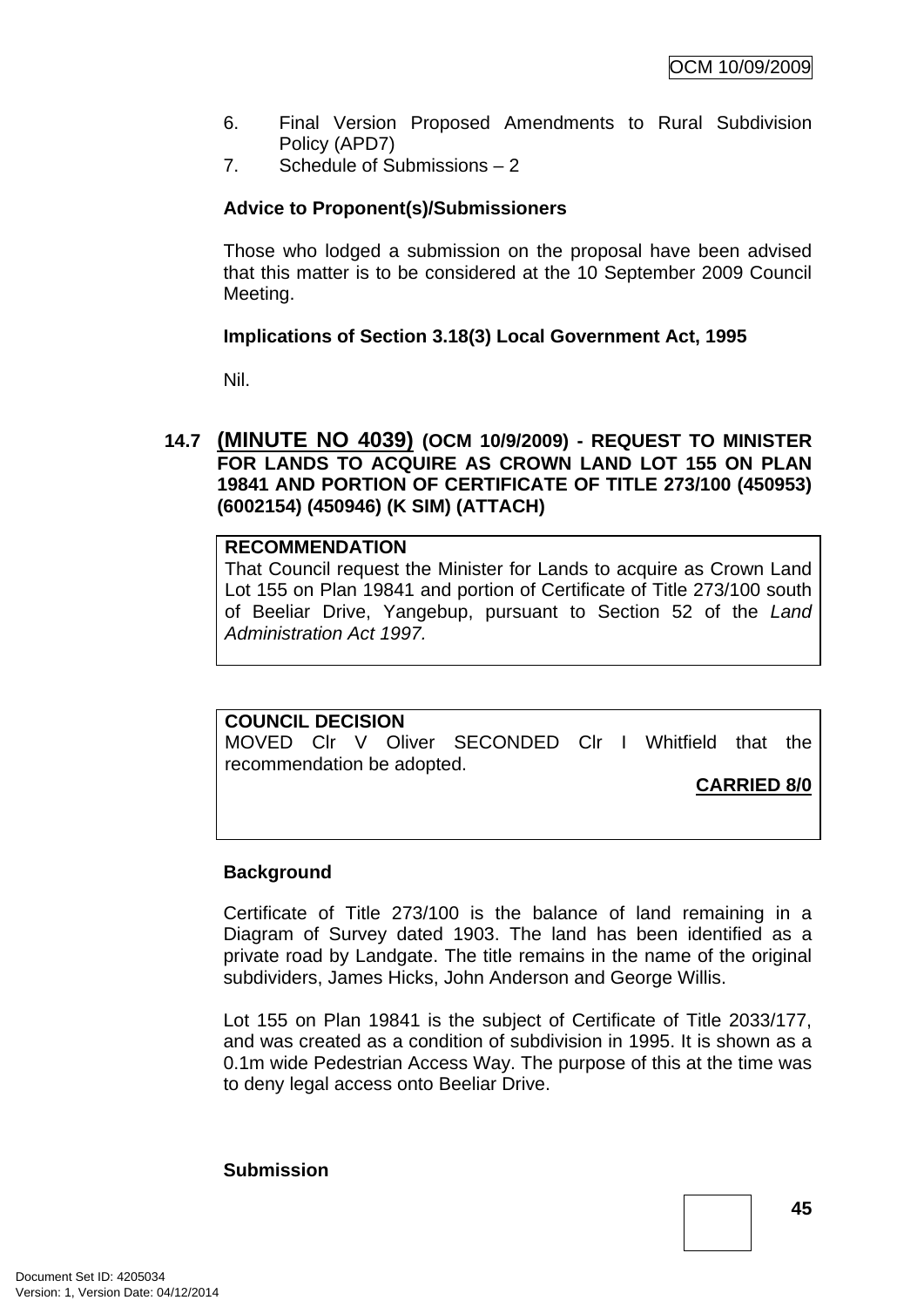The Western Australian Planning Commission ("WAPC") has written to the City seeking the acquisition of these two parcels of land by the Minister for Lands, as the first stage to amalgamating the land with adjoining WAPC owned land. The land is required for the Beeliar Regional Park, and is reserved in the Metropolitan Region Scheme ("MRS") for 'Parks and Recreation'.

# **Report**

The land the subject of the request is the southern portion of a private street that starts on the south side of Beeliar Drive, continuing south for approximately 224 m at a width of 10 m. The balance of Certificate of Title 273/100 runs from the northern boundary of Beeliar Drive through to Yangebup Road, and is not affected by the proposed request to the Minister.

A request to the Minister pursuant to Section 52 of the *Land Administration Act 1997* is the appropriate way to transfer land where links to the ownership of the land has been lost due to time lapse. All public utility service providers have been given notice of the request, and have all given their consent to the acquisition.

Given that 106 years have elapsed since the registered proprietors names were endorsed on the Certificate of Title, no attempt has been made to contact the owners of the land.

This portion of land is shown in the attachment, and can be seen to only relate to the land south of Beeliar Drive. It should be noted that portions of this private road do exist on the north side of Beeliar Drive. These are not being considered for rationalisation at this stage, and will be subject to future planning decisions associated with the development of adjoining land.

# **Strategic Plan/Policy Implications**

# **Demographic Planning**

- To ensure the planning of the City is based on an approach that has the potential to achieve high levels of convenience and prosperity for its citizens.
- To ensure development will enhance the levels of amenity currently enjoyed by the community.

# **Transport Optimisation**

• To achieve provision of an effective public transport system that provides maximum amenity, connectivity and integration for the community.

# **Budget/Financial Implications**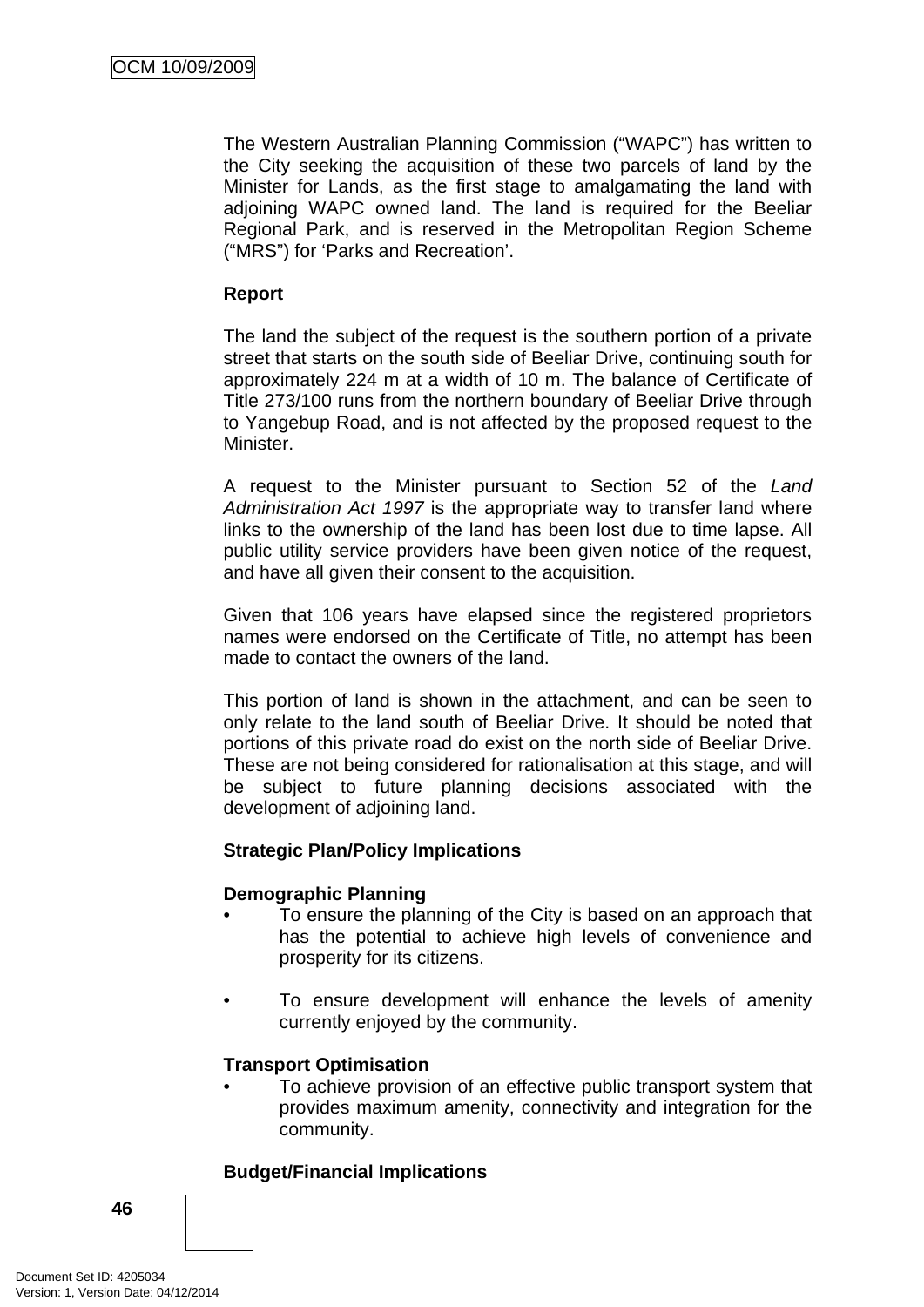All associated costs are to be paid by the proponent.

# **Legal Implications**

Section 52 of the *Land Administration Act 1997* refers.

# **Community Consultation**

N/A

# **Attachment(s)**

Location Plan

# **Advice to Proponent(s)/Submissioners**

The Proponent(s) have been advised that this matter is to be considered at the 10 September 2009 Council Meeting.

# **Implications of Section 3.18(3) Local Government Act, 1995**

Nil.

# **15. FINANCE AND CORPORATE SERVICES DIVISION ISSUES**

# **15.1 (MINUTE NO 4040) (OCM 10/9/2009) - LIST OF CREDITORS PAID - JULY 2009 (5605) (K LAPHAM) (ATTACH)**

#### **RECOMMENDATION**

That Council receive the List of Creditors Paid for July 2009, as attached to the Agenda.

**COUNCIL DECISION**  MOVED Clr V Oliver SECONDED Clr I Whitfield that the recommendation be adopted.

**CARRIED 8/0**

# **Background**

It is a requirement of the Local Government (Financial Management) Regulations 1996, that a List of Creditors be compiled each month and provided to Council.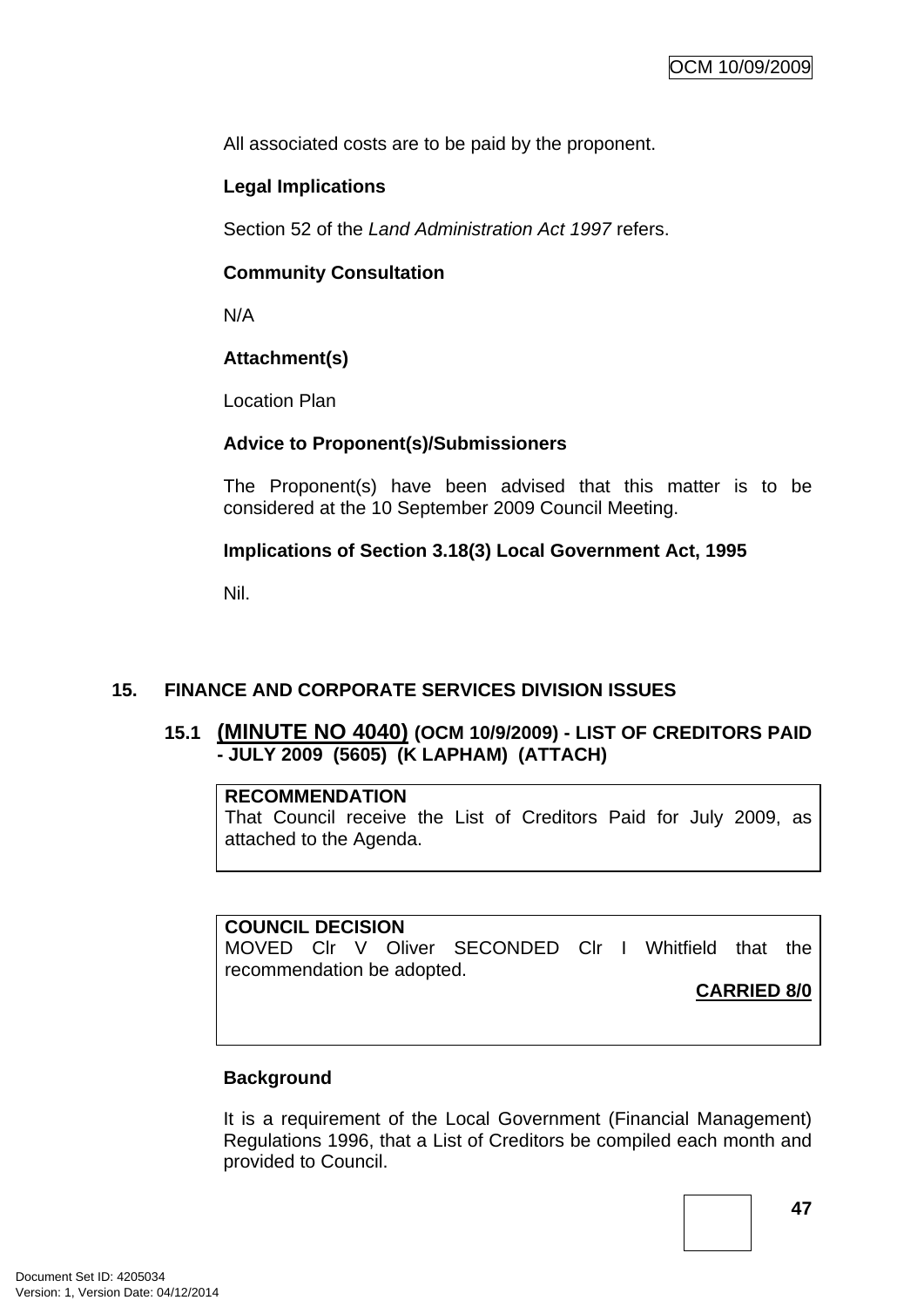# **Submission**

N/A

# **Report**

The list of accounts for July 2009 is attached to the Agenda for consideration. The list contains details of payments made by the City in relation to goods and services received by the City.

# **Strategic Plan/Policy Implications**

# **Governance Excellence**

• To conduct Council business in open public forums and to manage Council affairs by employing publicly accountable practices.

# **Budget/Financial Implications**

N/A

# **Legal Implications**

N/A

# **Community Consultation**

N/A

# **Attachment(s)**

List of Creditors Paid – July 2009.

# **Advice to Proponent(s)/Submissioners**

N/A

# **Implications of Section 3.18(3) Local Government Act, 1995**

Nil.

# **15.2 (MINUTE NO 4041) (OCM 10/9/2009) - STATEMENT OF FINANCIAL ACTIVITY AND ASSOCIATED REPORTS - JULY 2009 (5505) (N MAURICIO) (ATTACH)**

# **RECOMMENDATION**

That Council receive the Statements of Financial Activity and associated reports for July 2009, as attached to the Agenda.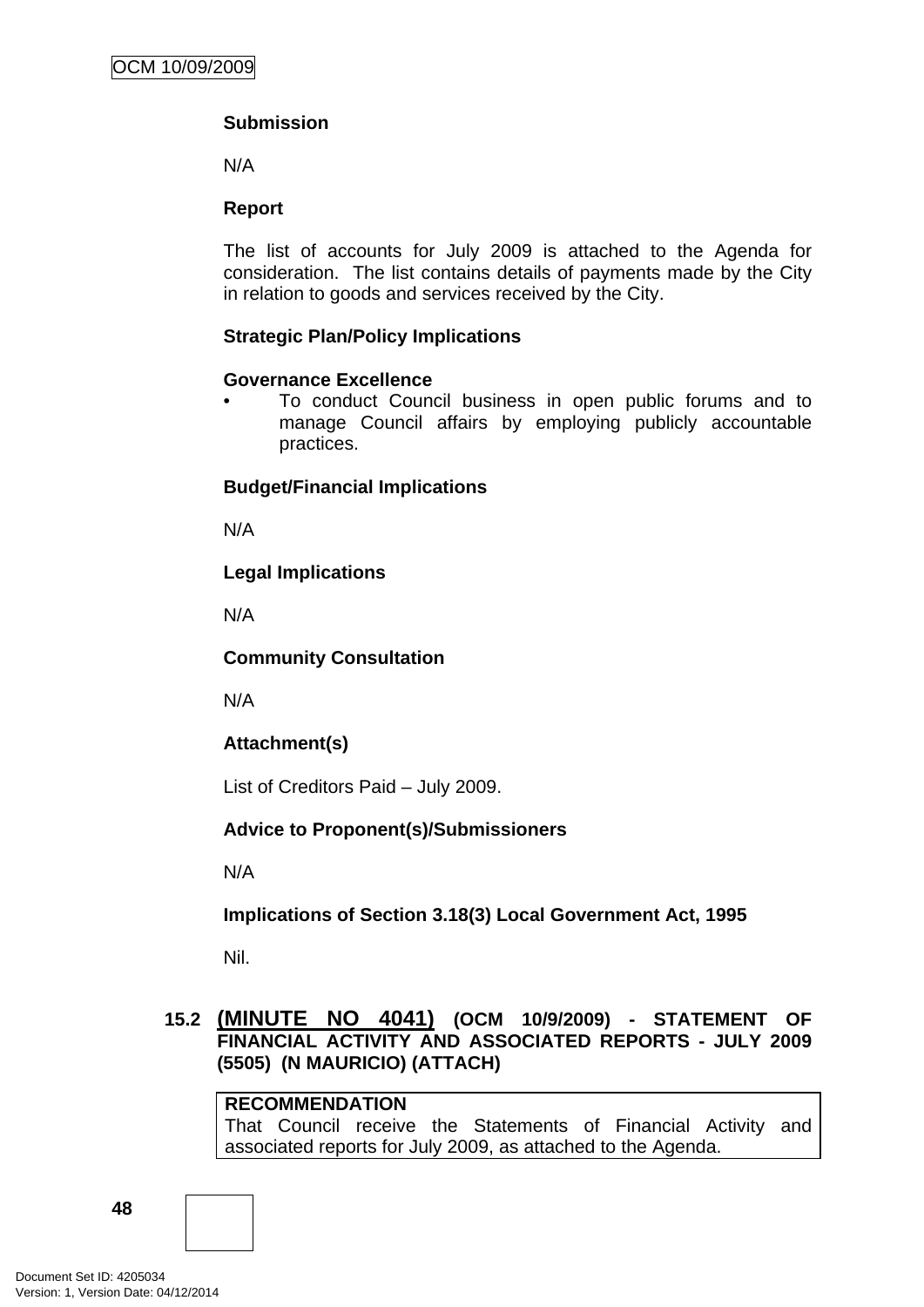# **COUNCIL DECISION**  MOVED Clr V Oliver SECONDED Clr I Whitfield that the recommendation be adopted.

#### **CARRIED 8/0**

# **Background**

Regulation 34(1) of the Local Government (Financial Management) Regulations 1996 prescribes that a local government is to prepare each month a Statement of Financial Activity.

Regulation 34(2) requires the Statement of Financial Activity to be accompanied by documents containing:–

- (a) details of the composition of the closing net current assets (less restricted and committed assets);
- (b) explanations for each material variance identified between YTD budgets and actuals; and
- (c) any other supporting information considered relevant by the local government.

Regulation 34(4)(a) prescribes that the Statement of Financial Activity and accompanying documents be presented to Council within 2 months after the end of the month to which the statement relates.

The regulations require the information reported in the statement to be shown either by nature & type, statutory program or business unit. The City has chosen to report the information according to its organisation structure and also by nature & type.

Financial Management Regulation 34(5) requires Council to annually set a materiality threshold for the purpose of disclosing budget variance details. To this end, Council has adopted a materiality threshold variance of \$100,000 for the 2009/10 financial year.

# **Submission**

N/A

# **Report**

The July numbers show Council having a strong liquidity position, as is traditionally the case at this time of the financial year. This is due to the raising of the rates charges, which comprise a significant proportion of Council's annual operating revenue.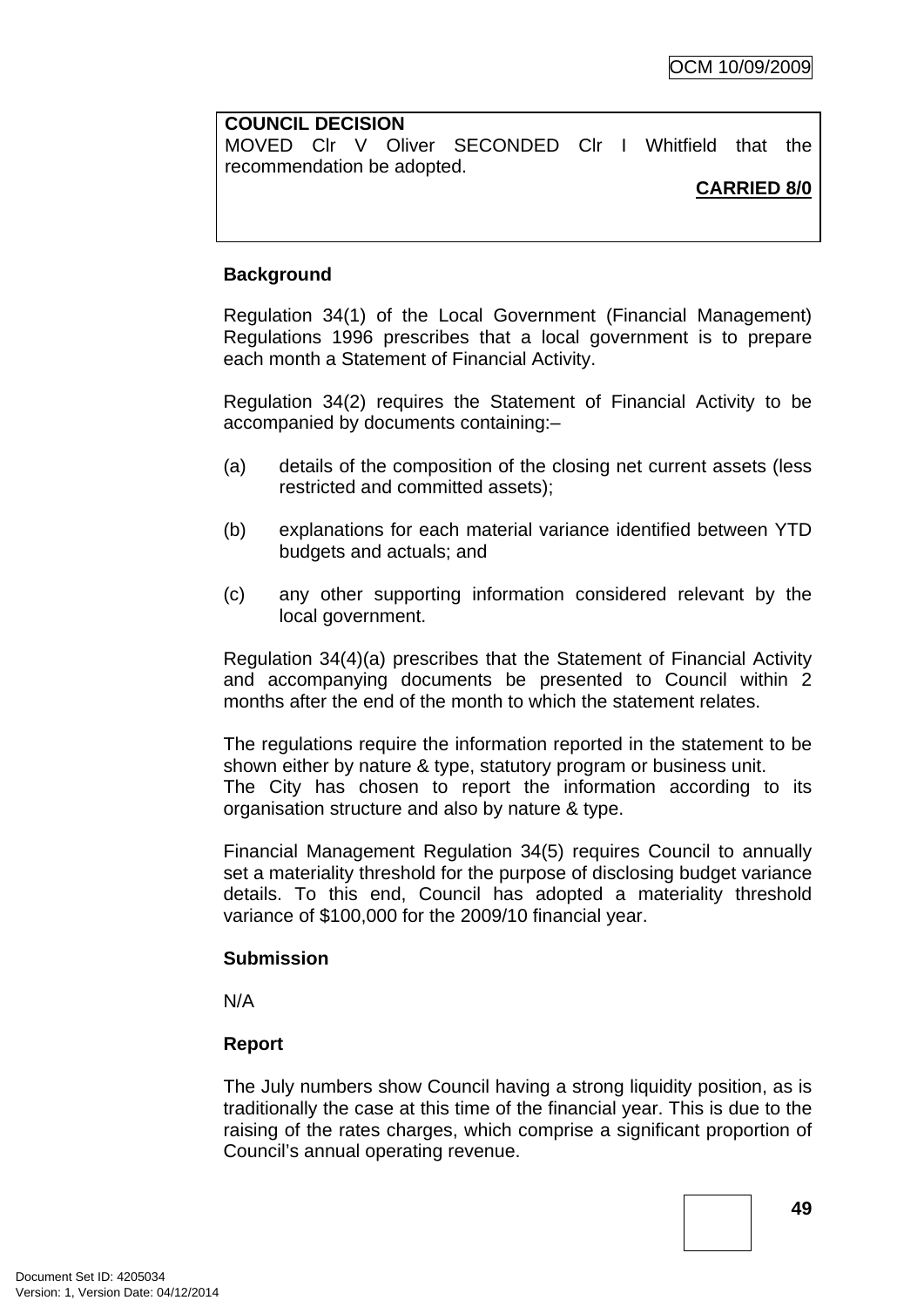Conversely, cash operating expenses reported in July are lower than ytd budget, mainly due to a lag in material and contract costs. This is caused by the concerted effort during July to finalise the previous year's accounts and the focus on ensuring those year's payables are correctly captured. Actual business activity as well as invoicing from suppliers is seasonally lower in July.

Capital spending reported is also low at this time for much the same reasons as the above. Works and asset replacement programs have not yet incurred significant costs, being the start of the new financial year.

Material variances are explained in more detail within the attached report. Note that this month's report is the first using the new \$100k budget variance threshold.

As previously advised when announcing the change of reporting format (May 09 report), the format is being continuously reviewed and improved. This month sees the introduction of several new graphs and charts and the use of symbols to more simply reflect performance.

A liquidity graph shows the level of Council's net current position (adjusted for restricted assets) and trends this against prior years. This gives a good indication of Council's capacity to meet its financial commitments over the course of the year.

There is also a bar graph tracking business unit expenditure against budget.

Pie charts included show the break up of operating income and expenditure by nature & type and the make up of Council's current assets and liabilities (comprising the net current position).

# **Strategic Plan/Policy Implications**

#### **Governance Excellence**

• To conduct Council business in open public forums and to manage Council affairs by employing publicly accountable practices.

# **Budget/Financial Implications**

Where variances reported are of a permanent nature (i.e. not due to timing issues), they will impact Council's end of year budget surplus/deficit position and will be assessed during the mid-year budget review.

#### **Legal Implications**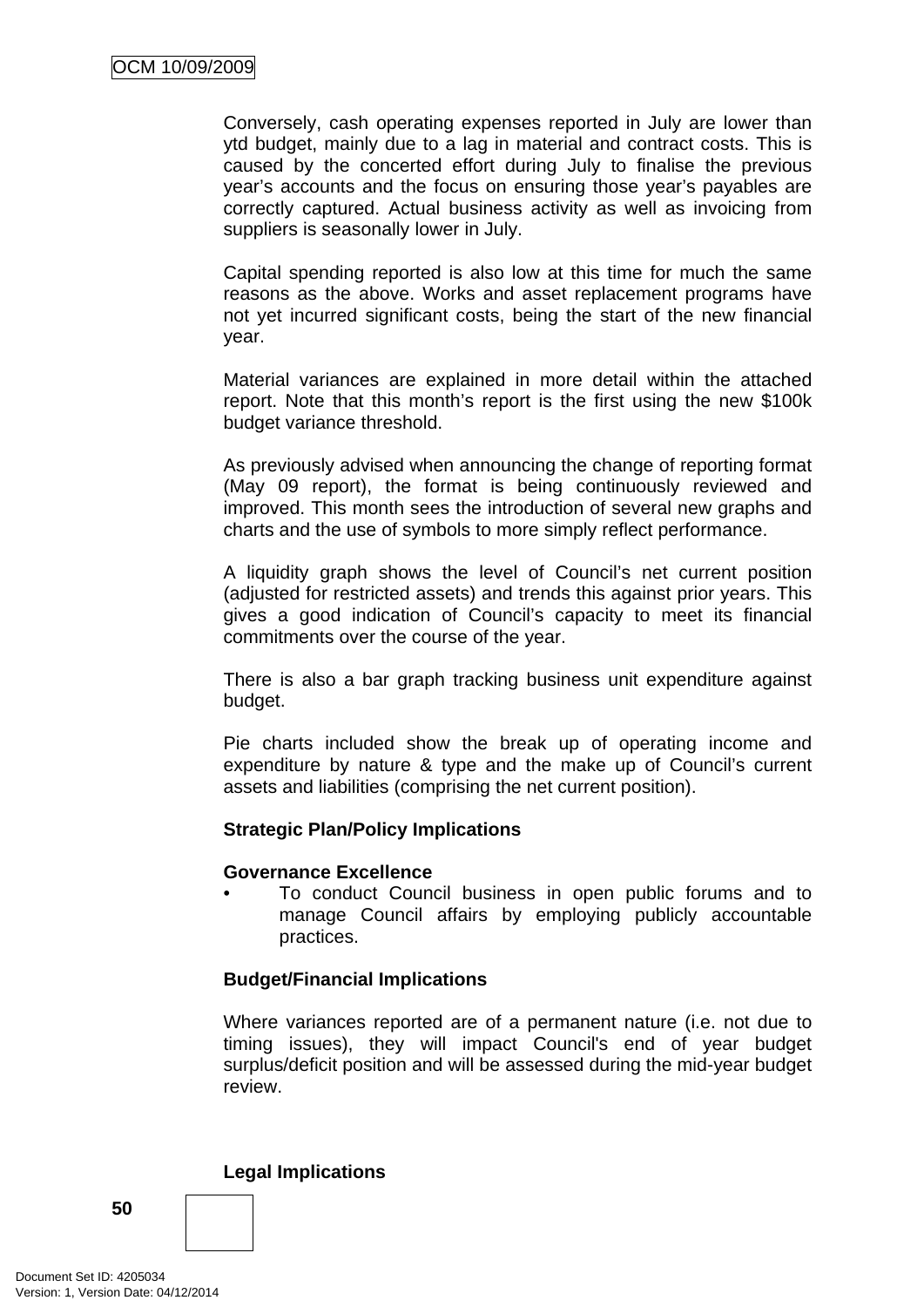Section 6.4 of the Local Government Act, 1995 and Regulation 34 of the Local Government (Financial management) Regulations 1996.

# **Community Consultation**

N/A

# **Attachment(s)**

Statement of Financial Activity and associated reports – July 2009.

# **Advice to Proponent(s)/Submissioners**

N/A

# **Implications of Section 3.18(3) Local Government Act, 1995**

Nil.

# **15.3 (MINUTE NO 4042) (OCM 10/9/2009) - CHANGE OF PURPOSE OF A RESERVE FUND AND BORROWING FUNDS AS PER 2009/10 ADOPTED BUDGET- SEPTEMBER 2009 (S DOWNING)**

**RECOMMENDATION** That Council:

- (1) advertise the change in use of the funds as described in the report of the Land Development Reserve giving one month's local public notice;
- (2) change the name of the Land Development Reserve to the Land Development and Investment Fund Reserve;
- (3) adopt the purpose of the Land Development and Investment Fund Reserve so as to accommodate and facilitate the purchase, development and disposal of land under the Council's land development strategies with the ability to loan funds on an interest payable basis to other reserve funds of the City;
- (4) transfer \$4.0M from the Land Development and Investment Fund Reserve to fund the completion of the Hammond Road Regional Recreation Facility at Success; and
- (5) amend the Adopted 2009/10 Budget accordingly.

# **TO BE CARRIED BY AN ABSOLUTE MAJORITY OF COUNCIL**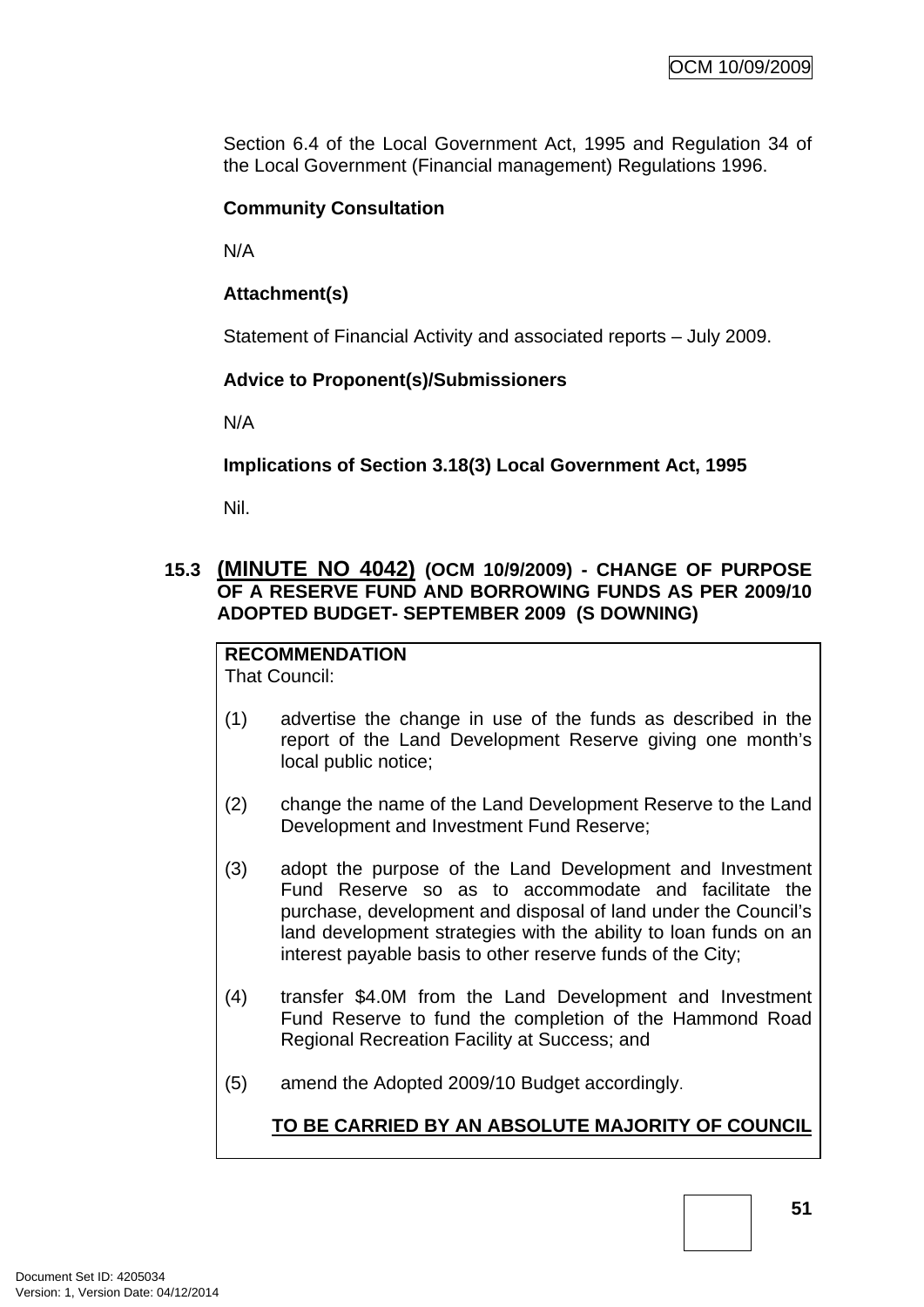#### **COUNCIL DECISION**

MOVED Clr H Attrill SECONDED Clr T Romano that Council adopt (1), (2) & (5) as recommended and adopt amended (3) & (4) as follows:

- (3) adopt the purpose of the Land Development and Investment Fund Reserve so as to accommodate and facilitate the purchase, development and disposal of land under the Council's land development strategies, with the ability to fund capital projects on behalf of other reserve funds on a repayable basis including reimbursement for lost opportunity cost of investment.
- (4) transfer \$4.0M from the Land Development and Investment Fund Reserve to fund the completion of the Hammond Road Regional Recreation Facility at Success to be repayable over a 4 year term.

# **CARRIED BY ABSOLUTE MAJORITY OF COUNCIL 6/2**

#### **Reason for Decision**

To more closely reflect the intent of the Local Government Act (1995) and regulations in respect to reserve funds and to make it clear to future Councillors as to the amendment to the purpose of the refund reserve in respect to the payment and nature.

# **Background**

The Adopted Budget for 2009/10 details the need to borrow up to \$4M to complete the Regional Recreation Facility in Hammond Road, Success. The reason why the funds are to be borrowed stem from the Report submitted to Council in May 2008 which approved bringing forward the construction of the Facility over two years rather than the original planned construction time of five years.

As part of the Report, the requirement to borrow \$4M was identified to fund the expedited construction program. This financial year requires the funds to be borrowed so as to balance the budget as adopted by Council on the 16 June 2009.

#### **Submission**

N/A

# **Report**

In normal circumstances, the City would borrow the funds from the WA Treasury Corporation (WATC - the financing arm of the State Government and used by all local governments in Western Australia as a source of affordable borrowings).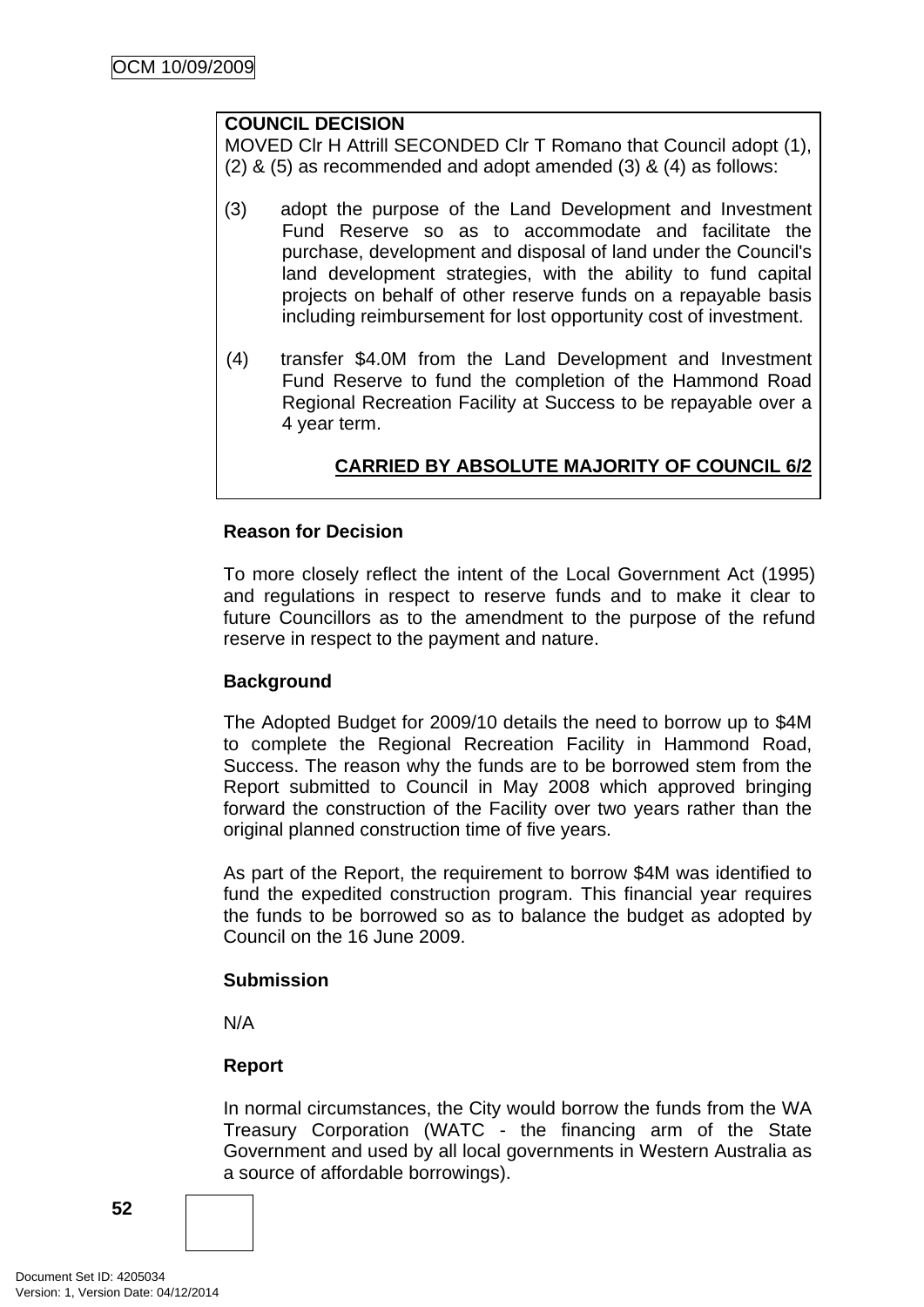The repayment would then be over the next four years (first year interest only) as envisioned in the May 2008 report to Council – Item 17.3 Hammond Road Recreation and Community Facilities. The funds would be repaid from the municipal fund.

Instead of borrowing from the WATC and paying a profit margin above the WATC's cost of funds, the proposal is to borrow from the City's Reserve funds located in the Land Development Reserve. The City would then pay the Reserve the interest normally payable on the WATC debt.

The proposal is to fund the \$4m borrowing program from internal sources saving the City the margin between the deposit rates currently:

- 30 day  $3.55\%$
- 90 day 3.75%
- 1 years 4.85%
- 2 years 5.27%
- $3 \text{ years} 5.55\%$
- 4 years 5.75%
- Average  $-4.78%$

The current interest rate from WATC for a 4 year (semi annual repayment) loan is 5.34%.

- The City will save the margin of 0.56% or \$33,600 over the life of the loan,
- The City however will be still be debt free and will not have to pay WATC \$320,400 in interest.
- The repayments will be put into the 10 year plan and the 2010/11 – 2012/13 annual budgets.

| Term<br>Limit                     | 4 years<br>first year<br>interest only<br>as from<br>1/1/2010<br>\$4.00<br>million<br>Land<br>Development |                  |                    |                 |
|-----------------------------------|-----------------------------------------------------------------------------------------------------------|------------------|--------------------|-----------------|
| Source:                           | Reserve                                                                                                   |                  |                    |                 |
| Interest rate                     | 5.34%                                                                                                     |                  |                    |                 |
| Loan and<br>repayment<br>schedule |                                                                                                           |                  |                    |                 |
| <b>Financial Year</b>             | <b>Principal</b>                                                                                          | <b>Repayment</b> | <b>Balance c/f</b> | <b>Interest</b> |
| 2009/10                           | \$4,000,000                                                                                               | \$0              | \$4,000,000        | \$106,800       |
| 2010/11                           | \$4,000,000                                                                                               | $-$1,333,333$    | \$2,666,667        | \$142,400       |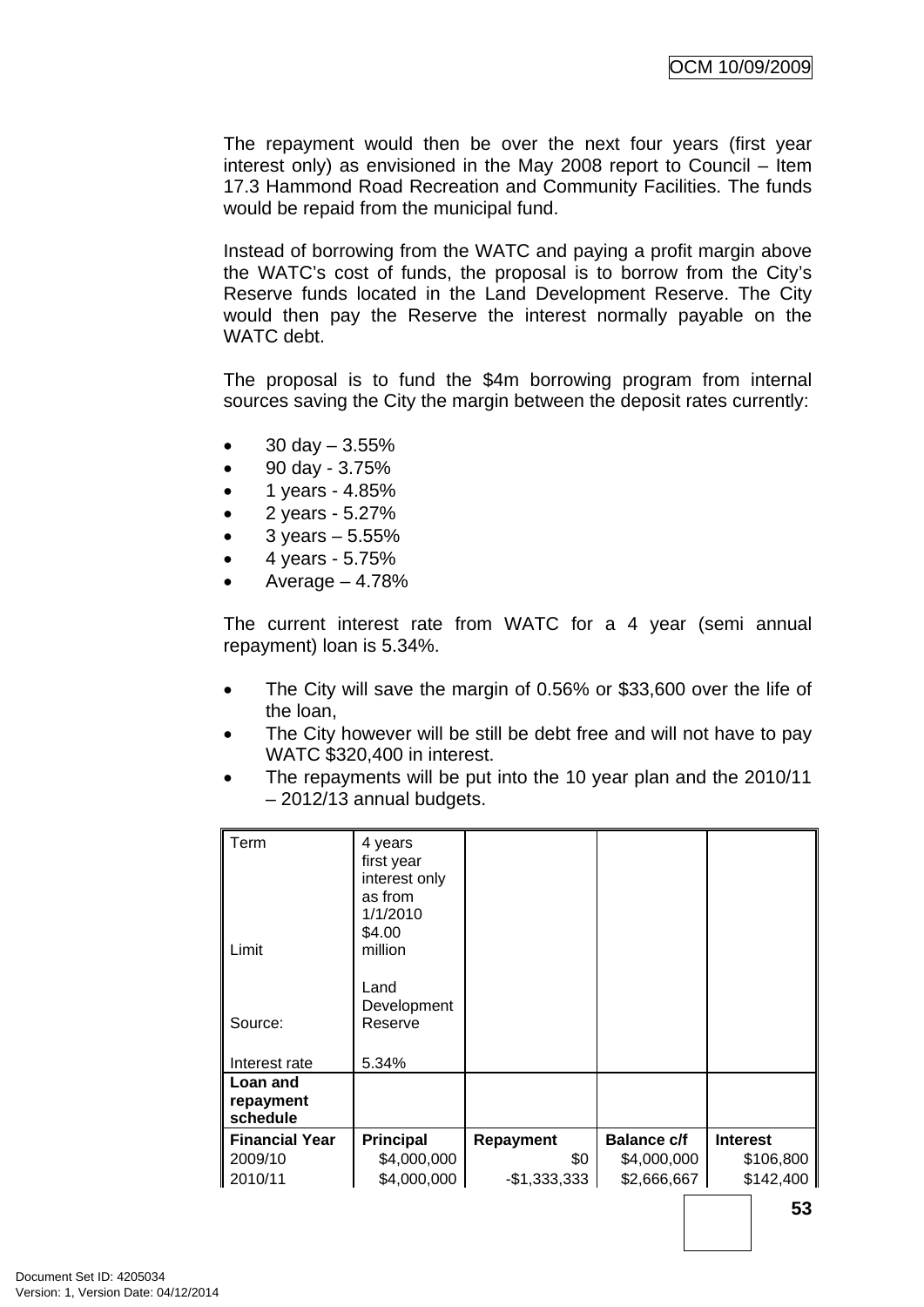| 2011/12                                                 | \$2,666,667      | $-$1,333,333$                  | \$1,333,334        | \$71,200        |
|---------------------------------------------------------|------------------|--------------------------------|--------------------|-----------------|
| 2012/13<br>Total                                        | \$1,333,334      | $-$1,333,334$<br>$-$4,000,000$ | \$0                | \$320,400       |
|                                                         |                  |                                |                    |                 |
| <b>Based on</b><br><b>Interest</b><br>Foregone<br>4.78% |                  |                                |                    |                 |
| <b>Financial Year</b>                                   | <b>Principal</b> | Repayment                      | <b>Balance c/f</b> | <b>Interest</b> |
| 2009/10                                                 | \$4,000,000      | \$0                            | \$4,000,000        | \$95,600        |
| 2010/11                                                 | \$4,000,000      | $-$1,333,333$                  | \$2,666,667        | \$127,467       |
| 2011/12                                                 | \$2,666,667      | $-$1,333,333$                  | \$1,333,334        | \$63,733        |
| 2012/13                                                 | \$1,333,334      | $-$1,333,334$                  | \$0                | \$0             |
| Total                                                   |                  | $-$4,000,000$                  |                    | \$286,800       |

By doing this, the City will remain debt free whilst retaining the capacity to borrow in the case of a major project in the next four years.

The Land Development reserve has been chosen as it contains funds earmarked for commercial development of the Council's freehold land assets. The \$4m would be in the capacity of the Land Development Reserve to fund in addition to funding the development of further freehold land as approved by the 2009/10 budget. The development is for Lot 18 Grandpre Crs, Lot 183 Southwell Crs, Lot 702 Bellier Place and Lot 65 Erpingham Road.

It will be required to advertise the use of the funds as the current purpose as identified in the 2009/10 Adopted Budget is:

"This Reserve Fund accommodates and facilitates the disposal and purchase of land under Council's land development strategies"

This description is not sufficient to justify the transfer/borrowing of the funds to construct a community infrastructure asset as an interim funding mechanism. As such the City would need to advertise the change in purpose.

At the same time, a title change from Land Development Reserve to Land Development and Investment Fund Reserve, to make it clear to readers of the Budget and Annual Report that the City will loan the money to other reserves, but charge out the interest differential to them. Effectively, a smaller version of the Federal Government's Future Fund.

So the new purpose of the Land Development and Investment Fund Reserve will be to accommodate and facilitate the purchase, development and disposal of land under the Council's land development strategies with the ability to loan funds on an interest payable basis to other reserve funds of the City.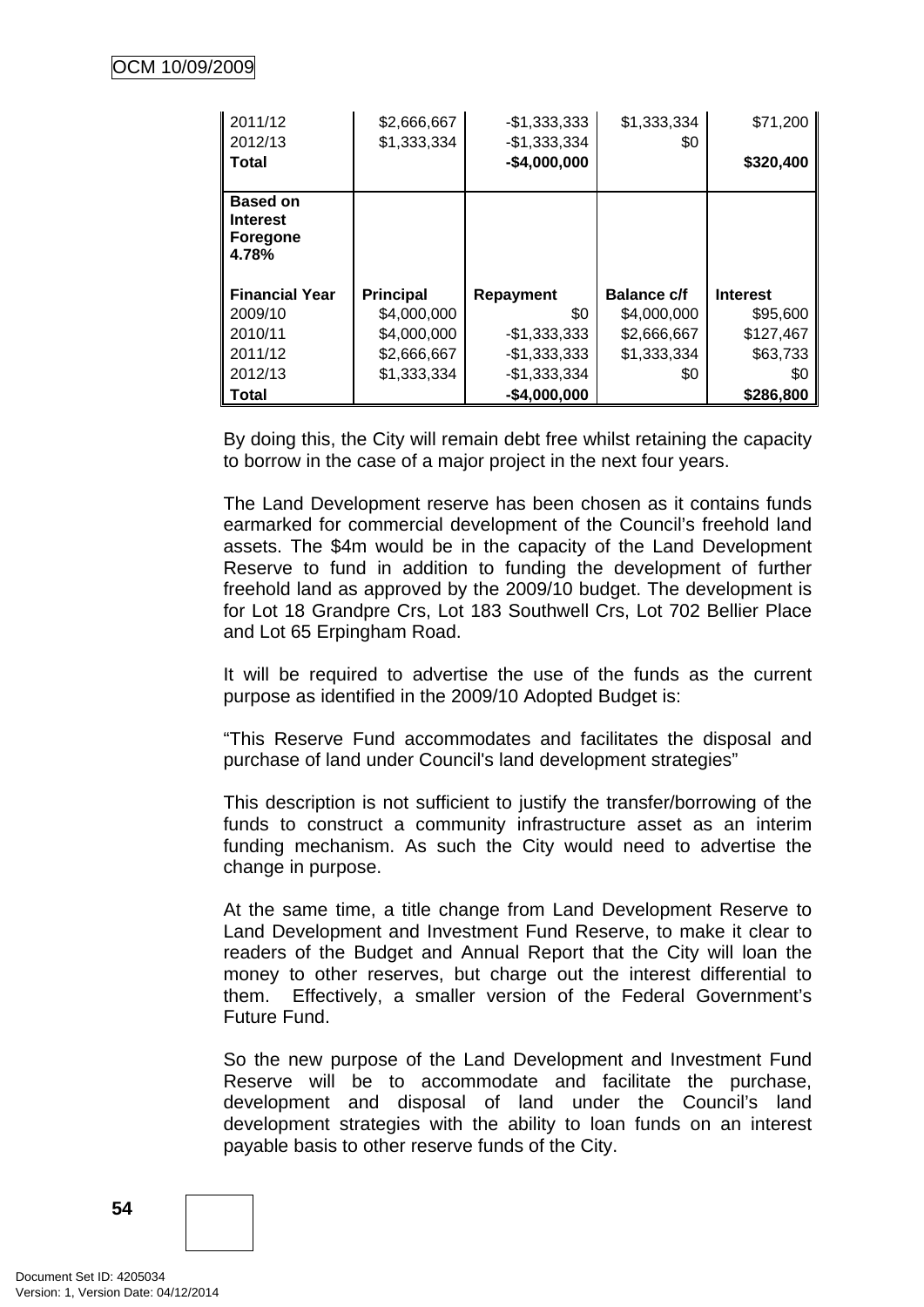# **Strategic Plan/Policy Implications**

#### **Governance Excellence**

• To conduct Council business in open public forums and to manage Council affairs by employing publicly accountable practices.

# **Budget/Financial Implications**

In accordance with the Council's Adopted Budget to borrow \$4M and repay the funds over a four period.

# **Legal Implications**

Section 6.11 (2) (b) of the Local Government Act, 1995, the City will be required to advertise the use of the reserve for another purpose than set out in the adopted purpose of the Land Development Reserve including the change in name of the Land Development Reserve to the Land Development and Investment Fund Reserve. The City is required to give one month's local public notice of the proposed change of proposed use.

# **Community Consultation**

N/A

**Attachment(s)**

Nil

# **Advice to Proponent(s)/Submissioners**

N/A

**Implications of Section 3.18(3) Local Government Act, 1995**

Nil.

# **16. ENGINEERING AND WORKS DIVISION ISSUES**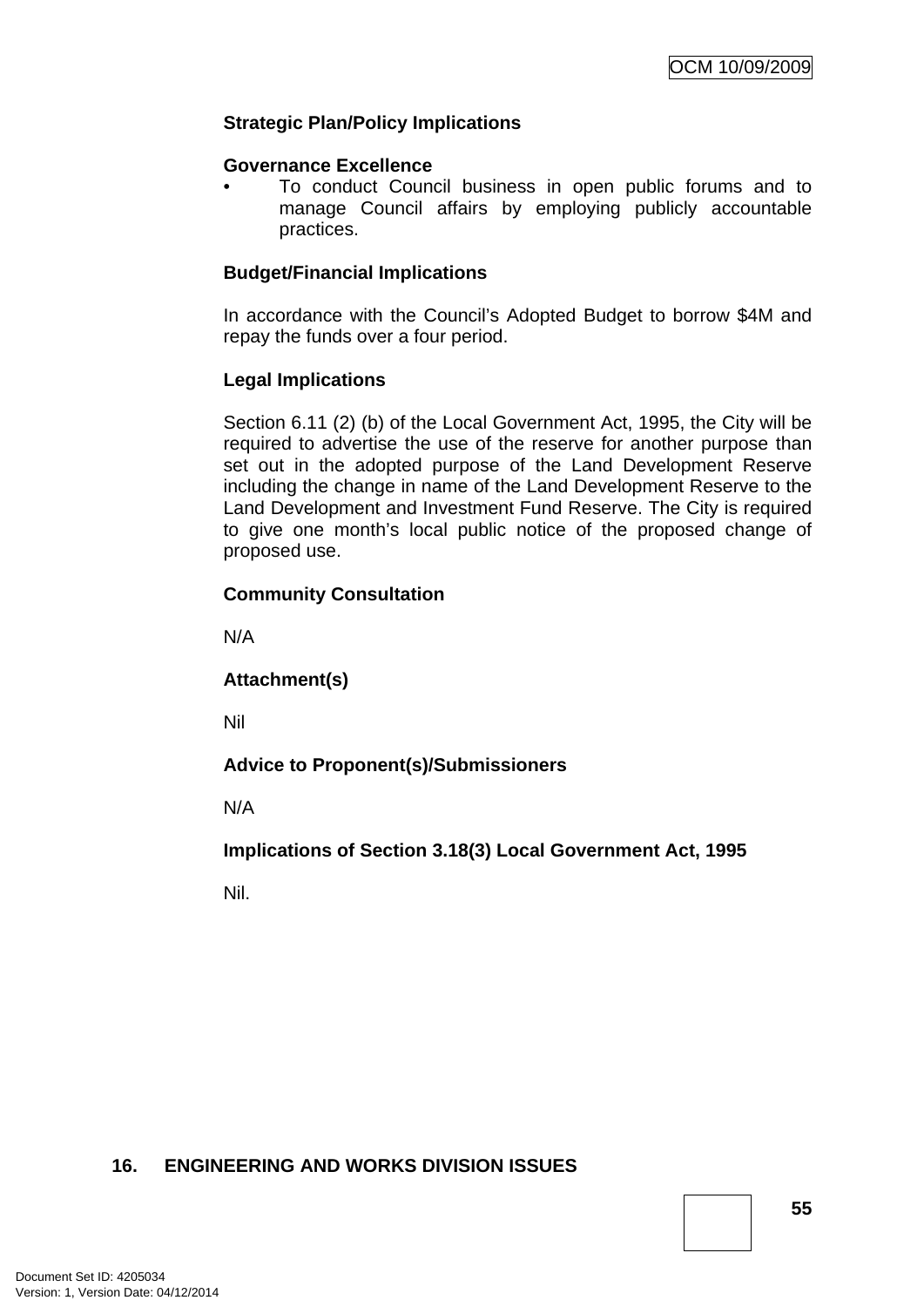# **16.1 (MINUTE NO 4043) (OCM 10/9/2009) - TENDER RFT 18/2009 - LANDSCAPE MAINTENANCE SERVICES - ATWELL ESTATES, PARKS & RESERVES (RFT18/2009) (A JOHNSTON) (ATTACH)**

# **RECOMMENDATION**

That Council accept the tender submitted by Westate Landscaping and Maintenance, for Landscape Maintenance Services – Atwell Estates, WA, public open space and landscaped areas over a three (3) year period with options to extend to a maximum of five (5) years, for the lump sum price for year one of \$280,278.90 GST Inclusive (\$254,799 GST Exclusive), and additional schedule of rates for determining variations.

# **COUNCIL DECISION**

MOVED Clr V Oliver SECONDED Clr I Whitfield that the recommendation be adopted.

**CARRIED 8/0**

# **Background**

Parks and Environment Services for a number of years have contracted the Landscape Maintenance of Atwell Estate. It is considered beneficial to continue to carry out this service under a contract basis, as it provides a direct comparison of the market rate costs of public open space maintenance with that of the Council's internal labour and reduces the need for plant and equipment storage space at the Operations Centre.

The Local Government (Functions & General) Regulations 1996 (As amended March 2007) require tenders to be called for contracts for the supply of goods or services where consideration under the contract is, or is expected to be, more or worth more, than \$100,000. A specification was developed and tenders subsequently called.

# **Submission**

Tenders closed at 2:00pm (AWST) on Tuesday 14th July 2009; nine (9) tender submissions were received from:

- 1. Gecko Contracting Pty Ltd;
- 2. Dowfield Contractors;
- 3. Gemlodge Pty Ltd Trading As Westate Landscaping & Maintenance;
- 4. Landscape Project Management (LPM);
- 5. ELM (WA) Pty Ltd Trading As Estate Landscape Maintenance;
- 6. Environmental Industries Pty Ltd;

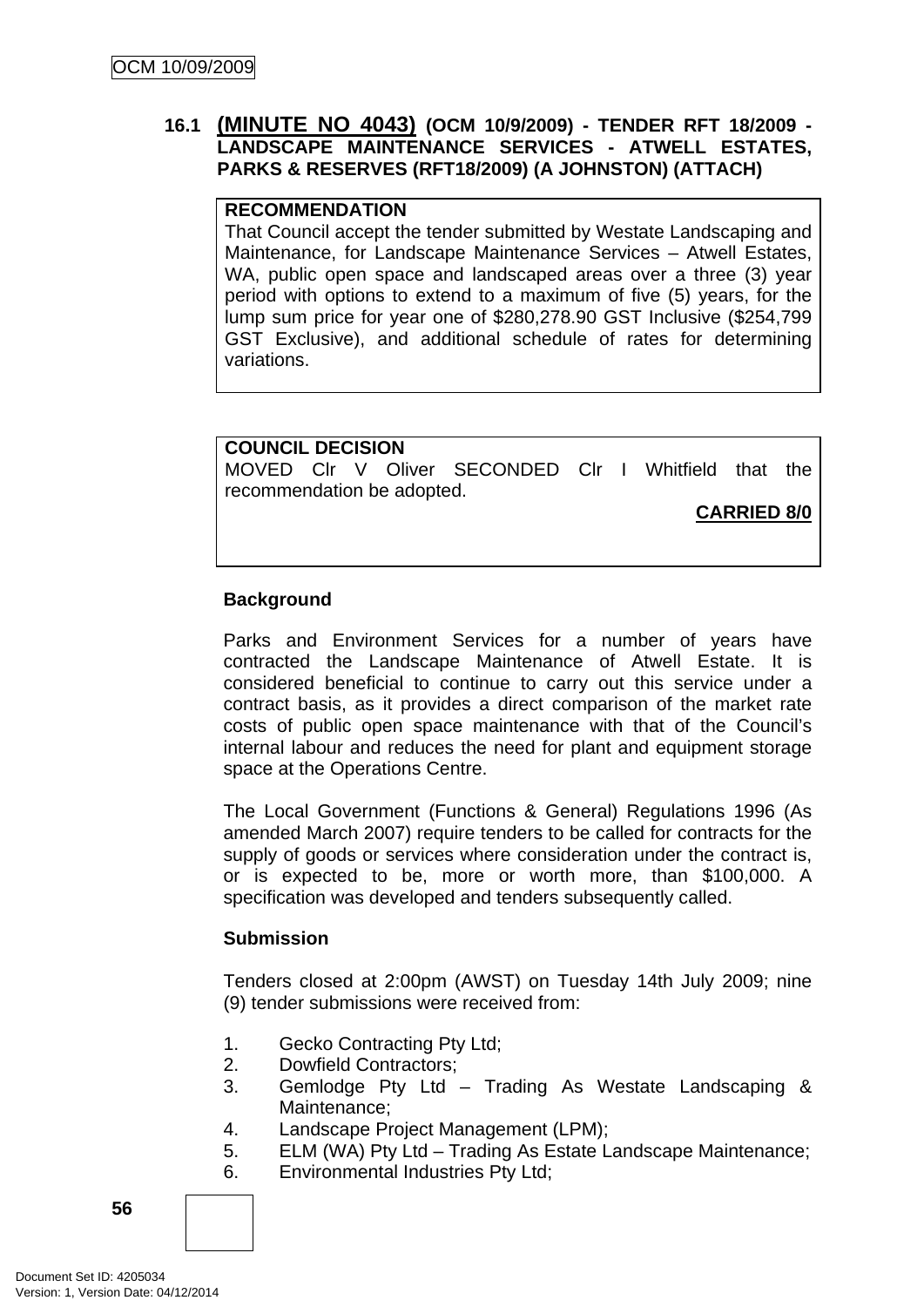- 7. Palmgate Nominees Trading As Newscape Contractors;
- 8. Programmed Property Services; and
- 9. McAllister Landscapes Late Tender.

# Compliant Tenderers

Seven (7) of the nine (9) submissions received were deemed compliant.

Dowfield Contractors were deemed non-compliant with the Conditions of Tendering having failed to provide an electronic copy of their tender submission and failing to complete Clause 3.2.8 (Insurance Coverage) of the Tenderer's Offer.

McAllister Landscapes tender submission was received the day after tenders closed (Wednesday 15 July 2009) however on investigation by Procurement Services it was found that the tender had been delivered on time on Tuesday 14 July 2009 but at the incorrect location (Operations Centre); therefore deemed non-compliant for this reason; their submission was not further considered.

|                | <b>Compliance Criteria</b>                                                                    |
|----------------|-----------------------------------------------------------------------------------------------|
| A              | Compliance with the Specification                                                             |
| B              | Compliance with the Conditions of Tendering                                                   |
| C              | Compliance with Fixed Price and Completion of Clause 3.4                                      |
| D              | Compliance with Insurance Requirements and completion of Clause<br>3.2.8                      |
| D1             | Public Liability Insurance \$10,000,000.00 Australian                                         |
| D <sub>2</sub> | Workers Compensation or Personal Accident Insurance                                           |
| D <sub>3</sub> | <b>Full Comprehensive Motor Vehicle Insurance</b>                                             |
| E              | Compliance with attendance at Mandatory Tender Briefing                                       |
| F              | Compliance with the Occupational Safety & Health Requirements<br>and completion of Appendix A |
| G              | Compliance with and completion of the Price Schedule                                          |

#### Compliancy Outcome

| <b>Tenderer's Name</b> |                                   | <b>Compliance Criteria</b><br><b>Overall Assessment</b> |
|------------------------|-----------------------------------|---------------------------------------------------------|
|                        | <b>Gecko Contracting Pty Ltd</b>  | Compliant                                               |
|                        | <b>Dowfield Contractors</b>       | Non-Compliant                                           |
| 3                      | Westate Landscaping & Maintenance | Compliant                                               |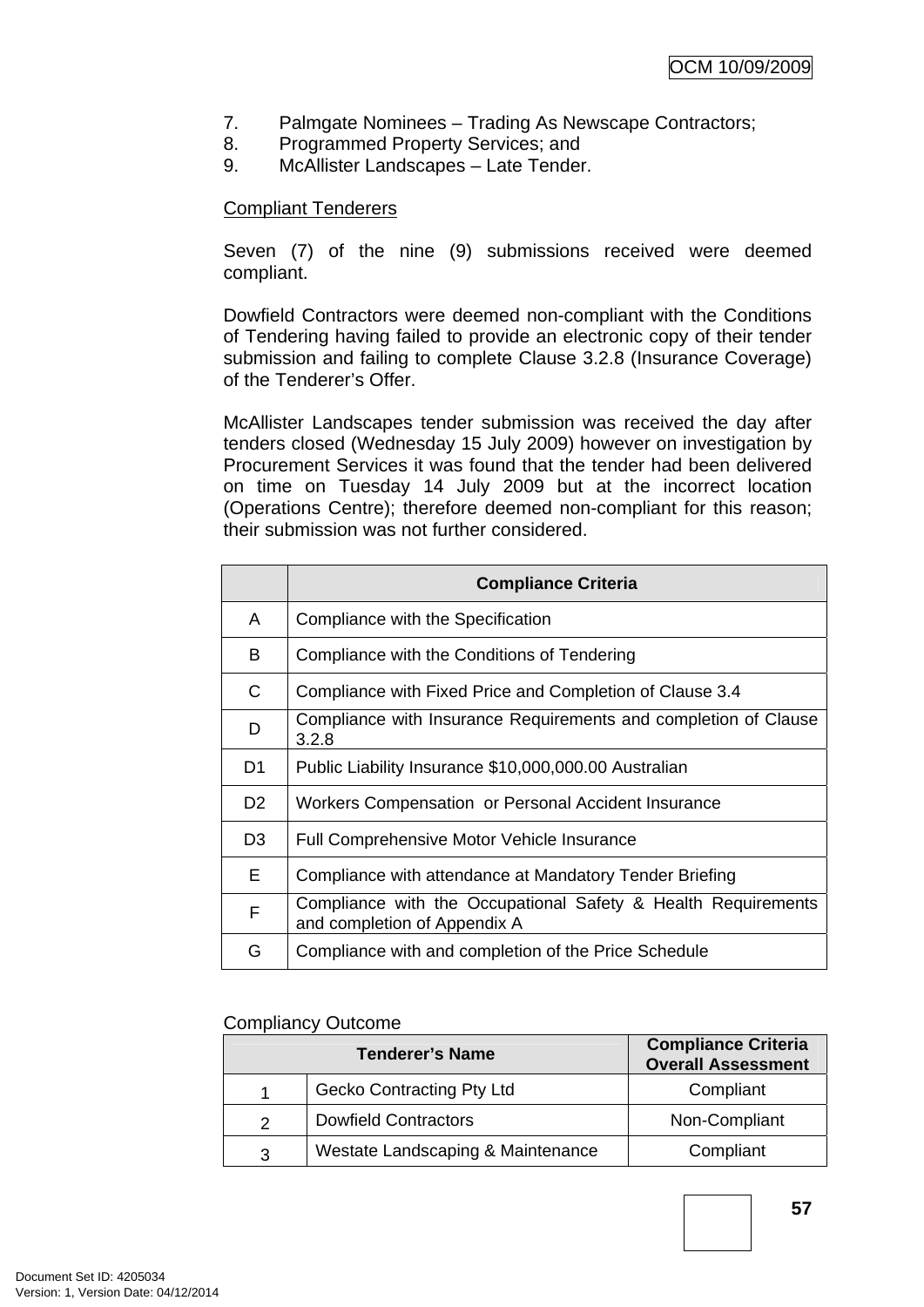| 4 | Landscape Project Management            | Compliant     |
|---|-----------------------------------------|---------------|
| 5 | Estate Landscape Maintenance            | Compliant     |
| 6 | <b>Environmental Industries Pty Ltd</b> | Compliant     |
|   | <b>Newscape Contractors</b>             | Compliant     |
| 8 | <b>Programmed Property Services</b>     | Compliant     |
| 9 | <b>McAllister Landscapes</b>            | Non-Compliant |

# Evaluation Criteria

| <b>Evaluation Criteria</b>                           | Weighting<br>Percentage |
|------------------------------------------------------|-------------------------|
| <b>Relevant Experience</b>                           | 25%                     |
| Key Personnel Skills and Experience                  | 10%                     |
| Tenderer's Resources<br>and<br>Delivery/Availability | <b>25%</b>              |
| <b>Tendered Price</b>                                | 40%                     |
| Total                                                | 100%                    |

# Tender Intent/Requirements

Tender requirements were based on the City of Cockburn's Technical Specification Part Two of the tender document in accordance with the City of Cockburn's standard specifications for this work.

# Evaluating Officers

The tender submissions were evaluated by:

- 1. Adam Johnston Parks Operations and Environment Coordinator
- 2. Lou Vieira Parks Supervisor
- 3. Andy Jarman Parks Technical Officer

# Scoring Table

| <b>Scores</b>                      |                                                   |                                                        |                            |  |
|------------------------------------|---------------------------------------------------|--------------------------------------------------------|----------------------------|--|
| <b>Tenderer's Name</b>             | <b>Non-Cost</b><br><b>Evaluation</b><br>Score 60% | <b>Cost Criteria</b><br><b>Evaluation</b><br>Score 40% | <b>Total Score</b><br>100% |  |
| <b>Gecko Contracting</b>           | 38.66                                             | 30.25                                                  | 68.93                      |  |
| <b>Westate Landscaping</b>         | 45.96                                             | 38.85                                                  | 84.82                      |  |
| Project<br>Landscape<br>Management | 40.76                                             | 33.72                                                  | 74.49                      |  |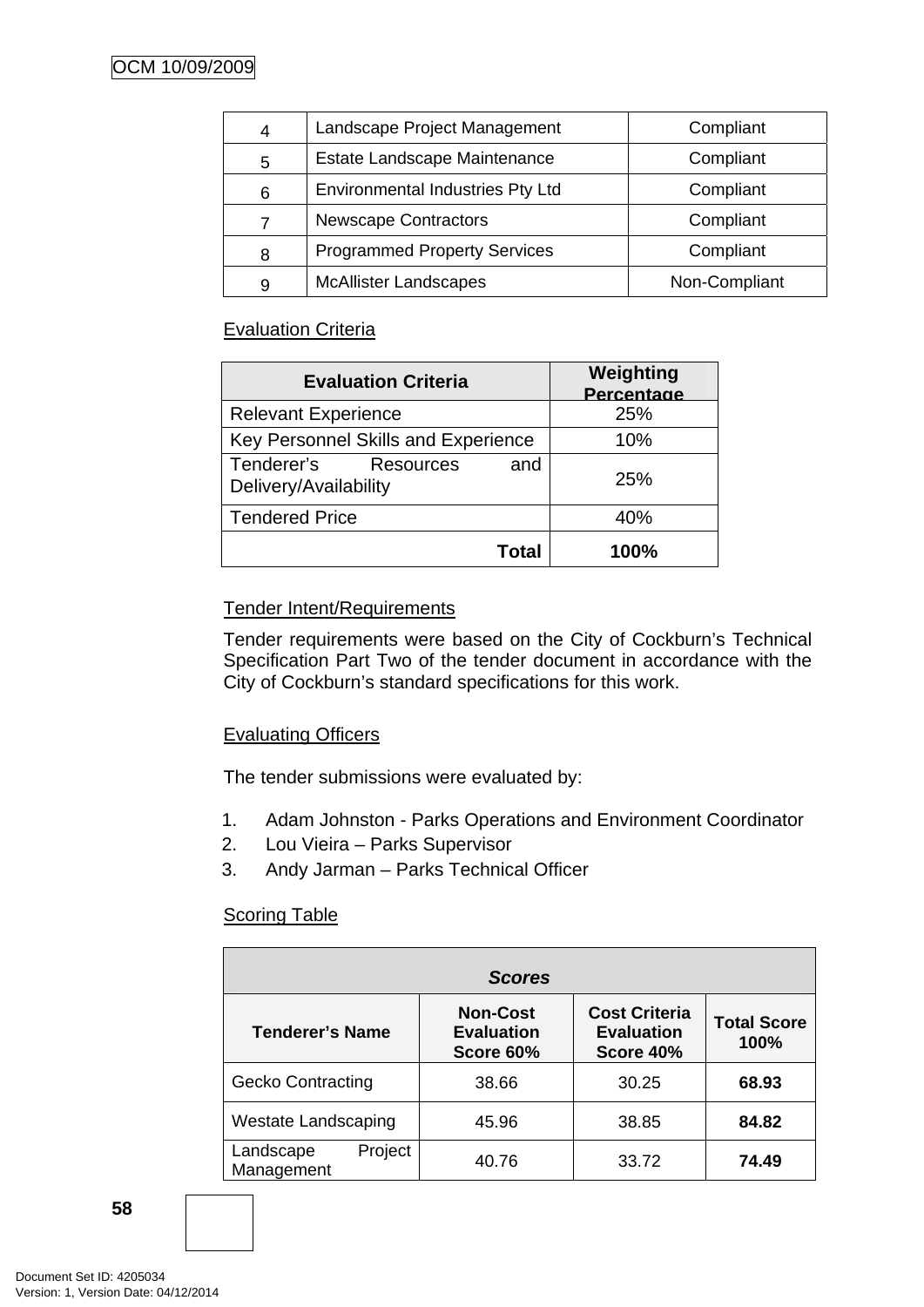| Estate Landscape<br>Management            | 44.40 | 40    | 84.40 |
|-------------------------------------------|-------|-------|-------|
| Environmental<br>Industries               | 47.65 | 32.19 | 79.84 |
| <b>Newscape Contractors</b>               | 38.73 | 35.64 | 74.37 |
| Programmed<br>Property<br><b>Services</b> | 37.13 | 18.49 | 55.62 |

# **Evaluation Criteria Assessment**

# Relevant Experience

All tenders were considered to have satisfactory level of relevant experience.

# Key Personnel Skills and Experience

All tenders showed they had sufficient key skills and experience to undertake the works required to the desired level.

#### Tenderers Resources and Delivery/Availability

All tenderers demonstrated they had sufficient resources and ability to deliver the requirement of the contract although Landscape Project Management planed to subcontract the bulk of the works.

#### **Summation**

Evaluation was undertaken by three (3) internal staff members independently of each other. The combined officer's assessment supports awarding the tender to Westate Landscaping and Maintenance, consequently officers recommend that Council accept their tender submission for the lump sum price of \$280,278.90 (GST inclusive) for year one of the service.

# **Strategic Plan/Policy Implications**

# **Infrastructure Development**

• To construct and maintain park and bushland reserves that are convenient and safe for public use, and do not compromise environmental management.

# **Governance Excellence**

• To conduct Council business in open public forums and to manage Council affairs by employing publicly accountable practices.

# **Budget/Financial Implications**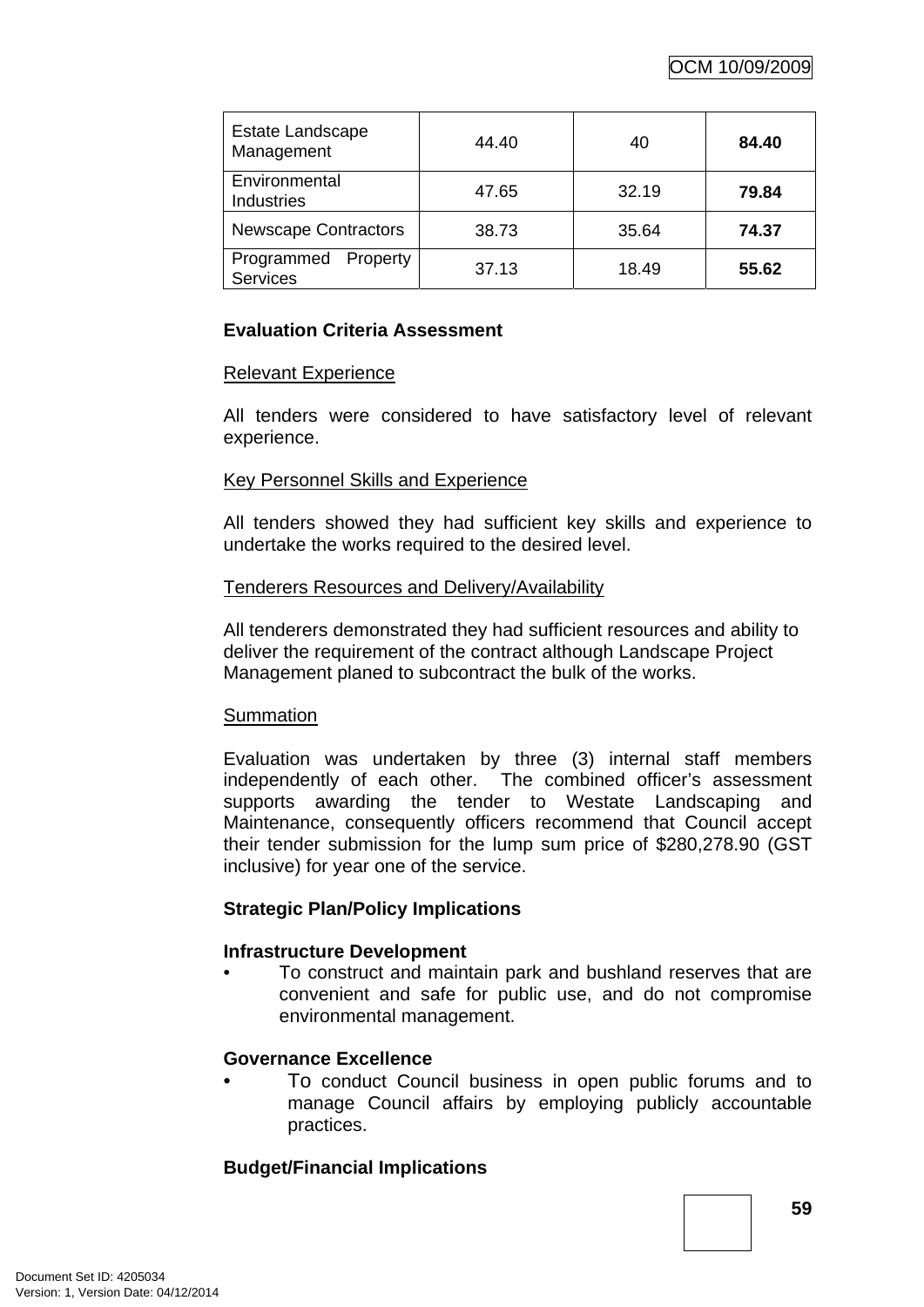The recommended tender requires funding of \$280,278.90 GST inclusive (\$254,799 GST exclusive) for year one of the contract. \$395,084 has been allocated in the Parks 2009/10 Operating Budget for the maintenance of Atwell Estate. The total estimated contract value based on the three year term is \$866,311.60 GST Inclusive (\$787,556 GST Exclusive).

The surplus of \$114,805 is required for works outside of the contract specifications including:

- 1) \$60,000 Garden bed refurbishment
- 2) \$20,000 Vandalism
- 3) \$34,805 Infrastructure maintenance, repair and replacement.

# **Legal Implications**

Section 3.57 of the Local Government Act 1995 and Part 4 of the Local Government (Functions and General) Regulations 1996 refers.

# **Community Consultation**

Tender number RFT 18/2009 Landscape Maintenance Services – Atwell Estates was advertised on Saturday 20 June 2009 in the Local Government Tenders section of "The West Australian" newspaper. It was also displayed on the City's website from 20 June – 14 July 2009.

# **Attachment(s)**

- 1. Compliance Criteria Checklist
- 2. Tender Evaluation Sheet Separate Confidential Attachment
- 3. Tendered Prices Separate Confidential Attachment

# **Advice to Proponent(s)/Submissioners**

Those who lodged a tender submission have been advised that this matter is to be considered at the 10 September 2009 Council Meeting

# **Implications of Section 3.18(3) Local Government Act, 1995**

Nil.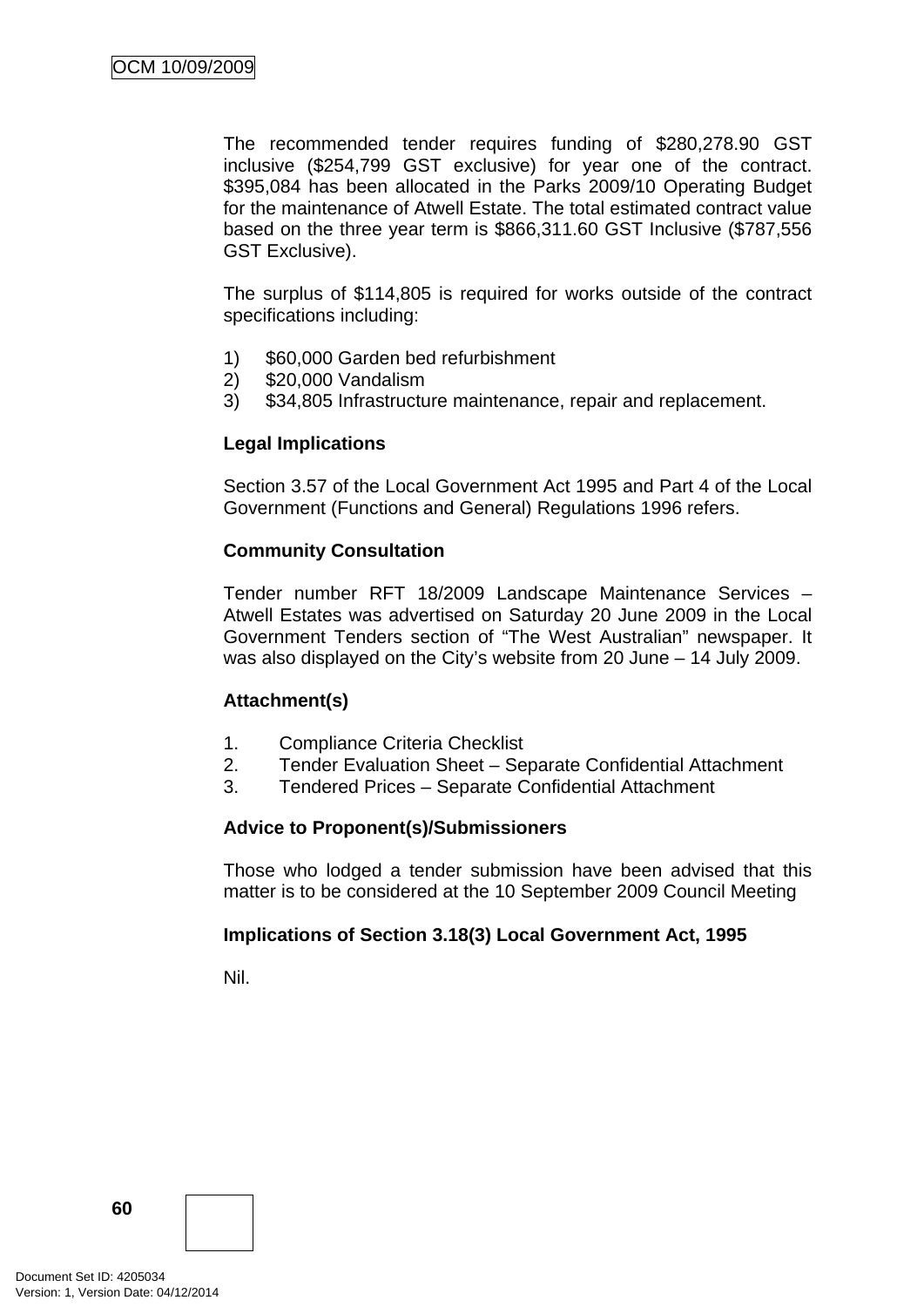# **16.2 (MINUTE NO 4044) (OCM 10/9/2009) - LOT 1 LYON ROAD SUBDIVISION - DEDICATION OF ONE WAY ROAD (4201R) (S.HUSSAIN) (ATTACH)**

# **RECOMMENDATION**

That Council request Main Roads WA to approve the one-way road at Lot 1 Lyon Road, Aubin Grove, situated at the north-east corner of the lot, to allow exit only at Lyon Road.

# **COUNCIL DECISION**

MOVED Clr V Oliver SECONDED Clr I Whitfield that the recommendation be adopted.

**CARRIED 8/0**

# **Background**

In the structure planning stage for the subdivision of Lot 1 Lyon Road, a laneway was created for rear access to the local centre to be situated in the subdivision. The laneway intersects Lyon Road, which is a local distributor road, and therefore was identified as a one-way road to restrict accesses from Lyon Road to improve the traffic safety and movement in the area.

Main Roads WA has advised that, before they will approve and sign off for the one-way road, they require a Council resolution requesting that the one-way be approved and implemented.

# **Submission**

The subdivisional development of Lot 1 Lyon Road is currently underway and roads have been built as per the approved drawings submitted to Council by the developer. The subdivision has one access road which serves all the green titled lots and it intersects with existing Lyon Road just north of Rowley Road. There is also a rear laneway which serves the local centre. The laneway intersects at one end with Lyon Road and the other end with the access road as shown in the attachment. As identified in the structure plan this laneway would solely be used by delivery vehicles servicing the local centre backing onto this laneway. There is no need for this laneway to be accessed via Lyon Road which is a local distributor road, for safety reasons. The laneway should therefore be a one-way road allowing vehicles to exit only onto Lyon Road.

The access road will enable vehicles to access the subdivision and the local centre, and it is only 50 metres south of the laneway exit.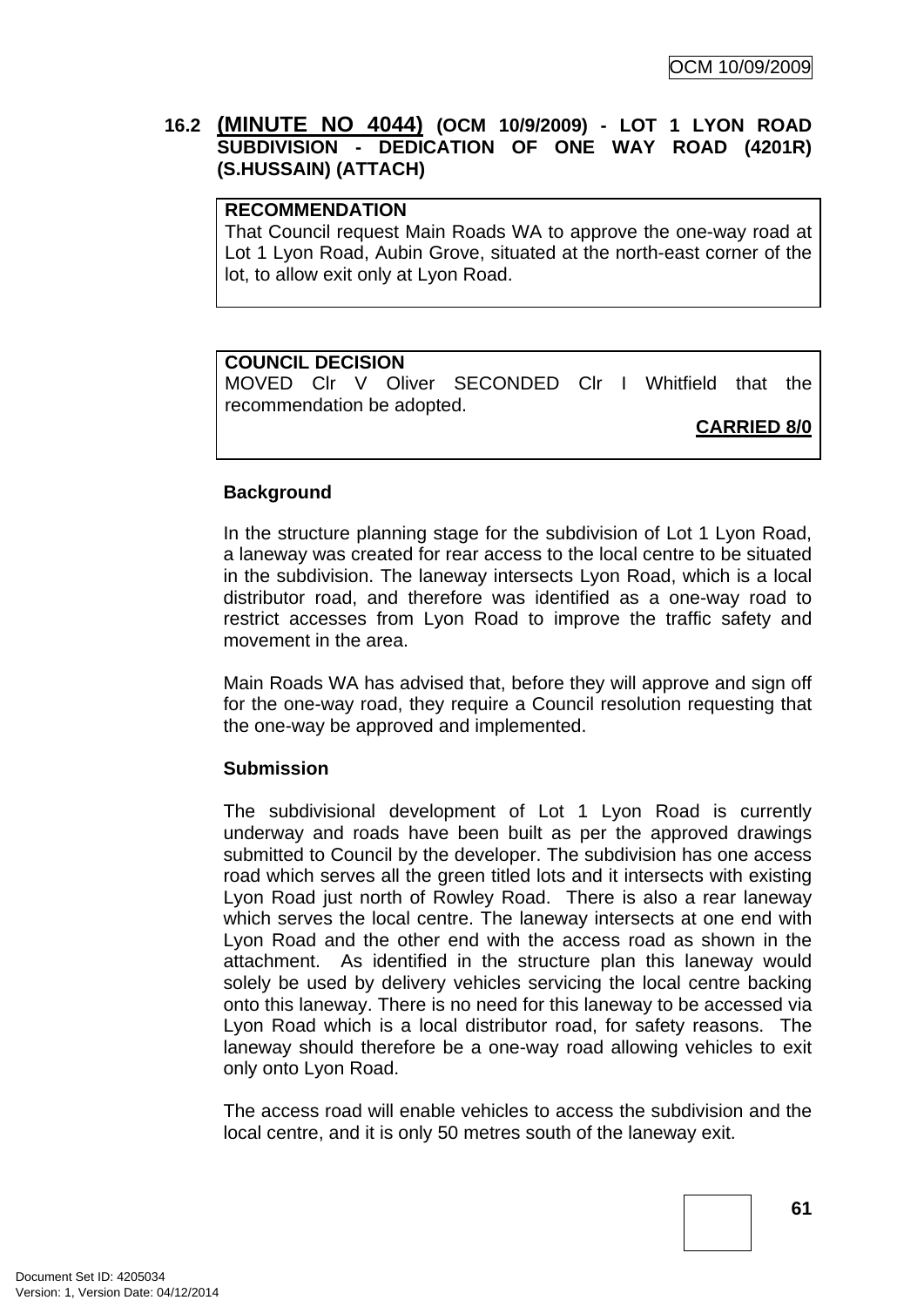At the access road intersection, Lyon Road was widened and a passing lane was also constructed to allow uninterrupted and safe vehicle movements on Lyon Road.

Main Roads WA is the sole authority to approve and install line marking and signage on local roads and they require a Council resolution requesting Main Roads for its approval of the proposed one-way road as per Regulation 291 of the Road Traffic Code 2000.

#### **Report**

N/A

# **Strategic Plan/Policy Implications**

# **Transport Optimisation**

• To construct and maintain roads which are convenient and safe for vehicles, cyclists and pedestrians.

# **Budget/Financial Implications**

N/A

# **Legal Implications**

N/A

# **Community Consultation**

The access way proposed is part of an approved development.

# **Attachment(s)**

Plan of Lot 1 Lyon Road Subdivision.

# **Advice to Proponent(s)/Submissioners**

N/A

**Implications of Section 3.18(3) Local Government Act, 1995**

Nil.

# **16.3 (MINUTE NO 4045) (OCM 10/9/2009) - TENDER NO. RFT 22/2009 - HOT ASPHALT - SUPPLY AND LAYING (RFT 22/2009) (C MACMILLAN) (ATTACH)**

**RECOMMENDATION** That Council accept the submission for Tender No. RFT 22/2009 –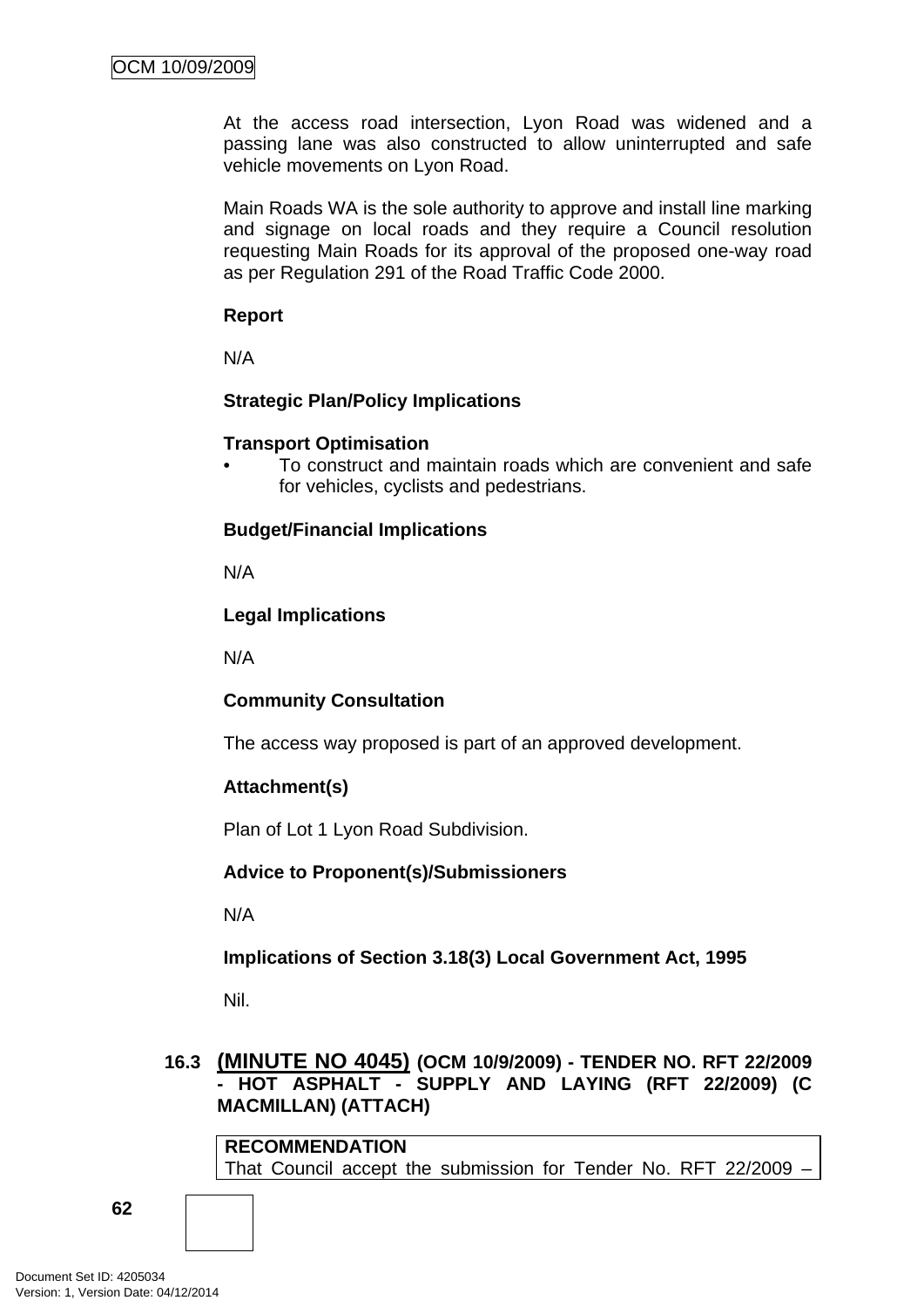Asphalt – Supply and Laying from Asphalt Surfaces Pty Ltd at the tendered schedule of rates.

# **COUNCIL DECISION**

MOVED Clr V Oliver SECONDED Clr I Whitfield that the recommendation be adopted.

# **CARRIED 8/0**

# **Background**

The City of Cockburn requires the following materials to deliver capital works road construction projects for a three (3) year period from the date of award of Contract:

• Hot Asphalt - Supply and Laying

The previous Contract RFT 17/2007 expired on the 30 June 2009, and the necessary documentation and specification were prepared in conjunction with Procurement Services and tenders called in accordance with the Local Government Act 1995 and the associated Regulations.

# **Submission**

Tenders closed at 2:00 p.m. (AWST) on Tuesday 15 July 2009 and four (4) tender submissions were received from:

- 1. Asphaltech Pty Ltd
- 2. Boral Resources (WA) Ltd
- 3. Asphalt Services Pty Ltd
- 4. Downer EDI Works

# **Report**

# Compliant Tenders

|                | <b>Compliance Criteria</b>                                            |
|----------------|-----------------------------------------------------------------------|
| A              | Compliance with the Specification                                     |
| B              | Compliance with the Conditions of Tendering                           |
| C              | Compliance with Insurance Requirements and completion of Clause 3.2.6 |
| C <sub>1</sub> | Public Liability Insurance \$10,000,000.00 Australian                 |
| C <sub>2</sub> | <b>Workers Compensation Insurance</b>                                 |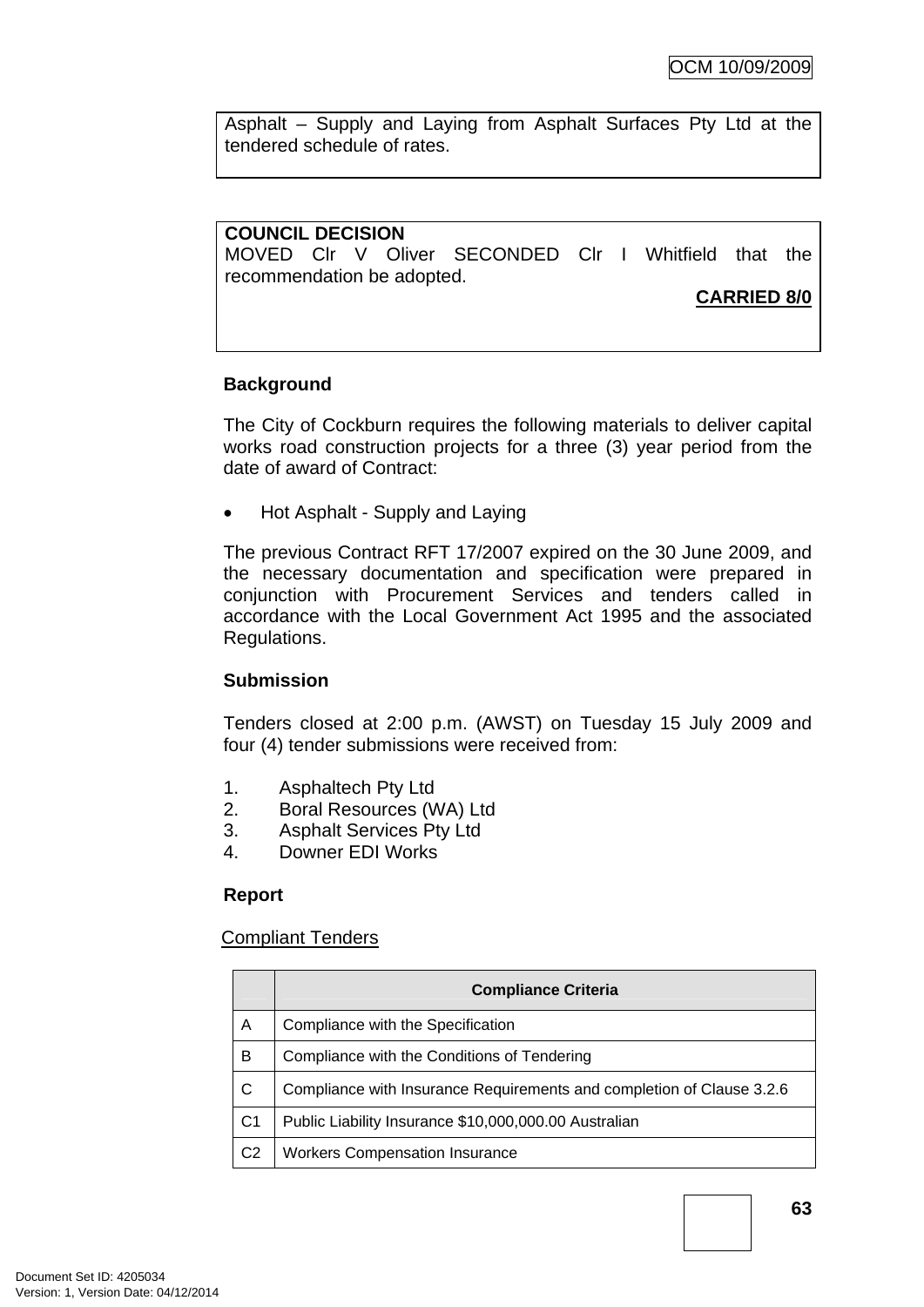| C <sub>3</sub> | Full Comprehensive Motor Vehicle Insurance                                                    |
|----------------|-----------------------------------------------------------------------------------------------|
| D              | Compliance with the Fixed Price Clauses                                                       |
| E.             | Compliance with and completion of the Price Schedule                                          |
| E              | Compliance with the Occupational Safety & Health Requirements and<br>completion of Appendix A |

|   | <b>Tenderer's Name</b>          | <b>Compliance Criteria</b><br><b>Overall Assessment</b> |
|---|---------------------------------|---------------------------------------------------------|
|   | Asphaltech Pty Ltd              | Compliant                                               |
| 2 | Boral Resources (WA) Ltd        | Compliant                                               |
| 3 | <b>Asphalt Services Pty Ltd</b> | Compliant                                               |
| 4 | Downer EDI Works                | Compliant                                               |

# **Evaluation Criteria**

| <b>Evaluation Criteria</b>                                                         | Weighting<br>Percentage |
|------------------------------------------------------------------------------------|-------------------------|
| <b>Specification Compliance</b>                                                    | 10%                     |
| Demonstrated Safety Management, Organisational<br><b>Structure and References.</b> | 15%                     |
| <b>Delivery Response Time</b>                                                      | 20%                     |
| <b>Quality Assurance</b>                                                           | 5%                      |
| References                                                                         | 10%                     |
| <b>Insurance Coverage</b>                                                          | 5%                      |
| Tendered Price – Estimated Lump Sum Contract Value                                 | 35%                     |
| TOTAL                                                                              | 100%                    |

# Tender Intent/ Requirements

For the Supply and Laying of Hot Asphalt to nominated locations throughout the City of Cockburn; with hot bituminous asphalt products provided in a range of various sizes and forms. This includes collect or ex plant Hot Asphalt products for use of City of Cockburn roads for maintenance and minor improvements.

The proposed Contract is for a period of three (3) years from the date of award.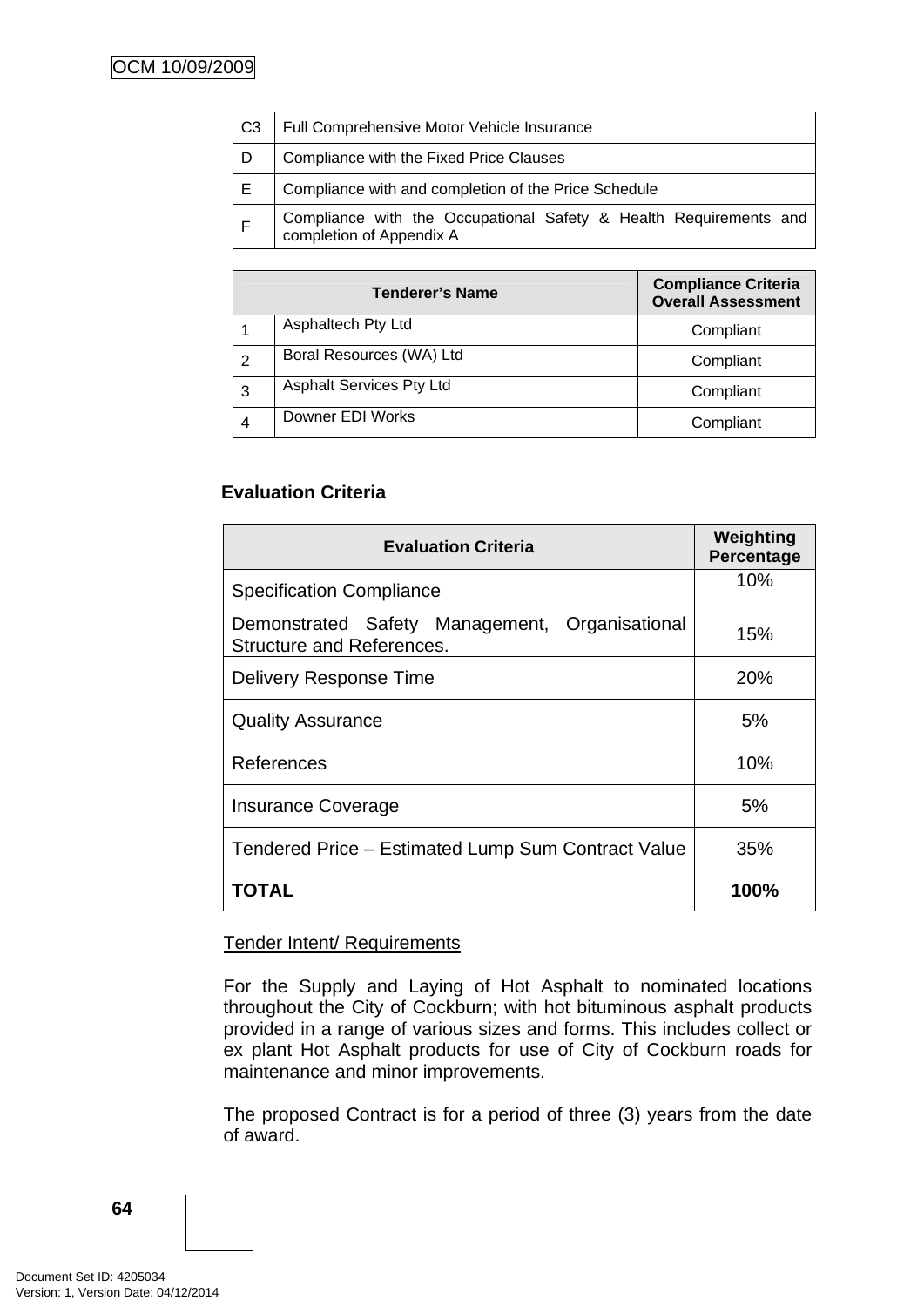# Evaluating Officers

The tender submissions were evaluated by:

- 1. Colin MacMillan Works Coordinator
- 2. Dave Hall (Colin Lane) Works Construction Supervisor
- 3. John Radaich Manager Engineering

# Scoring Table

| <b>SCORES</b>                   |                                                                                |                                                                  |                               |
|---------------------------------|--------------------------------------------------------------------------------|------------------------------------------------------------------|-------------------------------|
| Tenderer's<br><b>Name</b>       | <b>Non-Cost</b><br><b>Criteria</b><br><b>Evaluation</b><br><b>Score</b><br>65% | <b>Cost Criteria</b><br><b>Evaluation</b><br><b>Score</b><br>35% | Total<br><b>Score</b><br>100% |
| <b>Asphaltech Pty Ltd</b>       | 62.8%                                                                          | 27.6%                                                            | 90.4%                         |
| Boral Resources (WA) Ltd        | 59.6%                                                                          | 28.9%                                                            | 88.5%                         |
| <b>Asphalt Services Pty Ltd</b> | 64.4%                                                                          | 35.0%                                                            | 99.4%                         |
| Downer EDI Works                | 62.2%                                                                          | 33.0%                                                            | 95.2%                         |

# **Evaluation Criteria Assessment**

# **General**

All Tenderers evaluated have the necessary relevant experience and personnel to satisfy the contract with an established history of experience in the supply and laying of hot asphalt.

# Specification Compliance

Asphaltech Pty Ltd completed all the specification compliance criteria. Boral Resources (WA) Ltd completed all the specification compliance criteria.

Asphalt Services Pty Ltd completed all the specification compliance criteria.

Downer EDI Works completed all the specification compliance criteria.

# Demonstrated Safety Management

Asphaltech Pty Ltd completed the OH&S requirement, provided safety policies and procedures related to the works they perform, including organisational profile. They advised that a full Safety Management Plan would be forwarded if tender was successful. Their tender submission also provided the following certifications:

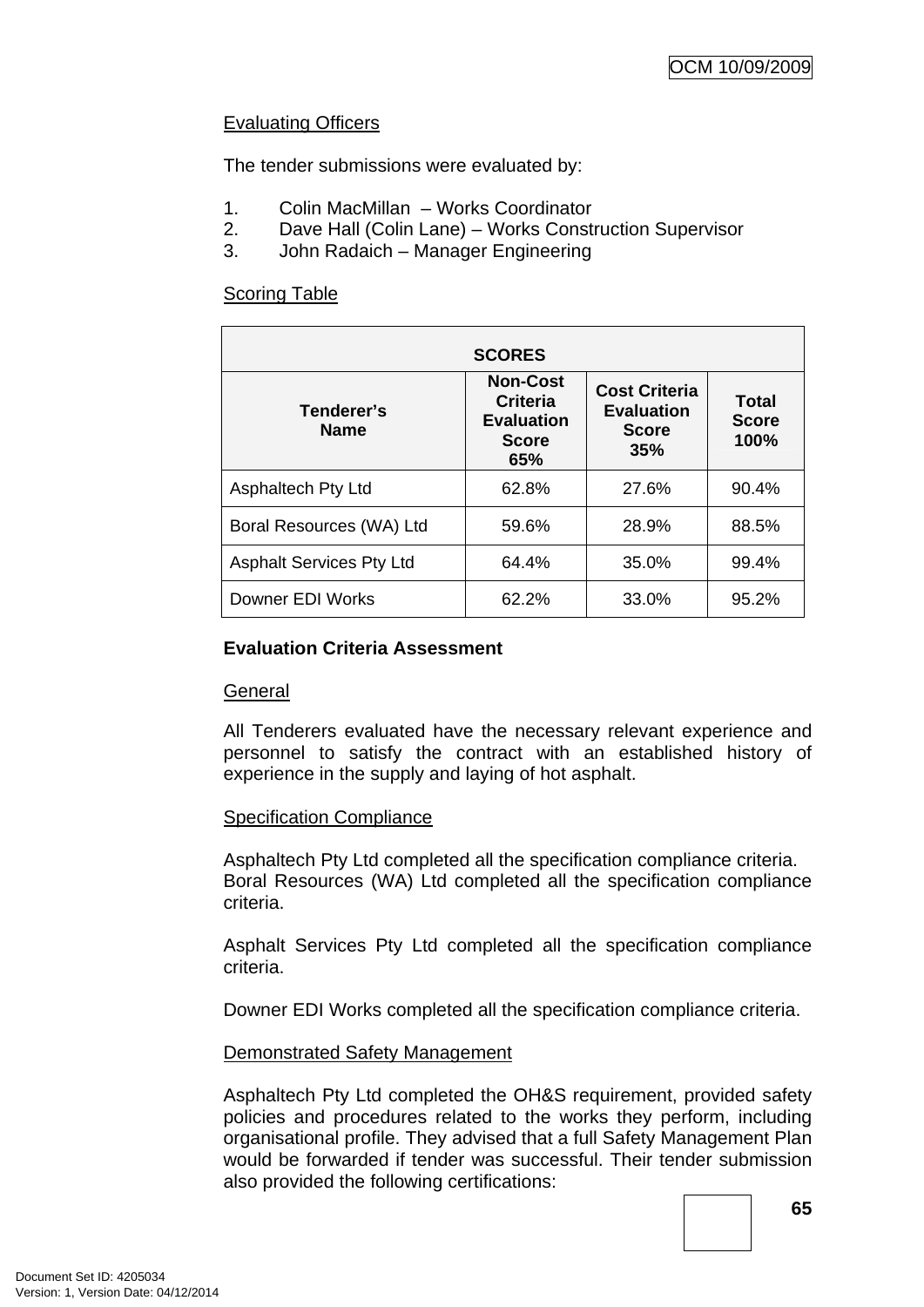- 1. SAFETY CERTIFICATION to AS/NZS ISO 4801:2001.
- 2. ENVIRONMENTAL CERTIFICATION to AS/NZS ISO 14001:2004.

Boral Resources (WA) Ltd completed the OH&S requirement, provided safety policies and procedures including safety management plan related to the works they perform, and also attached an organisational profile.

Asphalt Services Pty Ltd completed the OH&S requirement, provided safety policies and procedures related to the works they perform, including organisational profile and safety management plan with risk assessments and safe work practices.

Downer EDI Works completed the OH&S requirement, provided safety policies and procedures related to the works they perform, including organisational profile and safety management plan with risk assessments and safe work practices. Downer EDI Works provided Safety Certification to AS/NZS ISO 4801:2001 and Environmental Certification to AS/NZS ISO 14001:2004.

#### Delivery Response Time

Asphaltech's period required to deliver the first consignment order under the Contract is 10 working days. Referees were consulted with a few reported instances of failure to deliver and the range of comment were from bad, not too bad, goodish and good for delivery response times.

Boral Resources' referees were consulted with a few reported instances of failure to deliver (prior to a staff shake up) and the range of comments were pretty good and good occasionally.

Asphalt Services' referees were consulted and no reports of failure to deliver other than when bad weather strikes with delivery response time described as good. Asphalt Services are the current successful tenderer and have provided the City on most occasions with prompt delivery response times.

Downer EDI Works did not specify response times. Referees were consulted and no reports of failure to deliver other than due to inclement weather with the delivery response described as relatively good to good.

#### Quality Assurance

Asphaltech has a Quality System in place to AS/NZS ISO 9001:2000 and achieved Quality Assurance Certification in June 1996.

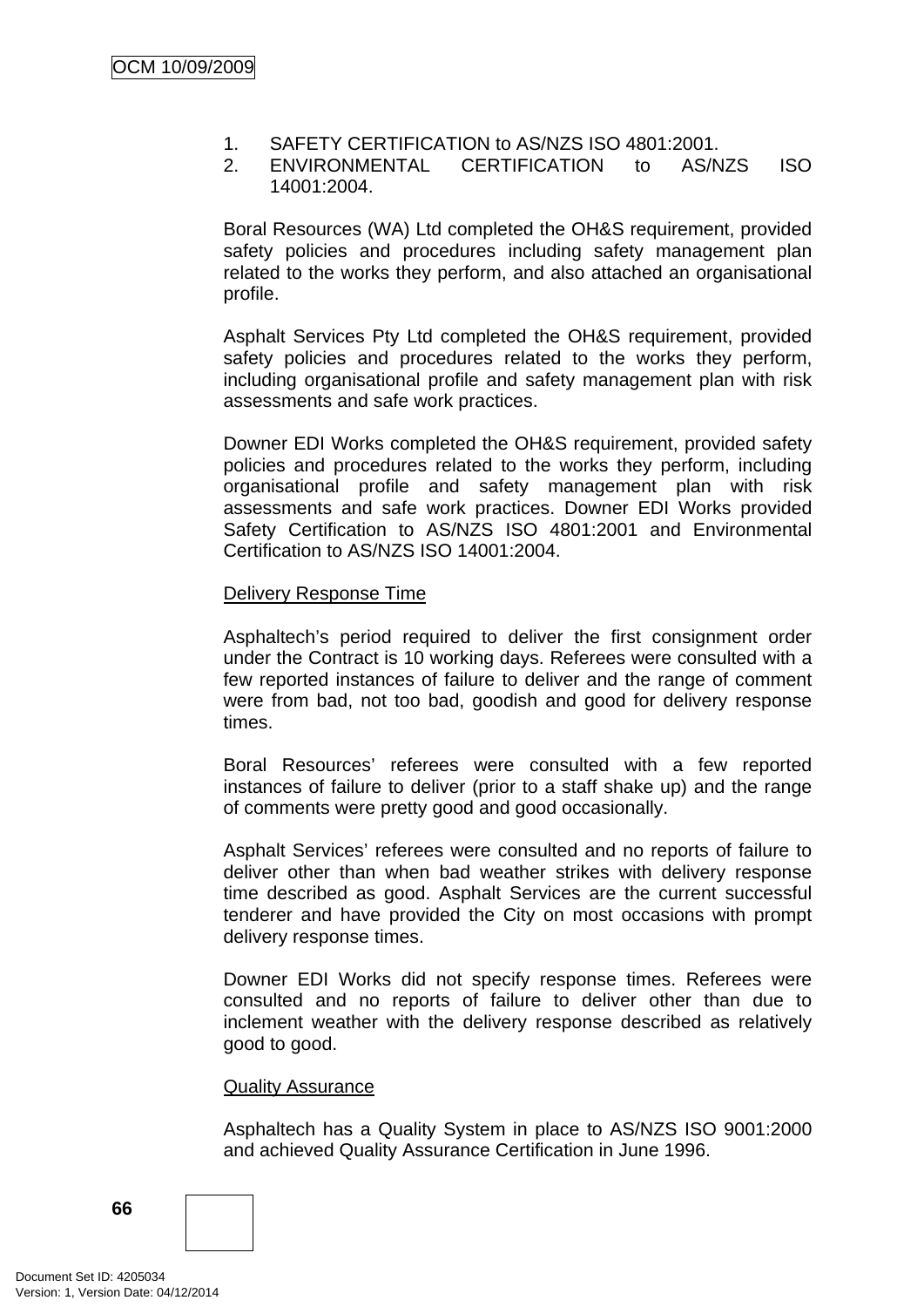Boral Resources' materials comply with IPWEA, MRWA standards and other relevant Australian standards. Boral Asphalt has attained Quality Assurance Certification to AS/NZS ISO 9001:2000. Boral Asphalt is also a Certified Priority Access Employer.

Asphalt Services included Quality Assurance Certification to AS/NZS ISO 9001:2000 issued in November 2008 for production, supply and placement of asphalt. They included copies of independent reports showing product performance, and their documented methodology to ensure product quality.

Downer EDI Works included Quality Assurance Certification to AS/NZS ISO 9001:2000). Downer EDI also provided certification from the federal safety commissioner having met the requirements of the Australian government building and construction OHS accreditation scheme.

#### References

Referees were consulted asking if they were happy with the level of service, the products performance, instances of failure to deliver, workplace safety and delivery response times. An overall score was requested out of 10.

Asphaltech provided seven (7) local government, four (4) civil contractor and three (3) written references from various local governments. Overall rating from combined scores was 7.4 out of 10 (6 referee responses)

Boral Resources provided four (4) referees all from various local governments and the responses varied with regard to delivery response and quality of work with 2 out the 3 councils contacted describing the quality of work as average and 1 describing the quality as good. 1 referee also described workplace safety as ordinary. Overall rating from combined scores was 8 out of 10 (3 referee responses).

Asphalt Services Pty Ltd provided three (3) Local Government and three (3) civil contractor referees. All referees were satisfied with delivery response times and quality of work. No reports of failure to deliver other than bad weather. Overall rating from combined scores was 8.5 out of 10 (4 referee responses)

Downer EDI Works provided six (6) local government and six (6) civil contractor (including Main Roads WA) referees. All referees were satisfied with delivery response times and quality of work. No reports of failure to deliver other than bad weather. Overall rating from combined scores was 7.5 out of 10 (4 referee responses)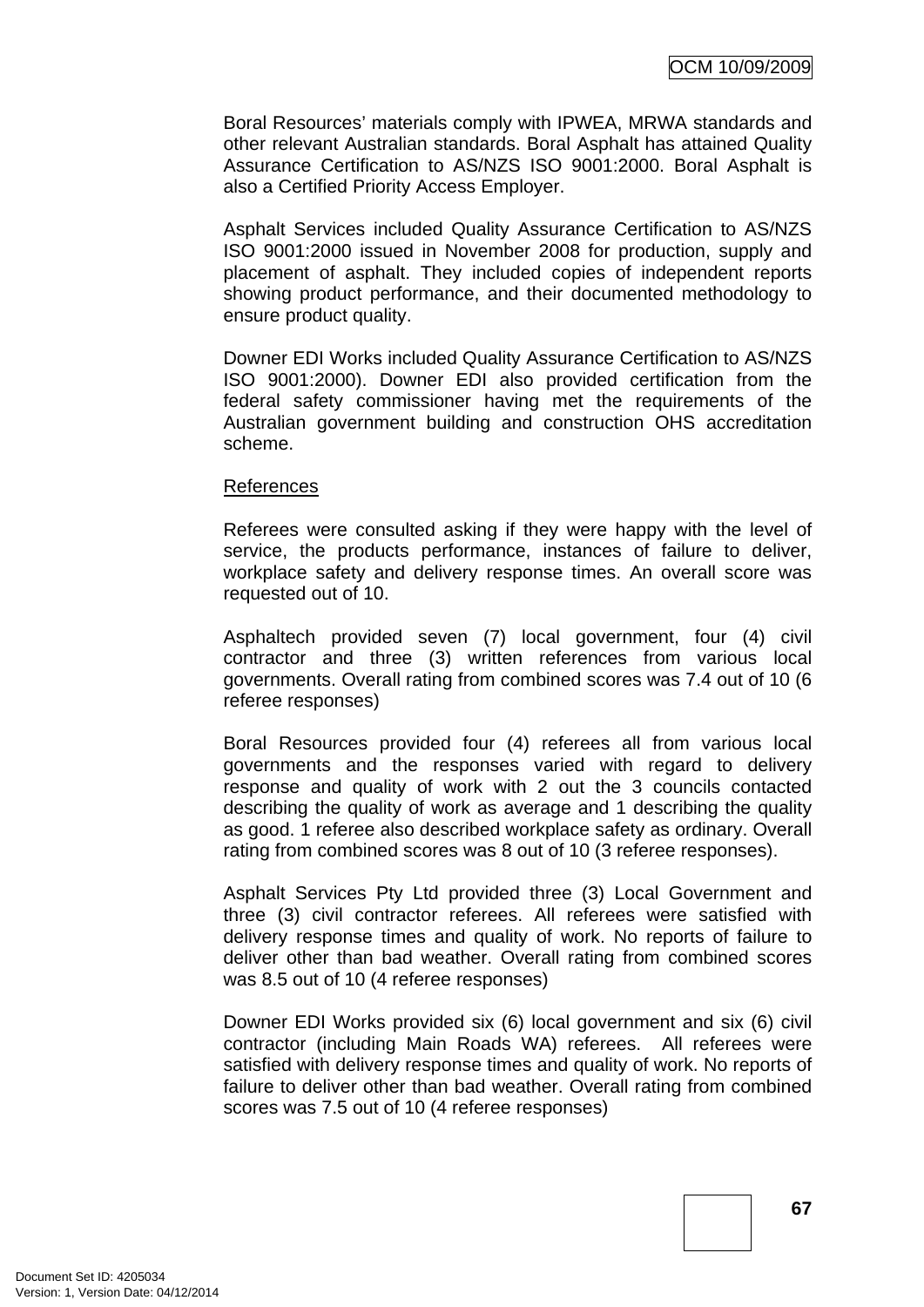#### **Insurances**

Asphaltech provided certificates of currency for products and public liability (\$10,000,000 each under broad cover), motor vehicle and workers compensation (\$50,000,000) insurances.

Boral Resources provided the following insurance details- public liability (\$10,000,000), professional indemnity (\$10,000,000), product liability (\$10,000,000), industrial special risk (\$1,000,000,000), workers compensation (\$50,000,000) and motor vehicle insurance (\$5,000,000), and all current until June 2010.

Asphalt Services provided certificates of currency for products and public liability (\$10,000,000 each under broad cover), motor vehicle (\$30,000,000) and workers compensation (\$50,000,000) insurances.

Downer EDI provided works public liability (\$20,000,000), workers compensation (\$200,000,000) and motor vehicle insurance (\$10,000,000).

#### **Summation**

Asphalt Services provided the best overall score from the assessment criteria and therefore their tender should be supported.

#### **Strategic Plan/Policy Implications**

#### **Governance Excellence**

• To maximise use of technology that contributes to the efficient delivery of Council's services.

# **Transport Optimisation**

- To ensure the City develops a transport network that provides maximum utility for its users, while minimizing environmental and social impacts.
- To construct and maintain roads which are convenient and safe for vehicles, cyclists and pedestrians.
- To achieve provision of an effective public transport system that provides maximum amenity, connectivity and integration for the community.

#### **Budget/Financial Implications**

The cost of Hot Asphalt products are in the annual Budget allocations for road construction capital works budgets. The estimated expenditure for 2009-2012 is \$3M GST exclusive over 3 years. The price submitted by Asphalt Services Pty Ltd represents an 8.6% increase overall from the current contracted prices. The rates of increase vary from 5% to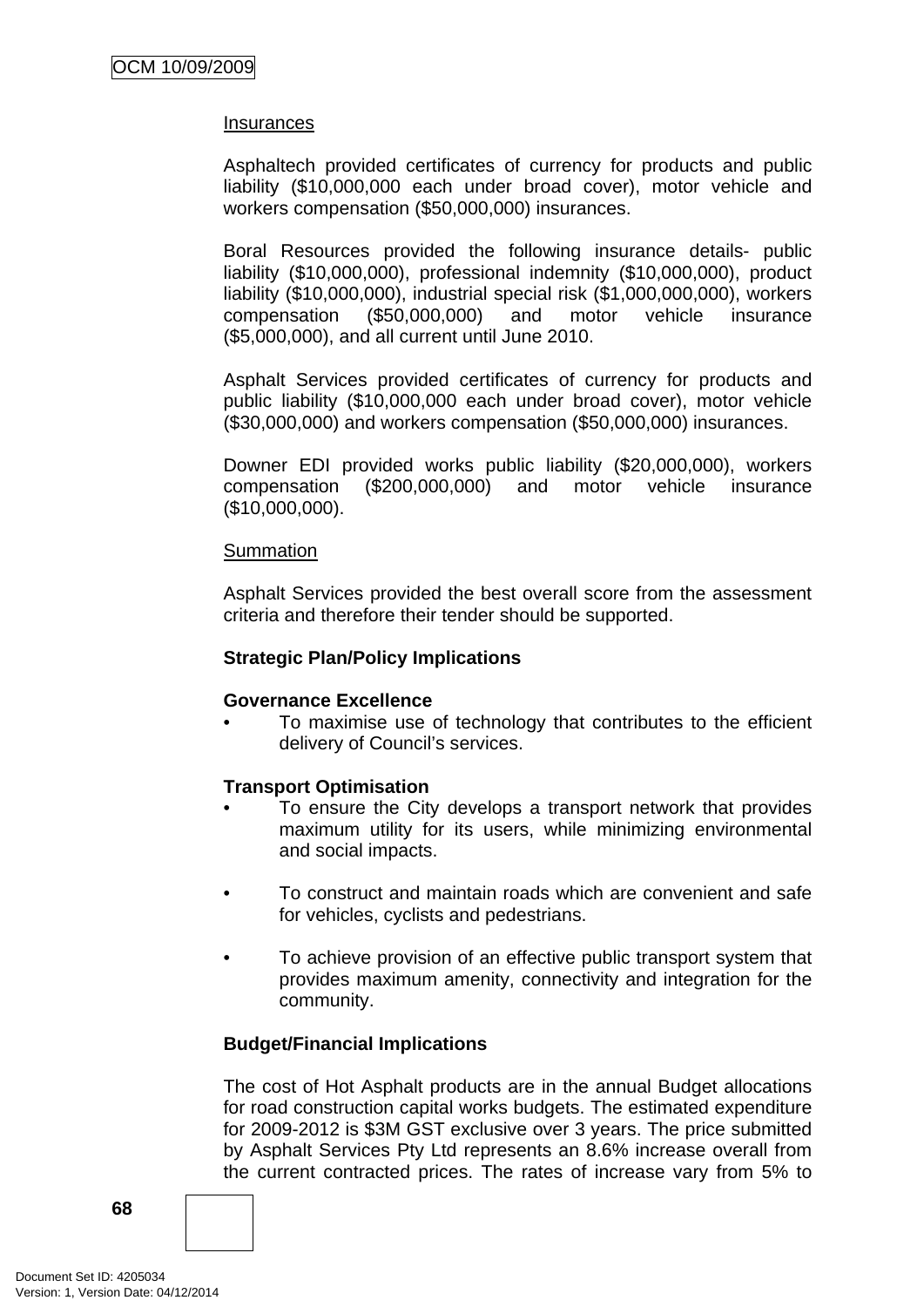6% for the majority of products used by council. Cost to collect asphalt increased by 0.5%. Due to escalating fuel prices this increase is in line with the industry.

# **Legal Implications**

Section 3.57 of the Local Government Act 1995 and Part 4 of the Local Government (Functions and General) Regulations 1996 refers.

## **Community Consultation**

Tender RFT 21/2009, Supply and Laying Hot Asphalt were advertised on Saturday 27 June 2009 in the Local Government Tenders section of 'The West Australian' newspaper. The Tender was also displayed upon the City of Cockburn's' website during the tender response period from 27 June 2009 until the closing date 15 July 2009.

# **Attachment(s)**

- 4. Compliance Criteria Checklist.
- 5. Tendered Prices "Confidential" (provided under separate cover).
- 6. Tender Evaluation Sheet "Confidential" (provided under separate cover).

# **Advice to Proponent(s)/Submissioners**

Those who lodged a tender submission have been advised that this matter is to be considered at the 10 September 2009 Council Meeting.

## **Implications of Section 3.18(3) Local Government Act, 1995**

Nil

# **16.4 (MINUTE NO 4046) (OCM 10/9/2009) - TENDER NO. RFT 27/2009 - CIVIL WORKS - COOGEE INTEGRATED COMMUNITY FACILITY (RFT 27/2009) (D VICKERY) (ATTACH)**

## **RECOMMENDATION**

That Council accept the tender submitted by Industrial Roadpavers (WA) Pty Ltd for the construction of Stage 1a of the Integrated Community Facility at Coogee Beach for an estimated contract value of \$1,814,367.06 GST inclusive (\$1,649,424.60 excluding GST).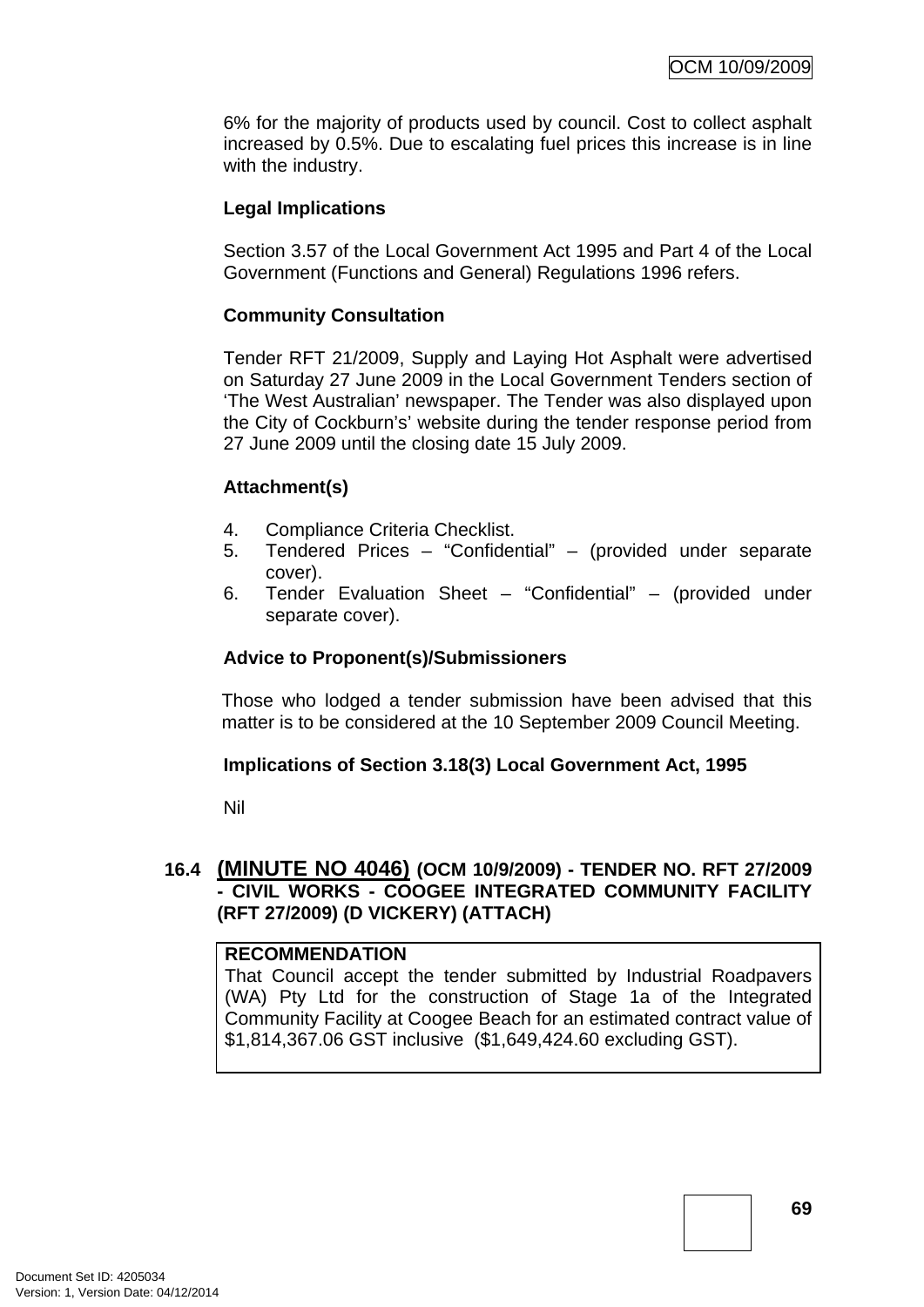## **COUNCIL DECISION**

MOVED Clr V Oliver SECONDED Clr I Whitfield that the recommendation be adopted.

# **CARRIED 8/0**

### Note.

- 1 These contracted Stage 1a works for the Integrated Community Facility at Poore Grove, Coogee Beach, will comprise, but not be limited to:
	- a) earthworks and site works, including retaining walls;
	- b) new carpark construction (including kerbing and line marking), beach access pathways, dual use paths and concrete paving;
	- c) new site services (including power, water, sewerage, communication);
	- d) lighting to carpark, paths and landscaped areas, fencing, gates and balustrades;
	- e) landscaping, including provision of a grassed area, irrigation, shade structures, barbeques, drink fountain and a beach shower).
- 2 These contracted works do not include construction of the new surf club building, its associated public kiosk and public toilets, all of which are proposed to be constructed under a separate contract by Council or others when funding is available.

# **Background**

The need was identified in the City's Plan for the District 2008-2018, Community Infrastructure Projects, for a new facility to house the Coogee Beach Surf Life Saving Club and provide the community improved beach access and recreation facilities at Poore Grove, Coogee Beach.

The Coogee Beach Integrated Community Use Facility is a joint project venture between the City of Cockburn and the Coogee Beach Surf Life Saving Club to meet the ever increasing demand for a multi-purpose community facility and new regional beach access node in Cockburn Sound, WA.

This project, when all stages are completed, will meet the current, short term and long term needs of the local community and growing Southern Perth regional population catchment of over 500,000 from within the LGA's of Cockburn, Kwinana, Gosnells, Canning, Melville and Armadale, to whom the development will deliver: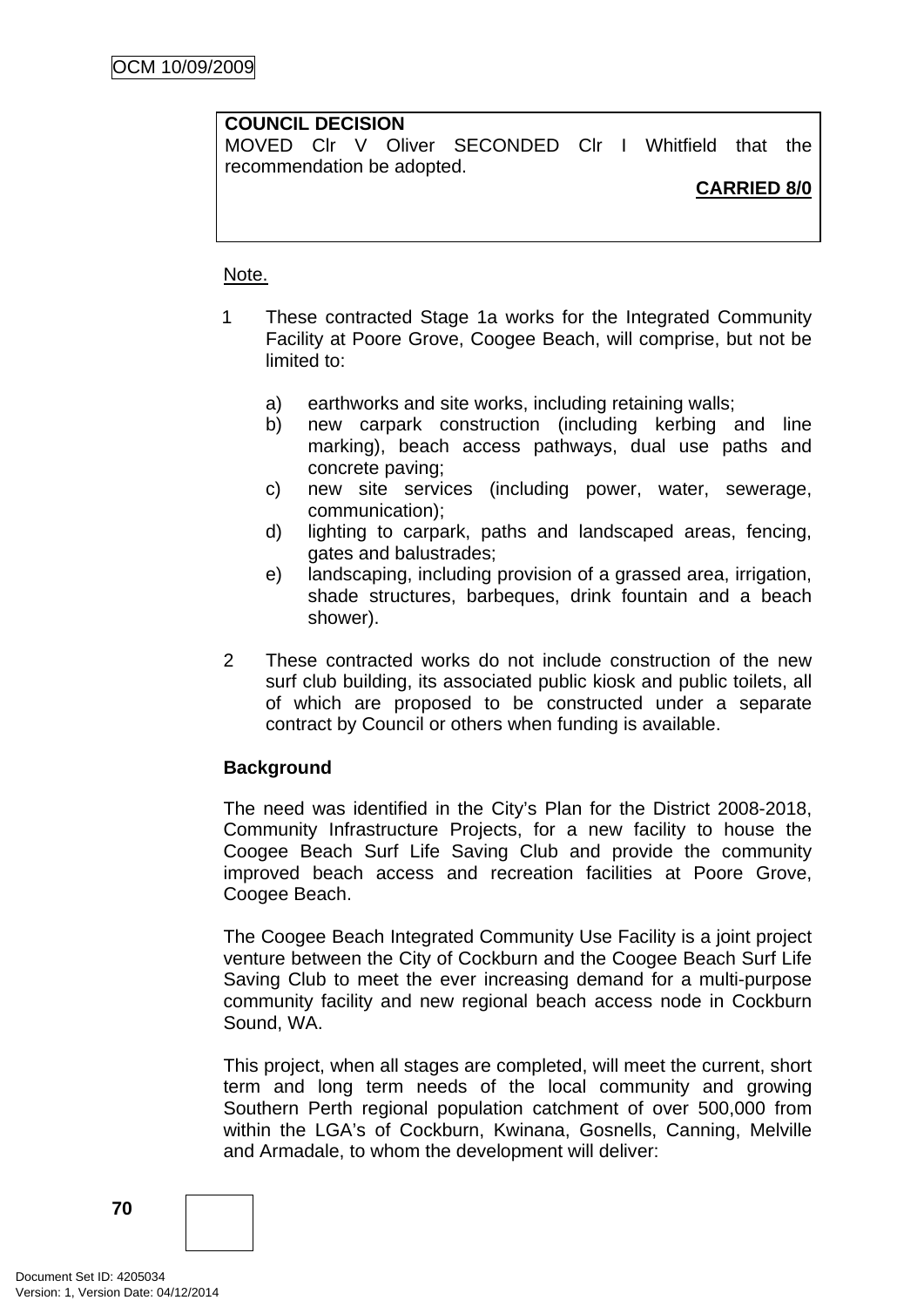- Surf lifesaving facilities to support the provision of essential aquatic emergency and first aid services to the Cockburn coastal beaches, and to undertake community training activities in aquatic safety, lifesaving, and first aid.
- Improved access to Coogee Beach and user-friendly public space to increase participation in family, community and aquatic activities.
- Community facilities that offer flexible use by a wide range of organisations for a variety of healthy lifestyle activities (e.g. sporting and social recreation, training, events, youth development, entertainment, fitness and gymnasium).
- Public beach facilities and disabled persons access facilities, including change rooms and showers, with disabled beach wheel chairs, a first for any Perth metropolitan beach.
- A showcase of Environmentally Sustainable Development, with grid connected solar power and wind generation, water harvesting and greywater recycling, use of recycled materials, a publicly accessible Sustainability Interpretation Centre, and rehabilitation and revegetation of some four hectares of degraded Woodman Point Regional Park.

A determination was made on the basis of funding availability to proceed with the construction of the facility in stages, the first stage (Stage 1a) to establish in 2009/10 an upgraded beach access node complete with new carpark and landscaped public recreation facilities. Subsequent stage(s) will include the construction of the new surf life saving club building and public kiosk. An interim provision until the new building is constructed will be the installation of a relocatable public toilet; this proposed to be funded under the current budget, as an adjunct to the currently tendered Stage 1a works.

Funding toward the Integrated Community Facility project was sought from the Federal Government's economic stimulus Community Infrastructure Program and a grant for \$2M was received under this program.

Tender Number RFT 27/2009 Civil Works – Coogee Integrated Community Facility, being for Stage 1a of the project works, was advertised on Wednesday 5<sup>th</sup> August 2009 in the Local Government Tenders section of "The West Australian" newspaper. It was also displayed on the City's website between the 5 and 20 August 2009.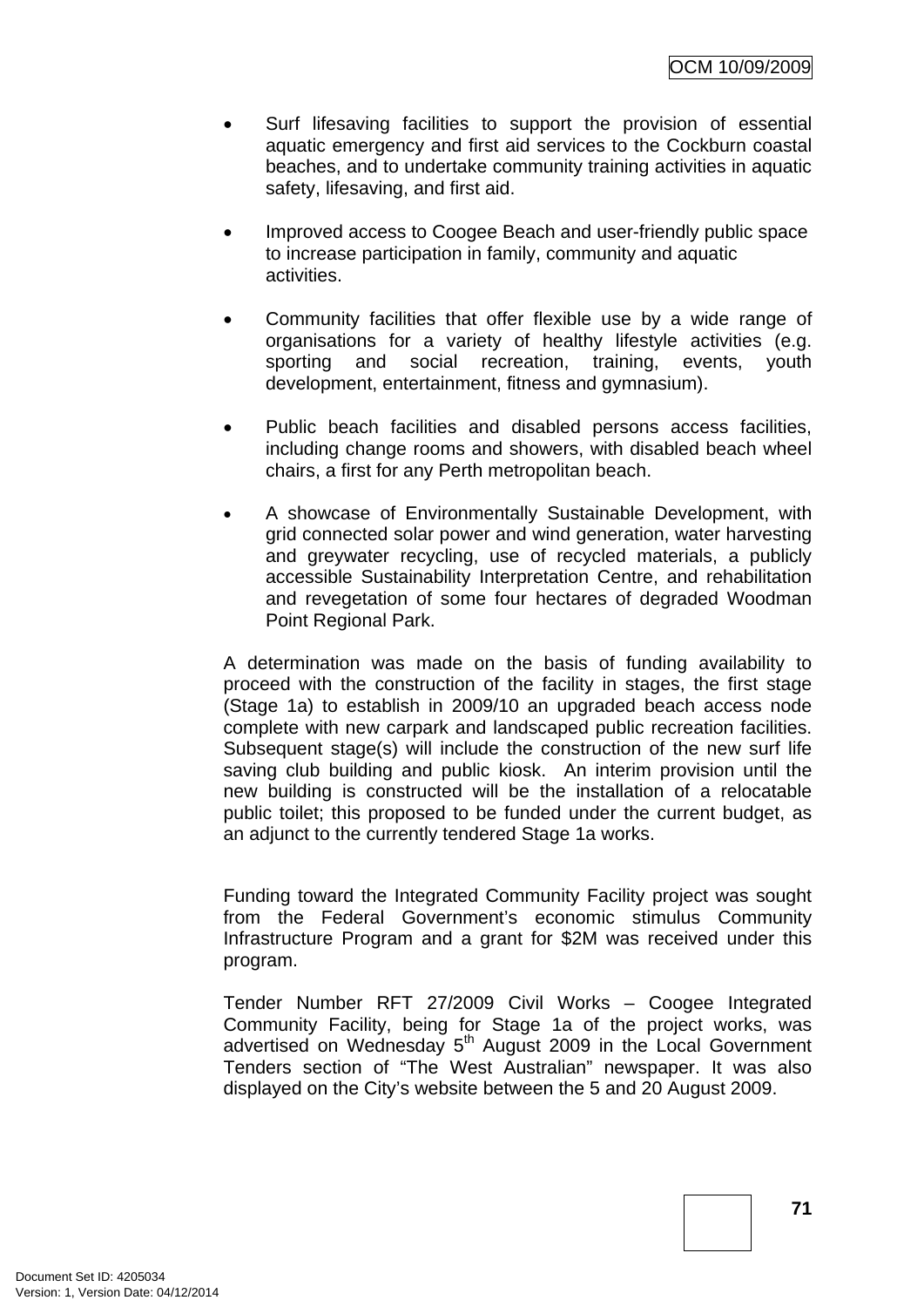# **Submission**

The Tender closed at 3:00pm (AWDT) on Thursday 20 August 2009, with nine (9) submissions received, these from:

- 1. Sambor Contracting Pty Ltd
- 2. Industrial Road Pavers(WA) Pty Ltd
- 3. D.M. Drainage & Construction Pty Ltd
- 4. VDM Earthmoving Pty Ltd, T/A Malavoca
- 5. Environment Industries Pty Ltd
- 6. Gavin Civil
- 7. Prime Contracting Pty Ltd
- 8. Downer EDI Works Pty Ltd
- 9. Vespoli Group (Late Submission)

## **Report**

1. Compliance Criteria

|                | <b>Compliance Criteria</b>                                                                    |  |
|----------------|-----------------------------------------------------------------------------------------------|--|
| A              | Compliance with the Specification                                                             |  |
| B              | Compliance with the Conditions of Tendering                                                   |  |
| $\mathsf{C}$   | Compliance with Insurance Requirements and completion of<br>Clause 3.2.6                      |  |
| C <sub>1</sub> | Public Liability Insurance \$10,000,000.00 Australian                                         |  |
| C <sub>2</sub> | <b>Workers Compensation Insurance</b>                                                         |  |
| C <sub>3</sub> | Full Comprehensive Motor Vehicle Insurance                                                    |  |
| D              | Compliance with the Fixed Price Clauses                                                       |  |
| E.             | Compliance with and completion of the Price Schedule                                          |  |
| F              | Compliance with the Occupational Safety & Health Requirements<br>and completion of Appendix A |  |

| <b>Tenderer's Name</b> |                                       | <b>Compliance</b><br><b>Criteria Overall</b> |
|------------------------|---------------------------------------|----------------------------------------------|
| 1                      | Industrial Road Pavers (WA) Pty Ltd   | Compliant                                    |
| $\overline{2}$         | <b>Prime Contracting Pty Ltd</b>      | Compliant                                    |
| 3                      | Downer EDI Works Pty Ltd              | Compliant                                    |
| 4                      | VDM Earthmoving t/a Malavoca          | Compliant                                    |
| 5                      | <b>Gavin Civil</b>                    | Compliant                                    |
| 6                      | D.M. Drainage & Construction Pty Ltd  | Non Compliant                                |
| $\overline{7}$         | <b>Sambor Contracting</b>             | Non Compliant                                |
| 8                      | <b>Environment Industries Pty Ltd</b> | Non Compliant                                |
| 9                      | Vespoli Group                         | Non Compliant                                |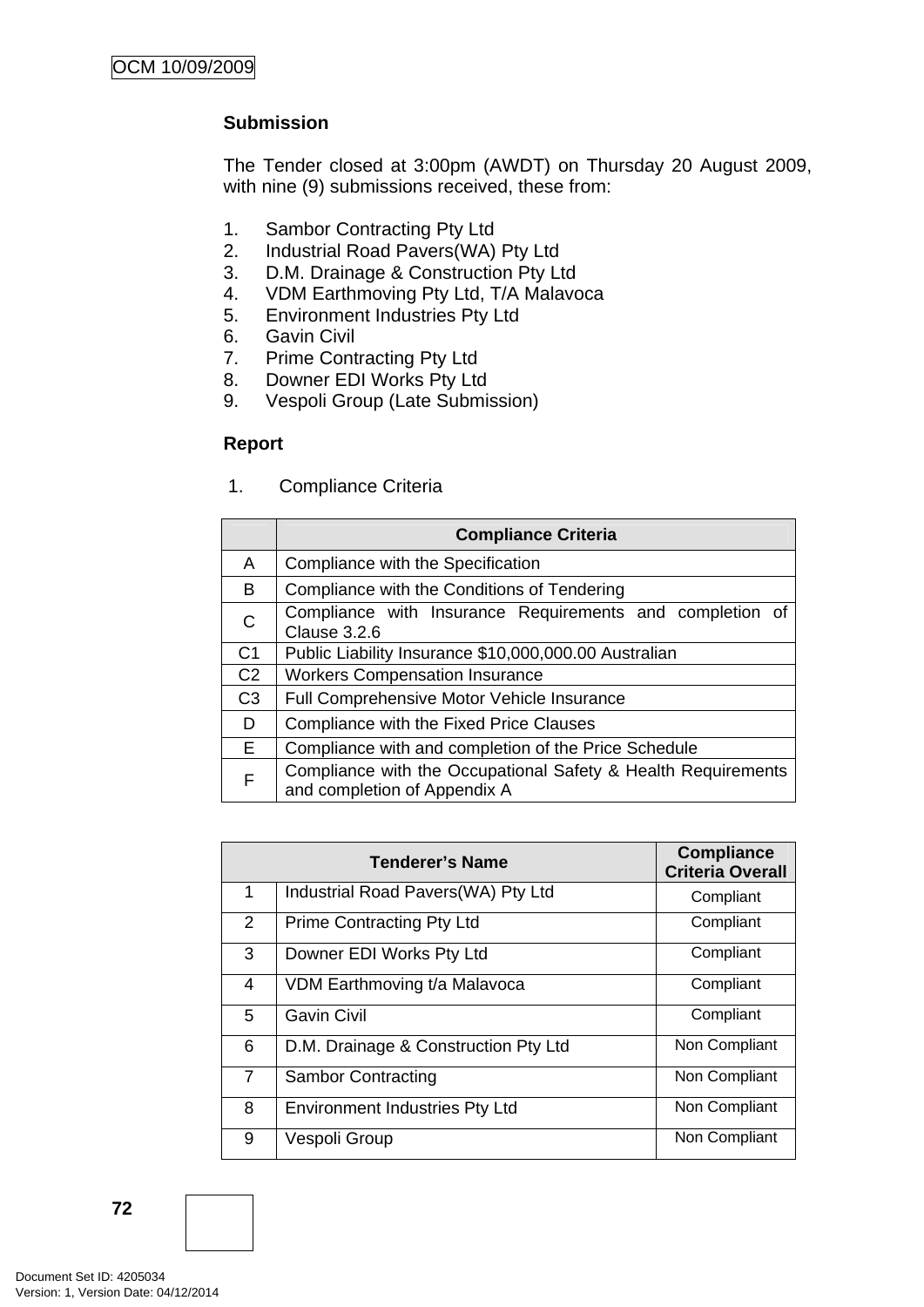The four (4) Tenderers D.M. Drainage & Construction Pty Ltd, Sambor Contracting, Environmental Industries Pty Ltd and Vespoli Group were deemed non compliant in accordance with the provisions of the tender document, and were not assessed further. The non compliances were on the basis that Sambor Contracting did not supply an electronic copy and a second hard copy of the submission, Environmental Industries Pty Ltd did not supply a second hard copy of the submission, D.M. Drainage & Construction Pty Ltd did not supply a full electronic copy of the tender submission, and Vespoli Group was a late submission.

# 2**.** Evaluation Criteria

| <b>Evaluation Criteria</b>          | Weighting<br>Percentage |
|-------------------------------------|-------------------------|
| <b>Relevant Experience</b>          | 25%                     |
| <b>Financial Position</b>           | 15%                     |
| Key Personnel Skills and Experience | 10%                     |
| <b>Tenderer's Resources</b>         | 10%                     |
| <b>Tendered Price</b>               | 40%                     |
| TOTAL                               | 100%                    |

# 3. Evaluating Officers

The tender submissions were evaluated by:

- 1. Rui Ho Project Engineer
- 2. Doug Vickery Manager Infrastructure Services
- 3. Craig Grundmann Bateman Grundmann Architects
- 4. Scoring Table

|                                         | <b>Percentage Scores</b>             |                                  |        |
|-----------------------------------------|--------------------------------------|----------------------------------|--------|
| <b>Tenderer's Name</b>                  | <b>Non Cost</b><br><b>Evaluation</b> | <b>Cost</b><br><b>Evaluation</b> | Total  |
|                                         | 60%                                  | 40%                              | 100%   |
| Industrial Road Pavers(WA) Pty<br>Ltd** | 46.42%                               | 40%                              | 86.42% |
| <b>Prime Contracting Pty Ltd</b>        | 48.00%                               | 36.97%                           | 84.97% |
| Downer EDI Works Pty Ltd                | 51.67%                               | 29.95%                           | 81.61% |
| VDM Earthmoving t/a Malavoca            | 46.50%                               | 35.63%                           | 82.13% |
| <b>Gavin Civil</b>                      | 38.83%                               | 31.83%                           | 70.67% |

Deleted D.M. Drainage & Construction Pty Ltd

\*\* recommended tenderer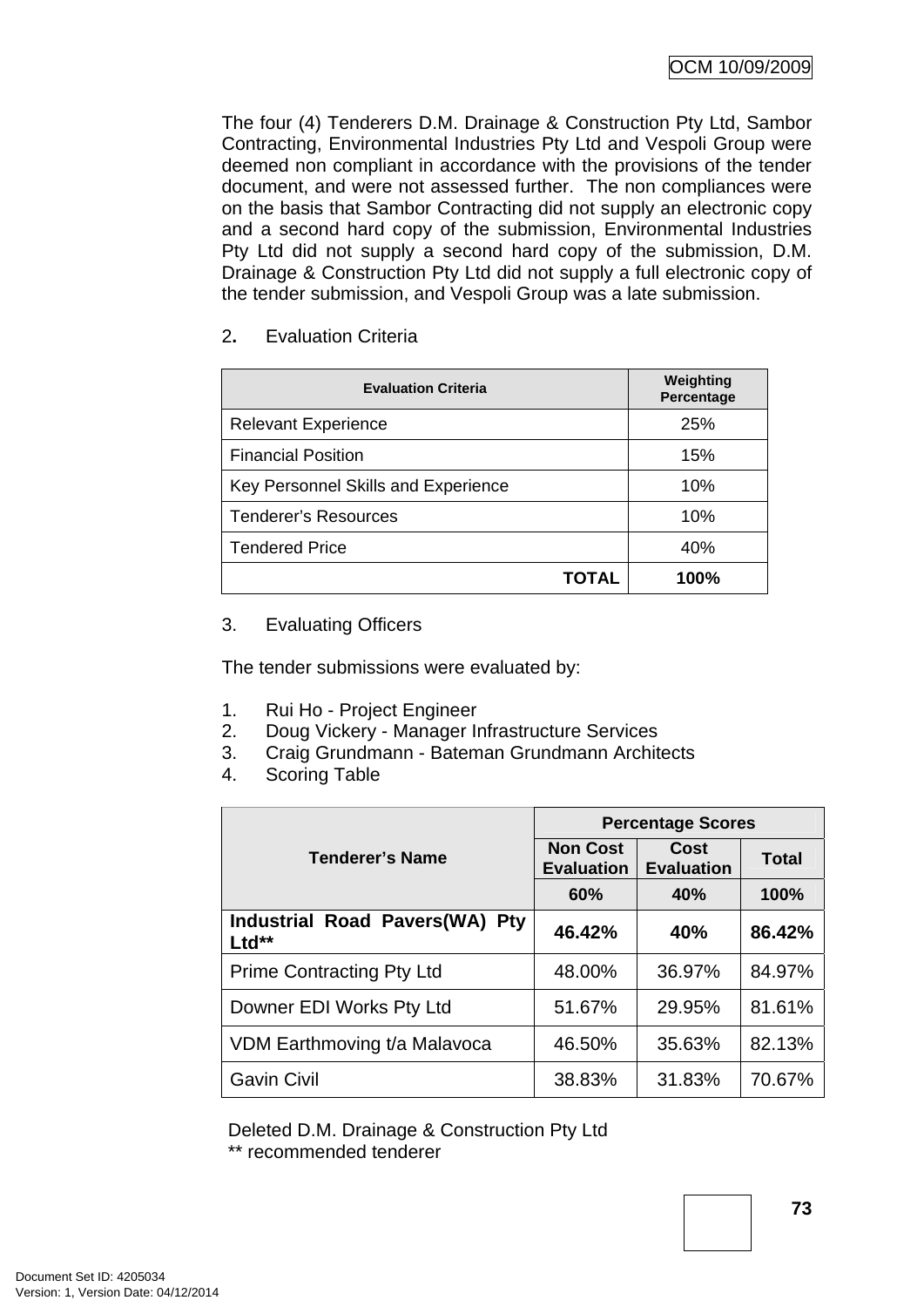### Evaluation Criteria Assessment

All the compliant tenderers are considered to have the capacity to meet the City of Cockburn's requirements as detailed in the specification, as well as comply with the General and Special Conditions of Contract as stated in the tender document.

### Relevant Experience

All the respondent tenderers were considered to have a satisfactory level of relevant experience.

### Financial Position

All tenderers has provided a statement indicating that they are able to fulfil the requirements of the contract and be able to pay all of their debts in full when they fall due.

### Key Personnel skills and experience

All the respondent tenderers showed they had sufficient key personnel skills and experience to complete the works within the required timeframe.

### Tenderer's Resources

All respondents' tenderers had sufficient resources to complete the required works.

4. Additional Federal Government Funding Requirements

As part of the Community Infrastructure Program funding agreement the recommended tenderer needs to also be assessed against a checklist of prudential items provided by the Federal Department of Infrastructure, Transport, Regional Development and Local Government. The City's assessment is that the recommended tenderer complies with these requirements, and confirmation has been sought from the Department to confirm this.

### 5. Summation

Industrial Roadpavers (WA) Ptd Ltd provided the best assessment against the combined price and non price assessment criteria. Industrial Roadpavers (WA) also offered the lowest tender price, and accordingly their tender is recommended.

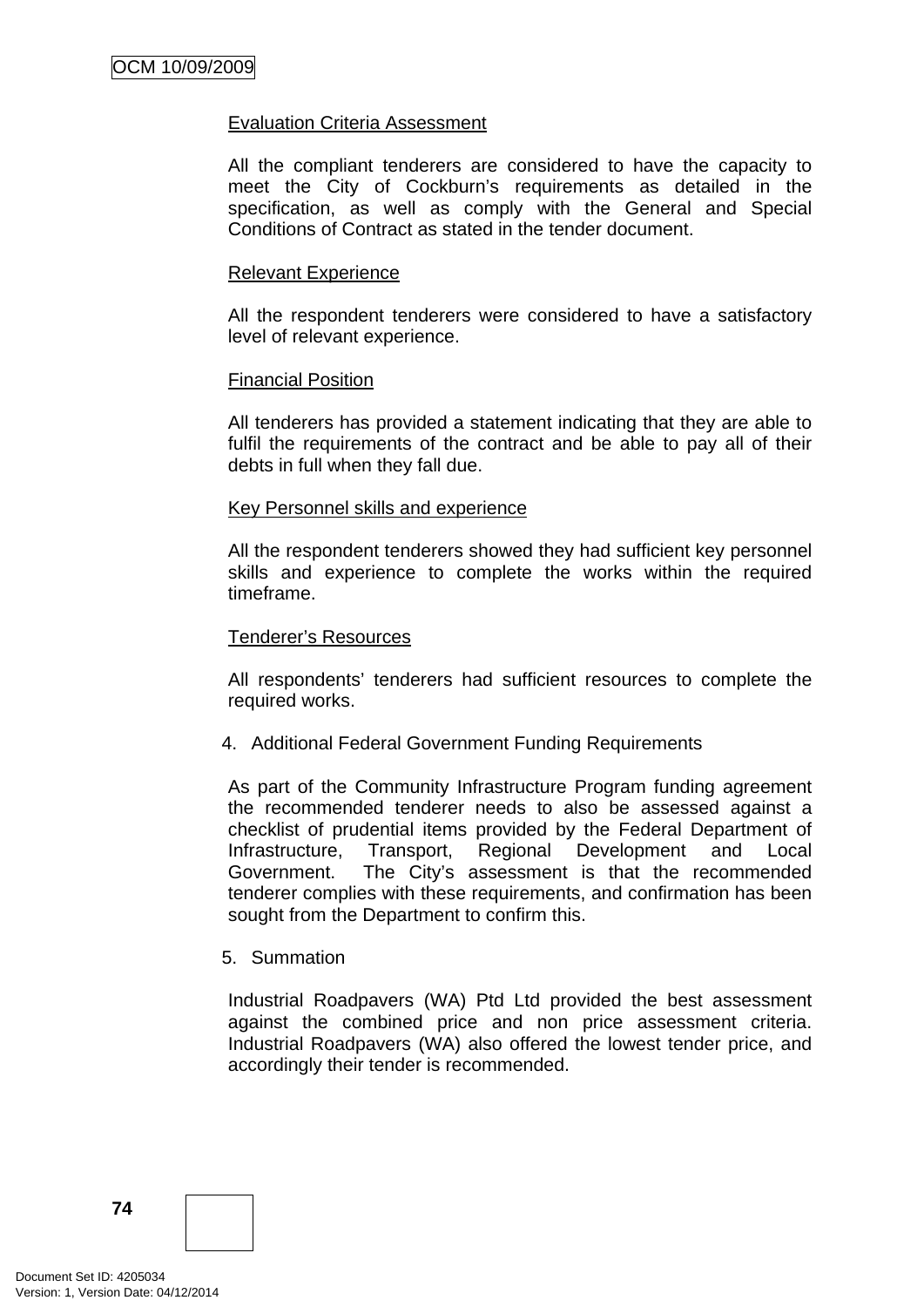# **Strategic Plan/Policy Implications**

### **Demographic Planning**

• To ensure development will enhance the levels of amenity currently enjoyed by the community.

### **Infrastructure Development**

- To construct and maintain community facilities that meet community needs.
- To provide an appropriate range of recreation areas that meets the needs of all age groups within the community.

## **Lifestyle and Aspiration Achievement**

• To foster a sense of community spirit within the district generally and neighbourhoods in particular.

## **Budget/Financial Implications**

There is an allocation of \$3,000,000 for the Integrated Community Facility project at Coogee Beach under account number CW4332 in the 2009/10 Budget. This funding incorporates the \$2,000,000 provided through the Community Infrastructure Program from the Federal Department of Infrastructure, Transport, Regional Development and Local Government.

## **Legal Implications**

Section 3.57 of the Local Government Act 1995 and Part 4 of the Local Government (Functions and General) Regulations 1996 refers.

## **Community Consultation**

Along with the tender advertising, there is a long and an extensive history of consultation with the public dating back to 2002. Page 10 of the June 2009 edition of Cockburn Soundings featured the Director of Development/Public Affairs from the Coogee Beach Surf Life Saving Club with the Mayor and promoting the Integrated Community Facility at Coogee Beach along with Melissa Parker the Federal Member of Parliament for Fremantle.

In addition, large signs were installed at each of the existing entrances to the site detailing the proposed works, and a sign detailing the proposed revegetation program has also been erected since June 2009.

## **Attachment(s)**

- 1. Compliance Criteria Checklist
- 2. Tender Prices "Confidential" (provided under separate cover)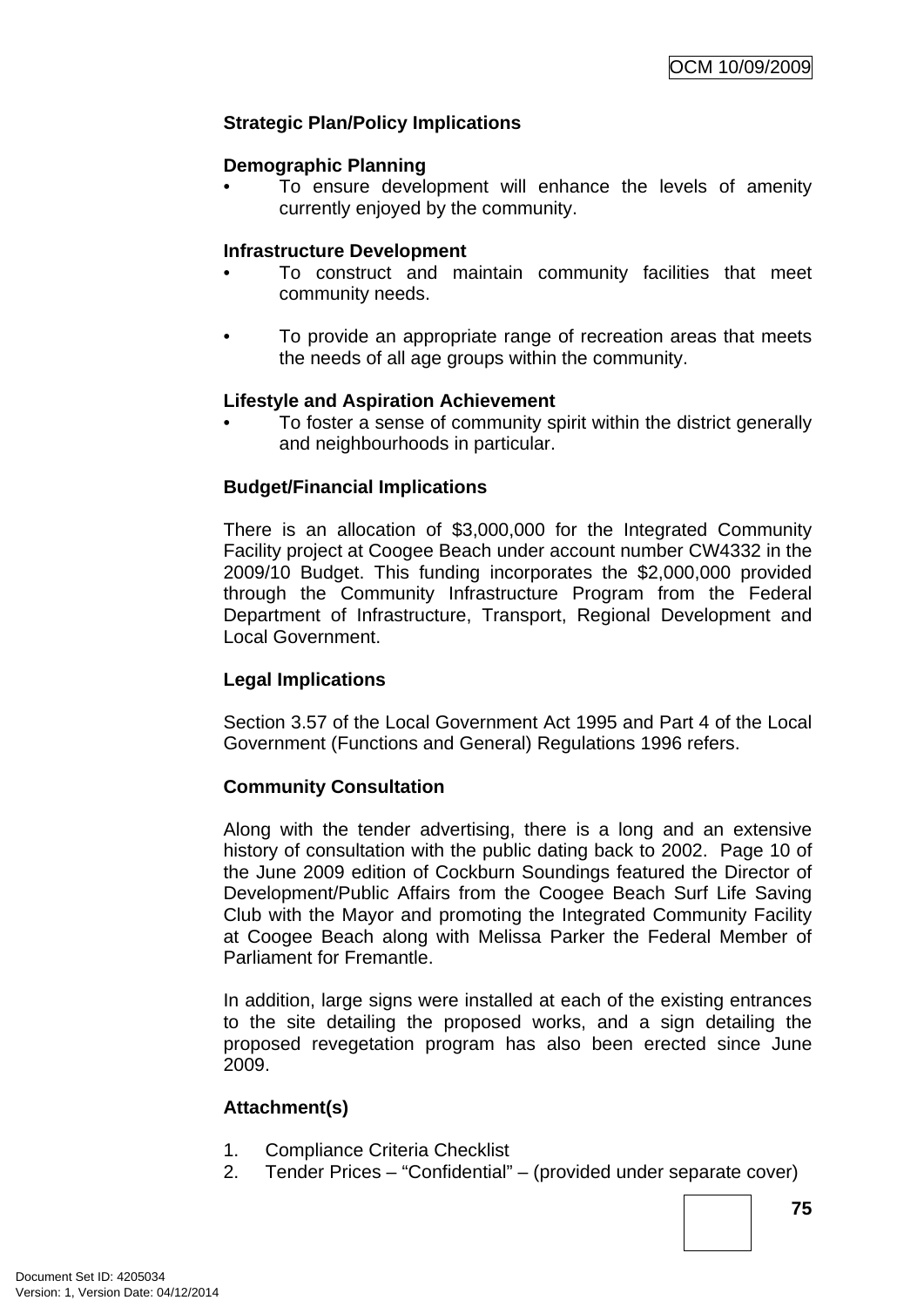3. Tender Evaluation Sheet – "Confidential" – (provided under separate cover)

# **Advice to Proponent(s)/Submissioners**

Those who lodge a tender submission have been advised that this matter I to be considered at the 10 September 2009 Council Meeting

# **Implications of Section 3.18(3) Local Government Act, 1995**

The Cockburn Coast Structure Plan Identified the need for another beach access node at Poore Grove. It is acknowledged Local Government responsibility to provide such facilities.

# **16.5 (MINUTE NO 4047) (OCM 10/9/2009) - NON STANDARD STREET LIGHTING - PORT COOGEE MARINA DEVELOPMENT (4271) (3209006) (4303) (J RADAICH) (ATTACH)**

## **RECOMMENDATION**

That Council endorse the extension and adjustment of the Reflecta D private lighting on the local public roads within the Port Coogee estate to cover all areas as shown in green on the Local Structure Plan attached, except for the northern residential peninsula and the northern residential island, and in lieu of decorative Western Power lights, subject to the following technical and operational conditions:

- (1) The proponent provides complete standards and specifications of the lighting design and styles proposed and a recommended maintenance schedule for the ongoing care and upkeep of the infrastructure;
- (2) The proponent provides a statement by the lighting consultant outlining the intended application for the lighting proposed and a signed certification that the lighting is designed and installed in accordance with the relevant Australian Standard;
- (3) The proponent agrees to be responsible for all costs associated with the commissioning of the "private" lighting and for the ongoing maintenance of the lighting for a 2 year period after commissioning. At the expiration of the 2 year period representatives of the developer, consultant and the City shall meet to inspect the lighting to satisfy themselves that the network is in good working order;
- (4) The proponent provides an additional 10% (minimum) of the total number of light poles, fittings, luminaries or any other fixture established as part of the network to be used as spares to ensure the ongoing operation of the lighting system, or a cash sum in lieu to enable the City to establish a reserve account for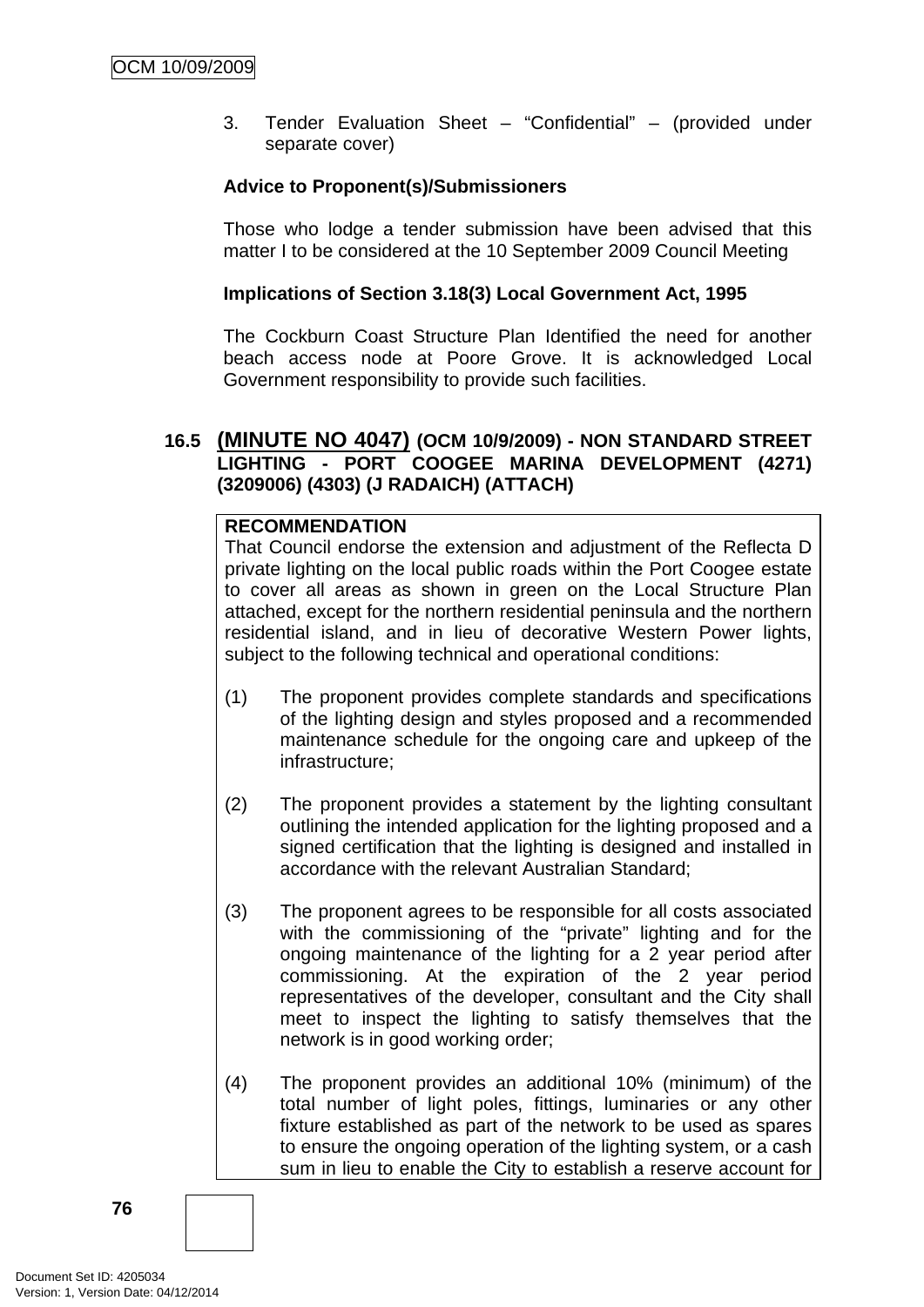the same purpose; and

(5) Any additional costs for maintenance, repair and replacement at the expiration of the 2 year period of the "private" lighting (exceeding the operation of a network using the Western Power decorative range) is funded from the specified area rate proposed to be established over the estate.

## **COUNCIL DECISION**

MOVED Clr V Oliver SECONDED Clr I Whitfield that the recommendation be adopted.

**CARRIED 8/0**

# **Background**

At the Ordinary Meeting of Council held on 14 September 2006, consideration was given to the style of "private" street lighting to be established by the developer (Port Catherine Developments) at the Port Coogee Marina development. Council resolved to adopt the Option 1 Reflecta D "private" street lighting on the local collector roads as shown on the attachments, and decorative Western Power lights throughout the remainder of the estate.

## **Submission**

Port Catherine Developments, through their consultants (JDSI Engineering Consultants), have requested an amendment to the extent approved for the "private" street lighting. Since Council's approval for the street lighting, town planning for the estate has been reviewed with significant changes proposed in the Marina Village and waterfront area. To maintain the visual amenity and focus on the key roads and access points, they have requested that the Option 1 Reflecta D "private" street lighting now be extended to cover the peninsula and island roads of the marina, and not be installed at the northern end of the future Orsino Boulevard.

In addition, Port Catherine Developments are preparing a separate lighting proposal for the off-road public areas at the water front and adjoining areas. This will be the subject of a separate submission for approval.

## **Report**

At the Ordinary Meeting of Council held on 13 July 2006, it was resolved that Council conditionally accept the proposal to establish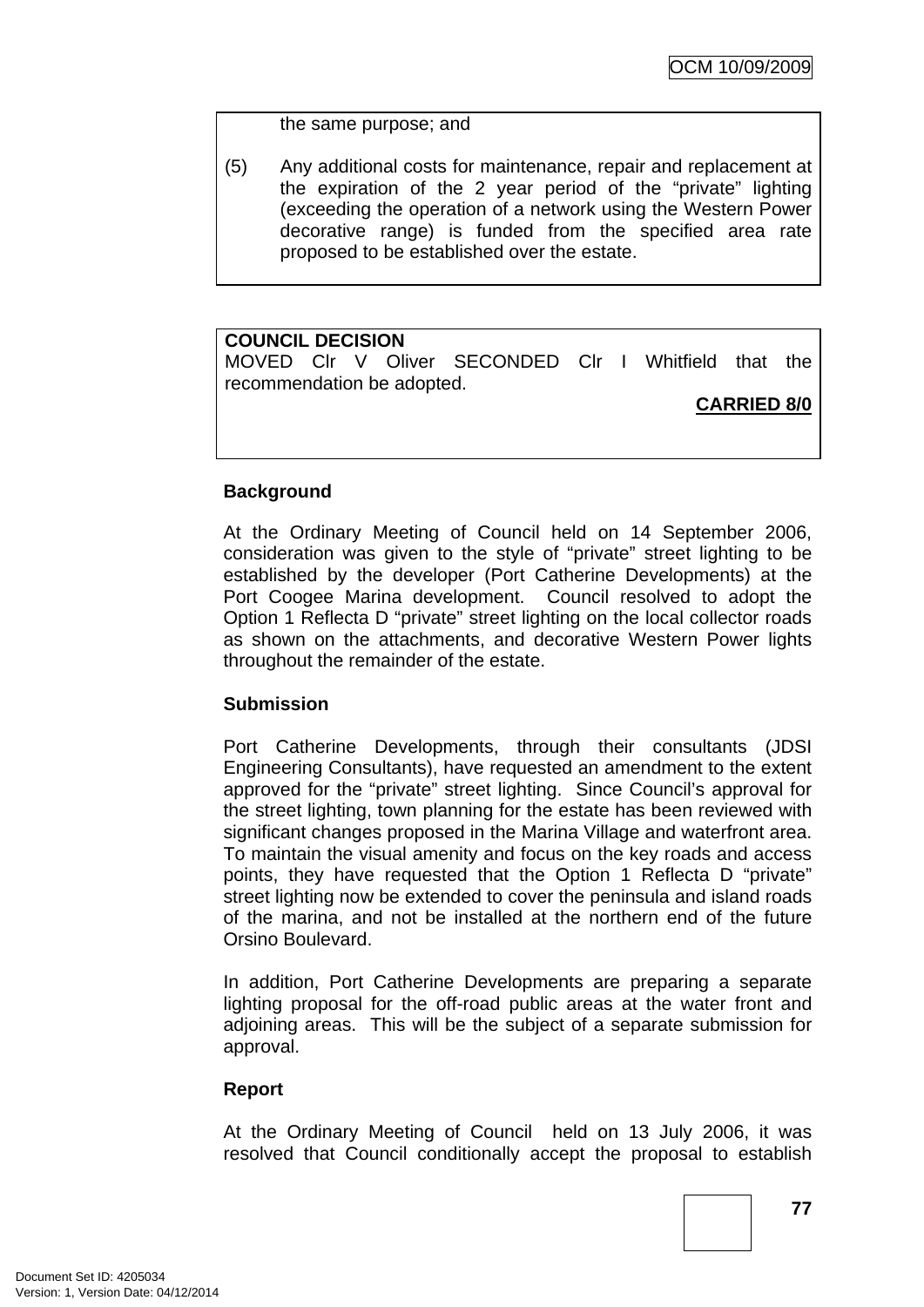"private" street lighting at the Port Coogee Marina development, which included the following technical and operational conditions:

- The proponent provides complete standards and specifications of the lighting design and styles proposed and a recommended maintenance schedule for the ongoing care and upkeep of the infrastructure.
- The proponent provides a statement by the lighting consultant outlining the intended application for the lighting proposed and a signed certification that the lighting is designed and installed in accordance with the relevant Australian Standard.
- The proponent agrees to be responsible for all costs associated with the commissioning of the "private" lighting and for the ongoing maintenance of the lighting for a 2 year period after commissioning. At the expiration of the 2 year period representatives of the developer, consultant and City shall meet to inspect the lighting to satisfy themselves that the network is in good working order.
- The proponent provides an additional 10% (minimum) of the total number of light poles, fittings, luminaries or any other fixture established as part of the network to be used as spares to ensure the ongoing operation of the lighting system or a cash sum in lieu to enable the City to establish a reserve account for the same purpose.
- Any additional costs for maintenance, repair, and replacement at the expiration of the 2 year period of the "private" lighting (exceeding the operation of a network using the Western Power decorative range) is funded from the specified area rate proposed to be established over the estate.

Council has endorsed it's preference for the style of "private" street lighting to be established in the Port Coogee Marina development and the associated conditions, the only variable being the extent of this lighting in lieu of the alternative decorative Western Power street lights. The developer has now identified an extension to the more publicly accessible and visible roads within the development that would justify the installation of "private" street lighting to enhance the visual amenity of the area. This extension should be supported except for the northern residential peninsula and the northern residential island developments. These are considered to be zones of lower public attraction for the marina village.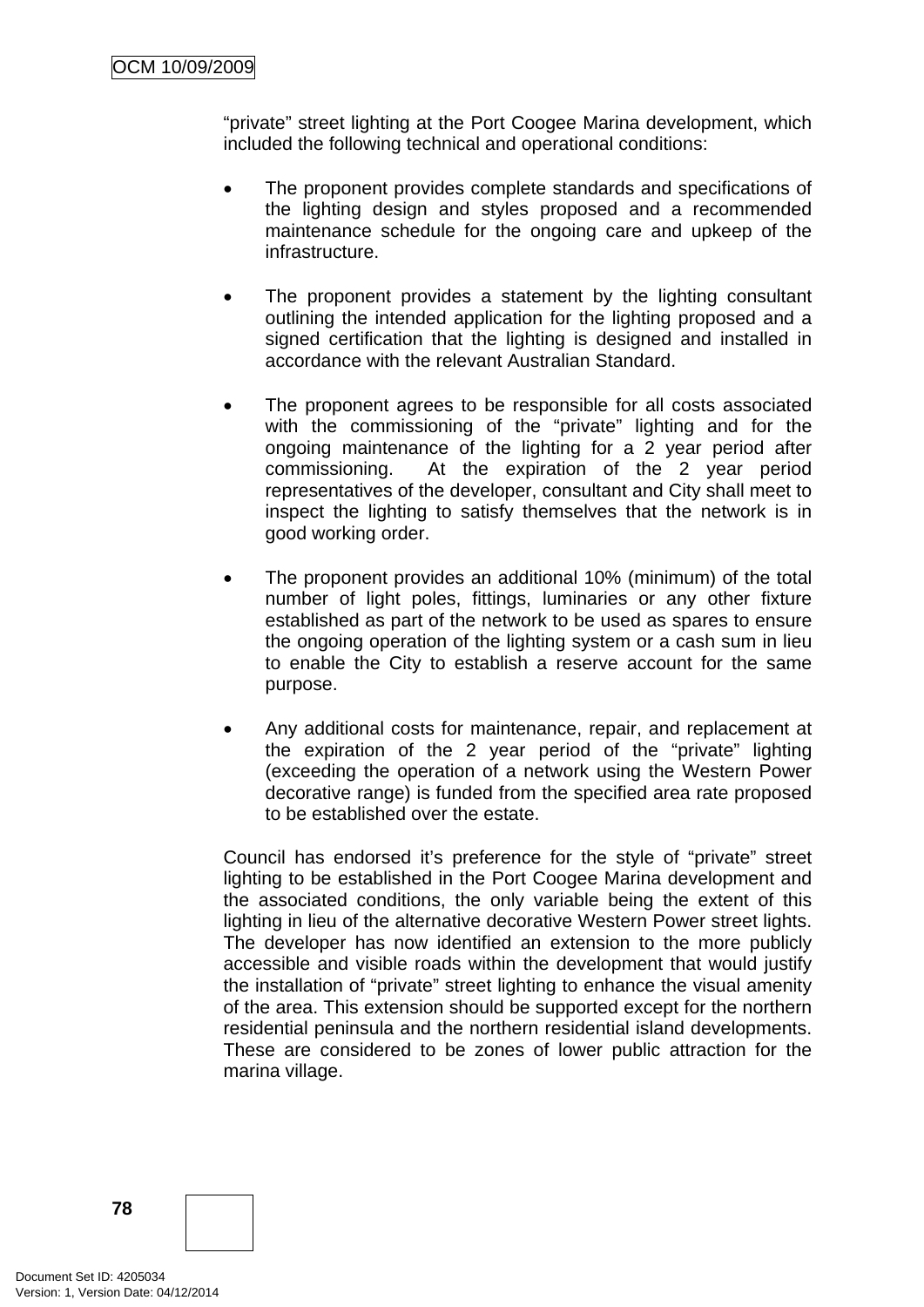# **Strategic Plan/Policy Implications**

### **Demographic Planning**

• To ensure development will enhance the levels of amenity currently enjoyed by the community.

The Policy, which applies to this item is SEW2 - Street and Public Area Lighting.

### **Budget/Financial Implications**

If lighting infrastructure other than from those approved by Western Power is endorsed by Council, the City will be wholly responsible for ongoing maintenance and replacement costs in perpetuity. Any additional costs will be offset by the proposed specified area rate to be established over the estate.

### **Legal Implications**

N/A

## **Community Consultation**

N/A

## **Attachment(s)**

- 1. Adopted alternative street lighting proposal Option 1 Reflecta
- D
- 2. Approved extent of Option 1 Reflecta D street lights
	- 3. Proposed new Private Lighting Layout Plan

# **Advice to Proponent(s)/Submissioners**

The Proponent(s) have been advised that this matter is to be considered at the 10 September 2009 Council Meeting.

## **Implications of Section 3.18(3) Local Government Act, 1995**

Nil.

# **16.6 (MINUTE NO 4048) (OCM 10/9/2009) - TENDER NO. RFT17/2009 - CORROSION PROTECTION & COATING SERVICES COOGEE BEACH JETTY (P CRABB) (RFT17/2009) (ATTACH)**

## **RECOMMENDATION**

That Council accept the tender submitted by Shorewater Water Marine, for Tender No. RFT 17/2009 – Corrosion Protection & Coating Services – Coogee Beach Jetty for the lump sum of \$412,665.00 (Inc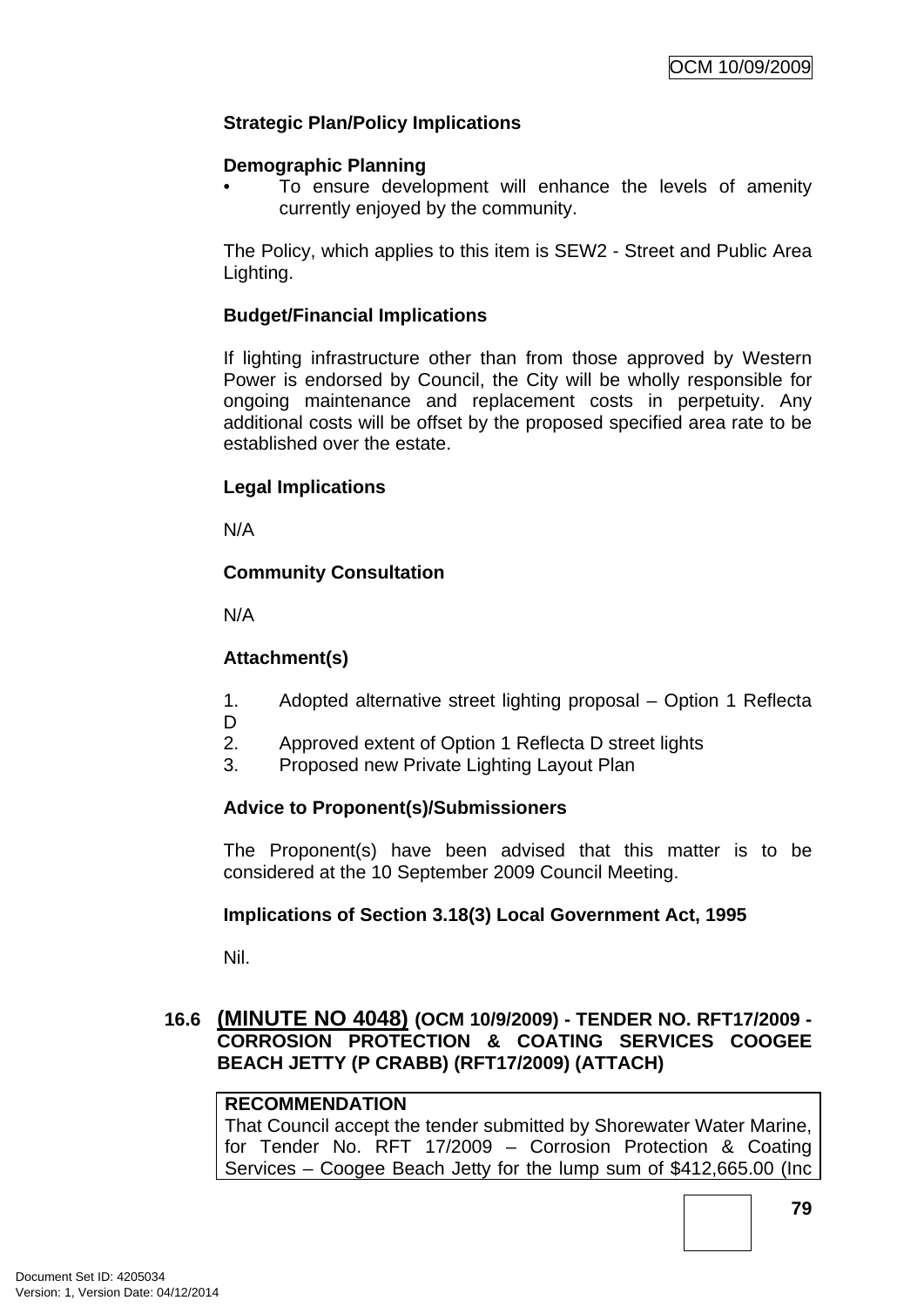GST) (\$375,150.00 Ex GST), with the following works included :

- (1) Protection of Structural Steelwork in the tidal splash and splash zone \$168.000.00 (Ex GST).
- (2) Structural Steelwork above the splash zone \$149,000.00 (Ex GST).
- (3) Handrails \$56,000.00 (Ex GST); and
- (4) Treatment Plan (Decking & Grating) \$2,150.00 (Ex GST).

### **COUNCIL DECISION**

MOVED Clr V Oliver SECONDED Clr I Whitfield that the recommendation be adopted.

**CARRIED 8/0**

### **Background**

The Coogee Jetty was constructed in 1999 for the value of \$691,120.00 and has been the subject of several maintenance reports with various recommendations over the past 10 years. During 2007/09, a sacrificial anode cathodic protection system was installed and commissioned as a result of a technical condition survey and the proposal currently before Council is the continuation of the protective works to extend the life of this jetty.

A Condition Survey Report of the jetty was prepared by Savcor Group Ltd on 4 June 2008 and has been referred to by the City of Cockburn (the Principal) in formulating the current specification. Works required to be carried out on the Coogee Jetty are predominately to prolong the life of the steel pilings below and above the water line and the steel superstructure above the piles.

The treatment proposed will include cleaning of built up corrosion, barnacles etc. and application of suitable rust inhibiting products, epoxy coatings and for the piles the application of a suitable marine piling tape and protective sheathing. The hand rails on the main jetty structure also require remedial repairs, including the removal and regalvanising or replacement with new handrails of a suitable material such as stainless steel or heavy duty galvanised steel.

The successful Contractor is also required to submit within the first three (3) weeks after award of the Contract a treatment plan with priced cost options to undertake repairs and restoration of the timber decking and timber support structure and the fibreglass grating on the jetty, including the stainless steel clips used to secure the grating to the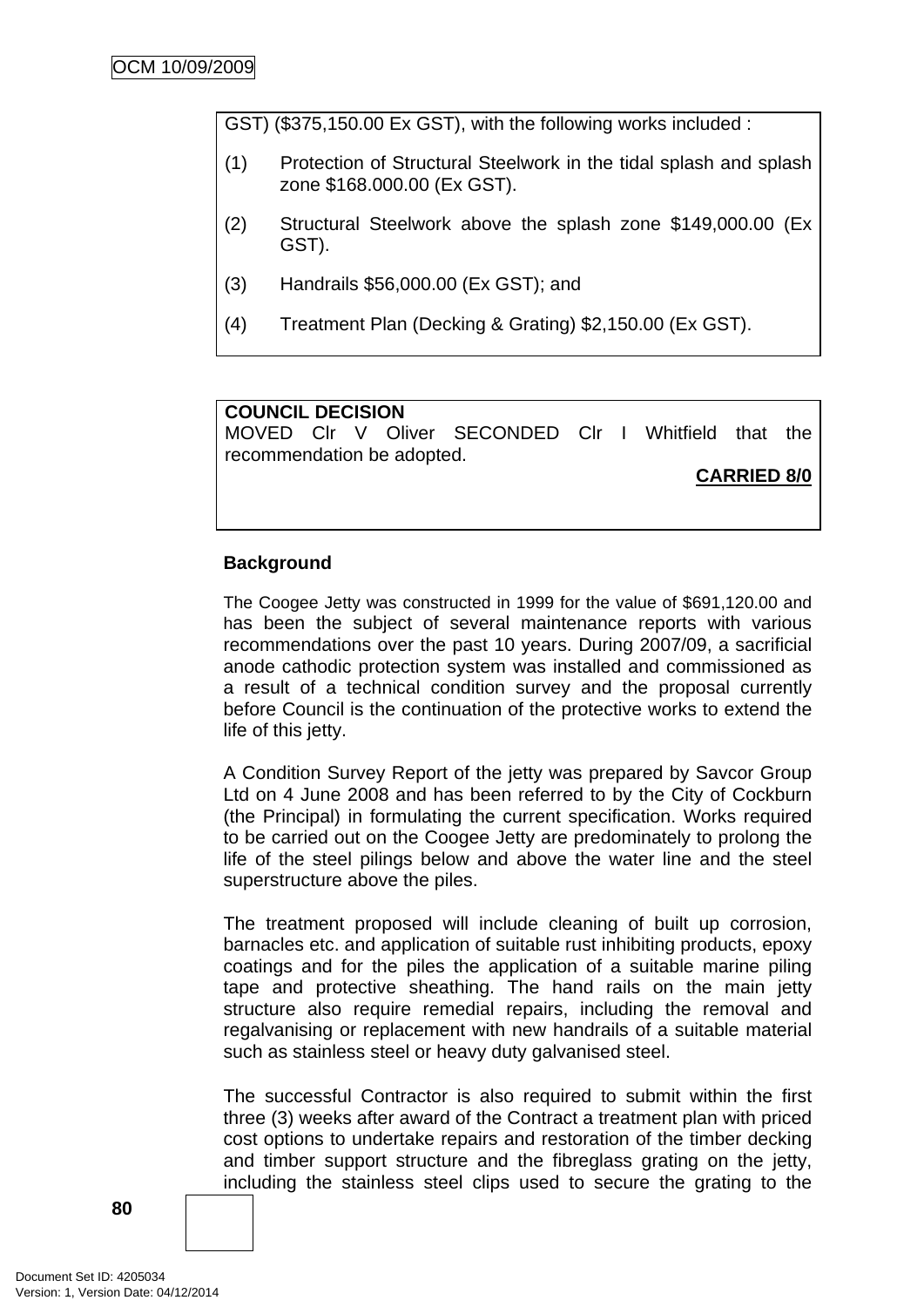wooden structure. This priced proposal will be assessed and if suitable dealt with as a priced variation under the contract.

Tender number RFT 17/2009 Corrosion Protection & Coating Services was advertised on Wednesday 10th June 2009 in the Local Government Tenders section of 'The West Australian' newspaper; the tender was also displayed on the City of Cockburn website from the 10th June – 1st July 2009 inclusive.

# **Submission**

Tenders were called to undertake a corrosion protection & coating services closing at 2:00 pm (AWST) on Wednesday 1st July 2009; four (4) submissions were received from the following company's:

- 1. Savcor Finn Pty Ltd;
- 2. Shorewater Water Marine;
- 3. Phoenix Corrosion Control; and
- 4. EPTEC Pty Ltd.

# **Report**

## Compliant Tenderers

All four (4) tender submissions received were deemed compliant with the conditions of tendering and compliance criteria.

|   | <b>Compliance Criteria</b>                                                                    |
|---|-----------------------------------------------------------------------------------------------|
| A | Compliance with the Specification contained in the Request.                                   |
| B | Compliance with the Conditions of Tendering contained in this<br>Request.                     |
| C | Attendance at the Mandatory On-Site Tender Briefing.                                          |
| D | Compliance with the Occupational Safety & Health requirements and<br>completion of Appendix A |
| Е | Compliance with Insurance Requirements and completion of Clause<br>3.2.7.                     |
| F | Compliance with and completion of the Price Schedule.                                         |

## **Compliancy Outcome**

| <b>Tenderer's Name</b> |                                 | <b>Compliance Criteria Overall</b><br><b>Assessment</b> |
|------------------------|---------------------------------|---------------------------------------------------------|
|                        | Savcor Finn Pty Ltd;            | Compliant                                               |
| 2                      | <b>Shorewater Water Marine;</b> | Compliant                                               |
| 3                      | Phoenix Corrosion Control; and  | Compliant                                               |
|                        | EPTEC Pty Ltd.                  | Compliant                                               |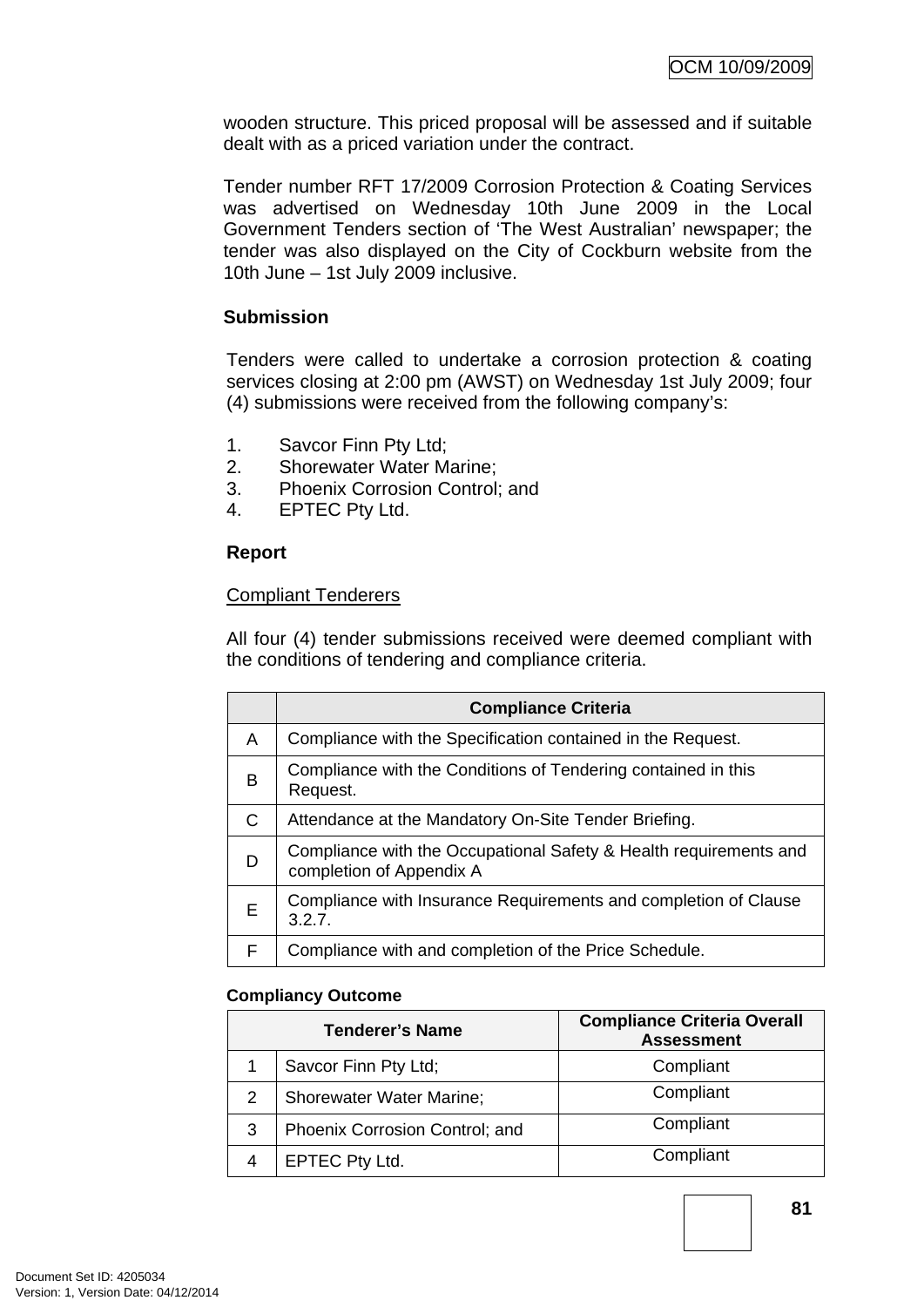| <b>Evaluation Criteria</b>                    | <b>Weighting Percentage</b> |
|-----------------------------------------------|-----------------------------|
| <b>Demonstrated Experience</b>                | <b>25%</b>                  |
| Resources, Personnel & proposed Methodology   | 20%                         |
| <b>OH&amp;S/ Environmental MGT Capability</b> | <b>20%</b>                  |
| <b>Environmental Sustainability</b>           | 5%                          |
| Tendered Price - Lump Sum                     | 30%                         |
| <b>TOTAL</b>                                  | 100%                        |

### Tender Intent / Requirements

To continue to facilitate our ongoing maintenance programme by ensuring City of Cockburn public facilities are maintained in a suitable operational state so that public safety is paramount along with ensuring that our assets life cycle is maximised through ongoing scheduled maintenance.

Our maintenance programme, aided by the condition survey report, identified that the following specific areas required attention at the Coogee Jetty structure;

- a) Protection of Structural steelwork in the tidal & splash zone.
- b) Structural steelwork above the splash zone
- c) Handrails
- d) Decking & Grating

## Evaluation Panel - Officers

The submitted tenders were evaluated by the following City of Cockburn Officers:

- 1. Phil Crabbe Facilities & Plant Manager;
- 2. Pieter Zietsman --Facilities Coordinator; and
- 3. Chris Beaton Environment Manager.

### Scoring Table Combined Totals

|                             | <b>Scores</b>                                               |                                                                  |                               |
|-----------------------------|-------------------------------------------------------------|------------------------------------------------------------------|-------------------------------|
| <b>Tenderer's Name</b>      | <b>Non-Cost</b><br><b>Evaluation</b><br><b>Score</b><br>60% | <b>Cost Criteria</b><br><b>Evaluation</b><br><b>Score</b><br>40% | Total<br><b>Score</b><br>100% |
| Shorewater Water Marine**** | 56.50%                                                      | 20.90%                                                           | 77.40%                        |
| Savcor Finn Pty Ltd         | 50.17%                                                      | 30.00%                                                           | 80.17%                        |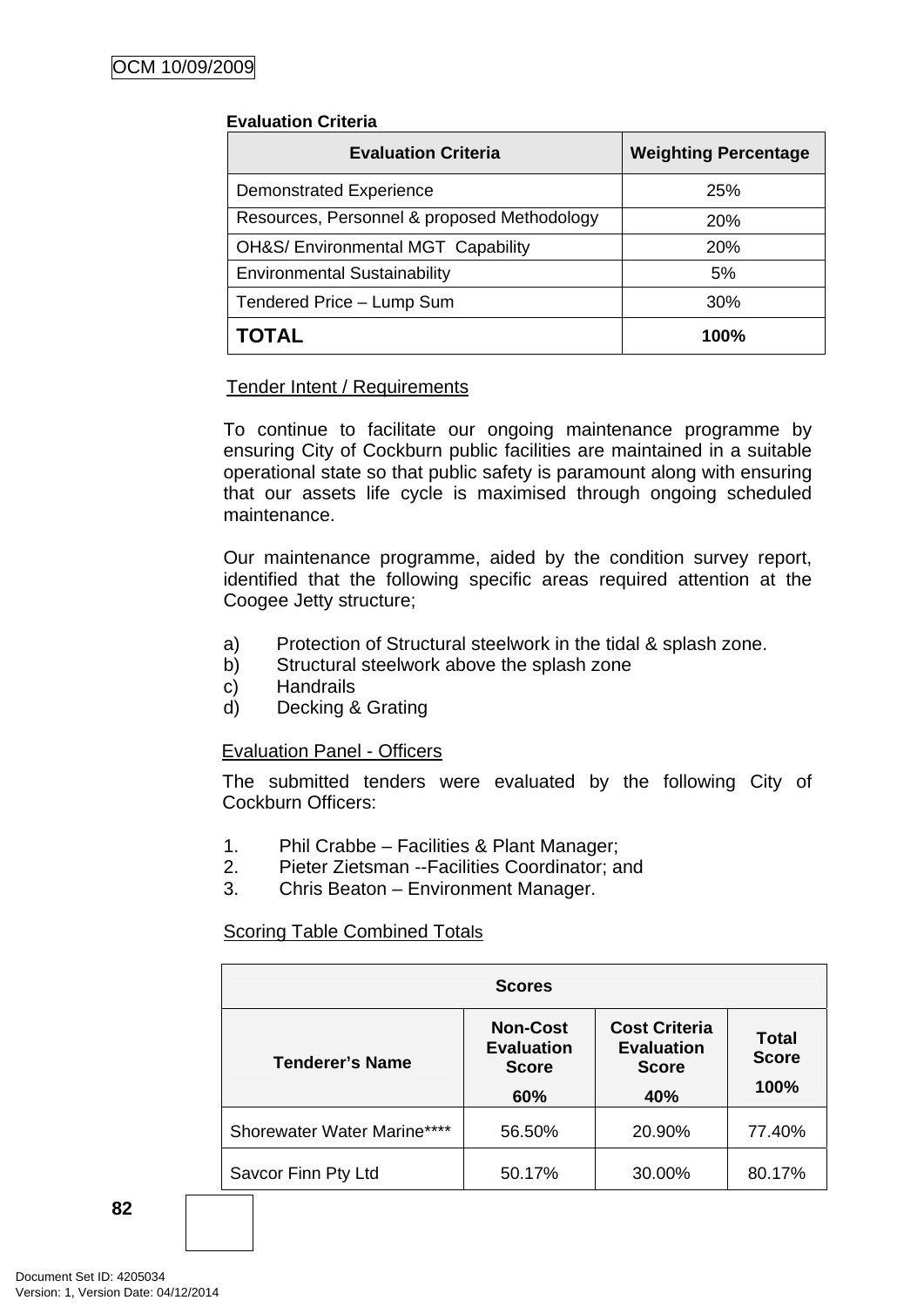| <b>Phoenix Corrosion Control</b> | 50.00% | 19.29% | 69.29% |
|----------------------------------|--------|--------|--------|
| <b>EPTEC Pty Ltd</b>             | 51.00% | 15.99% | 66.99% |

\*\*\*\* Recommended Submission

## **Evaluation Criteria Assessment**

All compliant tenderers are considered to have the capacity to meet the City of Cockburn's requirements as detailed in the Specifications, as well as comply with the General and Special Conditions of Contract as stated in the tender document.

## Demonstrated Experience

The Evaluation Panel determined that all submitted tenders were considered to have a satisfactory level of relevant experience.

Referees were consulted by the Evaluation Panel and very little separates the relevant experience as they are all highly regarded in these types of projects.

The Evaluation Panel determined that Shorewater Marine's demonstrated experience in being a licenses marine contractor, including having completed the Denso seashield training programme, rated them equal or higher than each of the other tenderers.

## Key Personnel Skills and Experience

The Evaluation Panel determined all tender submissions showed they had sufficient key personal skills and experience to complete the works within the required time frame.

### Respondents' Resources

The Evaluation Panel determined all submitted tenders had sufficient resources to complete the required works.

### **Methodology**

The Evaluation Panel determined that Shorewater Marine's methodology for undertaking the contract works provided a superior treatment as compared to the other tenderers, across a number of key areas as detailed below.

Shorewater Marine's proposed pile treatment to the full height of the piles as detailed in their alternative tender (which was subsequently priced by the other tenderers on request), was seen to provide a more comprehensive pile protection as compared to that put forward by the other tenderers.

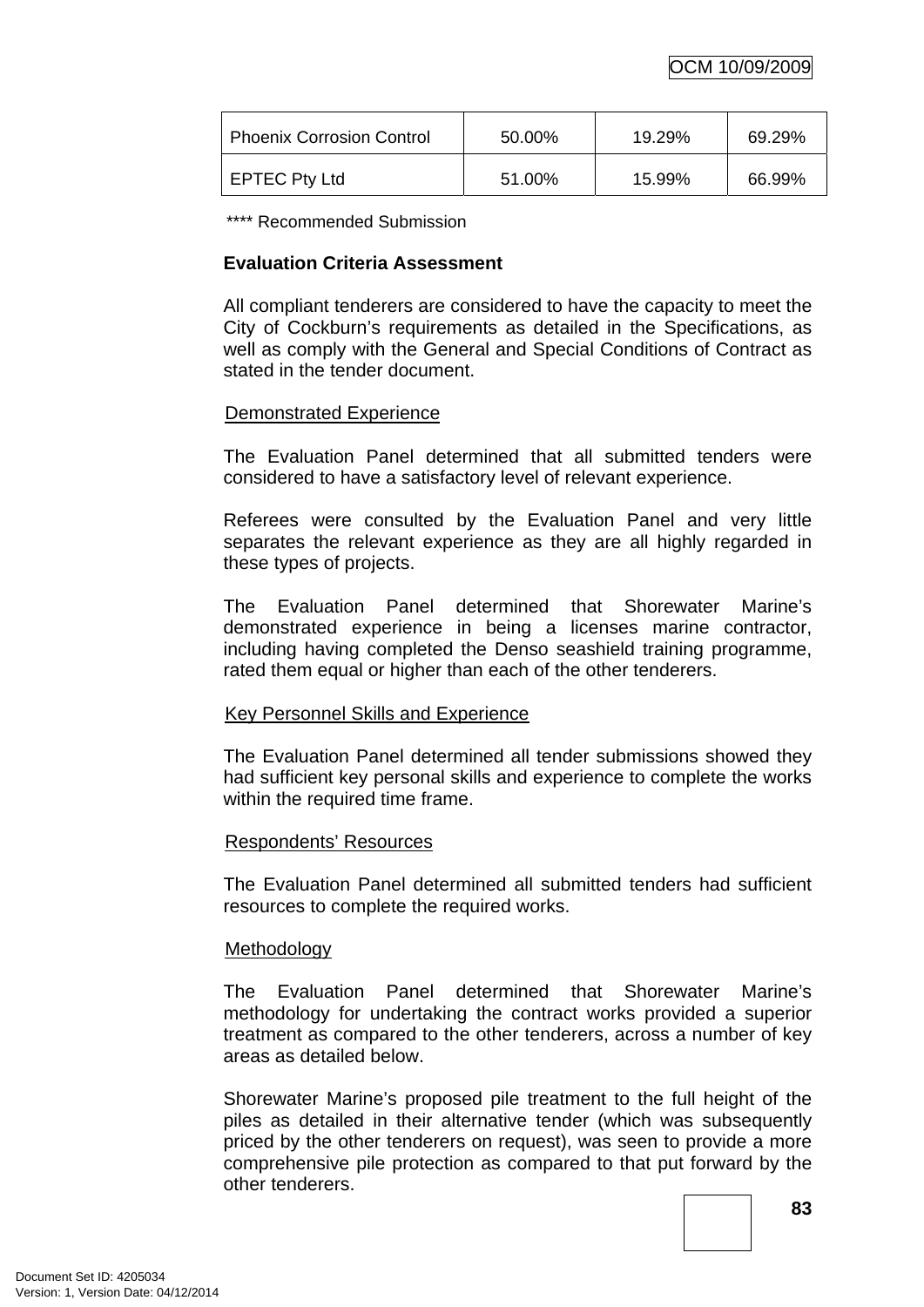Shorewater Marine's proposed treatment of the superstructure, especially in the area under the timber bearers, was seen to provide a more comprehensive steel corrosion protection as compared to that put forward by the other tenderers.

Shorewater Marine's proposed treatment of the handrails, which involved removal of the handrail sections off site, for full re hot dipped galvanising treatment, was seen to provide a more comprehensive corrosion protection as compared to that put forward by the other tenderers.

In addition, Shorewater Marine's proposed handrail treatment importantly provides a superior treatment in respect to the protection of the environment on account of removing the need for abrasive blasting, power tooling, cleaning and coating of the handrails on site, over the water, thus reducing risk of exposure to chemical spills and contamination of the sea water below.

### Recommendation

The Evaluation Panel determined that the Shorewater Marine tender provided the best assessment against the qualitative selection criteria. In particular their proposed treatment methodology (offered within both their conforming tender and non conforming tenders) will ensure the completion of a superior treatment program in a timely manner.

This can be expected to provide the City of Cockburn with the best fit with the intent of the contract works, including attaining a comprehensive corrosion protection to the structure completed prior to the summer school holidays, thus causing least disruption to the public.

On the basis of the evaluation, the Evaluation Panel recommends that, whilst not having the lowest tender price, not achieving the highest total combined score (marginal difference) on account of the tender price differential, the tender submission from Shorewater Marine was sufficiently superior to warrant recommendation.

As the Shorewater Marine tender is more than 25% above the lowest compliant tender, the recommended tender is required to be referred to Council for consideration.

## **Strategic Plan/Policy Implications**

### **Infrastructure Development**

• To construct and maintain community facilities that meet community needs.

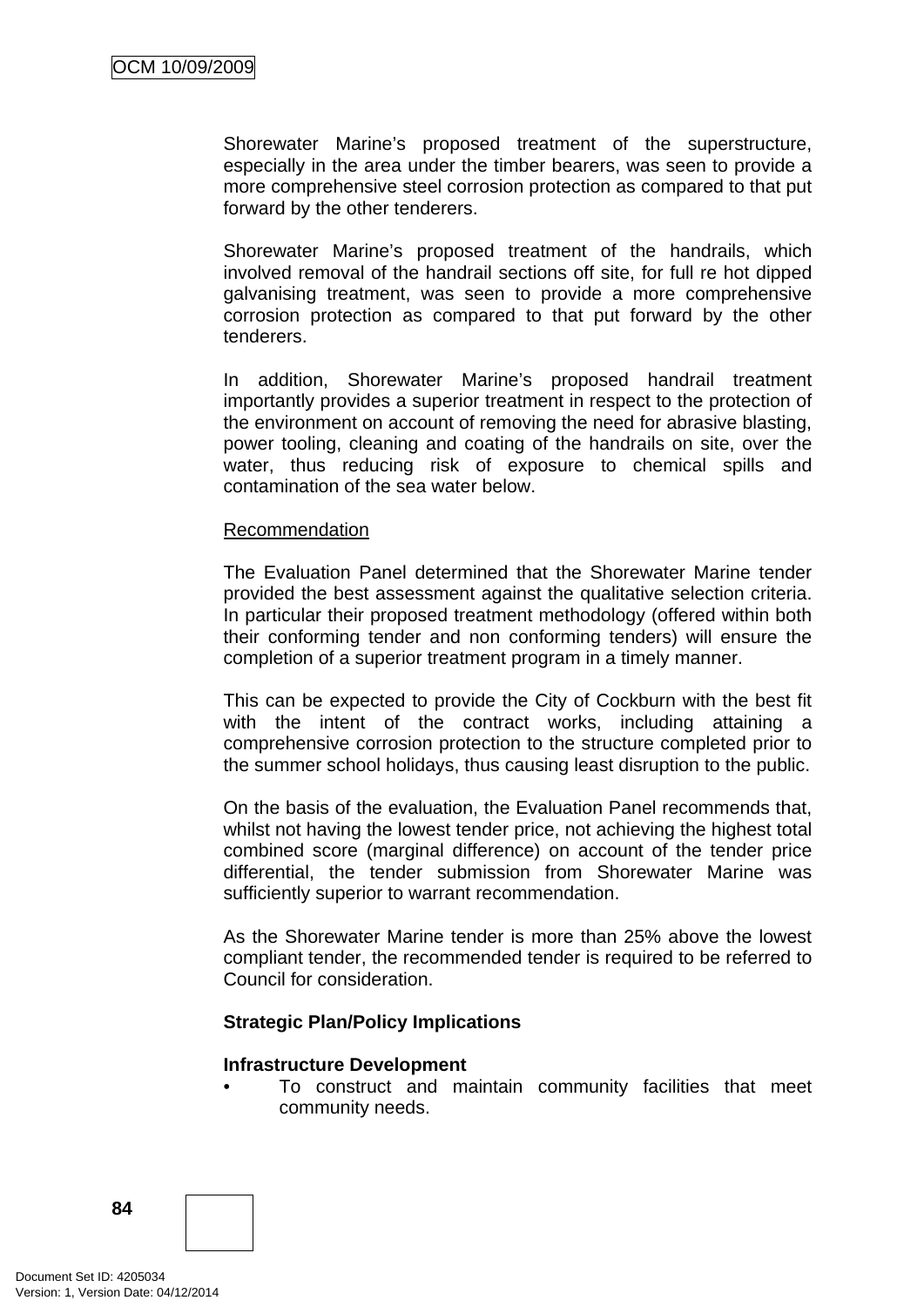# **Lifestyle and Aspiration Achievement**

• To deliver our services and to manage resources in a way that is cost effective without compromising quality.

# **Governance Excellence**

• To conduct Council business in open public forums and to manage Council affairs by employing publicly accountable practices.

# **Budget/Financial Implications**

The tender was priced in four (4) parts as follows:

- (Part 1) 'The Protection of Structural Steelwork in the Tidal Splash Zone'
- (Part 2) 'Structural steelwork above the splash zone'
- (Part 3) 'Handrails'
- (Part 4) 'Decking and Grating'

Funding availability in Capital Works budget items (CW4321 & 4334) totalling \$525,000 allow for all works proposed under this contract to be completed, consequently the tenders were assessed on this basis.

The recommended tender requires funding of \$375,150 in the first instance, with possible further funding for the deck treatment plan works to be determined post award.

It is proposed that the awarded contract be funded as follows:

\$250,000 from account no CW4334 – Coogee Jetty additional corrosion protection; and

• \$125,150 plus any variations from account no CW4321 – Coogee Jetty additional corrosion protection.

## **Legal Implications**

Section 3.57 of the Local Government Act 1995 and Part 4 of the Local Government (Functions and General) Regulations 1996 refers.

## **Community Consultation**

N/A

## **Attachment(s)**

- 1. Compliance Criteria Checklist
- 2. Tendered Prices "Confidential" provided under separate cover)
- 3. Tender Evaluation Sheet "Confidential" provided under separate cover)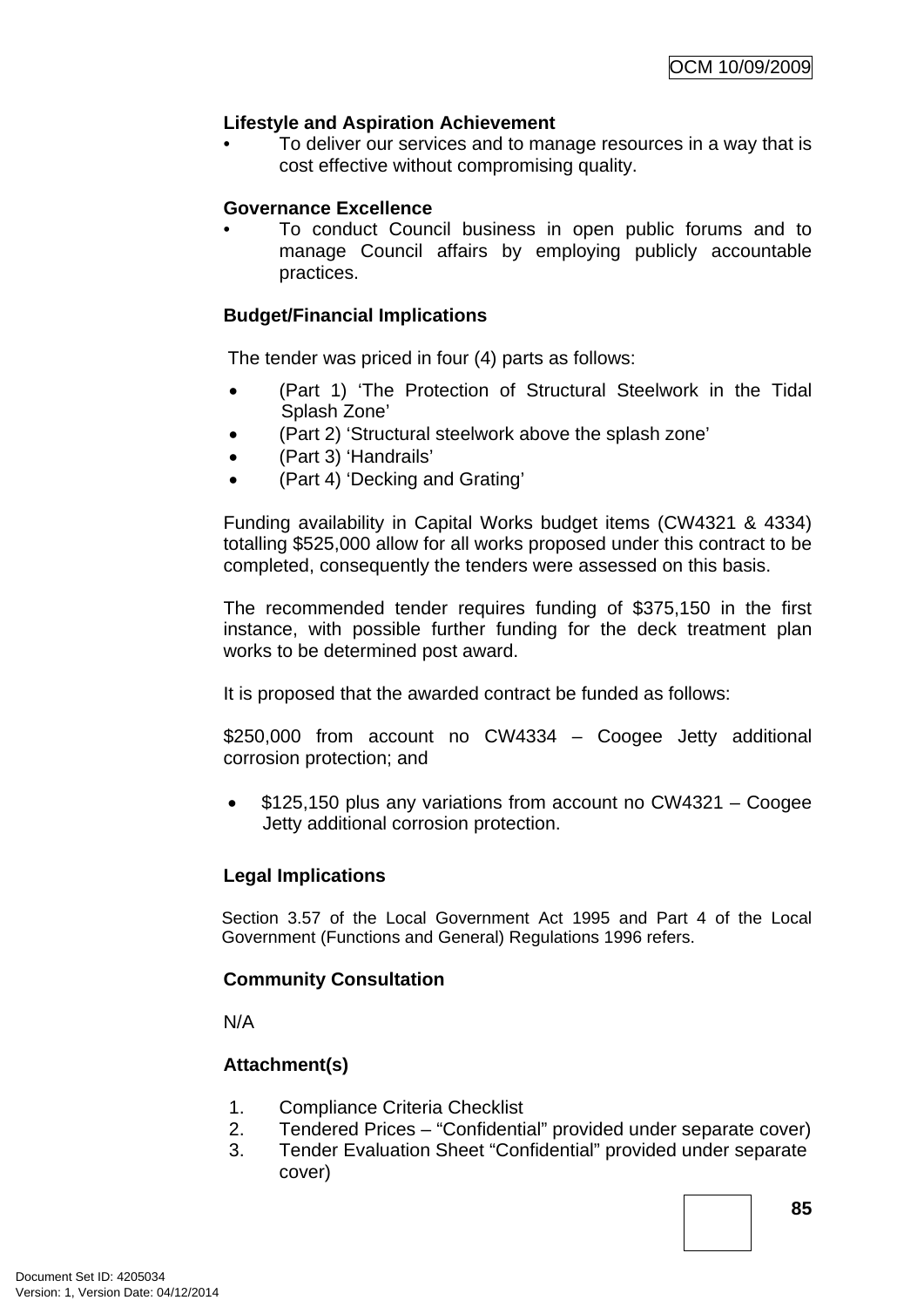# **Advice to Proponent(s)/Submissioners**

All Tenderers who submitted a tender have been advised that this matter is to be considered at the Council meeting being held on the 10th September 2009.

## **Implications of Section 3.18(3) Local Government Act, 1995**

Nil.

# **17. COMMUNITY SERVICES DIVISION ISSUES**

# **17.1 (MINUTE NO 4049) (OCM 10/9/2009) - MELVILLE/COCKBURN COMMUNITY SECURITY SERVICE (CSS) (8959) (D GREEN) (ATTACH)**

# **RECOMMENDATION**

That Council:

- (1) advises the City of Melville that it intends to withdraw from the current Community Safety Service (CSS) partnership arrangement upon the expiry of the current term on 30 June 2010;
- (2) calls tenders for the provision of a similar security patrol service to be contract managed internally by the City of Cockburn; and
- (3) requires a fully costed internal community security service, based on the expansion of Council's Ranger Services to an 'around the clock' operation, to be provided as a comparison to the external provision of this function.

## **COUNCIL DECISION**

MOVED Clr I Whitfield SECONDED Clr J Baker that Council adopt the recommendation subject to the addition of the following sub recommendations (4) and (5):

- (4) include in the Service Brief that options for the delivery of the service other than on a "24/7" basis will be considered; and
- (5) conduct a workshop of Elected Members following the October 2009 Council elections to ensure they are all fully conversant with the intent and purpose of the proposed service.

**CARRIED 6/2**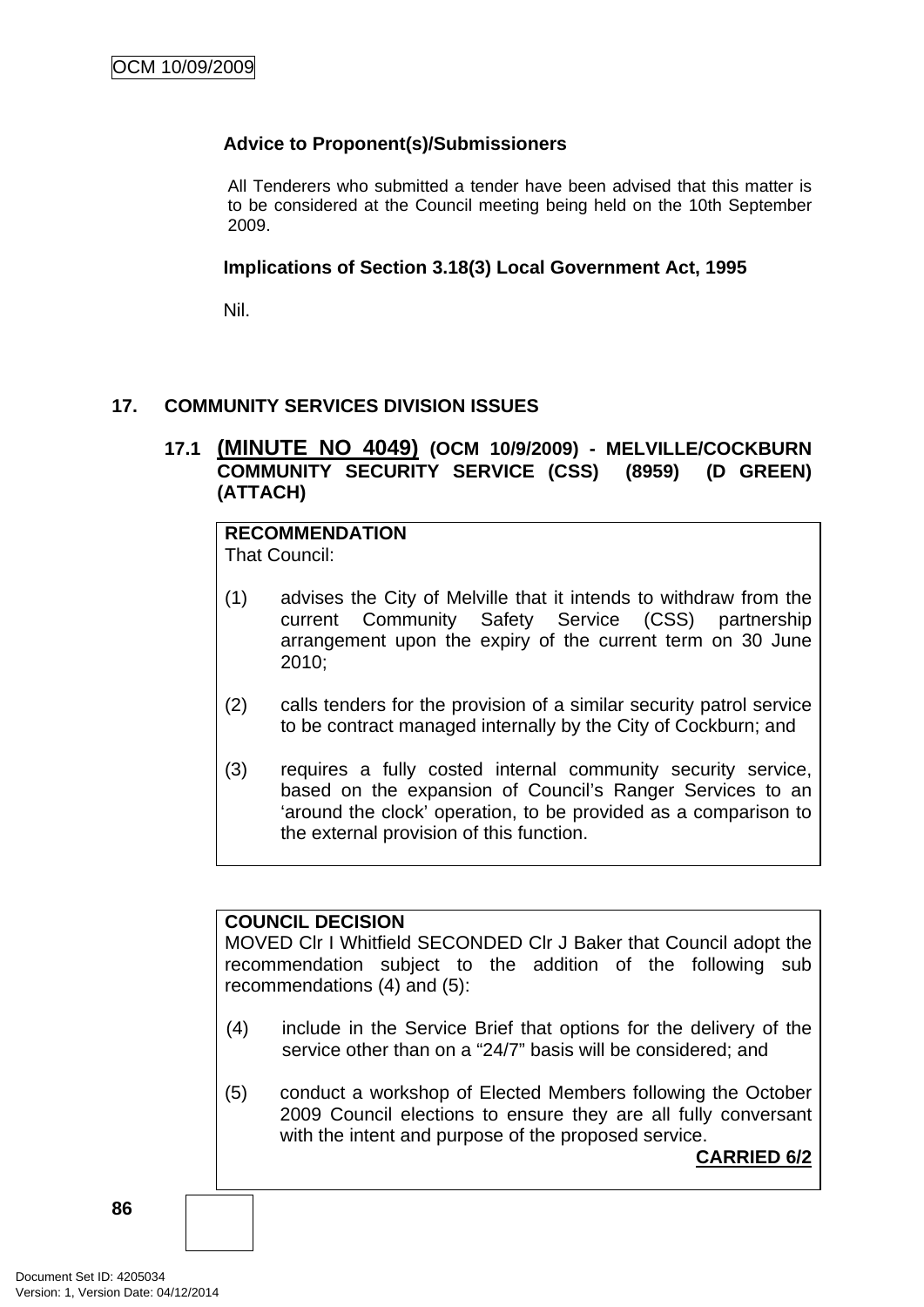## **Reason for Decision**

It is important for an optional service delivery model to be available for submission by interested parties, which may reduce the cost but not compromise its functionality. With the possibility of some new members being elected to Council in October, it is important for all Elected Members to be fully conversant with the overall objectives and outcomes of the service being sought by Council.

## **Background**

In December 2004 the City of Melville and the City of Cockburn resolved to create an alliance to provide Security Services to the community of both municipalities.

The Community Safety and Security Service (CSS) partnership operates under a Service Level Agreement and a Memorandum of Understanding (MOU).

It was agreed that the Service would at all times be under the operational control of the City of Melville and that the City of Melville would acquire the required personnel and the necessary infrastructure to allow the service to operate on a full time basis for the entire district of Cockburn for the duration of the term of the MOU (expiration on 30 June 2010).

It was further decided that the City of Cockburn would pay a proportion of costs of the Security Service, as agreed between Cockburn and Melville from time to time.

The costs the City of Cockburn would incur under this arrangement are:

- Provision of 4 patrol vehicles, with 1 patrol officer per vehicle per shift
- 50% cost of a patrol vehicle for a Roving Patrol and 100% cost of 4 Patrol Officers per shift.
- 50% cost of a Team Leader per shift and Patrol Vehicle.
- 50% cost of one Customer Service Officer and 1 Administration Officer on an annual basis.
- 50% cost of Business Manager annual basis.
- 25% cost of Manager, Neighbourhood Amenity annual basis
- 54% of training costs.
- 54% of additional infrastructure cost.
- 54% of ancillary costs, ie. Fuel servicing etc.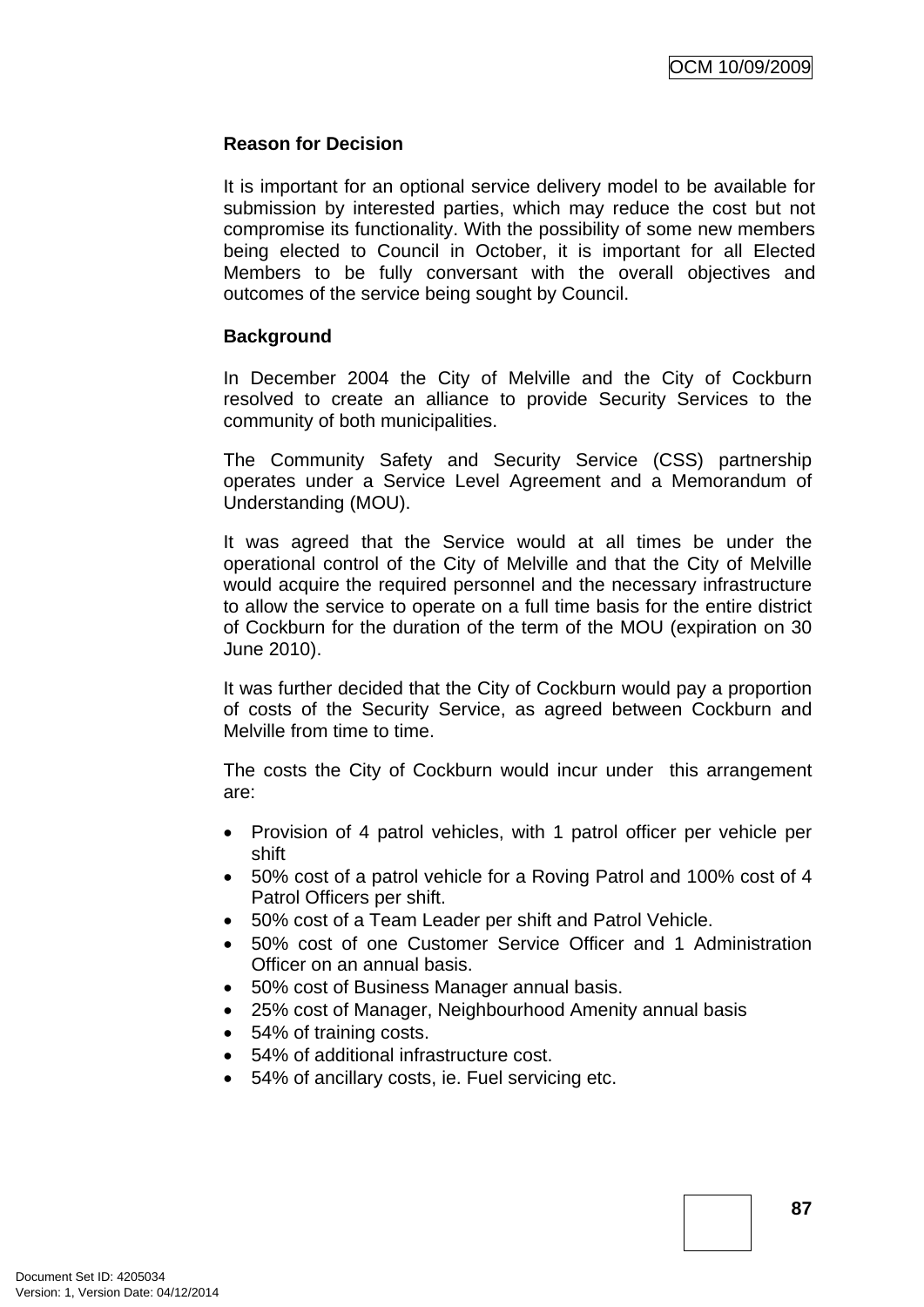# **Submission**

To call Tenders for the provision of a Security Patrol service to be contract managed by the City of Cockburn.

### **Report**

A comprehensive review of the current arrangements is considered appropriate, given that the MOU for the provision of the service expires on 30 June 2010.

The outcomes of the review are largely explained in the attachment, with the exception of the financial details, which are considered to be of a 'commercial-in-confidence' nature and have been provided to Elected Members under separate cover.

In summary, the review has identified the primary weakness of the current arrangement to be a lack of control over the operational methodology and standards adopted by the service. This is mainly as the result of the employees being deemed to be the responsibility of the service provider (City of Melville), which caused a number of difficulties related to operational issues which the City of Cockburn cannot have addressed satisfactorily. These matters are mostly due to a lack of flexibility in the service being able to provide a response to incidents and for situations which are perceived to be outside the discretion of patrol officers. This is quite often related to 'add on' services, such as attendance to gate or reserve closures after hours, which, while technically outside the scope of the arrangement, are considered to be a function which could be provided on a value added basis to reinforce the quality of the service.

Notwithstanding this, the review also noted that exponential cost increases in the provision of the service did not reflect an increase in either community satisfaction or incident responses by the service provider.

Overall, while the service has provided many positives in the community, the number of operational inadequacies of the service has led to the opinion that a more flexible arrangement could be sourced to deliver improved outcomes for Cockburn residents.

Feedback received from Elected Members relate mainly to the preferred method of delivering the service. Comments range from concern that the principle of resource sharing is being abandoned at a time when the industry is being encouraged to examine more opportunity for collaborative and co-operative service provision to being an opportunity to expand the expertise of current service units (eg. Ranger Services) to deliver a best value model based on knowledge and experience of incumbent employees.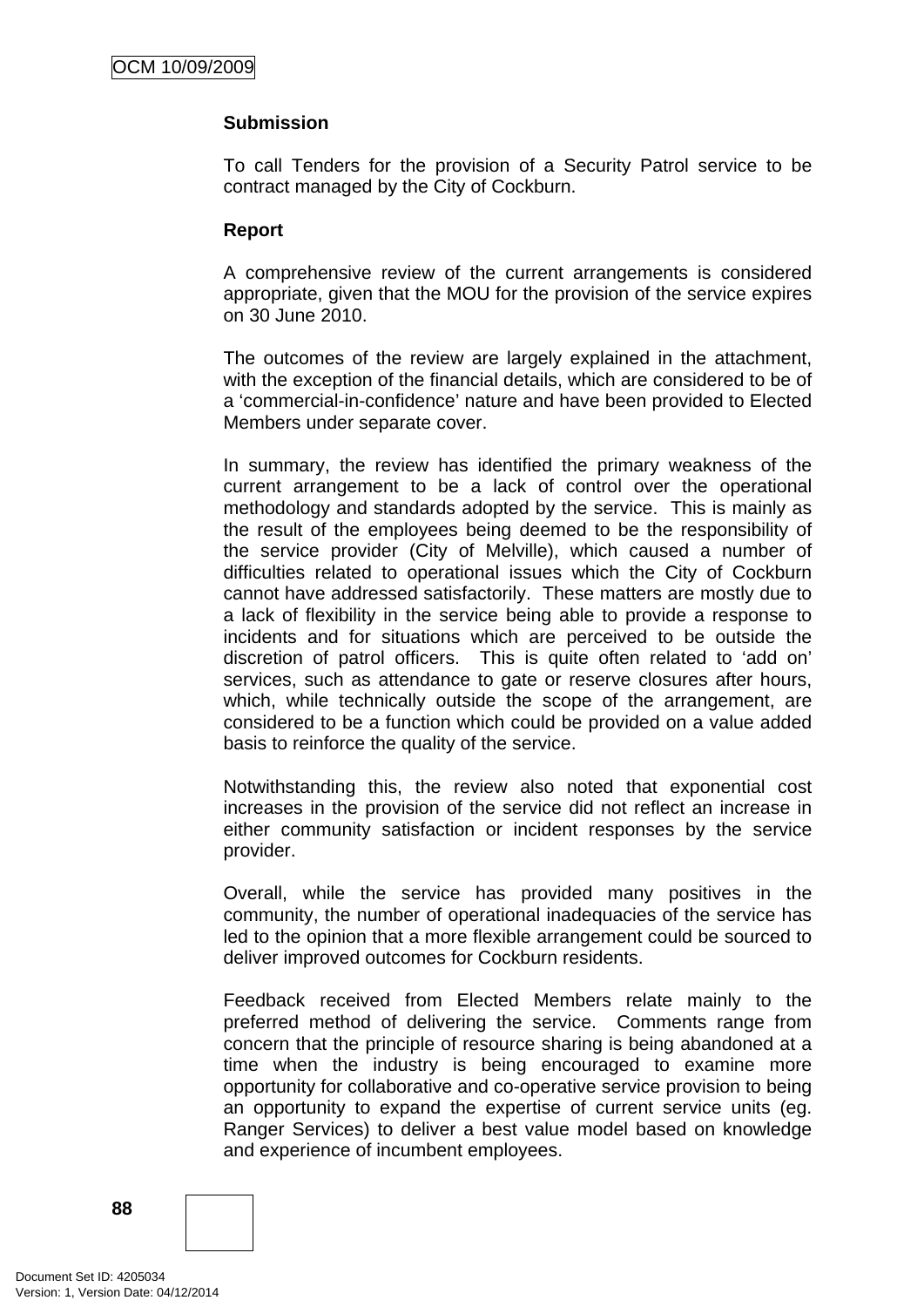In order to address these issues, it is imperative to ensure the service specifications are clear in their intent.

For this purpose, it is proposed that the service description will include the expected deliverables of the service through an extensive range of Key Performance Indicators necessary to fulfil the objectives of the organisation.

This will ensure that under any delivery model, the service will be able to demonstrate the achievement of its goals and its satisfactory attention to the needs of the organisation. It will also be able to clearly identify its capacity to deal with issues over which it has a degree of control and those which are not within its jurisdiction or ability to influence

It is expected that a more focussed Cockburn service will be able to work co-operatively with the Police Service on such occasions, however, there will also be a greater public awareness of the limitations of the service in dealing with criminal activity.

With this in mind, it is recommended that Council seeks expressions of interest to deliver a streamlined mobile security service focussed on the Cockburn community as a means of comparing standards and costs against that which could be provided by enhancing its in-house capacity.

Should Council accept this position, the City of Melville will be informed in Council's advice that it may wish to lodge an interest in continuing to provide this service to the City of Cockburn.

## **Strategic Plan/Policy Implications**

### **Lifestyle and Aspiration Achievement**

• To deliver our services and to manage resources in a way that is cost effective without compromising quality.

## **Budget/Financial Implications**

Annual cost estimates for a contracted service have been provided to Elected Members under separate cover compared to around \$2.1M levied for the current shared service arrangement. Cost will be funded by the security levy.

## **Legal Implications**

Sec.6.38(1) of the Local Government Act, 1995 and Regulation 54(d) of the Local Government (Financial Management) Regulations refer.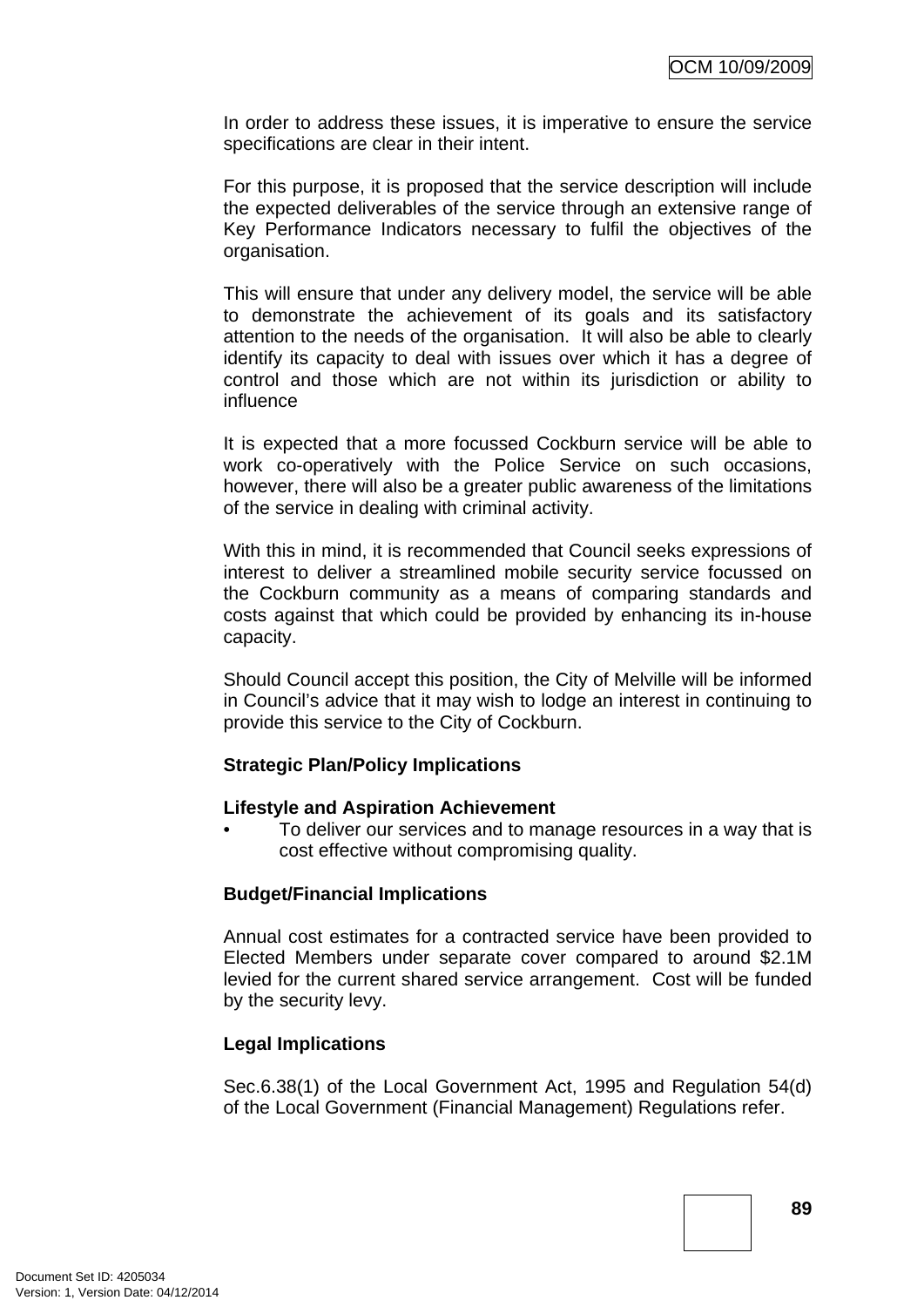# **Community Consultation**

Since 2006, Council's Community Perceptions Survey has measured community satisfaction levels of Mobile Security Patrols in the City of Cockburn. The results are:

| 2006 | 65% respondent satisfaction; |
|------|------------------------------|
| 2007 | $60\%$                       |
| 2008 | 55%; and                     |
| 2009 | 59%                          |
|      |                              |

## **Attachment(s)**

- 1. 'Review of the Melville/Cockburn Community Security Service (CSS)' Report. (excluding Part 6)
- 2. Extract from 'Review of the Melville/Cockburn Community Security Service (CSS)' Report. (Part 6) – "Confidential" – (provided under separate cover)

## **Advice to Proponent(s)/Submissioners**

The City of Melville has been advised that this matter is to be considered at the 10 September 2009 Council Meeting.

### **Implications of Section 3.18(3) Local Government Act, 1995**

Local Government is able to provide security and surveillance services to the community and is to satisfy itself that any service it provides is managed efficiently and effectively.

# **17.2 (MINUTE NO 4050) (OCM 10/9/2009) - ADOPTION OF 'AGE FRIENDLY' STRATEGIC PLAN (8420) (D GREEN) (ATTACH)**

**RECOMMENDATION** That Council:

- (1) adopts the City of Cockburn 'Age Friendly' Strategic Plan, as attached to the Agenda; and
- (2) considers the potential for the development of identified facilities in future when considering options for the development/redevelopment of land which may be suitable for such purposes.

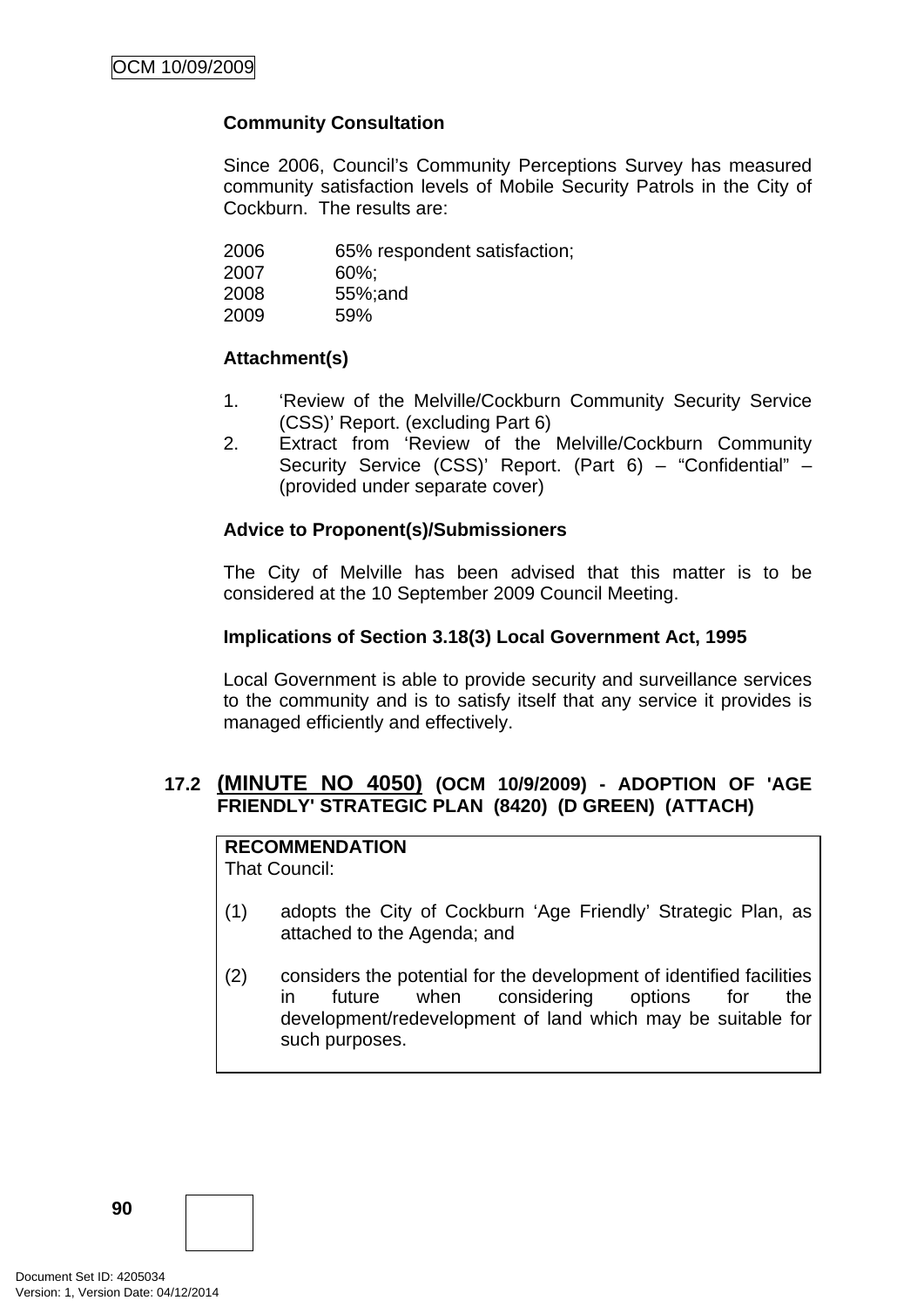## **COUNCIL DECISION**

MOVED Clr T Romano SECONDED Clr H Attrill that Council adopt the recommendation subject to the addition of the following sub recommendation (3):

(3) ensure that any financial implications of the Strategy are included for consideration in Council's strategic and statutory planning documents for the future.

**CARRIED 8/0**

# **Reason for Decision**

Given the significance of the seniors' demographic, as identified in future population forecasts, it is important that Council ensures that its own planning for the future reflects those initiatives identified in the Implementation Plan.

# **Background**

In March 2004, Bertram Healthcare Consulting was contracted by the City of Cockburn to undertake a Strategic Plan for Seniors. The Strategic Plan outlined community services, senior citizen's groups and accommodation facilities and identified current and future needs for senior's living within the Cockburn District.

In October 2007 this plan was reviewed in line with the World Health Organisation (WHO) guidelines for Global Age-Friendly Cities.

## **Submission**

To adopt a Strategic Plan for the provision of 'Age Friendly' services and facilities to the Cockburn community in the future.

## **Report**

During the consultation undertaken at the time of the original 2004 report the following issues were consistently highlighted as being key issues to be addressed in the development of any future strategy:

- **Insufficient affordable housing options and respite services:**
- **Insufficient home help services;**
- Access and funding issues related to current services;
- Social isolation:
- **Lack of affordable and culturally appropriate social and recreational** services;
- Lack of co-ordination of information and services supporting 'healthy ageing';
- **Lack of promotion of services that Council provide;**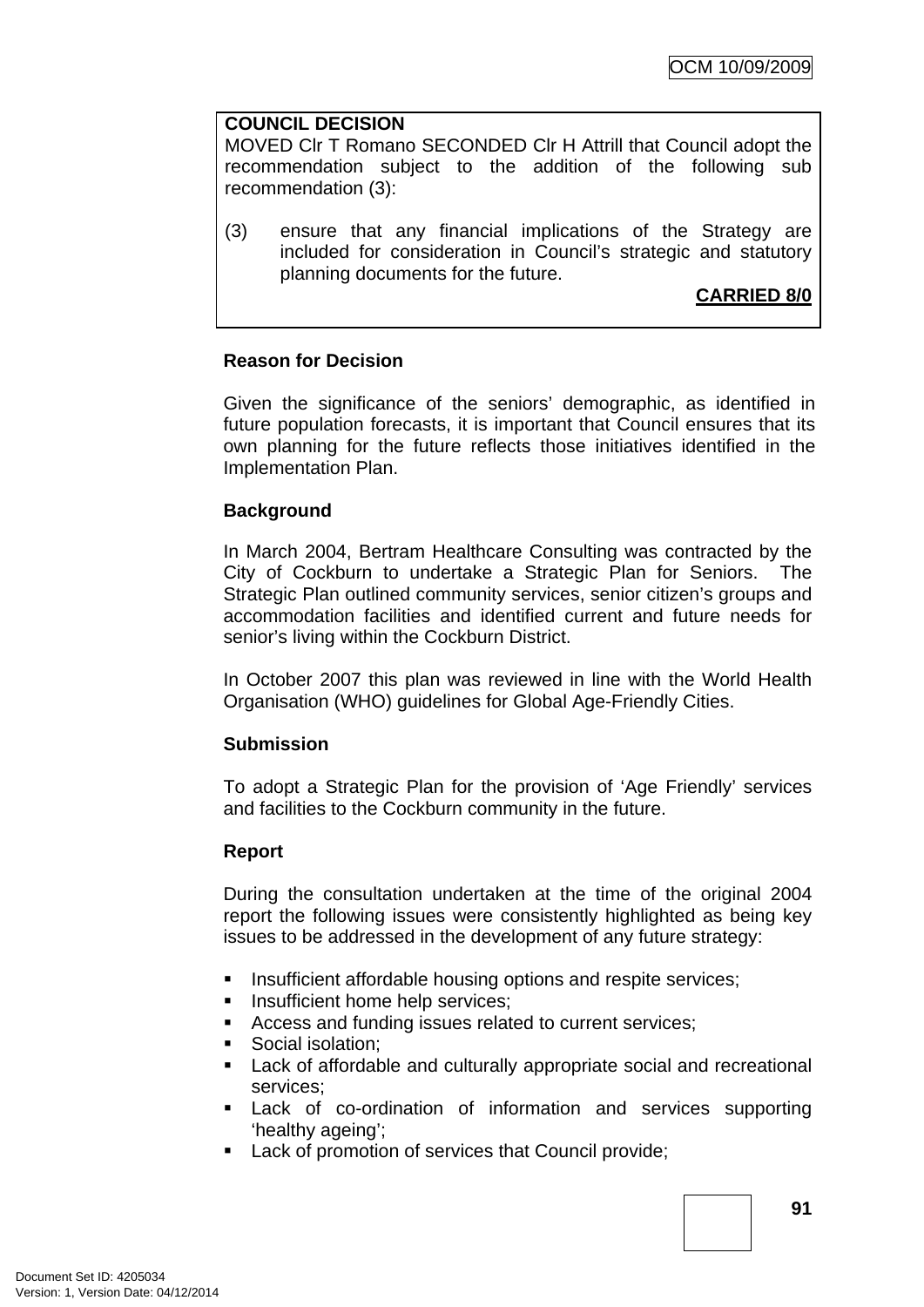- Inadequate safety and security for some seniors both in home and the community; and
- **Inadequate affordable access to public spaces, services and** events.

These needs have been developed into a comprehensive strategic plan for the City of Cockburn that reflects the principles and best practice outlined in the Global Age Friendly Cities: A Guide developed by the World Health Organisation.

With the most pressing need into the future likely to be associated with the accommodation of an ageing population, this matter has been identified as the highest priority in the Draft Plan.

While the City successfully partners with the Federal and State Governments to provide services and programmes aimed at supporting seniors to remain in home accommodation, there is a demonstrated shortfall in supported (high care) accommodation for those unable to continue to be self-sufficient.

In acknowledging that this is essentially a Federal Government responsibility, the reality is that governments at all levels are not in the 'business' of constructing and operating such facilities. The Commonwealth is able to identify where the demographic need for such facilities is likely to be the highest, but will not become directly involved in their provision. Rather, funding is provided to 'not for profit' agencies to subsidise the cost of these facilities. Local government is rarely involved as a provider of facilities but can assist by identifying and facilitating the provision of adequate land for the facilities.

From the City of Cockburn's point of view, it may be that opportunities could arise in the future for Council to participate in a significant way when development/redevelopment of landholdings in which Council has an interest are considered. Examples of such involvement could be the Phoenix Redevelopment Plan or the development of council owned land on Yangebup Road, Beeliar.

If adopted, all other issues identified in the Plan will continue to be addressed by Council in the manner and according to timeframes as detailed.

Additionally, the City will continue to seek opportunities for the increased provision of its current services and programs to the Cockburn community into the future.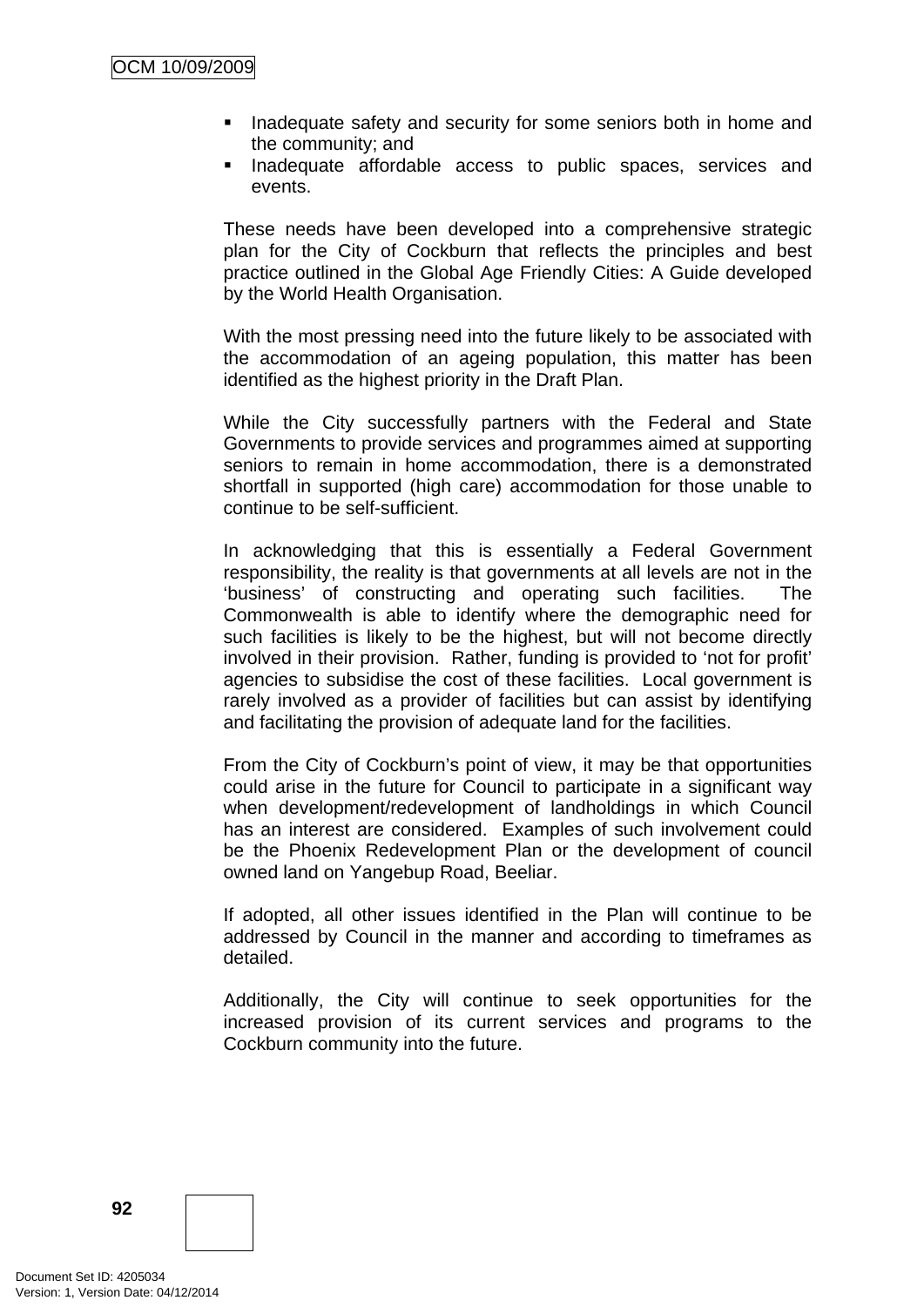# **Strategic Plan/Policy Implications**

### **Lifestyle and Aspiration Achievement**

• To identify community needs, aspirations, expectations and priorities for services that are required to meet the changing demographics of the district.

## **Budget/Financial Implications**

As contained in the Plan.

## **Legal Implications**

Aged Care Act, 1997, refers.

## **Community Consultation**

Extensive community consultation was undertaken with Local and Regional Seniors Groups and organisations and Commonwealth and State Government agencies which assist local government in the provision of Seniors services and facilities.

## **Attachment(s)**

Draft 'Age Friendly' Strategic Plan.

## **Advice to Proponent(s)/Submissioners**

Stakeholders consulted in the preparation of the Plan have been advised that this matter is to be considered at the 10 September 2009 Council Meeting.

## **Implications of Section 3.18(3) Local Government Act, 1995**

The Commonwealth and State Governments are primarily responsible for Aged Care Services within the community. Significant funds are available for the provision of Aged Care Services and facilities and are available to both local government and private organisations to facilitate the localised provision under contract between the Federal/State Government and the Agency deemed by the funding body to be best placed to deliver the Government's preferred outcomes.

More recently, the City of Cockburn has accepted that government/private sector funding will not adequately provide for all Aged Care requirements in the future and significant capital and ongoing operational expenditure is incurred by Council to address identified requirements in the Community.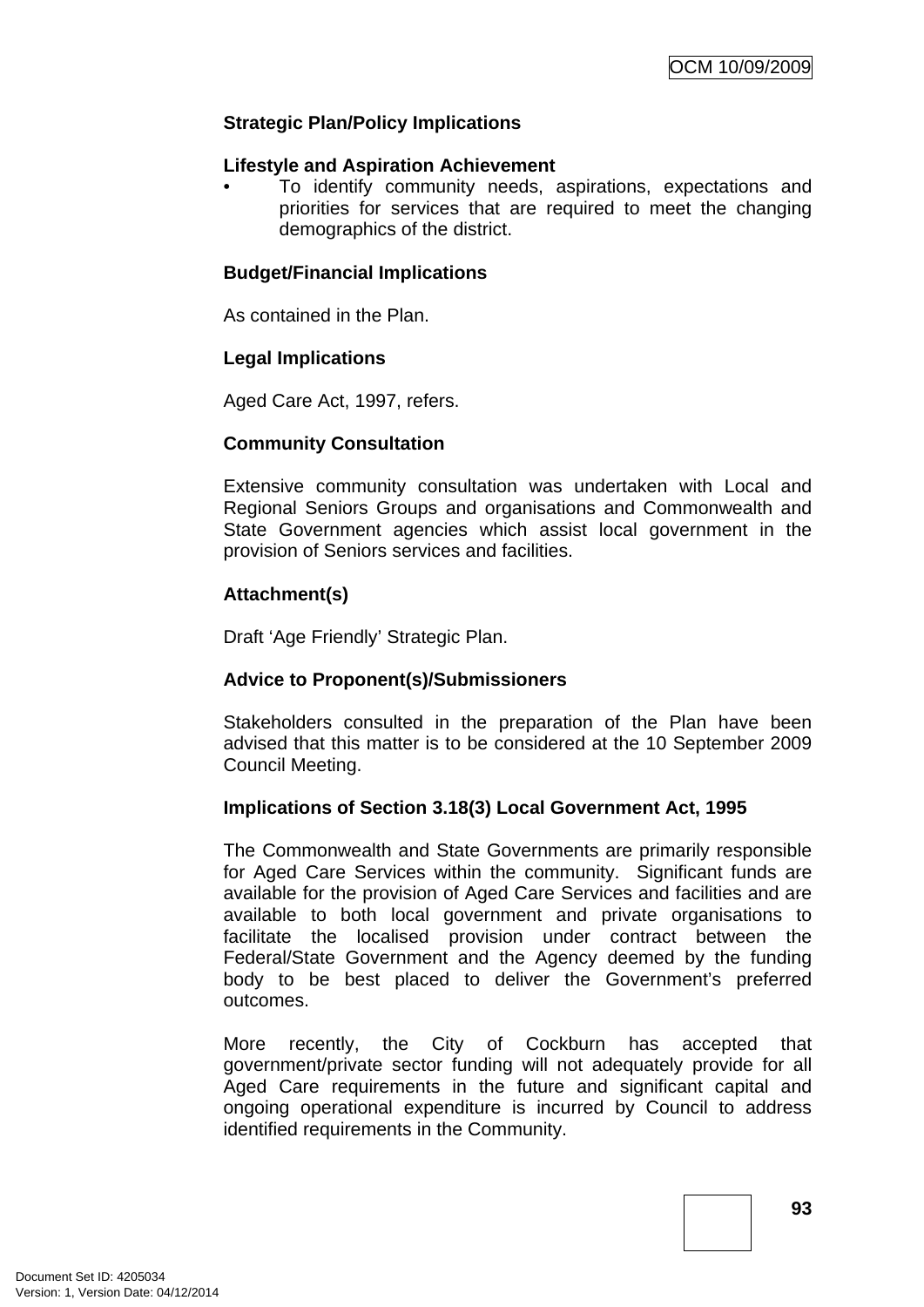# **18. EXECUTIVE DIVISION ISSUES**

# **18.1 (MINUTE NO 4051) (OCM 10/9/2009) - PROPOSED AMENDMENTS TO POLICY AES5 'PAYMENTS TO EMPLOYEES IN ADDITION TO CONTRACT OR AWARD' (2806) (M TOBIN) (ATTACH)**

# **RECOMMENDATION**

That Council adopt proposed amendments to Policy AES5 'Payments to Employees in Addition to Contract or Award', as attached to the Agenda.

### **COUNCIL DECISION**

MOVED Clr V Oliver SECONDED Clr I Whitfield that the recommendation be adopted.

**CARRIED 8/0**

## **Background**

The current policy needs to be amended to change the word 'accumulated' to 'continuous' when referring to recognition of long periods of service.

### **Submission**

Council to adopt the revised Policy AES5 'Payments to Employees in Addition to Contract or Award'.

### **Report**

In August 2008 Council adopted changes to the Policy which recognised long periods of service with cash awards or additional leave. The wording was 'accumulated service' although the intention was that the service be continuous. Since the Policy was adopted the City has had cases of staff who claimed an entitlement to the additional payment even though they had once resigned from the City and returned some years later. The intention was to reward continuous service and for record-keeping purposes this is significantly easier to apply fairly and objectively. Employees who may have taken maternity leave or leave without pay are not disadvantaged by the change as their service is seen to be continuous. However, where employees resigned and completely left the employ of the City, the service is deemed to be broken.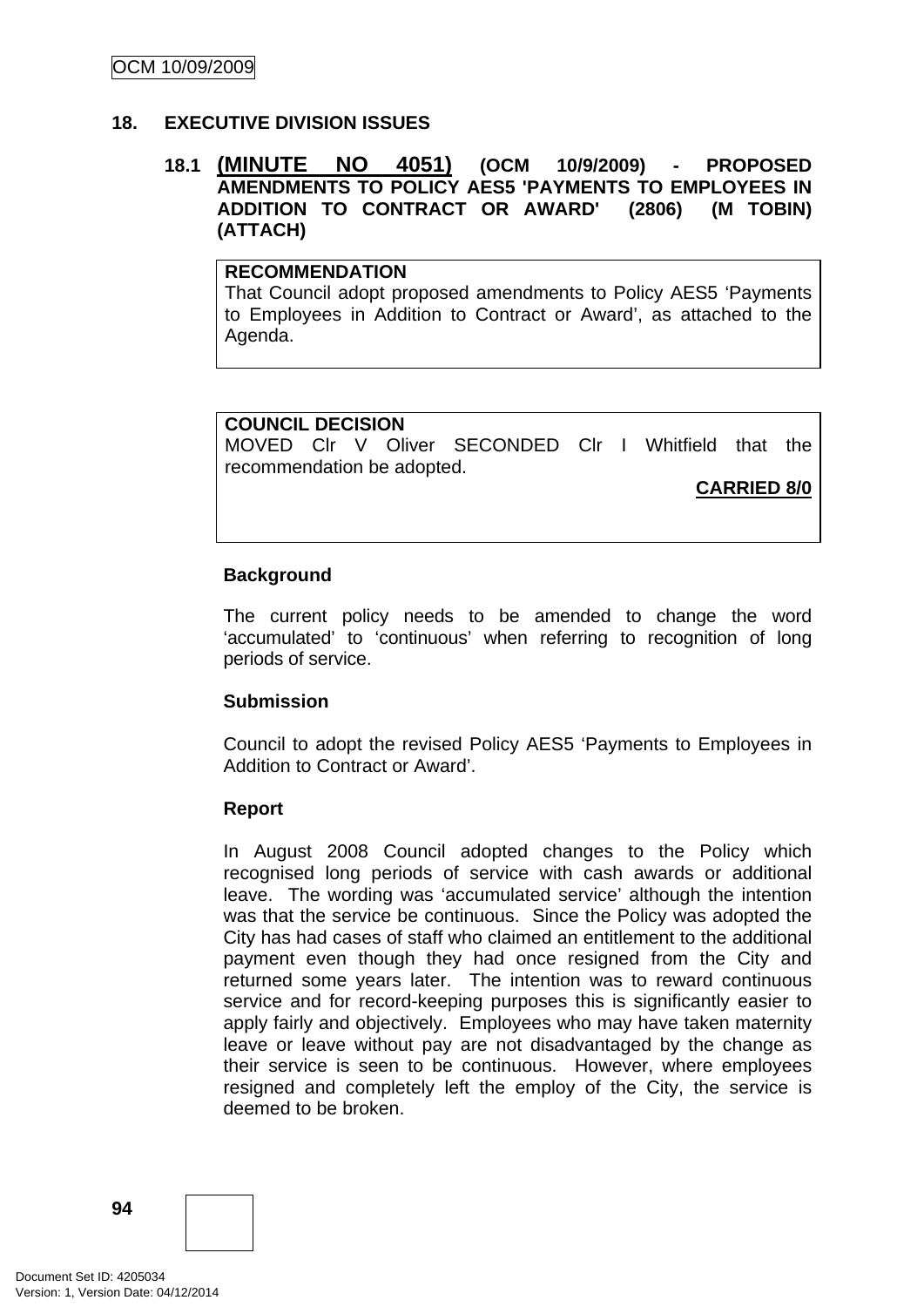# **Strategic Plan/Policy Implications**

### **Governance Excellence**

• To maintain a professional, well-trained and healthy workforce that is responsive to the community's needs.

## **Budget/Financial Implications**

The additional benefits are included in budgets.

## **Legal Implications**

The Policy is in accordance with current legislation.

### **Community Consultation**

N/A

## **Attachment(s)**

Proposed amended Policy AES5 "Payments to Employees in Addition to Contract or Award'.

## **Advice to Proponent(s)/Submissioners**

N/A

## **Implications of Section 3.18(3) Local Government Act, 1995**

Nil.

## **19. MOTIONS OF WHICH PREVIOUS NOTICE HAS BEEN GIVEN**

Nil

## **20. NOTICES OF MOTION GIVEN AT THE MEETING FOR CONSIDERATION AT NEXT MEETING**

Nil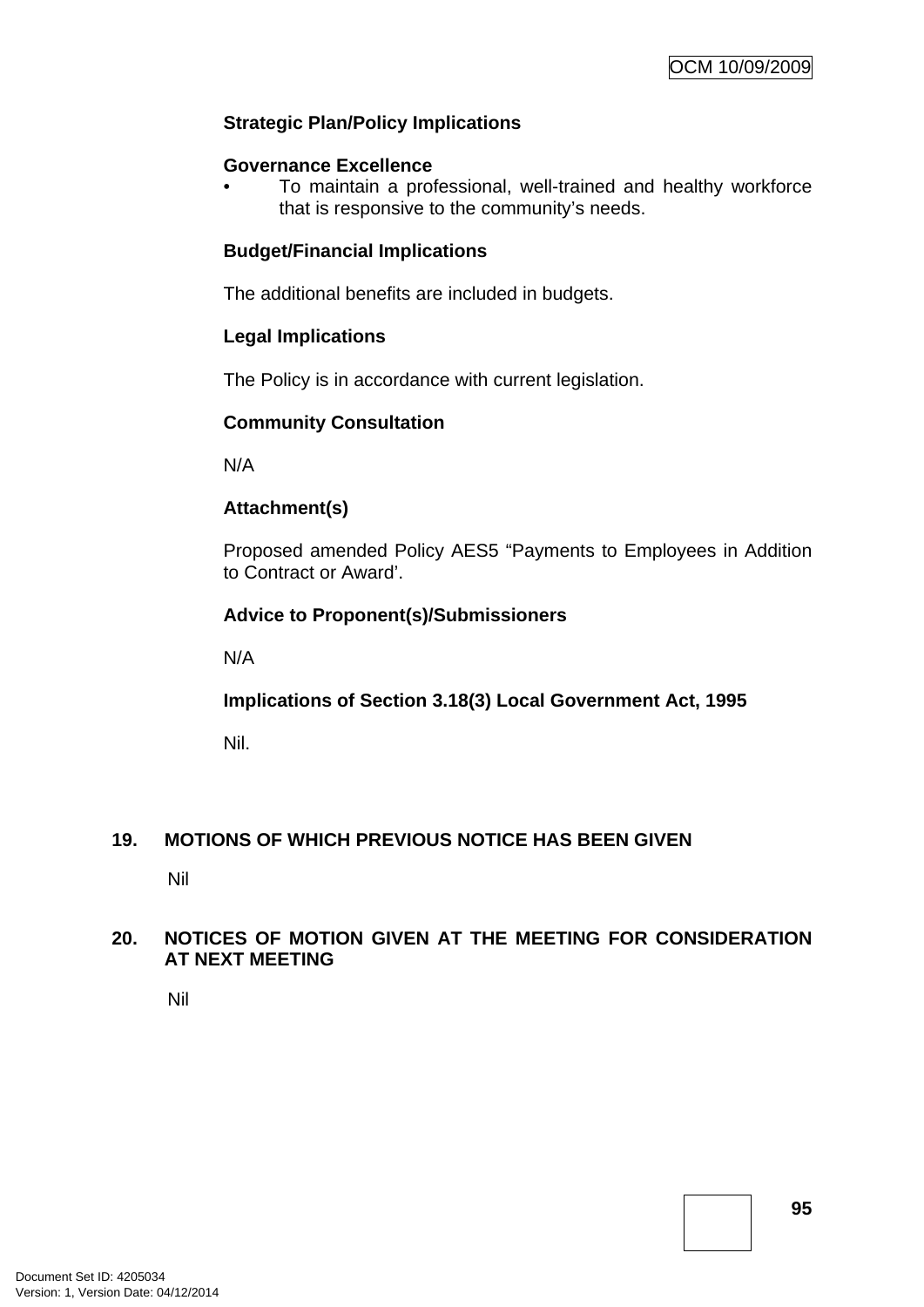# **21. NEW BUSINESS OF AN URGENT NATURE INTRODUCED BY COUNCILLORS OR OFFICERS**

# **21.1 (MINUTE NO 4052) (OCM 10/9/2009) - REFERENDUM OF CITY OF COCKBURN RESIDENTS CONCERNING AMALGAMATION (1054)**

#### **RECOMMENDATION** That Council:

- (1) conducts a Referendum of its residents and ratepayers, as part of the forthcoming October 2009 Local Government Elections Postal Ballot, to ascertain the wishes of its ratepayers/residents towards the prospect of a Council amalgamation with the City of Fremantle.
- (2) ask the following question on the Referendum paper, "Do you support the Council of the City of Cockburn pursuing an amalgamation with the City of Fremantle",
- (3) allocate an amount of up to \$12,000 to be met from the CEO's consultancy account (project consultancy fund), for this costs of this Referendum, with this account to be reimbursed at the February Budget Review, should the need arise.

# **COUNCIL DECISION**

MOVED Deputy Mayor K Allen SECONDED Clr C Reeve-Fowkes that the recommendation be adopted.

**CARRIED 5/3**

NOTE: CLR WHITFIELD REQUESTED THAT HIS OBJECTION TO THIS DECISION BE NOTED FOR THE RECORD.

## **Reason for Decision**

At the moment there is a degree of strong debate amongst residents of Cockburn and also amongst Elected Members with regards to the various benefits or disadvantages of an amalgamation with our neighbours at the City of Fremantle. The City has conducted Referendums in the past on matters of major significance to its residents and in the interest of good community consultation it is believed it should do so again.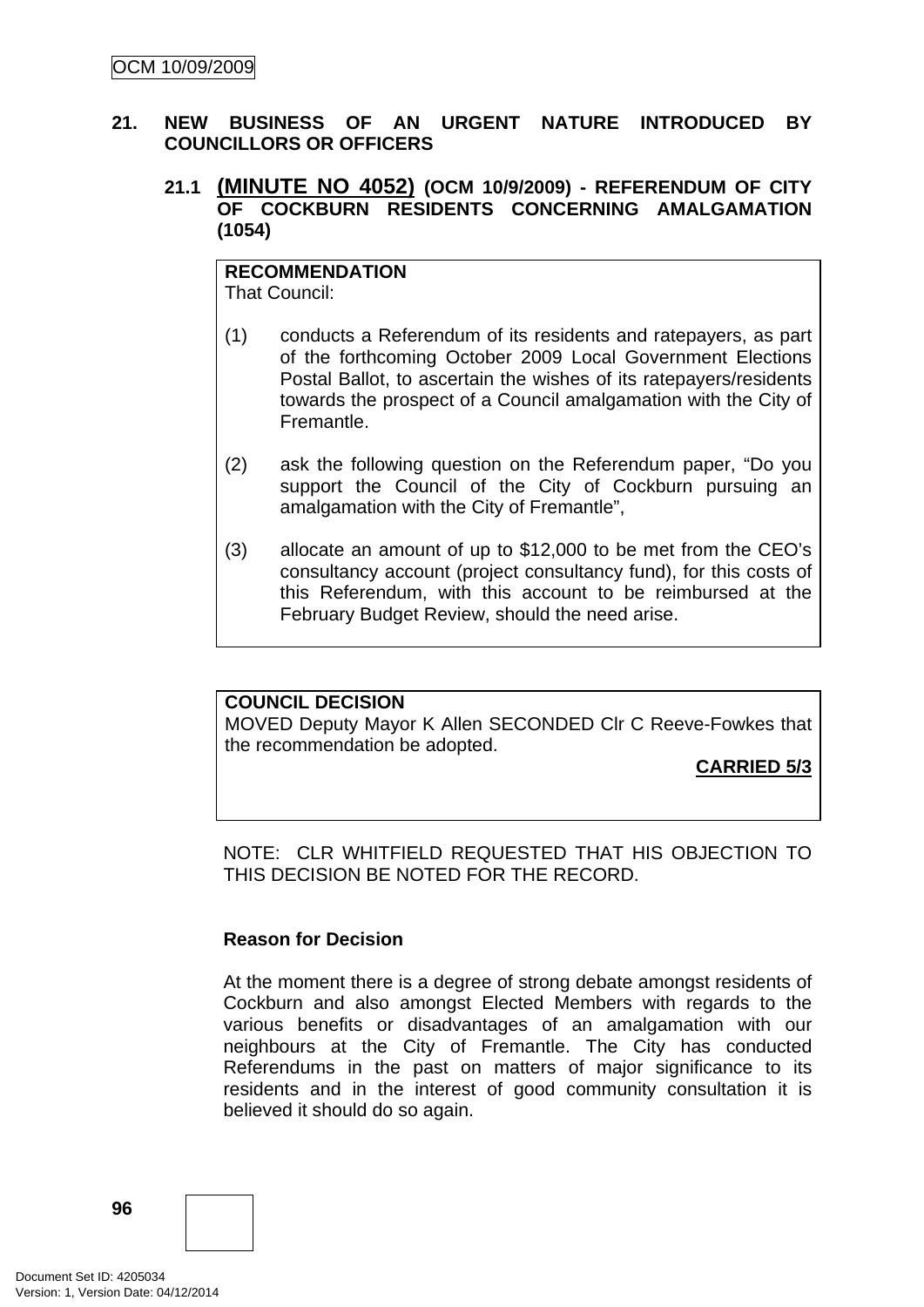## **21.2 (OCM 10/9/2009) - DELEGATED AUTHORITIES, POLICIES AND POSITION STATEMENTS COMMITTEE (1030)**

MOVED Deputy Mayor K Allen SECONDED Clr C Reeve-Fowkes that Council:

- (1) reforms its Delegated Authorities, Policies and Position Statements Committee
- (2) prepares an item for the October Ordinary Council Meeting calling for nominations for membership of the committee
- (3) conducts the first meeting of the reformed committee in November 2009, in conjunction with the CEO performance review.

**MOTION WITHDRAWN**

**Note**: Acting CEO informed the meeting that as this is a matter that Council has already approved to be re-considered following the October, 2009, Council Elections, any decision to the contrary will require its former decision to be revoked in accordance with statutory provisions (ie. Via a formal written notice of revocation). Accordingly, the motion was withdrawn.

# **21.3 (MINUTE NO 4053) (OCM 10/9/2009) - REQUEST INTERIM DESIGN SKETCHES FOR THE DEVELOPMENT/CONSTRUCTION OF A RECTANGULAR WORLD CLASS SPORTING FACILITY TO BE LOCATED AT COCKBURN CENTRAL (1081)**

# **RECOMMENDATION**

That Council instruct Acting Chief Executive Officer Mr Don Green to immediately (tomorrow 11 Sep 2009) engage consultants to commence interim design sketches for the development/construction of a rectangular world class sporting facility to be located at Cockburn Central.

# **COUNCIL DECISION**

MOVED Deputy Mayor K Allen SECONDED Clr C Reeve-Fowkes that the recommendation be adopted.

**CARRIED 7/1**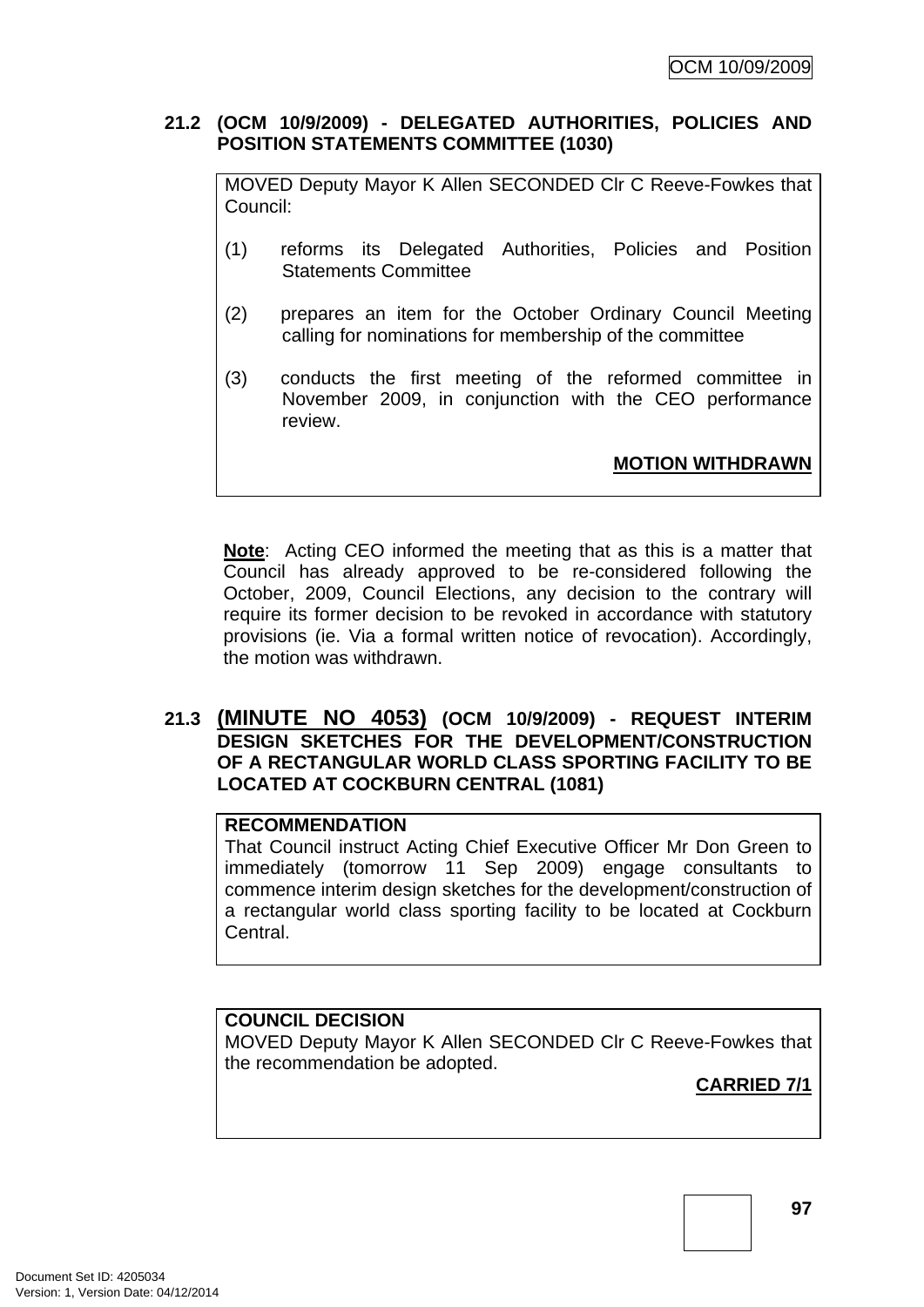## **Reason for Decision**

At the July 2009 OCM Council resolved to engage consultants to prepare draft plans/diagrams/sketches for the construction of a State Government funded rectangular stadium at the Cockburn Central "Greenfields Site".

This has still not occurred and it is now reaching a critical point in the State Governments decision making processes. Council has recently written to the Premier inviting him to an onsite meeting at Cockburn Central, a response from the Premier is imminent and as we all know, a picture paints a thousand words.

It is now vital to Councils aspirations, with regards to this site, to have basic plans available to present to the Premier and or his Ministers, in the likely event of an on site meeting.

The City has recently been approached by a Local Member of Parliament with regards to how the City's plans are progressing and we have had to inform them that no progress has been made on what had been a unanimous decision of Council. Clear instruction must now be given as to how Council wishes to proceed.

# **22. MATTERS TO BE NOTED FOR INVESTIGATION, WITHOUT DEBATE**

Nil

## **23. CONFIDENTIAL BUSINESS**

Nil

# **24. (MINUTE NO 4054) OCM 10/9/2009 - RESOLUTION OF COMPLIANCE (SECTION 3.18(3), LOCAL GOVERNMENT ACT 1995)**

### **RECOMMENDATION**

That Council is satisfied that resolutions carried at this Meeting and applicable to items concerning Council provided services and facilities, are:-

- (1) integrated and co-ordinated, so far as practicable, with any provided by the Commonwealth, the State or any public body;
- (2) not duplicated, to an extent Council considers inappropriate, services or facilities as provided by the Commonwealth, the State or any other body or person, whether public or private; and
- (3) managed efficiently and effectively.